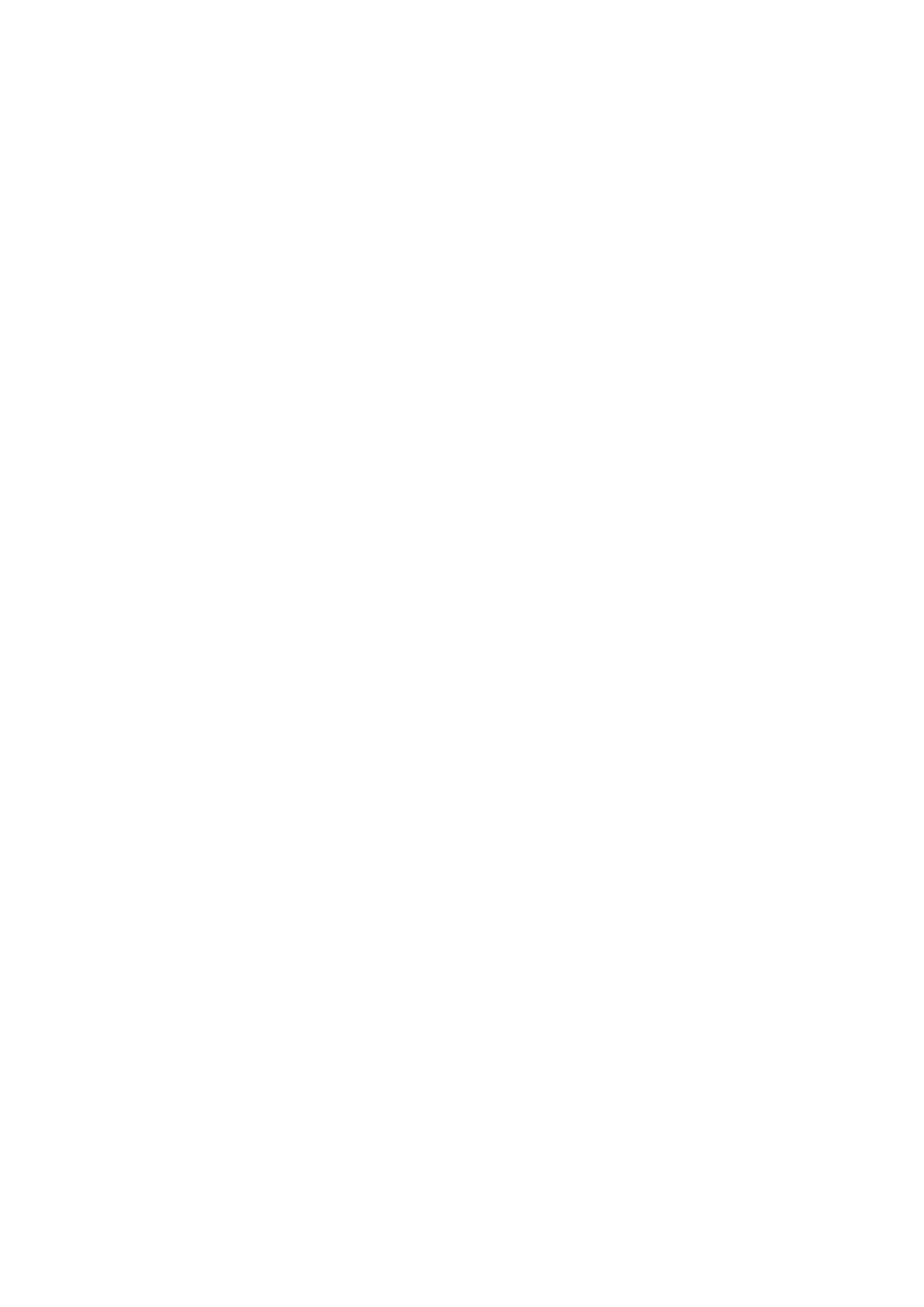**Reprinted under the**  *Reprints Act 1984* **as at 6 March 2009**

Western Australia

# **Bail Act 1982**

#### **CONTENTS**

# **Part I — Preliminary**

| 1.  | Short title                                         | 2              |
|-----|-----------------------------------------------------|----------------|
| 2.  | Commencement                                        | $\overline{2}$ |
| 3.  | Terms used                                          | 2              |
| 3A. | Sending notices by electronic communication         | 8              |
| 4.  | Application of this Act                             | 8              |
| 4A. | Detention and bail where accused appears in         |                |
|     | response to summons or court hearing notice         | 9              |
|     | Part II — Rights of accused in                      |                |
|     | relation to bail                                    |                |
| 5.  | Right of accused to have bail considered under      |                |
|     | this Act                                            | 10             |
| 6.  | Duty on arresting officer and others to             |                |
|     | consider bail                                       | 10             |
| 6A. | Whether custody justified to be considered in       |                |
|     | certain cases                                       | 12             |
| 7.  | Duty imposed on judicial officers in respect of     |                |
|     | unconvicted accused                                 | 13             |
| 7A. | Bail may be dispensed with by court                 | 14             |
| 7B. | Special provision for adult accused in murder cases | 14             |
| 7C. | Special provision for child accused in murder cases | 16             |
| 7D. | Previous decision may be adopted                    | 17             |

As at 06 Mar 2009 **Version 07-a0-03 Page i page i** Extract from www.slp.wa.gov.au, see that website for further information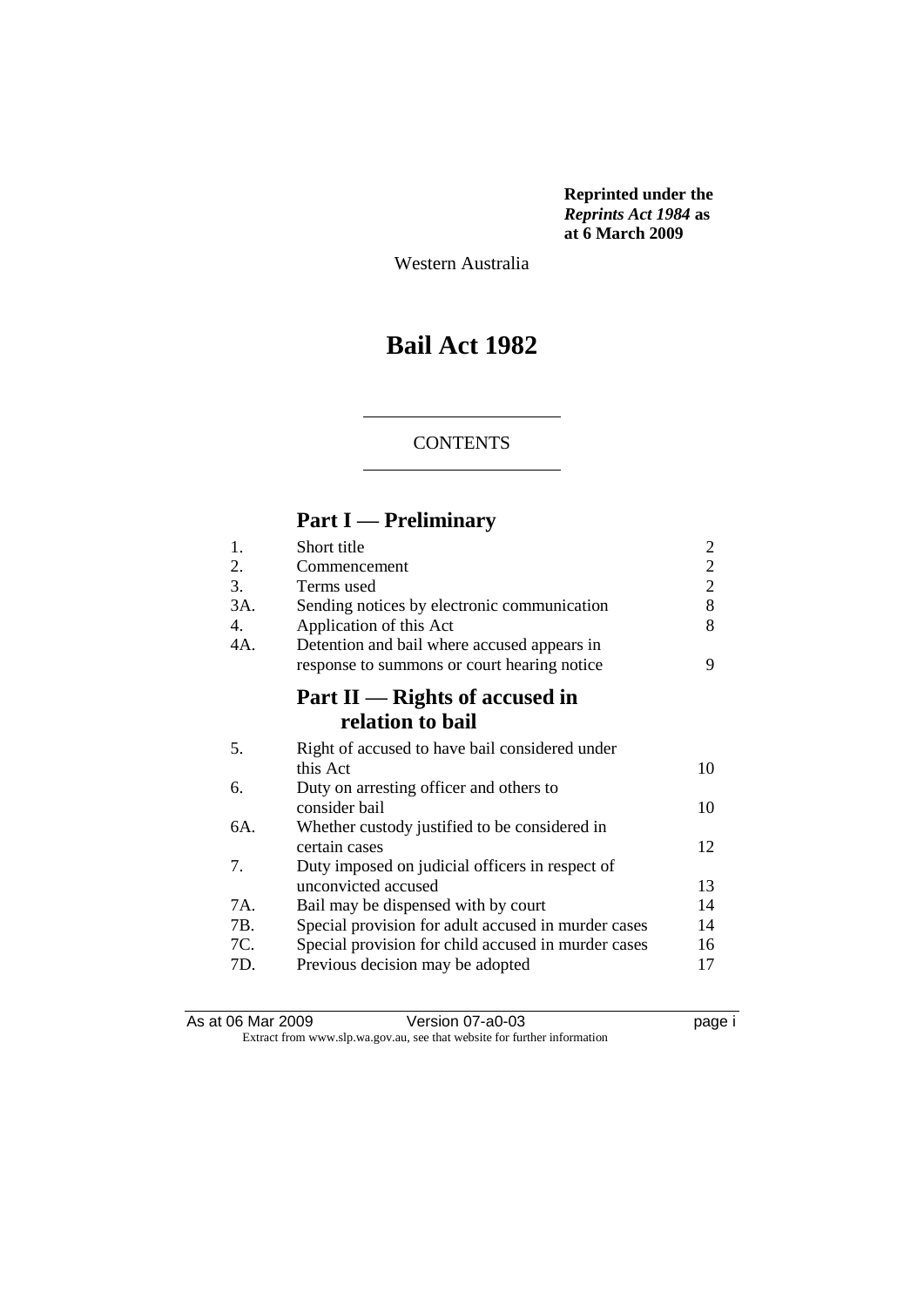| 7E.<br>7F. | Bail during trial                                                                   | 18       |
|------------|-------------------------------------------------------------------------------------|----------|
|            | Bail for appeal from courts of summary<br>jurisdiction                              | 18       |
| 8.         | Accused to be given information and approved<br>forms                               | 19       |
| 9.         | Bail decision may be deferred until further<br>information obtained                 | 21       |
| 10.        | Sections 5, 6 and 7 do not apply where accused                                      |          |
|            | imprisoned for other cause                                                          | 21       |
| 11.<br>12. | Rights following grant of bail<br>Further limitation on rights in s. $7A(2)$ and 11 | 22<br>23 |
|            | Part III — Jurisdiction relating to                                                 |          |
|            | bail                                                                                |          |
| 13.        | Jurisdiction to grant bail                                                          | 24       |
| 13A.       | Jurisdiction to dispense with bail and how                                          |          |
|            | jurisdiction to be exercised                                                        | 24       |
| 13B.       | Giving and proof of notices under s. 13A(3)                                         | 25       |
| 14.<br>15. | Extent of judge's jurisdiction<br>Exclusive jurisdiction of Supreme Court judge in  | 26       |
|            | murder cases                                                                        | 27       |
| 15A.       | Appeal from decision of judge                                                       | 28       |
| 15B.       | Determination of appeal under s. 15A and related                                    |          |
|            | provisions                                                                          | 29       |
| 16.        | Bail of person arrested on warrant                                                  | 30       |
| 16A.       | Restrictions on powers of authorised officers and                                   |          |
|            | justices in certain cases                                                           | 31       |
| 17.        | Conditions which may be imposed                                                     | 32       |
| 17A.       | Further provisions as to responsible person's                                       |          |
|            | undertaking (Schedule 1 Part C clause 2)                                            | 32       |
|            | Part IV — Hearing of case for bail,                                                 |          |
|            | parties, and evidence                                                               |          |
| 20.        | Power to consider bail in camera and to prohibit                                    |          |
|            | publication                                                                         | 34       |
| 21.        | Parties                                                                             | 35       |
| 22.        | Evidence                                                                            | 35       |
| 23.        | Accused not bound to supply information                                             | 35       |
| 24.        | Information may be referred to police officer for                                   | 36       |
|            | verification or for report                                                          |          |

| ۰. |  |
|----|--|
|    |  |

page ii Version 07-a0-03 As at 06 Mar 2009 Extract from www.slp.wa.gov.au, see that website for further information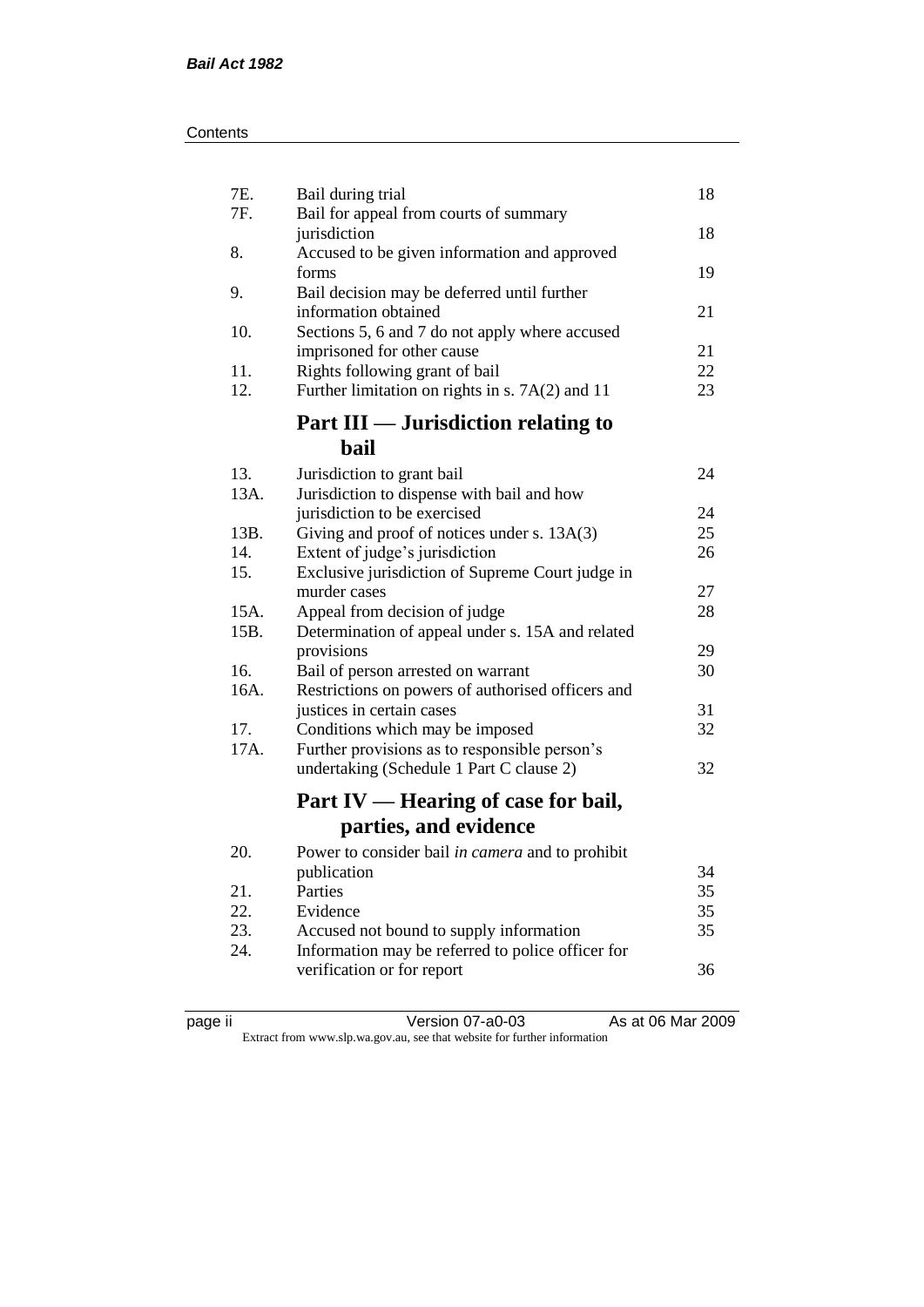| 24A. | Information may be referred to community<br>corrections officer for verification or for report | 36 |
|------|------------------------------------------------------------------------------------------------|----|
| 25.  | Protection of accused as to information given for                                              |    |
|      | bail purposes                                                                                  | 37 |
| 26.  | Record of decision and reasons                                                                 | 37 |
| 27.  | Transmission of relevant papers to court                                                       | 38 |
| 27A. | Transmission of papers to CEO (corrections)                                                    | 39 |
|      | <b>Part V</b> — Bail undertakings                                                              |    |
| 28.  | Bail undertaking                                                                               | 40 |
| 29.  | Before whom bail undertaking may be entered into                                               | 41 |
| 30.  | Duties of person before whom bail undertaking is                                               |    |
|      | entered into                                                                                   | 41 |
| 31.  | Different time and place for appearance may be                                                 |    |
|      | substituted                                                                                    | 42 |
| 31A. | Amendment of conditions during trial                                                           | 44 |
| 32.  | Giving and proof of notices under s. 31                                                        | 46 |
| 33.  | Judicial officer may order accused to enter into bail                                          |    |
|      | undertaking                                                                                    | 47 |
| 34.  | Cessation and suspension of bail undertaking                                                   | 48 |
|      |                                                                                                |    |
|      | <b>Part VI</b> — Sureties and surety                                                           |    |
|      | undertakings                                                                                   |    |
| 35.  | Surety and surety undertaking                                                                  | 49 |
| 36.  | Authority to approve sureties                                                                  | 49 |
| 37.  | Proposed surety to receive certain information and                                             |    |
|      | prescribed form for completion                                                                 | 50 |
| 38.  | Persons disqualified from being sureties                                                       | 50 |
| 39.  | Matters relevant to approval of sureties                                                       | 51 |
| 40.  | Decision on application by proposed surety                                                     | 51 |
| 41.  | Finality of decision to refuse approval                                                        | 52 |
| 42.  | Before whom surety undertaking may be entered                                                  |    |
|      | into                                                                                           | 52 |
| 43.  | Duties of persons before whom surety undertaking                                               |    |
|      | is entered into                                                                                | 53 |
| 43A. | Use of video link and electronic communication                                                 |    |
|      | where proposed surety is interstate                                                            | 53 |
| 44.  | When surety undertaking extends to different time                                              |    |
|      | or different time and place substituted under s. 31                                            | 55 |
| 45.  | Giving and proof of notices under s. 44                                                        | 56 |

As at 06 Mar 2009 **Version 07-a0-03 Page iii** bage iii Extract from www.slp.wa.gov.au, see that website for further information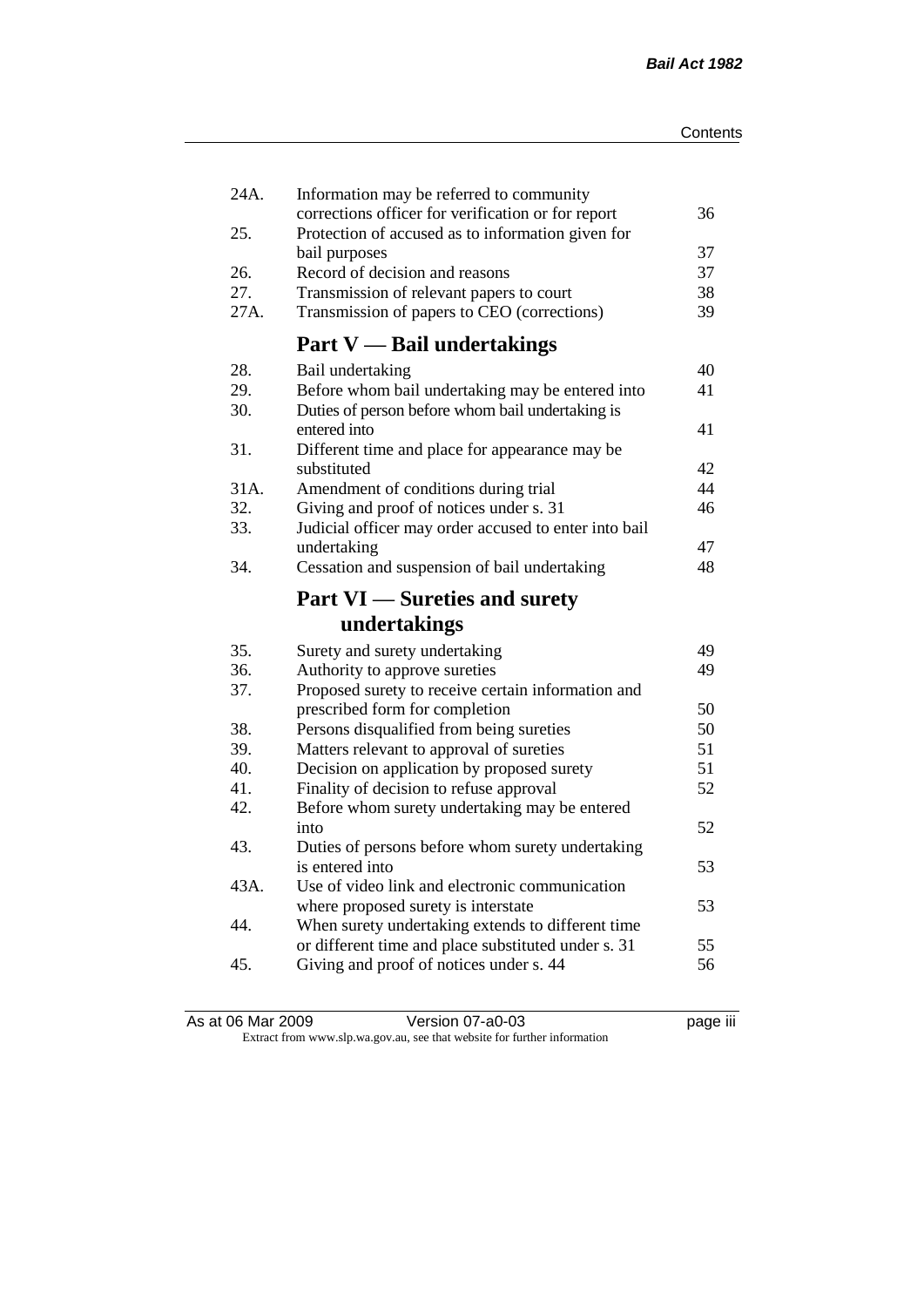| Contents |
|----------|
|----------|

| 46.<br>47.<br>48. | Power of surety to apprehend accused<br>Cessation and suspension of surety undertaking<br>Surety may apply for cancellation of his | 58<br>58 |
|-------------------|------------------------------------------------------------------------------------------------------------------------------------|----------|
|                   | undertaking                                                                                                                        | 59       |
| 49.               | Forfeiture of money under surety's undertaking                                                                                     | 60       |
| 50.               | Offence to indemnify surety                                                                                                        | 62       |
|                   | <b>Part VIA — Administration of home</b>                                                                                           |          |
|                   | detention conditions                                                                                                               |          |
| 50A.              | Powers of CEO (corrections)                                                                                                        | 64       |
| 50C.              | Powers and duties of community corrections                                                                                         |          |
|                   | officers                                                                                                                           | 64       |
| 50D.              | Powers of members of the Police Force                                                                                              | 66       |
| 50E.              | CEO (corrections) may substitute a different place                                                                                 |          |
|                   | of detention and apply conditions                                                                                                  | 66       |
| 50F.              | CEO (corrections) may revoke bail                                                                                                  | 67       |
| 50G.              | Procedure on arrest after revocation of bail                                                                                       | 67       |
| 50H.              | Exclusion of the rules of natural justice                                                                                          | 68       |
| 50J.              | Delegation by CEO (corrections)                                                                                                    | 68       |
| 50K.              | Retrieval of monitoring equipment                                                                                                  | 68       |
| 50L.              | Rules                                                                                                                              | 69       |
|                   | <b>Part VII — Enforcement of bail</b>                                                                                              |          |
|                   | undertakings                                                                                                                       |          |
| 51.               | Offence to fail to comply with bail undertaking                                                                                    | 70       |
| 51A.              | Proceedings before courts of summary jurisdiction                                                                                  |          |
|                   | for an offence under s. 51                                                                                                         | 71       |
| 52.               | Provisions as to summary proceedings before                                                                                        |          |
|                   | superior courts for an offence under s. 51                                                                                         | 71       |
| 53.               | Appeals against decisions made under s. 52                                                                                         | 73       |
| 54.               | Accused on bail may be taken before a judicial                                                                                     |          |
|                   | officer for variation or revocation of bail                                                                                        | 74       |
| 54A.              | Accused on committal may be taken before court                                                                                     |          |
|                   | by which committed                                                                                                                 | 76       |
| 55.               | Powers of judicial officer to revoke or vary bail                                                                                  | 77       |
| 57.               | Forfeiture of money under bail undertaking                                                                                         | 78       |
| 58.               | Automatic forfeiture on expiration of one year after                                                                               |          |
|                   | absconding                                                                                                                         | 79       |
|                   |                                                                                                                                    |          |

| ane<br>ιv |  |
|-----------|--|
|           |  |

page iv Version 07-a0-03 As at 06 Mar 2009 Extract from www.slp.wa.gov.au, see that website for further information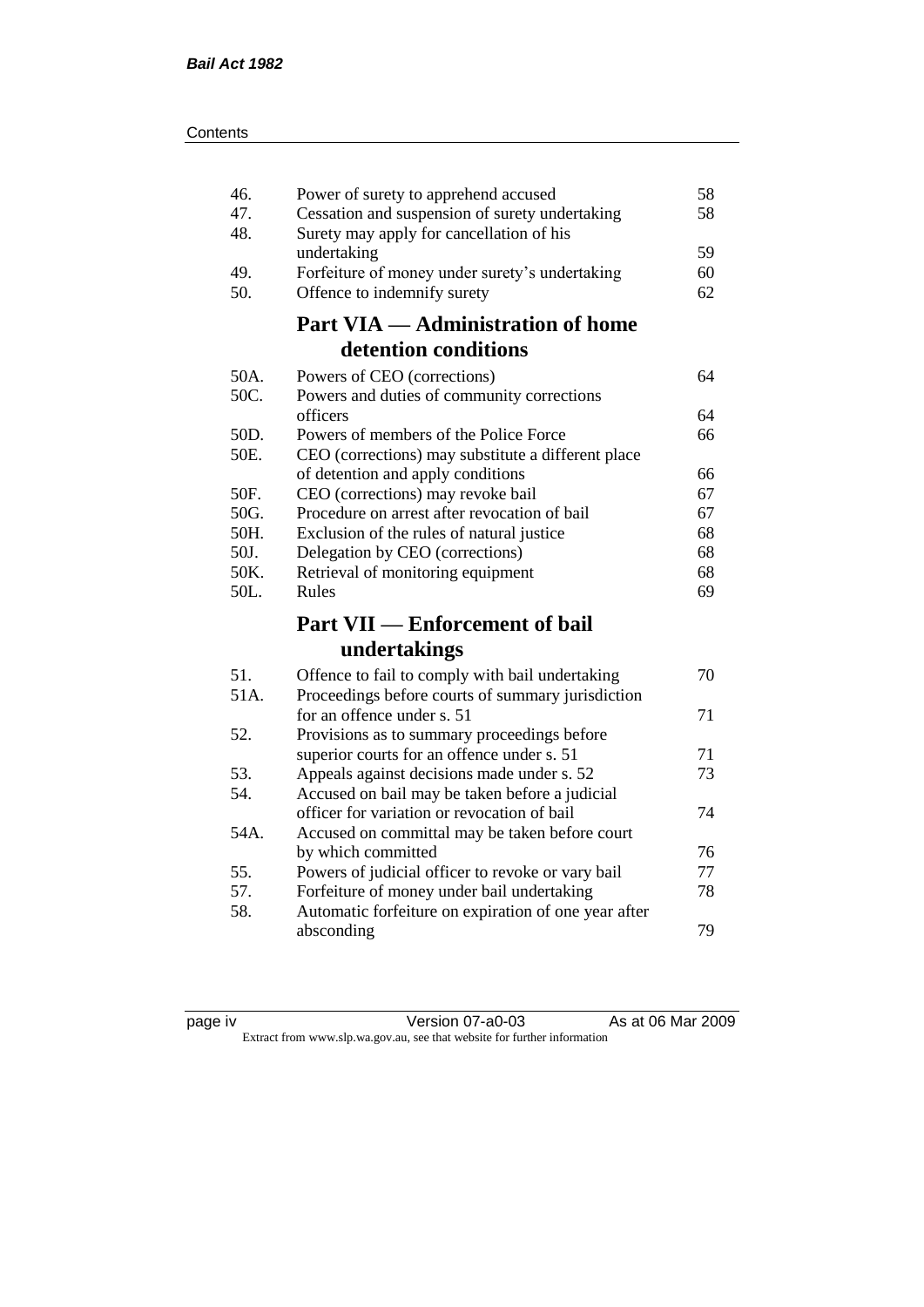### **Part VIII — Miscellaneous**

| 59.  | Further power of judicial officer in relation to                             |    |
|------|------------------------------------------------------------------------------|----|
|      | enforcement of undertakings                                                  | 80 |
| 59A. | Where bail dispensed with, accused may be taken                              |    |
|      | before judicial officer for reconsideration of matter                        | 80 |
| 59B. | Warrant for arrest of absconding accused                                     | 81 |
| 60.  | Accused and surety to notify any change of address                           | 82 |
| 61.  | Offence of failing to bring arrested person before                           |    |
|      | court or person able to grant bail                                           | 82 |
| 62.  | Offence to give false information for bail purposes                          | 83 |
| 63.  | Protection of persons carrying out this Act                                  | 83 |
| 64.  | Evidence of non-appearance etc. by an accused                                | 83 |
| 65.  | Bail undertakings by minors                                                  | 84 |
| 66.  | Abolition of other powers to grant bail                                      | 84 |
| 66A. | Delegation by registrar                                                      | 84 |
| 66B. | Use of video link or audio link                                              | 85 |
| 67.  | Regulations                                                                  | 86 |
|      | Schedule 1 — Jurisdiction as to bail                                         |    |
|      |                                                                              |    |
|      | and related matters                                                          |    |
|      |                                                                              |    |
|      | Part $A$ — Jurisdiction relating to bail                                     |    |
| 1.   | Initial appearance                                                           | 88 |
| 2.   | Appearance after adjournment                                                 | 88 |
| 3.   | Appearance on committal to Supreme Court or                                  |    |
|      | <b>District Court</b>                                                        | 89 |
| 4.   | Appearance in connection with appeal etc.                                    | 89 |
| 5.   | Appearance prescribed by regulation                                          | 90 |
| 6.   | Appearances not otherwise provided for                                       | 90 |
| 7.   | Term used: proceedings for an offence                                        | 90 |
|      |                                                                              |    |
| 1.   | Part B — Cessation of powers relating to bail                                |    |
|      | Upon decision by judge, power of other officers<br>ceases                    | 90 |
| 1A.  |                                                                              |    |
|      | Upon decision by Court of Appeal, other powers<br>cease                      | 91 |
| 2.   |                                                                              |    |
|      | Upon decision by judicial officer, his power and<br>that of his peers ceases | 91 |
| 3.   | Cessation of power upon refusal of bail for initial                          |    |
|      | appearance                                                                   | 91 |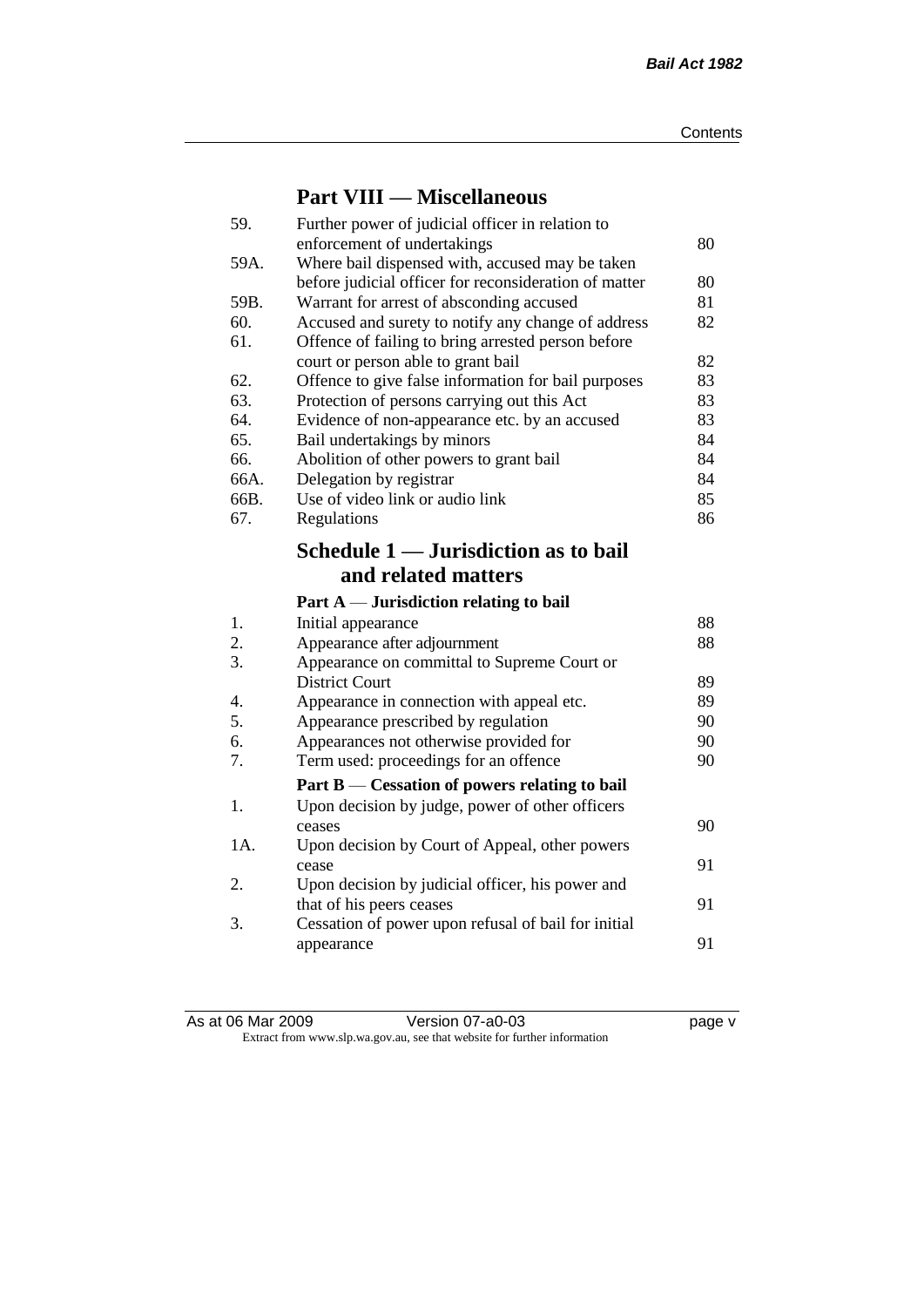#### **Contents**

| 4.               | Judicial officer's powers where accused proves           |     |
|------------------|----------------------------------------------------------|-----|
|                  | new facts or changed circumstances                       | 92  |
|                  | Part C — Manner in which jurisdiction to be<br>exercised |     |
| 1.               | Bail before conviction to be at discretion of bail       |     |
|                  | authority, except for a child                            | 92  |
| 2.               | Child to have qualified right to bail                    | 94  |
| 3.               | Matters relevant to consideration of clause 1(a)         | 95  |
| 3A.              | Bail where serious offence committed while               |     |
|                  | accused on bail for another serious offence              | 96  |
| 3B.              | Determination of exceptional reasons under               |     |
|                  | clause $3A(1)$                                           | 97  |
| 3C.              | Bail in murder cases                                     | 99  |
| $\overline{4}$ . | Bail after conviction: accused awaiting sentence         | 99  |
| $4A$ .           | Bail after conviction: accused awaiting disposal of      |     |
|                  | appeal                                                   | 100 |
| 5.               | Exception for bail for an appeal under the Criminal      |     |
|                  | Appeals Act 2004 Part 2                                  | 100 |
| 6.               | Bail of people on community orders etc.                  | 100 |
| 7.               | Bail for initial appearance to be for not more than      |     |
|                  | 30 days                                                  | 101 |
| 8.               | Bail on adjournment in court of summary                  |     |
|                  | jurisdiction to be for not more than 30 days except      |     |
|                  | by consent                                               | 101 |
| 9.               | Provision as to calculation of time                      | 101 |
|                  | Part D — Conditions which may be imposed on              |     |
|                  | a grant of bail                                          |     |
| 1.               | Conditions as to forfeiture and giving security may      |     |
|                  | be imposed on the accused and sureties                   | 101 |
| 2.               | Other conditions which may be imposed                    | 103 |
| 3.               | Home detention condition may be imposed                  | 106 |
|                  | <b>Schedule 2 — Serious offences</b>                     |     |
|                  | <b>Notes</b>                                             |     |
|                  | Compilation table                                        | 111 |
|                  | Provisions that have not come into operation             | 115 |
|                  |                                                          |     |

# **Defined Terms**

| page | vı |  |
|------|----|--|
|      |    |  |

page vi Version 07-a0-03 As at 06 Mar 2009 Extract from www.slp.wa.gov.au, see that website for further information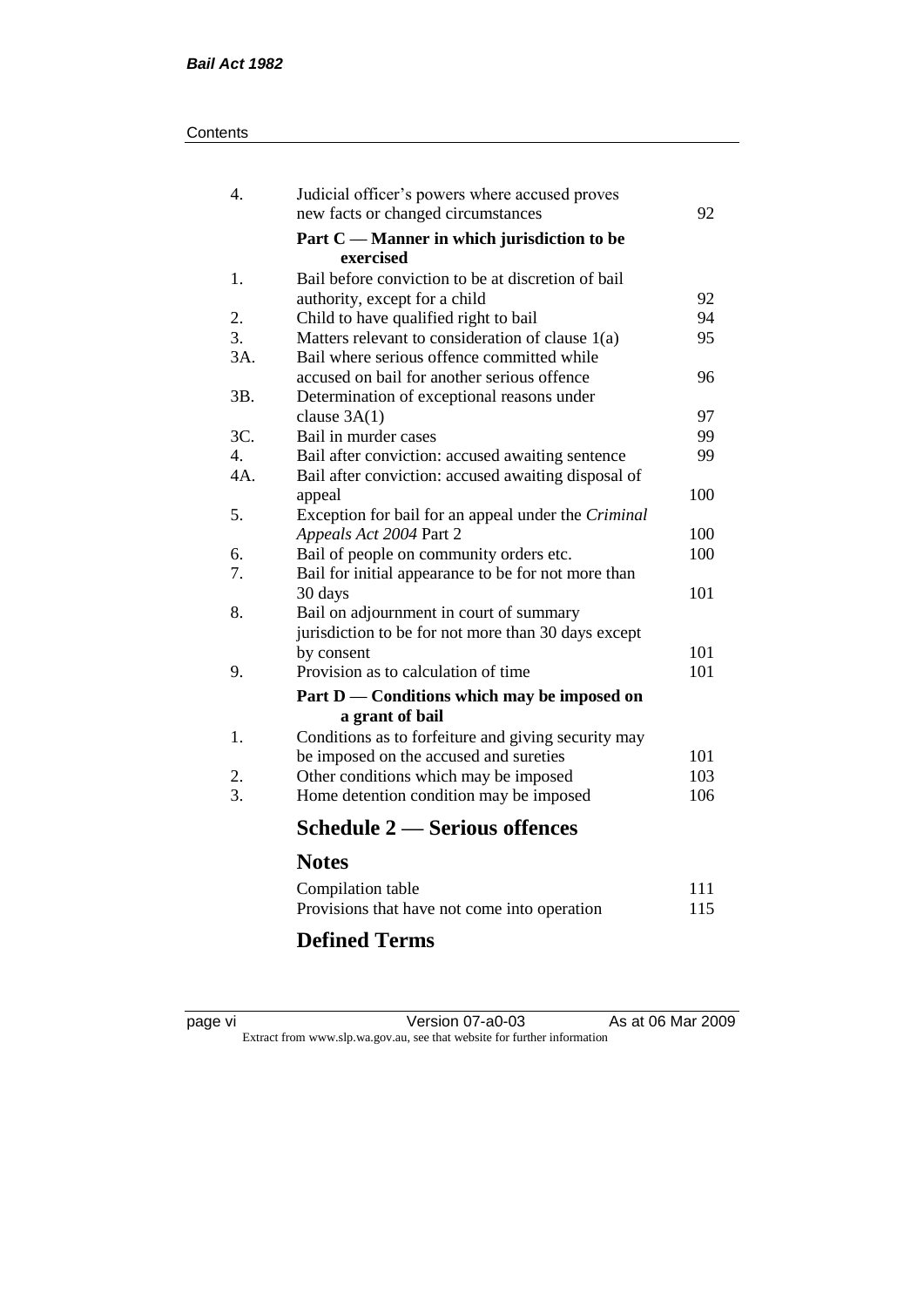

**Reprinted under the**  *Reprints Act 1984* **as at 6 March 2009**

Western Australia

# **Bail Act 1982**

**An Act to make better provision for bail in criminal proceedings.** 

As at 06 Mar 2009 Version 07-a0-03 Page 1 Extract from www.slp.wa.gov.au, see that website for further information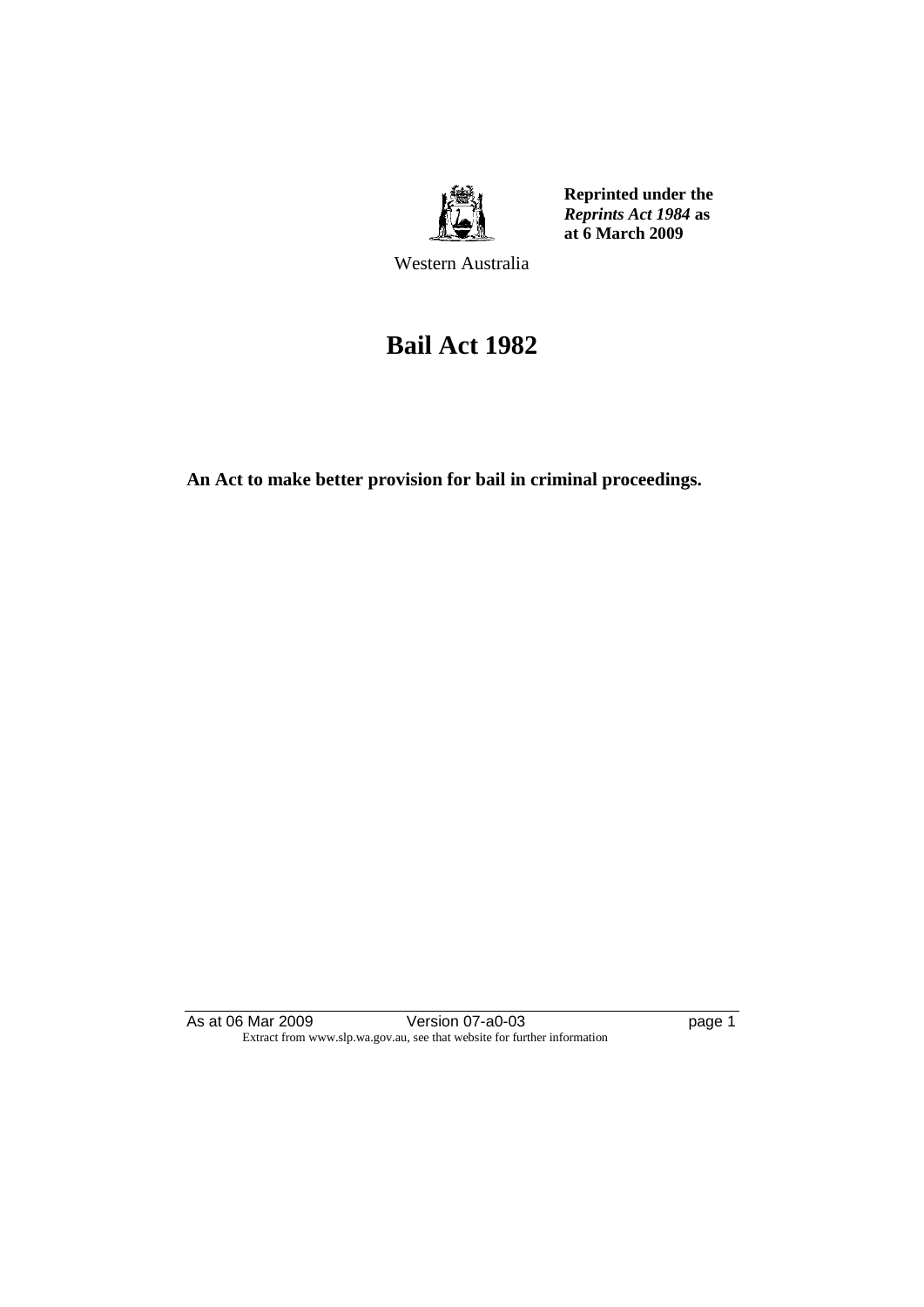### **Part I — Preliminary**

#### **1. Short title**

This Act may be cited as the *Bail Act* 1982<sup>1</sup>.

#### **2. Commencement**

This Act shall come into operation on a day to be fixed by proclamation  $<sup>1</sup>$ .</sup>

#### **3. Terms used**

(1) In this Act, unless a contrary intention appears —

*accused* includes —

- (a) a person charged with, convicted of, or found guilty of an offence;
- (b) a person whose conviction for an offence is stayed;
- (c) a person in respect of whom an appeal relating to an offence is pending;
- (d) a person in respect of whom a new trial for an offence has been ordered;

#### *adjournment* —

- (a) means any order of a court by which proceedings for an offence are postponed or interrupted or are to be held at a different time or place before the same court; and
- (b) is deemed to include any order of a court, other than a committal to the Supreme Court or District Court, by which the venue of any proceedings for an offence is changed to another court or a court at another place whether by way of a remand, referral, or recommittal of the accused or otherwise;

*appeal* includes an application for leave to appeal;

#### *appropriate judicial officer* means —

(a) subject to paragraphs (b), (c) and (d), a judicial officer who is empowered to exercise jurisdiction in the court

| page 2 | Version 07-a0-03                                                         | As at 06 Mar 2009 |
|--------|--------------------------------------------------------------------------|-------------------|
|        | Extract from www.slp.wa.gov.au, see that website for further information |                   |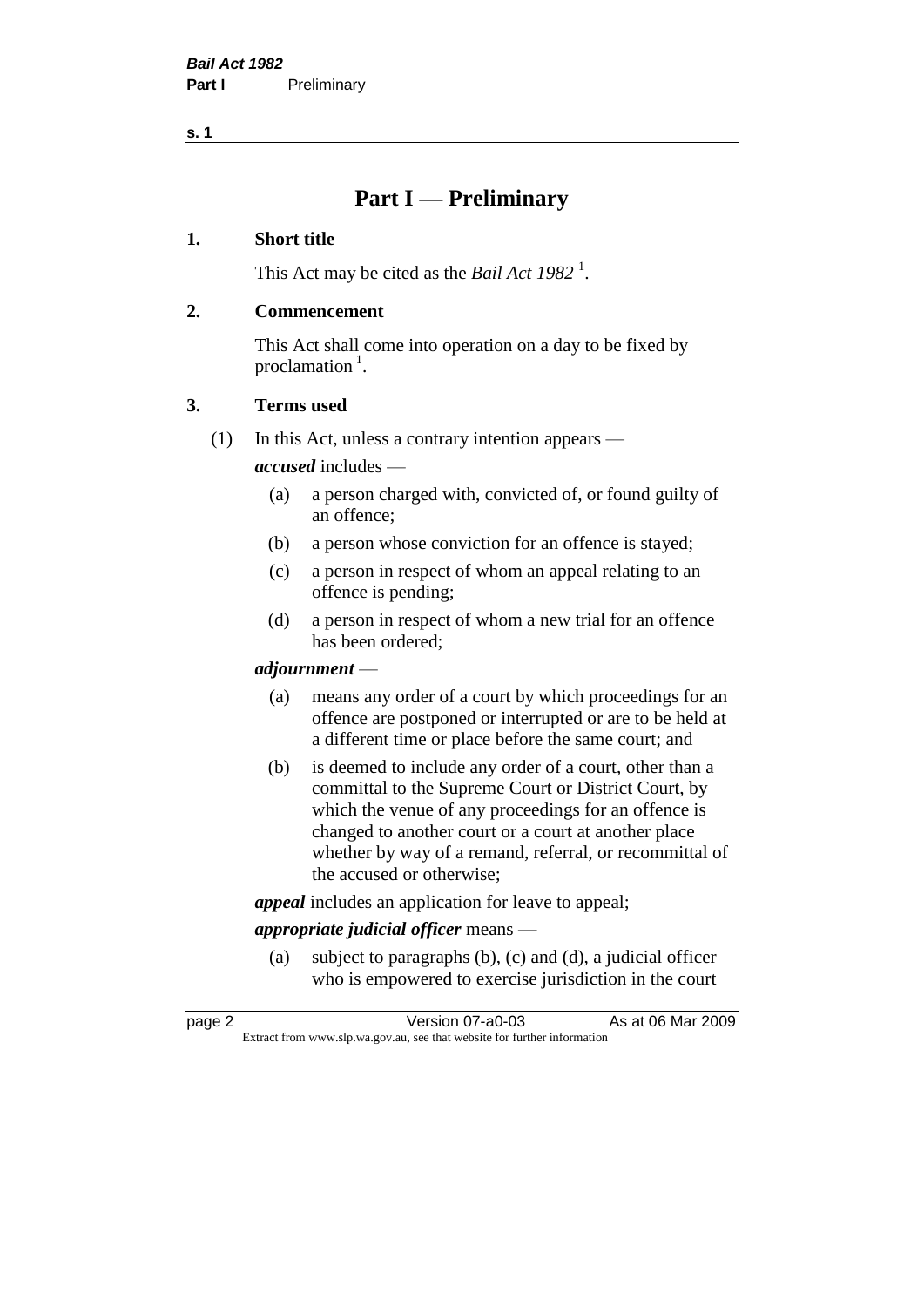before which the accused is required to appear pursuant to his bail undertaking; or

- (b) if the court is the Court of Appeal, a judge of appeal; or
- (c) except in section 49, a judge of the Supreme Court or of the Children's Court, as the case may require, in any case where —
	- (i) under section 15 only a judge of the Supreme Court or of the Children's Court has power to grant bail; or
	- (ii) a judicial officer has exercised the power contained in section 31(2)(d),

for the appearance in question; or

(d) except in section 49, a judge of the Supreme Court, of the District Court, or of the Children's Court, as the case may require, in any case where such a judge has granted bail under section 14 for the appearance in question;

*approved*, in relation to a form, means approved by the chief executive officer of the department of the Public Service principally assisting in the administration of this Act;

*as soon as is practicable* means as soon as is reasonably practicable;

*authorised community services officer* means any of the following persons —

- (a) the CEO (corrections) or a delegate of the CEO (corrections) under subsection (5);
- (b) a registrar of the Children's Court;
- (c) a superintendent of a detention centre under the *Young Offenders Act 1994*;
- (d) the officer for the time being in charge of any detention centre under the *Young Offenders Act 1994*;

*authorised officer* means an authorised police officer or an authorised community services officer;

As at 06 Mar 2009 Version 07-a0-03 Page 3 Extract from www.slp.wa.gov.au, see that website for further information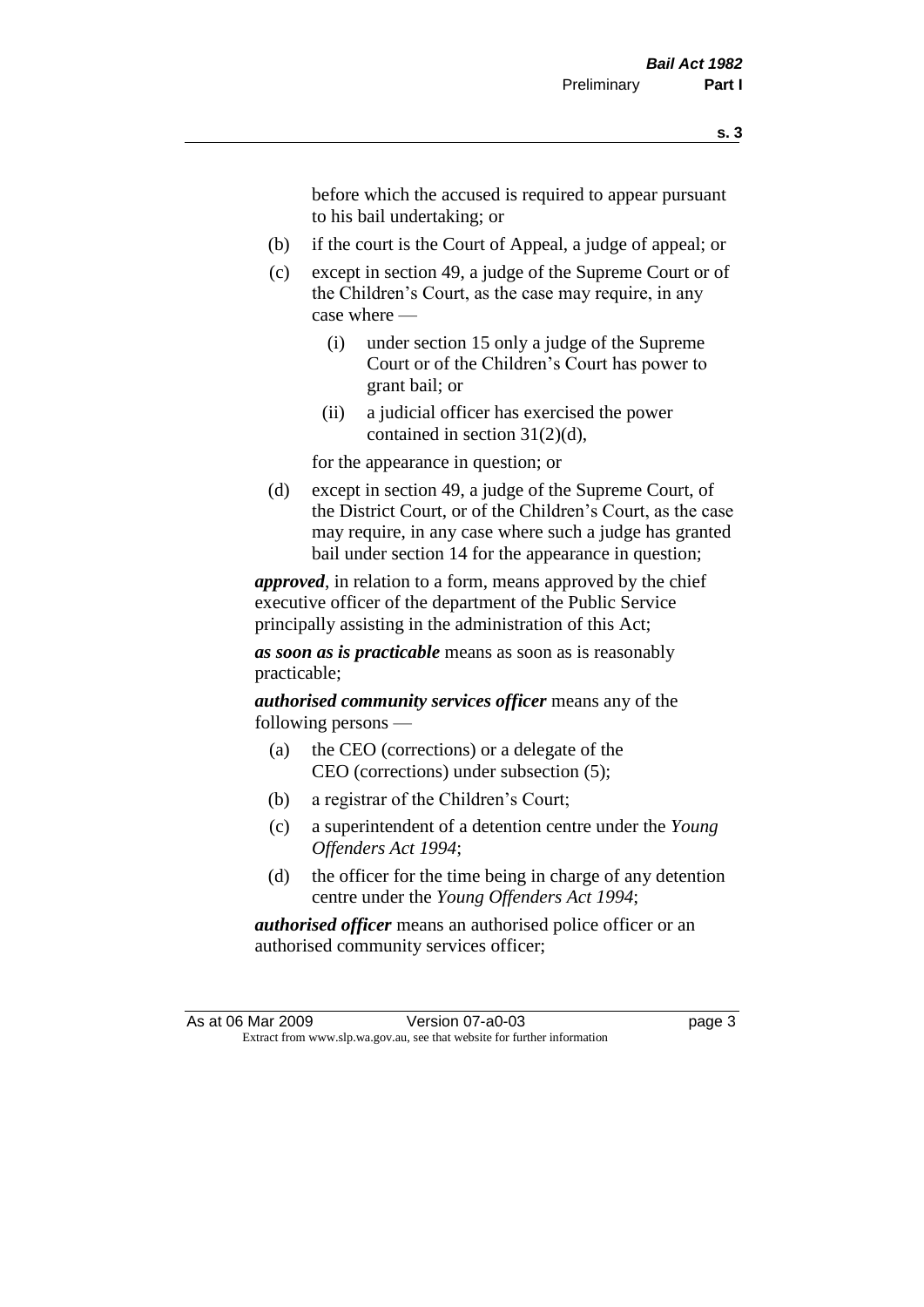*authorised police officer* means a police officer who holds the rank of sergeant, or a higher rank, or is for the time being in charge of a police station or lock-up;

*bail undertaking* means an undertaking described in section 28(2):

*CEO (corrections)* means the chief executive officer of the Public Sector agency principally assisting the Minister administering Part 8 of the *Sentence Administration Act 2003* in its administration;

*Chief Judge* means the Chief Judge of the District Court;

*Chief Justice* means the Chief Justice of Western Australia;

*child* has the same meaning as "young person" has in the *Young Offenders Act 1994*;

*community corrections officer* has the same meaning as in the *Sentence Administration Act 2003*;

*court* means each of the following —

- (a) the Magistrates Court;
- (b) the Children's Court;
- (c) the Coroner's Court of Western Australia;
- (d) the District Court;
- (e) the Supreme Court;
- (f) the Court of Appeal;

*court custody centre* has the meaning given in the *Court Security and Custodial Services Act 1999* section 3;

*Director of Public Prosecutions* means —

- (a) the Director of Public Prosecutions for the State; or
- (b) the officer in charge in the State of the Commonwealth Office of the Director of Public Prosecutions,

as the case requires;

*early release order* means an early release order made under the *Sentence Administration Act 1995* <sup>2</sup> or *Sentence Administration Act 2003*;

page 4 Version 07-a0-03 As at 06 Mar 2009 Extract from www.slp.wa.gov.au, see that website for further information

**s. 3**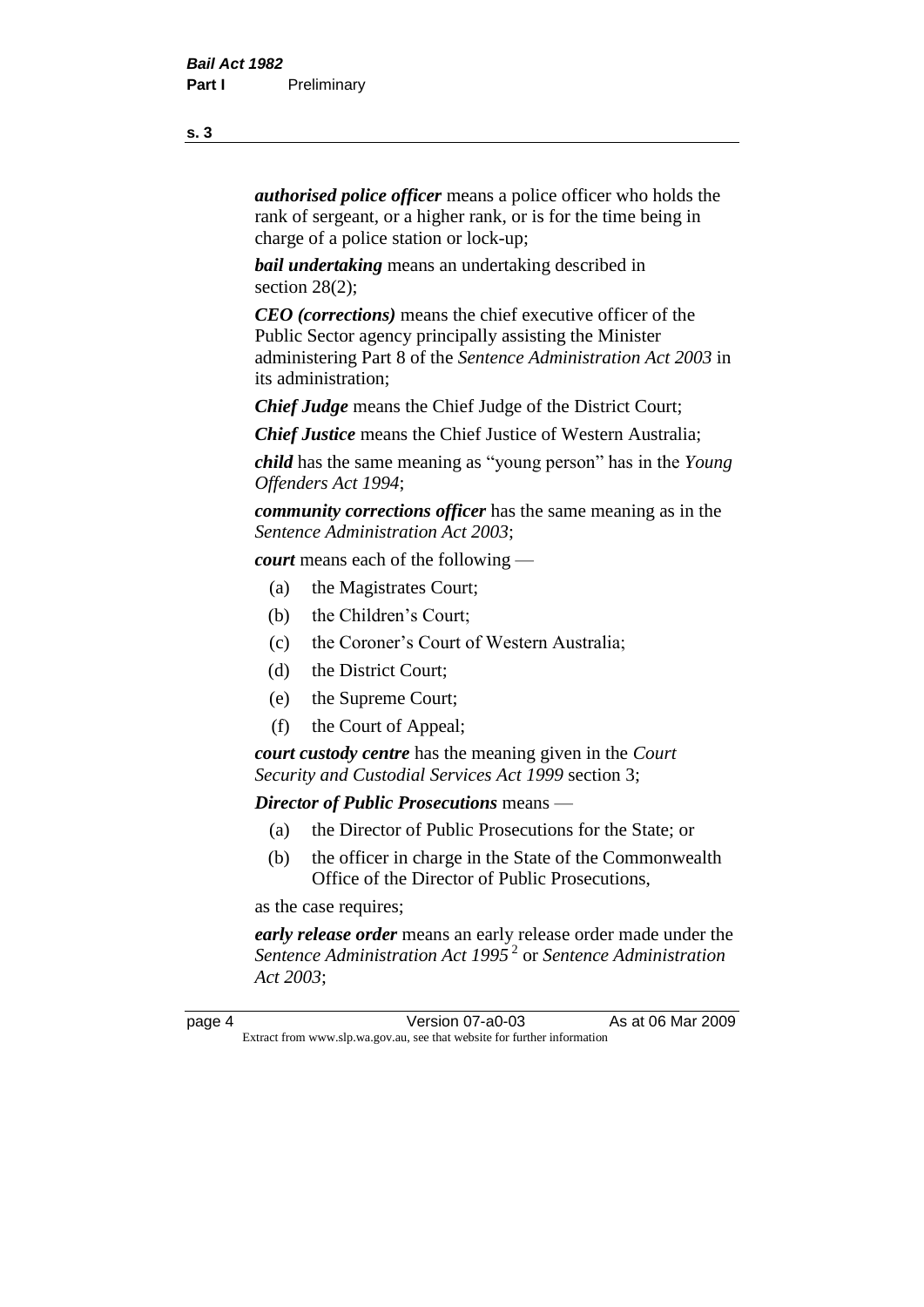*electronic address* means a facsimile number, email address or other electronic address, as the case requires;

*electronic communication* means facsimile transmission, email or other form of electronic communication as defined in the *Electronic Transactions Act 2003* section 5;

*home detention condition* means a home detention condition imposed under clause 3 of Part D of Schedule 1;

*judge of appeal* has the meaning given in the *Supreme Court Act 1935* section 4(1);

*judicial officer* means any person empowered to exercise jurisdiction in a court whether or not he is sitting as a court, and includes a single justice and, where the context so requires, the Court of Appeal exercising jurisdiction under this Act;

*lock-up* includes a place prescribed as a lock-up for the purposes of the *Court Security and Custodial Services Act 1999*;

*offence* means any act, omission or conduct which renders the person doing the act, making the omission or engaging in the conduct liable to any punishment, and includes an alleged offence; but nothing in this definition shall limit the operation of subsection (4);

*police officer* means any member of the Police Force of Western Australia;

*prosecutor* includes —

- (a) in the case of an offence charged in a prosecution notice, the prosecutor;
- (b) in the case of an offence charged in an indictment, the State or the Commonwealth, as the case may be;

*registrar* of a court means —

(a) for a court other than the Coroner's Court of Western Australia, the principal registrar, a registrar or a deputy registrar of the court; or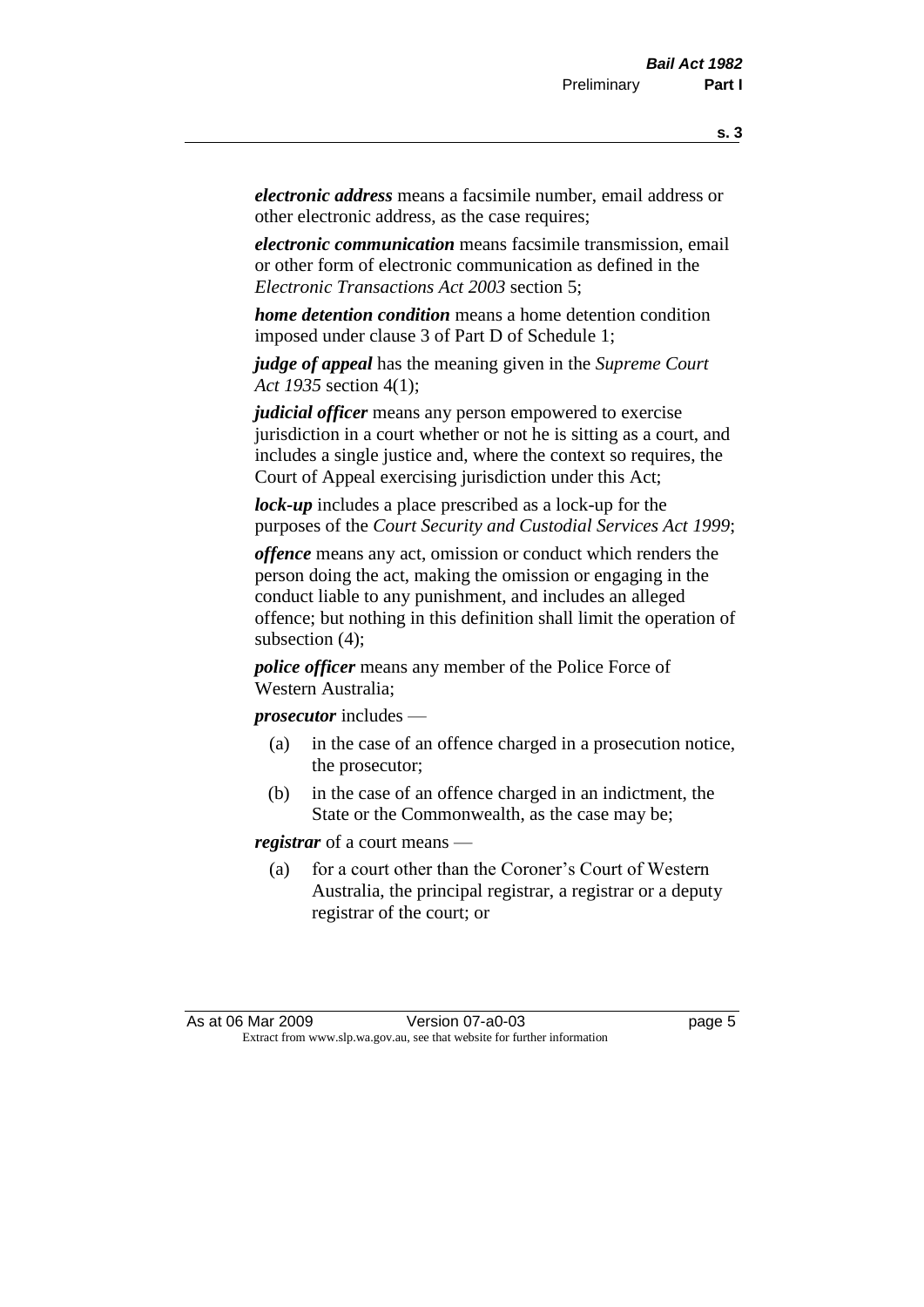- (b) for the Coroner's Court of Western Australia, a coroner's registrar as defined in the *Coroners Act 1996* section 3;
- *serious offence* means
	- (a) an offence against section 51(2a); and
	- (b) an offence described in Schedule 2;

*surety* and *surety undertaking* have the meanings assigned to them by section 35;

*surety approval officer* means a person who is authorised by section 36 to decide whether an applicant should be approved as a surety;

*trial* means all proceedings for an offence between —

- (a) the time when the accused is called upon to plead to the prosecution notice or the indictment; and
- (b) the time when the accused is found not guilty or is sentenced.
- (2) A reference in this Act
	- (a) to a power to grant bail includes a reference to a power to refuse bail;
	- (b) to a grant of bail includes a reference to a grant of bail by the exercise of a power in section 31(2).
- (3) Where in this Act there is a reference to a requirement that an accused appear in court, the reference is to a requirement, unless a contrary intention appears, that the accused —
	- (a) surrender himself into the custody of the court or, in the case of a bail undertaking, of the court specified therein, or of such person as the court may direct, to be dealt with according to law;
	- (b) submit himself to a search of his person and any property then in his possession (which is hereby authorised) and allow to be taken from him, to be dealt

page 6 Version 07-a0-03 As at 06 Mar 2009 Extract from www.slp.wa.gov.au, see that website for further information

**s. 3**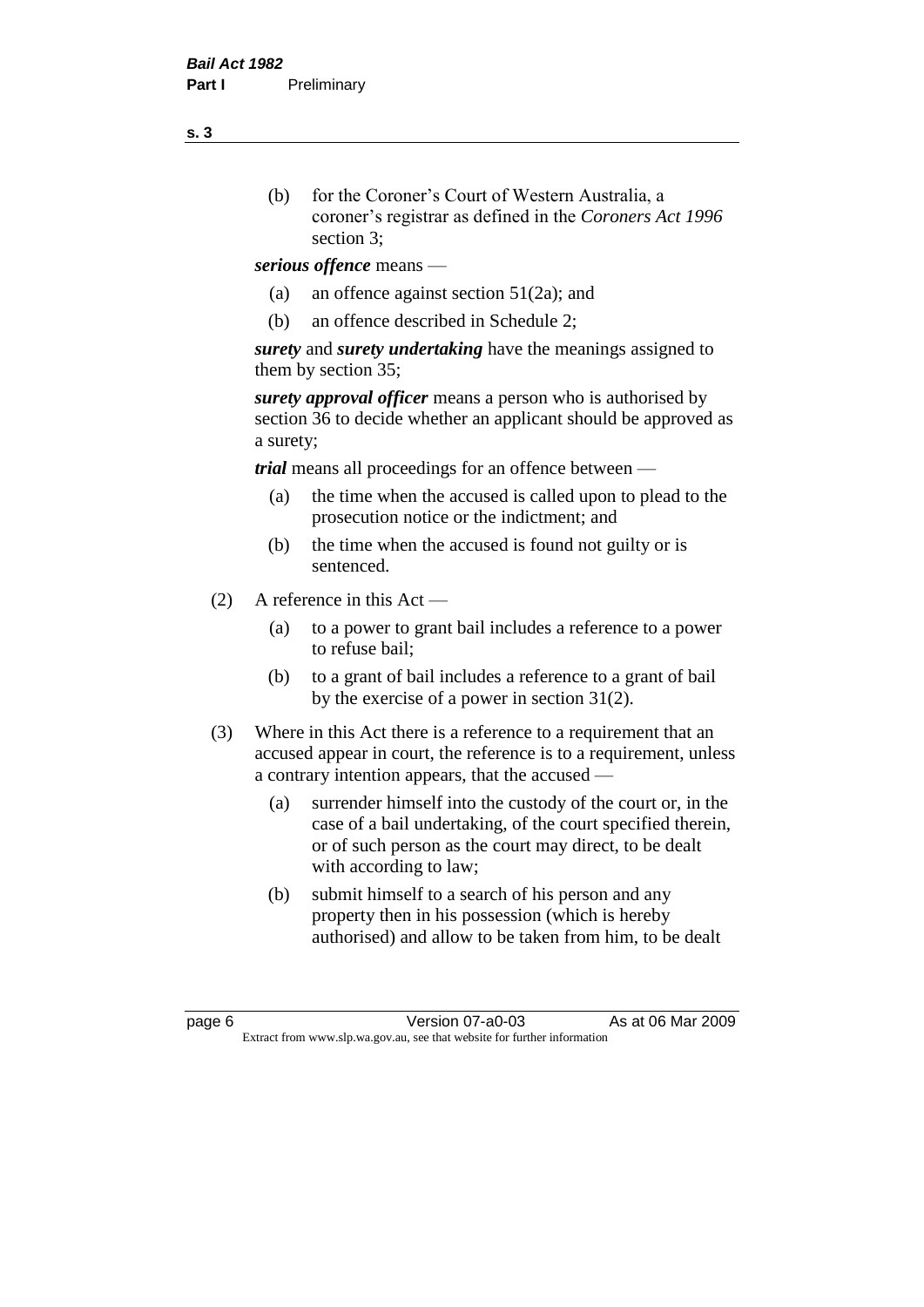with according to the relevant law and procedures, anything so found; and

- (c) remain in custody until authorised to be released therefrom.
- (4) If a person is arrested under a warrant issued
	- (a) under section 50, 79, 84E or 129 of the *Sentencing Act 1995* in connection with a possible breach of a conditional release order, a sentence of suspended imprisonment or conditional suspended imprisonment, or a community order imposed under that Act; or
	- (b) under section 43 of the *Young Offenders Act 1994* in respect of an alleged breach of a youth community based order, an intensive youth supervision order or a conditional release order made under that Act,
	- then
		- (c) the person is to be taken as having been arrested and to be in custody awaiting an appearance in court for the offence for which the sentence was imposed;
		- (d) the first appearance in court after the arrest is to be taken, for the purposes of sections  $5(1)$  and  $8(1)$  and clause 1 of Part A and clause 7 of Part C of Schedule 1, to be the initial appearance for that offence; and
		- (e) the proceedings following the arrest are to be taken to be proceedings for that offence and to be a trial for the purpose of the definition in subsection (1) of "trial".
- (5) The CEO (corrections) may by writing signed by him delegate to any officer of the department of which he is the chief executive officer any function he has under this Act as an authorised community services officer.

*[Section 3 amended by No. 74 of 1984 s. 3; No. 15 of 1988 s. 4; No. 49 of 1988 s. 78; No. 61 of 1990 s. 4; No. 31 of 1993 s. 6; No. 45 of 1993 s. 4 and 12; No. 78 of 1995 s. 7; No. 57 of 1997 s. 21(1); No. 54 of 1998 s. 4 and 14; No. 47 of 1999 s. 7; No. 50* 

As at 06 Mar 2009 Version 07-a0-03 Page 7 Extract from www.slp.wa.gov.au, see that website for further information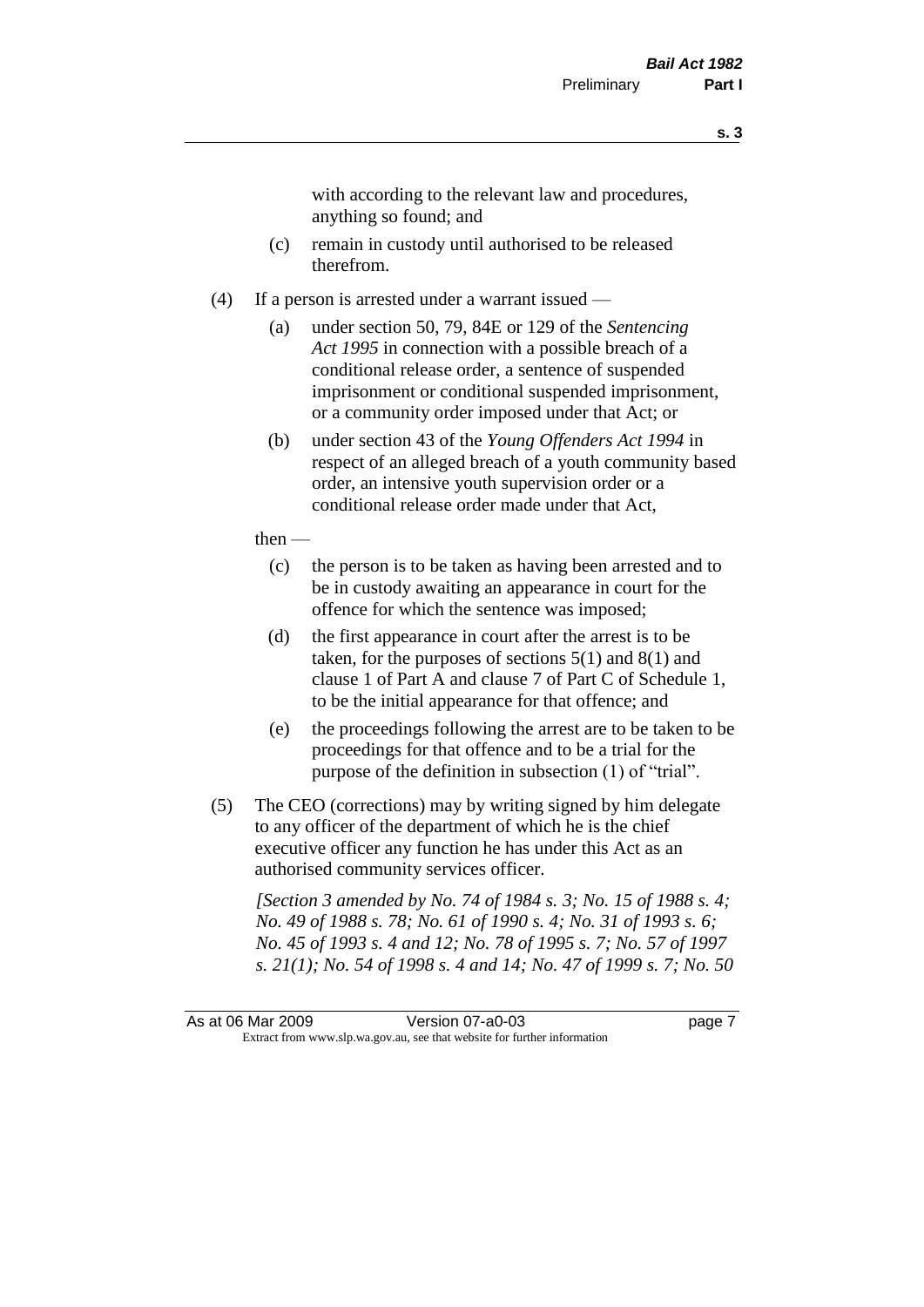#### **s. 3A**

*of 2003 s. 29(3); No. 65 of 2003 s. 121(2); No. 27 of 2004 s. 13(2); No. 34 of 2004 s. 251; No. 45 of 2004 s. 28(4); No. 59 of 2004 s. 141; No. 84 of 2004 s. 11, 82 and 83(2); No. 65 of 2006 s. 51 and 53; No. 6 of 2008 s. 4 and 24(2).]* 

#### **3A. Sending notices by electronic communication**

- (1) A reference in this Act, however expressed, to a notice being sent to a person (the *addressee*) by electronic communication is a reference to the notice being sent by electronic communication —
	- (a) to an electronic address provided by the addressee for the purpose of being served with the notice; and
	- (b) in an electronic format that enables it to be printed or otherwise generated by the addressee.
- (2) If a notice is sent in accordance with subsection (1), the notice is to be presumed, unless the contrary is shown, to have been received at the time when, in the ordinary course of events, the electronic communication would have entered the information system, as defined in the *Electronic Transactions Act 2003* section 5, of the addressee.

*[Section 3A inserted by No. 6 of 2008 s. 5.]*

#### **4. Application of this Act**

The operation of this Act extends to any appearance in a court for an offence —

- (a) except to the extent that in this Act, or in the law creating the offence or applicable thereto, express provision is made excluding or limiting the operation of this Act in respect of that appearance;
- (b) whether or not that law contains a reference to the granting of bail;
- (c) however any reference in that law to the granting of bail may be expressed; and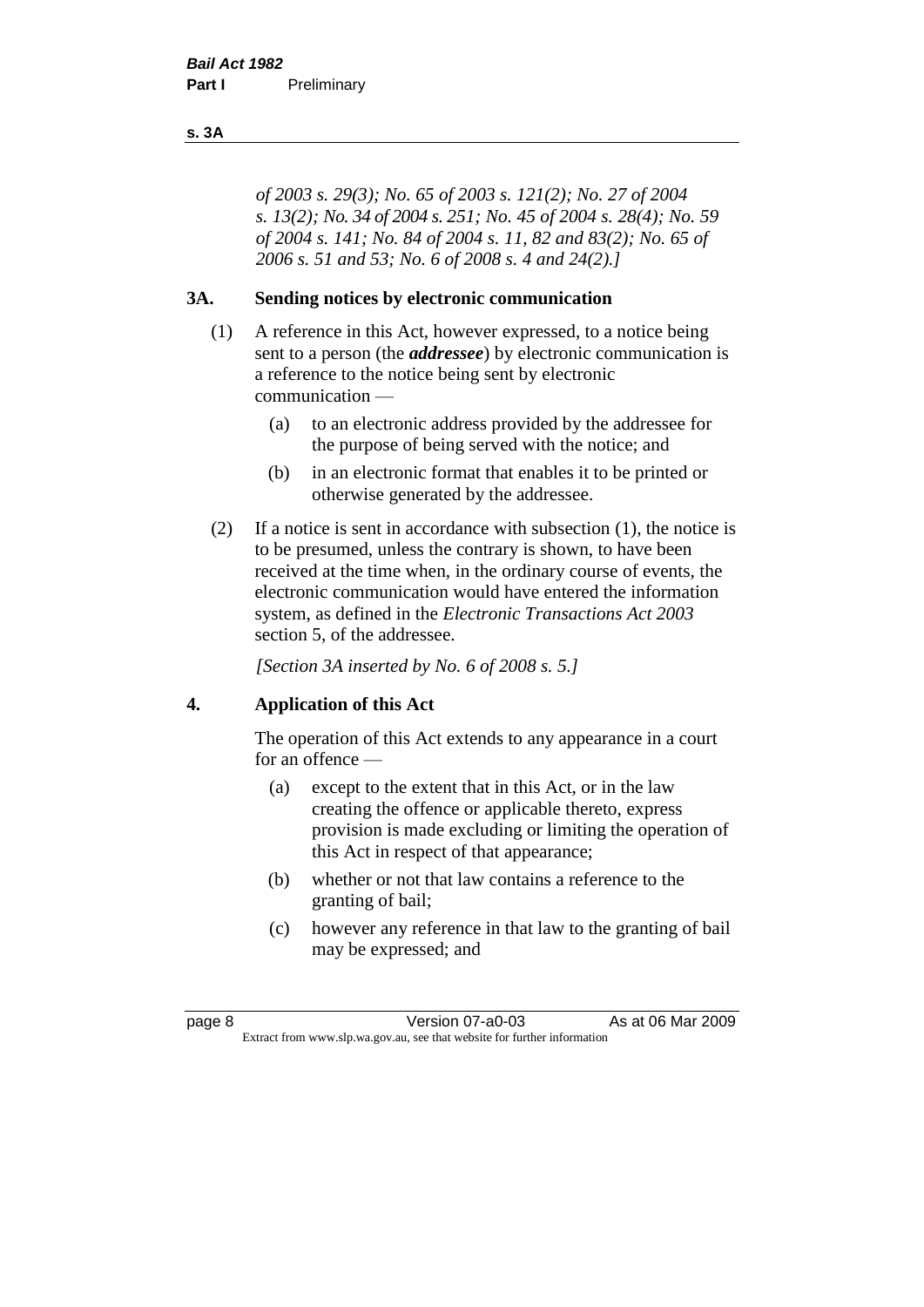(d) as if any reference therein to the taking of a recognizance were to a requirement that, except where bail is dispensed with under this Act, the accused enter into a bail undertaking.

*[Section 4 amended by No. 84 of 2004 s. 82.]*

#### **4A. Detention and bail where accused appears in response to summons or court hearing notice**

- $(1)$  Where
	- (a) an accused has appeared in court for an offence pursuant to a summons or court hearing notice issued under the *Criminal Procedure Act 2004*; and
	- (b) a judicial officer adjourns the proceedings,

the accused is not to be detained in custody to further appear before the court for that offence unless the judicial officer so orders.

- (2) If an order is made under subsection (1), the duty described in section 7(1) applies.
- (3) On any appearance in court by the accused a judicial officer to whom section 7(1) applies may revoke an order made under subsection  $(1)$ .

*[Section 4A inserted by No. 6 of 2008 s. 6(1).]*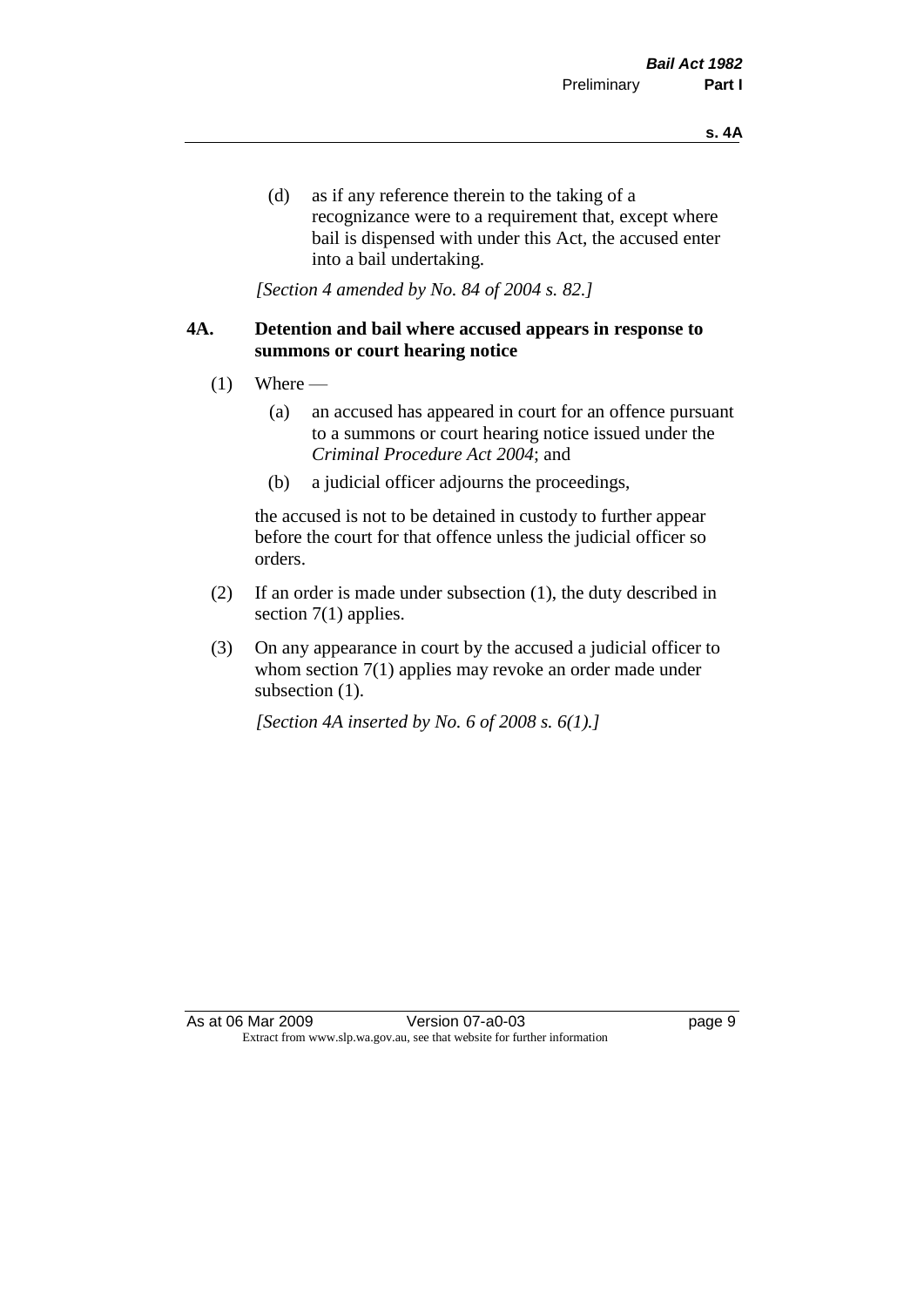### **Part II — Rights of accused in relation to bail**

*[Heading amended by No. 84 of 2004 s. 82.]* 

#### **5. Right of accused to have bail considered under this Act**

- (1) An accused who is in custody for an offence awaiting his initial appearance in court therefor is entitled —
	- (a) subject to sections 9, 10, 12 and 16(2), to have his case for bail for that appearance considered under and in accordance with this Act as soon as is practicable;
	- (b) if his case is not so considered, or if he is refused bail or is not released on bail, to be brought before a court as soon as is practicable.
- (2) An accused who is in custody awaiting any appearance in court for an offence, other than an initial appearance, is entitled, subject to sections 7B, 7C, 7E, 9 and 10, to have his case for bail for that appearance considered under and in accordance with this Act.

*[Section 5 amended by No. 74 of 1984 s. 4; No. 84 of 2004 s. 82; No. 6 of 2008 s. 7.]* 

#### **6. Duty on arresting officer and others to consider bail**

- (1) This section applies to a police officer or other person (the *arrester*) who —
	- (a) charges a person who is under arrest (the *accused*) with an offence; and
	- (b) does not release the accused unconditionally under section 142 of the *Criminal Investigation Act 2006*,

or who arrests a person under a warrant.

- (2) This section is subject to  $-$ 
	- (a) the exercise of the power conferred by section 9; and
	- (b) sections 10, 12 and 16 and clause 3A of Part C of Schedule 1.

page 10 Version 07-a0-03 As at 06 Mar 2009 Extract from www.slp.wa.gov.au, see that website for further information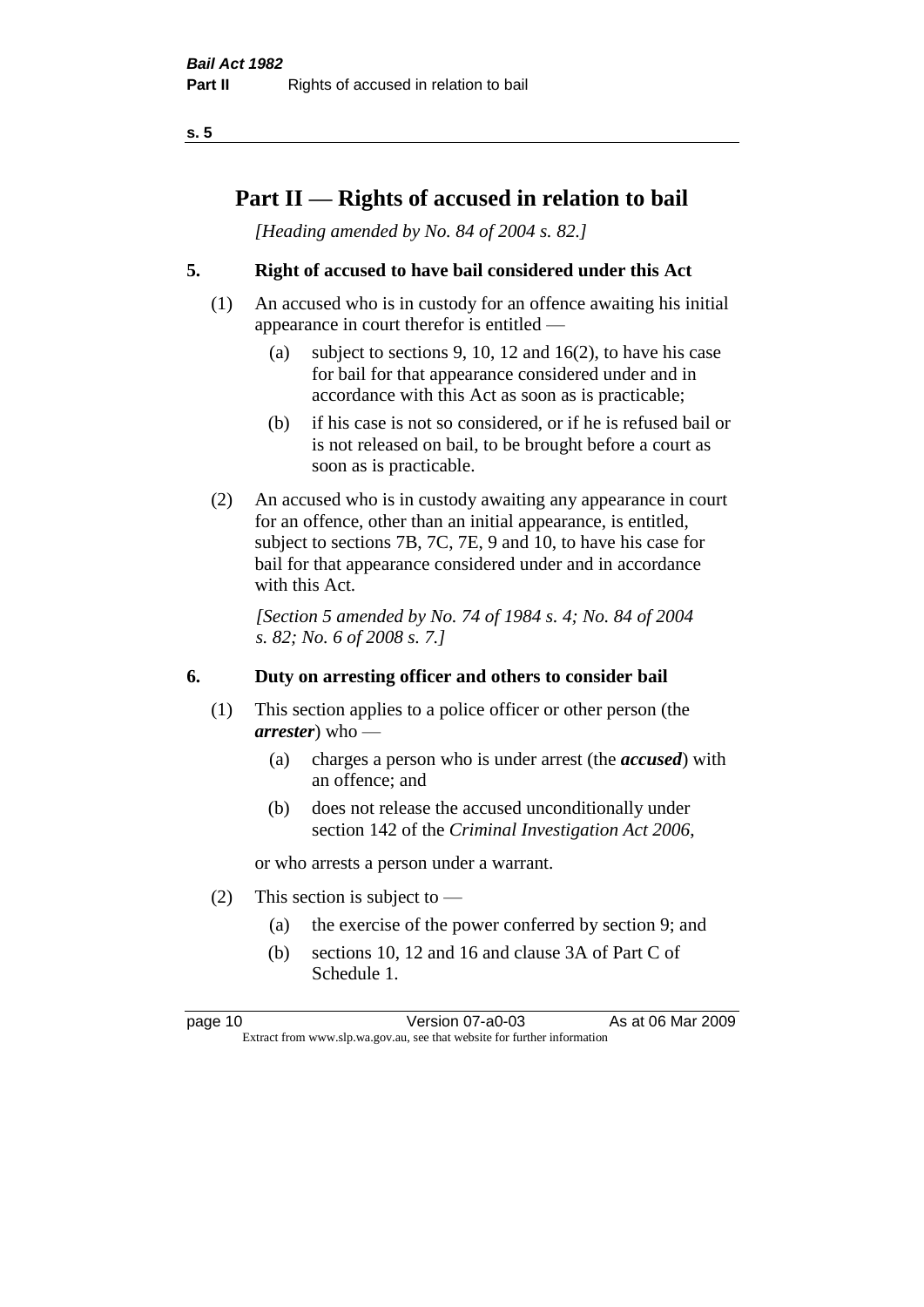- (3) The duties in this section shall be performed whether or not an application for bail is made by or on behalf of the accused.
- (4) As soon as is practicable after the accused is charged, or arrested under a warrant, as the case may be, the arrester shall either —
	- (a) bring the accused or cause the accused to be brought before a court; or
	- (b) perform the other duties of the arrester under this section.
- (5) If the arrester has power to grant the accused bail, the arrester shall consider the accused's case for bail.
- (6) If the arrester does not have power to grant the accused bail, the arrester shall, unless subsection (8), (9) or (10) applies, bring or cause the accused to be brought before an authorised police officer or a justice or, in the case of a child, any authorised officer or a justice, who shall consider the accused's case for bail as soon as is practicable.
- (7) Even if the arrester has power to grant the accused bail, the arrester may, instead of complying with subsection (5), comply with subsection (6) as if the arrester did not.
- (8) If under section 15 only a judge of the Supreme Court or a judge of the Children's Court has power to grant the accused bail, the arrester shall bring the accused or cause the accused to be brought before a judge of the Supreme Court or a judge of the Children's Court, as the case requires, who shall consider the accused's case for bail as soon as is practicable.
- (9) If under section 16 only a justice has power to grant the accused bail, the arrester shall bring the accused or cause the accused to be brought before a justice, who shall consider the accused's case for bail as soon as is practicable.
- (10) If section 16A applies, the arrester shall bring the accused or cause the accused to be brought before a court or judge referred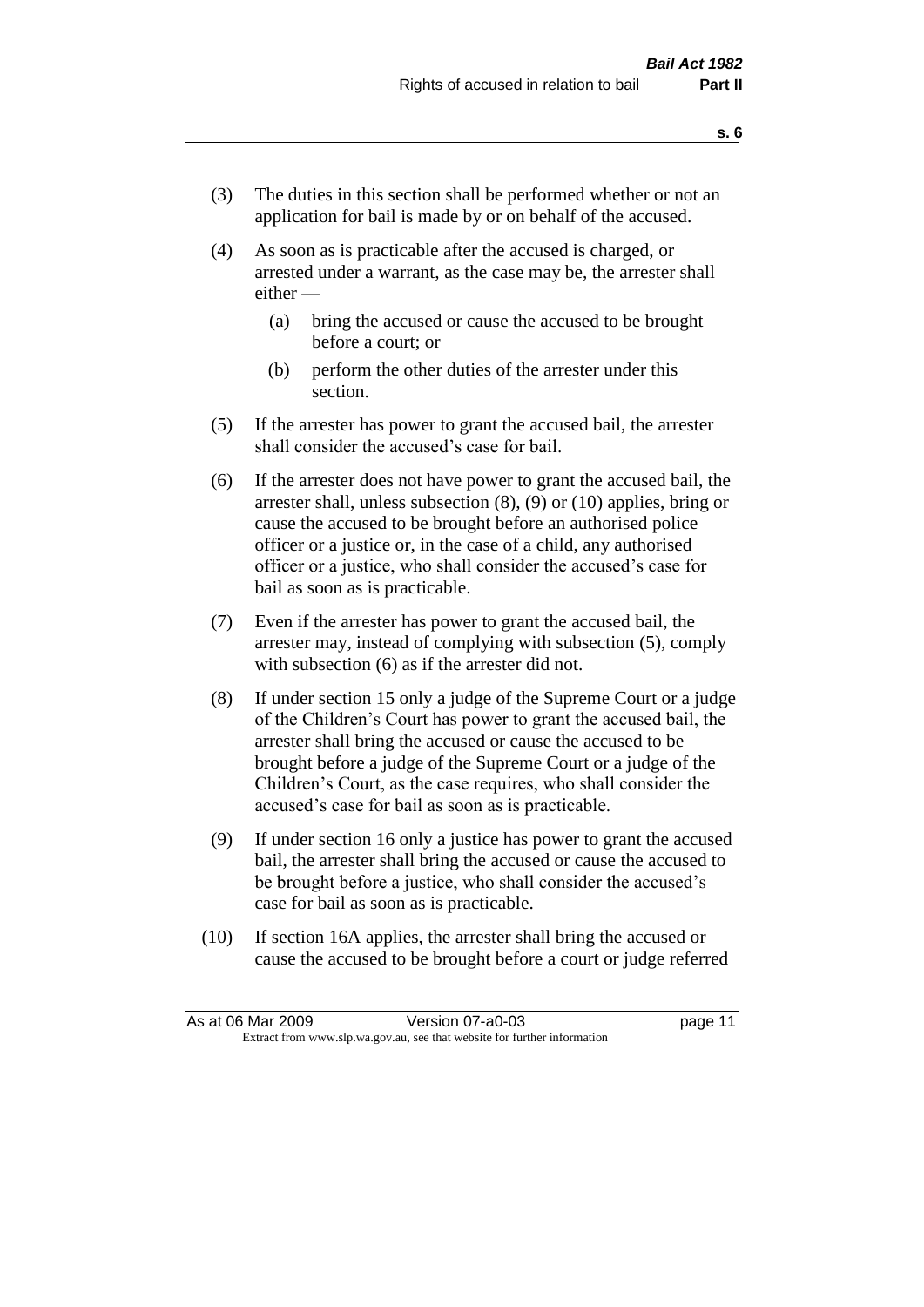#### **s. 6A**

to in section 16A(1), who shall consider the accused's case for bail as soon as is practicable.

*[Section 6 inserted by No. 59 of 2006 s. 4(1).]* 

#### **6A. Whether custody justified to be considered in certain cases**

(1) In this section —

*accused* means an accused who is under arrest, other than pursuant to a warrant;

*released* means released from custody without being required to enter into, or without having entered into, a bail undertaking;

*serious offence* means an indictable offence the penalty specified by a written law for which is or includes imprisonment for 5 years or more or life;

*summary court* means the Magistrates Court or the Children's Court.

- (2) An authorised officer or justice who is considering an accused's case for bail for an initial appearance in a summary court on a charge of an indictable offence that is not a serious offence may order that the accused be served with a summons under the *Criminal Procedure Act 2004*, and released, in respect of the charge unless satisfied —
	- (a) that there are reasonable grounds to suspect the accused would not obey the summons if served with it; or
	- (b) that not releasing the accused is justified under subsection (4) or for any other reason.
- (3) An authorised officer or justice who is considering an accused's case for bail for an initial appearance in a summary court on a charge of a simple offence must order that the accused be served with a court hearing notice under the *Criminal Procedure Act 2004*, and released, in respect of the charge unless satisfied —
	- (a) that the presence of the accused when the charge is dealt with is likely to be necessary for any reason or for sentencing purposes; or

| page 12 | Version 07-a0-03                                                         | As at 06 Mar 2009 |
|---------|--------------------------------------------------------------------------|-------------------|
|         | Extract from www.slp.wa.gov.au, see that website for further information |                   |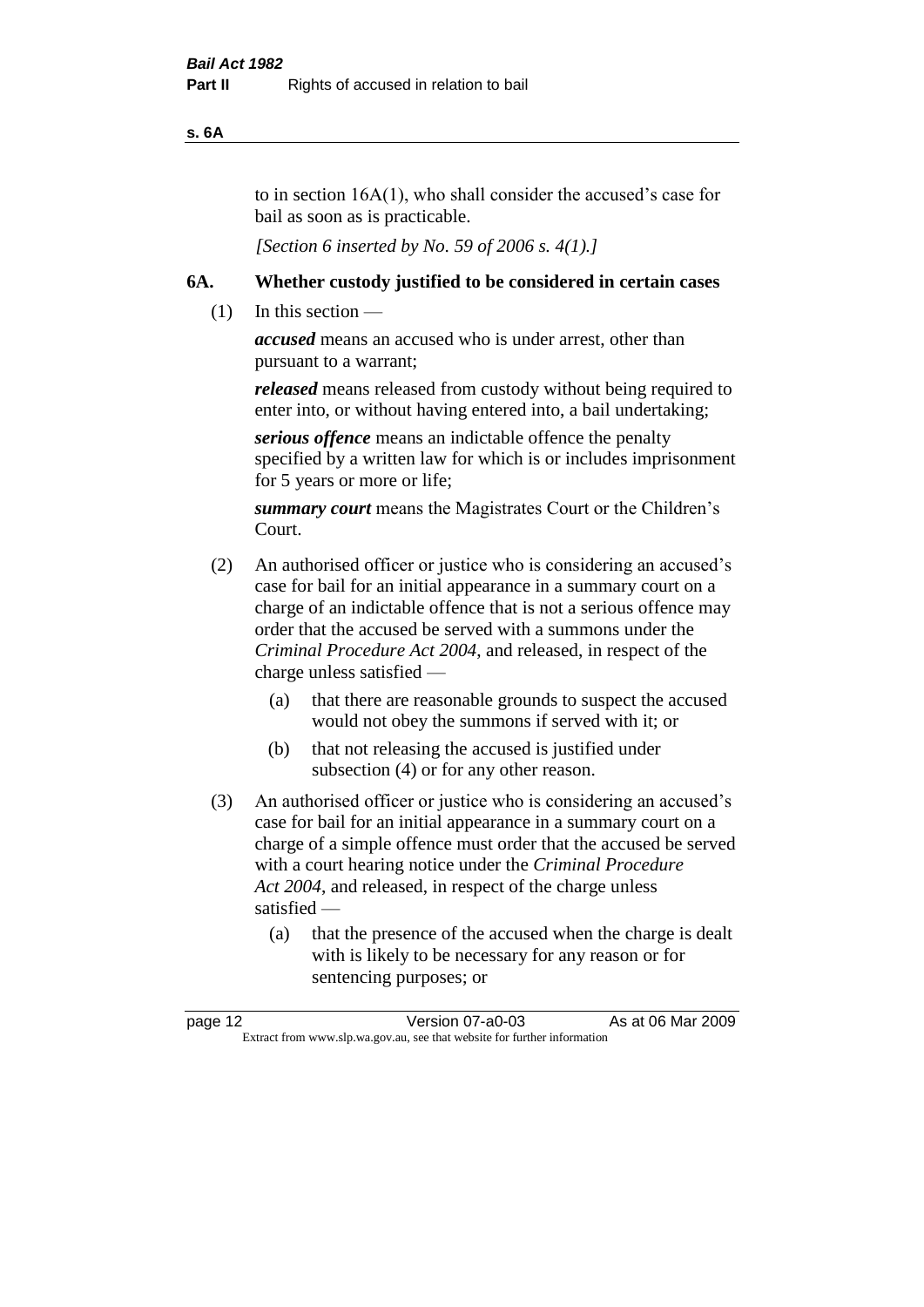- (b) that not releasing the accused is justified under subsection (4) or for any other reason.
- (4) Not releasing an accused is justified if there are reasonable grounds to suspect that if the accused were released —
	- (a) the accused
		- (i) would commit an offence;
		- (ii) would continue or repeat an offence with which he or she is charged;
		- (iii) would endanger another person's safety or property; or
		- (iv) would interfere with witnesses or otherwise obstruct the course of justice, whether in relation to the accused or any other person;

or

- (b) the accused's safety would be endangered.
- (5) This section does not affect the operation of section 28 or 30 of the *Criminal Procedure Act 2004*.

*[Section 6A inserted by No. 59 of 2006 s. 5.]* 

#### **7. Duty imposed on judicial officers in respect of unconvicted accused**

(1) Upon and following an accused's initial appearance in court for an offence every judicial officer who may thereafter order his detention or continued detention in custody before conviction for the offence is under a duty, unless section 7B, 7C or 7E applies, to consider the accused's case for bail, whether or not an application for bail is made by the accused or on his behalf.

*[(2)-(4) deleted]*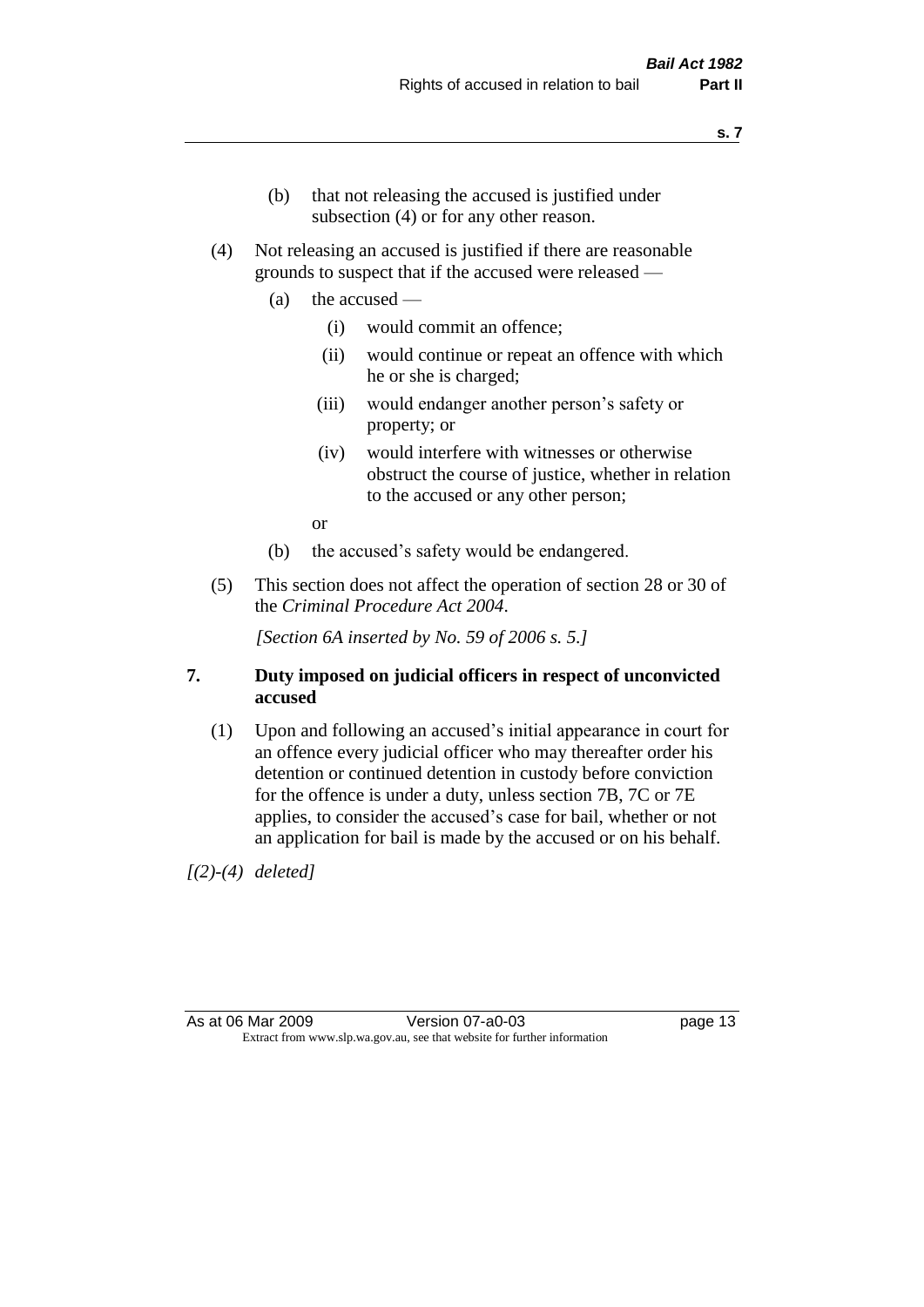#### **s. 7A**

(5) The operation of this section is subject to the exercise of the powers conferred by sections 7A and 9 and to the provisions of sections 10, 12 and 16(2) and clause 3A of Part C of Schedule 1.

*[Section 7 amended by No. 74 of 1984 s. 5; No. 49 of 1988 s. 80; No. 45 of 1993 s. 6; No. 84 of 2004 s. 82; No. 59 of 2006 s. 4(2); No. 6 of 2008 s. 8.]* 

#### **7A. Bail may be dispensed with by court**

- (1) A judicial officer referred to in section 7(1) may, instead of discharging the duty imposed by that subsection, dispense with the requirement for bail for an appearance in court for an offence by an accused if the judicial officer —
	- (a) has jurisdiction to do so under section 13A(1); and
	- (b) may properly do so under section 13A(2).
- (2) Where the requirement for bail is dispensed with under this section, the accused has a right to be at liberty until the accused is required to appear before a court for the offence, but subject  $\mathrm{to}$  —
	- (a) section 59A; and
	- (b) any requirement that the accused be in custody for some other offence or reason.

*[Section 7A inserted by No. 6 of 2008 s. 9(1).]*

#### **7B. Special provision for adult accused in murder cases**

 $(1)$  In this section —

*judge* means a judge of the Supreme Court.

- (2) This section applies where
	- (a) an accused is in custody for an offence of murder so that under section 15 only a judge has power to grant bail; and
	- (b) the accused is not a child.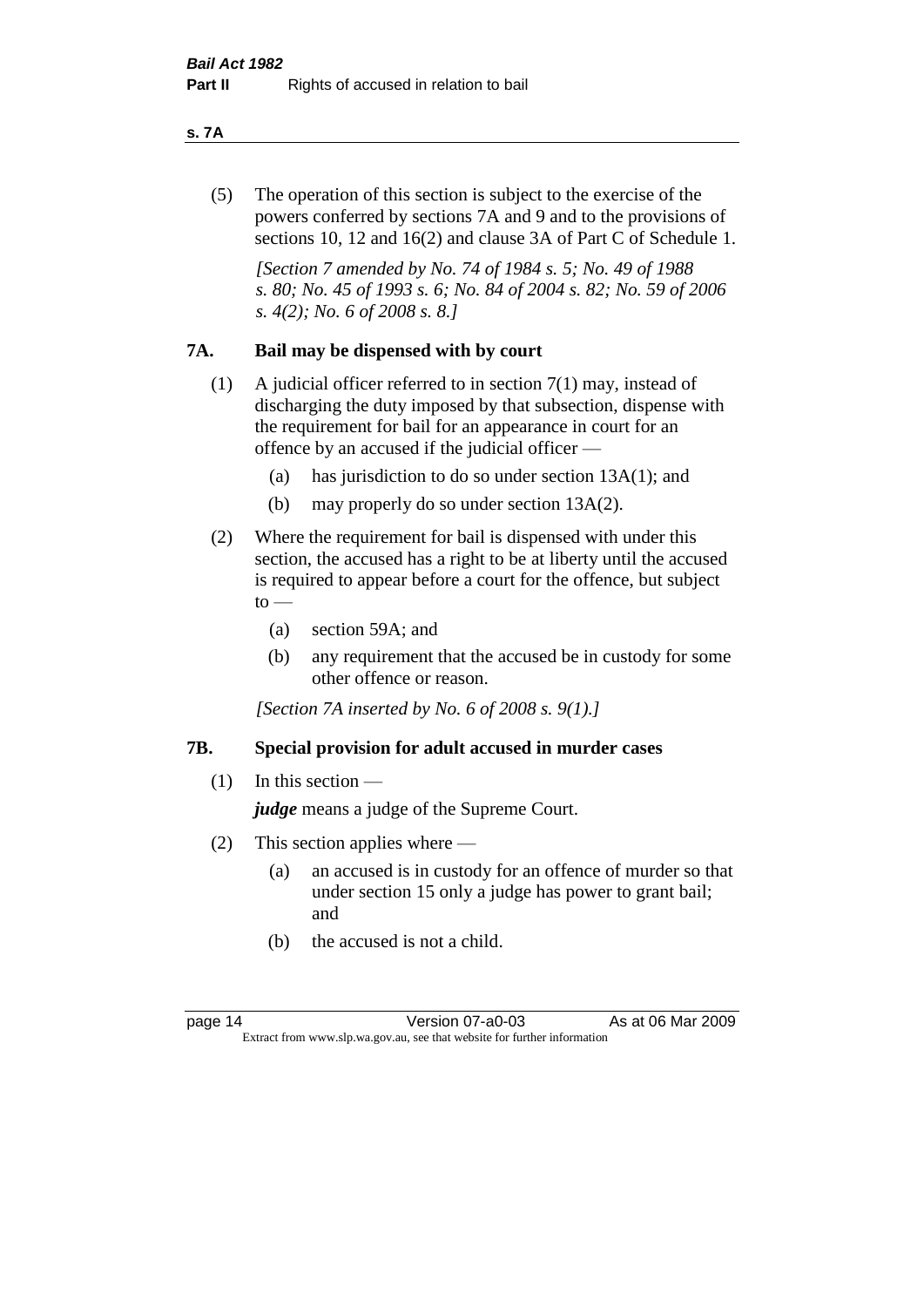- (3) Where this section applies the accused, or a person on the accused's behalf, may make an application to a judge for bail at any time before conviction for the offence.
- (4) Upon an accused's initial appearance in court for an offence of murder, the judicial officer who may order the accused's detention in custody is under a duty to inform the accused of the right conferred by subsection (3).
- $(5)$  Where
	- (a) an accused's case for bail has been considered by a judge on an application under subsection (3); and
	- (b) bail has been refused,

the accused's case for bail shall not be considered on any subsequent occasion in the same case when the accused's continued detention may be ordered unless subsection (6) applies.

- (6) The accused's case for bail shall again be considered by a judge if the accused, or a person on the accused's behalf, applies to a judge and satisfies the judge that —
	- (a) new facts have been discovered, new circumstances have arisen or the circumstances have changed since bail was refused; or
	- (b) the accused failed to adequately present the accused's case for bail on the previous occasion.
- $(7)$  Where
	- (a) an accused's case for bail has been considered by a judge on an application under subsection (3); and
	- (b) bail has been granted,

on any subsequent appearance in the same case a judicial officer may order, notwithstanding section 15, that bail is to continue on the same terms and conditions.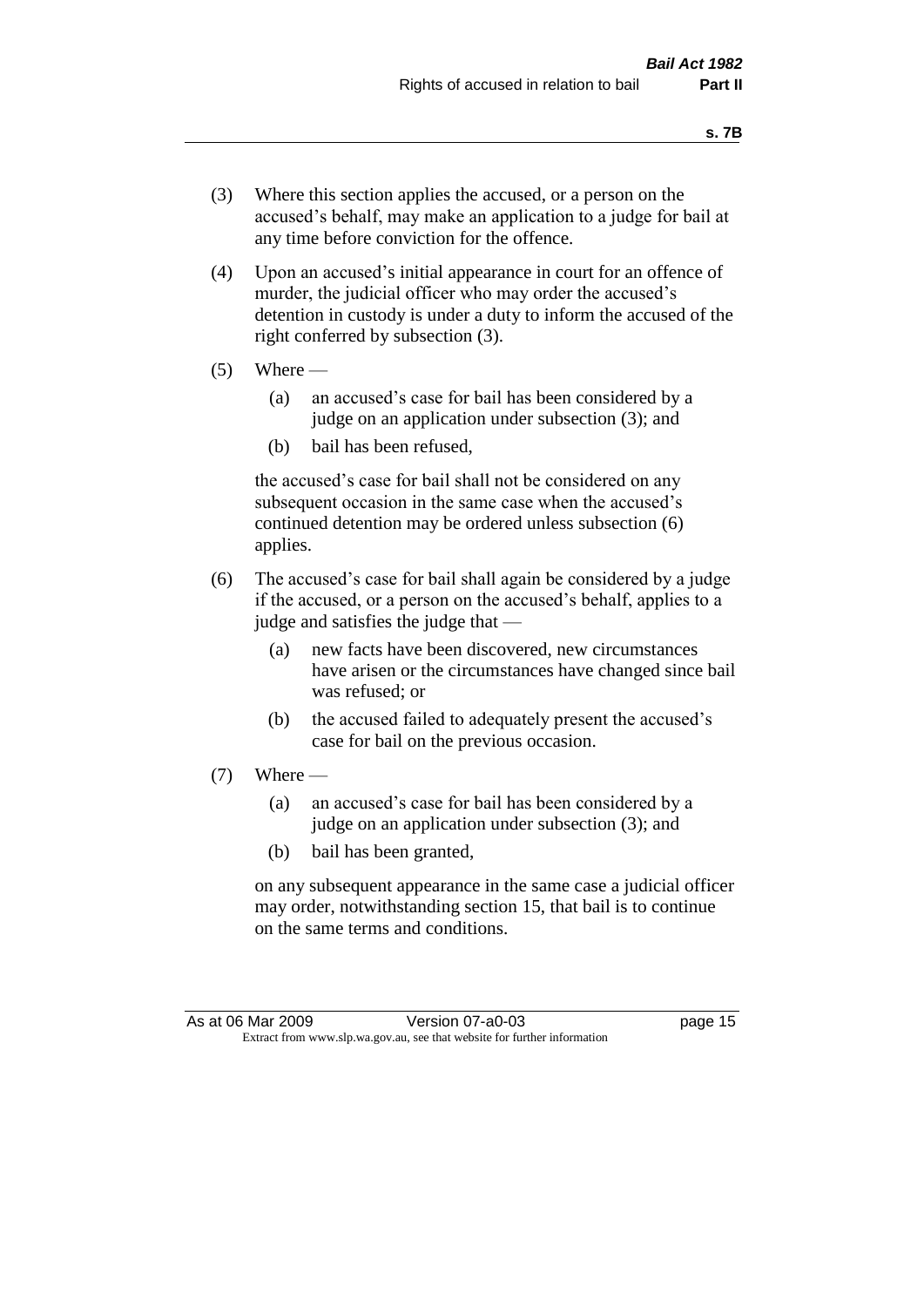#### **s. 7C**

(8) The accused is to be taken before a judge for the purposes of an application under this section only if the judge so orders.

*[Section 7B inserted by No. 6 of 2008 s. 9(1); amended by No. 29 of 2008 s. 24(2) and (3).]*

#### **7C. Special provision for child accused in murder cases**

- (1) This section applies where a child accused is in custody for an offence of murder so that under section 15 only a judge of the Children's Court has power to grant bail.
- (2) Where this section applies, the judicial officer referred to in section 7(1) other than a judge of the Children's Court, shall, whether or not an application for bail is made by the accused or on the accused's behalf, cause the accused to be taken as soon as is practicable before a judge of the Children's Court for the purpose of having the accused's case for bail considered by the judge.
- (3) Notwithstanding subsection (2), where
	- (a) the duty described in that subsection has been discharged once in relation to a child accused's case for bail; and
	- (b) bail has on that occasion been refused by a judge of the Children's Court,

the accused's case for bail need not be considered on any subsequent occasion in the same case when the accused's continued detention may be ordered unless subsection (4) applies.

- (4) On a subsequent occasion the accused may apply to the judicial officer who may order the accused's continued detention for a reconsideration of the accused's case for bail on the ground  $that -$ 
	- (a) new facts have been discovered, new circumstances have arisen or the circumstances have changed since bail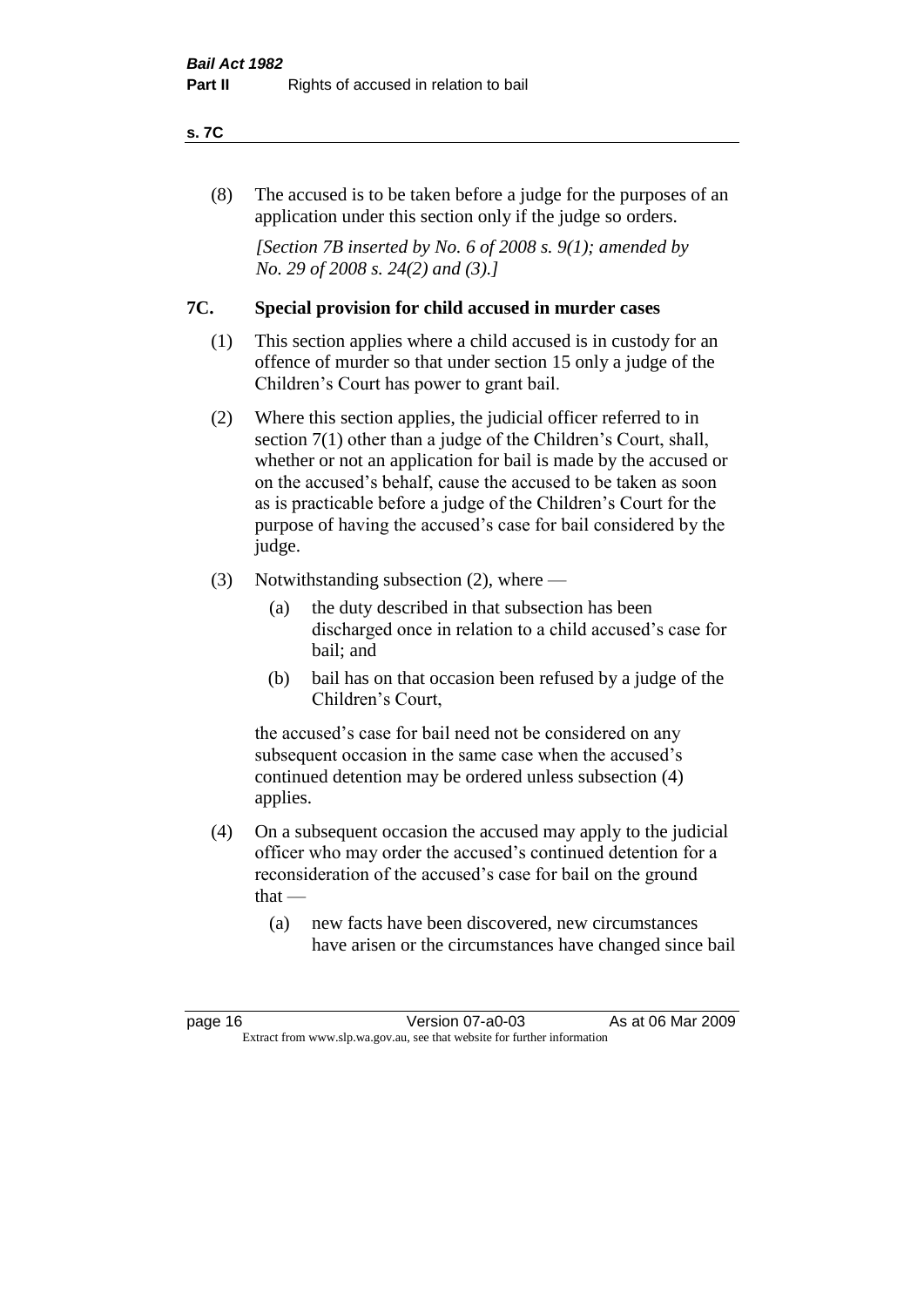was refused on the occasion mentioned in subsection (3); or

- (b) the accused failed to adequately present the accused's case for bail on that occasion.
- (5) If the judicial officer is satisfied as to one or more of those grounds the judicial officer shall cause the accused to be taken as soon as is practicable before a judge of the Children's Court for the purpose of having the accused's case for bail considered by the judge.

*[Section 7C inserted by No. 6 of 2008 s. 9(1); amended by No. 29 of 2008 s. 24(4).]*

#### **7D. Previous decision may be adopted**

- (1) Notwithstanding section 7(1), after
	- (a) the duty described in that subsection has been discharged once in relation to an accused's case for bail; or
	- (b) a judge of the Children's Court has considered the case under section 15,

it is sufficient on any subsequent consideration of bail in the same case for a judicial officer, including a judge of the Children's Court acting under section 15, to make inquiry of the accused in terms of subsection (2).

- (2) The inquiry to be so made is  $-$ 
	- (a) whether any new fact has been discovered or new circumstance has arisen, or whether the circumstances have changed, since bail was previously granted or refused; and
	- (b) whether the accused considers that the accused failed to adequately present the accused's case for bail on a previous occasion.
- (3) Unless the judicial officer is satisfied that there is any reason of the kind mentioned in subsection (2) for not doing so, the

|                                                                          | As at 06 Mar 2009 | Version 07-a0-03 | page 17 |
|--------------------------------------------------------------------------|-------------------|------------------|---------|
| Extract from www.slp.wa.gov.au, see that website for further information |                   |                  |         |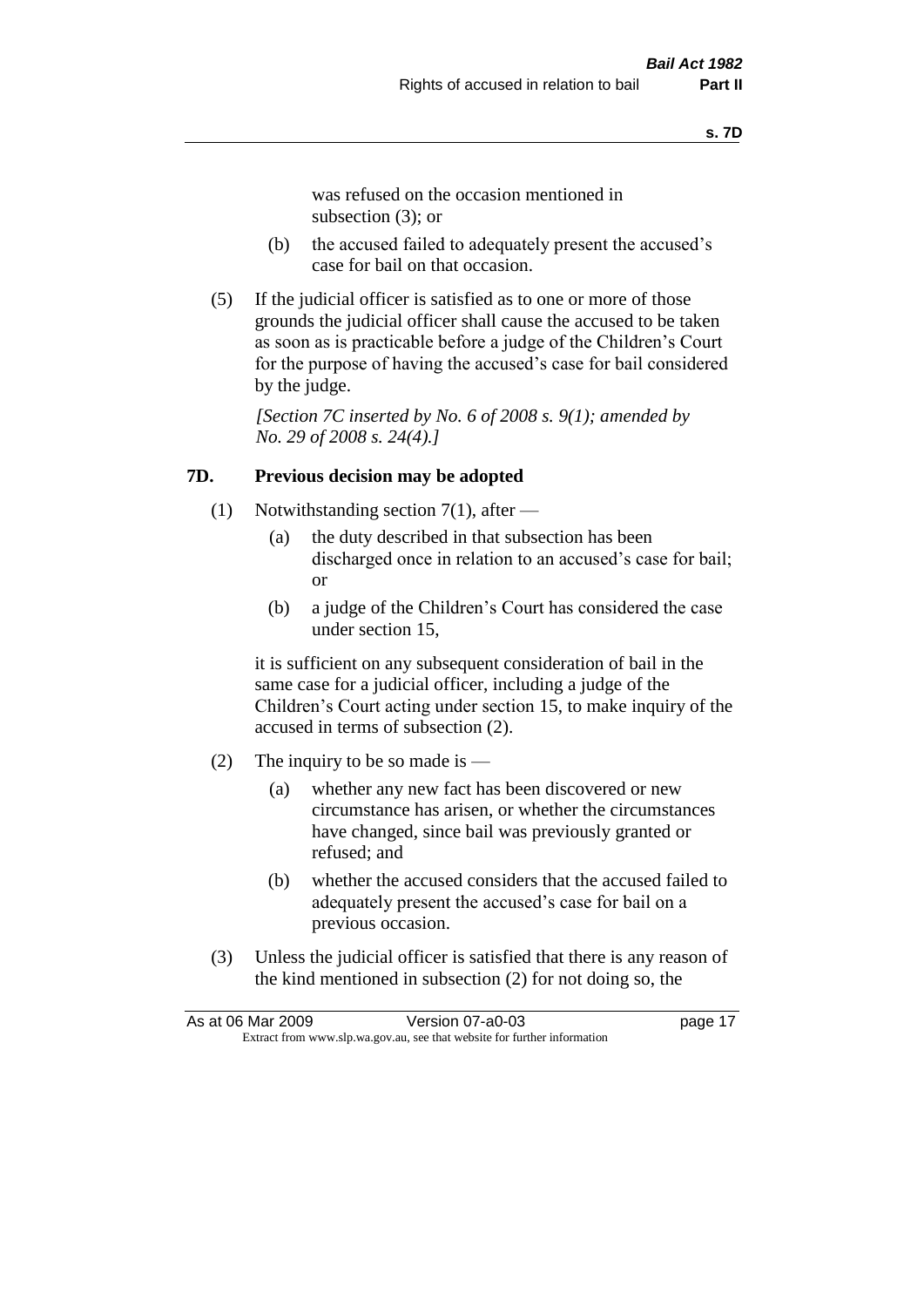#### **s. 7E**

judicial officer may adopt the decision previously made in the case, but with power to make such variations of the terms and conditions of bail as the judicial officer thinks fit.

*[Section 7D inserted by No. 6 of 2008 s. 9(1).]*

#### **7E. Bail during trial**

- $(1)$  Where
	- (a) an accused has been refused bail for the accused's appearance for trial for an offence; and
	- (b) the trial extends beyond one day,

a judicial officer referred to in section 7(1) need not comply with that subsection unless the accused, or a person on the accused's behalf, applies for bail.

(2) In subsection  $(1)$  —

*trial* means that part of proceedings for an offence when evidence is being received by the court in respect of the offence and also extends to any time when —

- (a) legal argument is being heard; or
- (b) a judicial officer or a jury is deliberating.

*[Section 7E inserted by No. 6 of 2008 s. 9(1).]*

#### **7F. Bail for appeal from courts of summary jurisdiction**

- (1) If a person is in custody and an appeal has been commenced under the *Criminal Appeals Act 2004* Part 2 in connection with the decision by virtue of which the person is in custody, the person may apply for bail —
	- (a) if the appeal is to be heard and determined by the Court of Appeal or if an application has been made to the Court of Appeal for leave to appeal to the Court of Appeal — to a judge of appeal; or
	- (b) in any other case to a judge of the Supreme Court.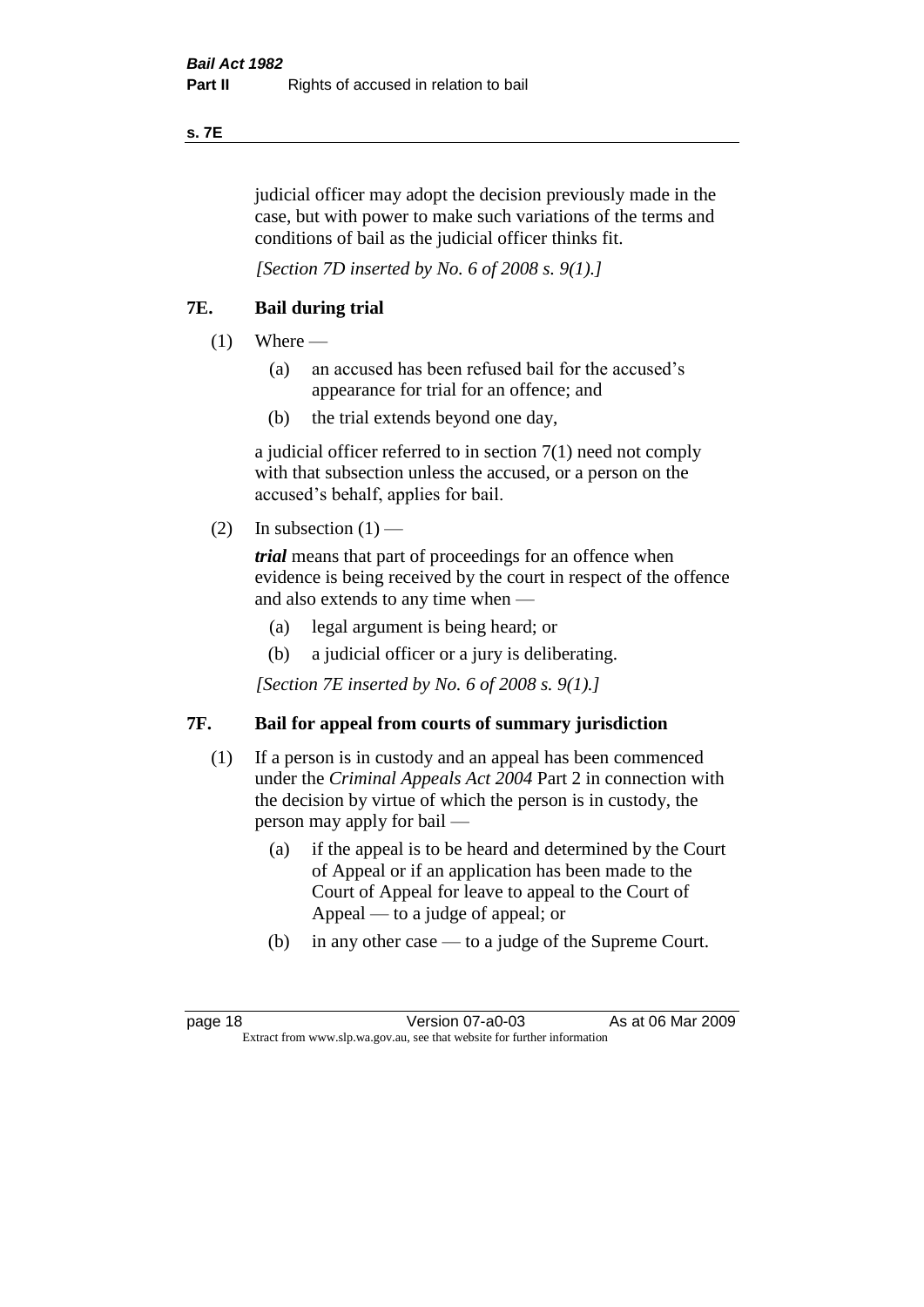- (2) Bail shall not be granted to an applicant for bail under subsection (1) unless —
	- (a) the applicant has given notice of the application for bail  $to -$ 
		- (i) the Director of Public Prosecutions; or
		- (ii) the State Solicitor,
		- as the case may require; and
	- (b) that official has been given an opportunity to be heard on the application.

*[Section 7F inserted by No. 6 of 2008 s. 9(1).]*

#### **8. Accused to be given information and approved forms**

- (1) Subject to subsection (4), a judicial officer or authorised officer who is called upon to consider an accused's case for bail, on the first occasion when it arises in relation to an offence or group of offences for which an accused is required to appear, shall ensure that the accused is, or has been, given —
	- (a) such information in writing as to the effect of this Act as is prescribed for the purposes of this paragraph;
	- (b) an approved form for completion, designed to disclose to the judicial officer or authorised officer all information relevant to the decision; and
	- (c) where the accused is unable or insufficiently able, to read, speak or write English, such assistance as he may reasonably require in order to have communicated to him the information mentioned in paragraph (a) and complete the form referred to in paragraph (b).
- (2) After an accused case for bail has been considered once, a judicial officer or authorised officer on any subsequent consideration of bail in the same case shall —
	- (a) comply with subsection  $(1)(a)$ ; and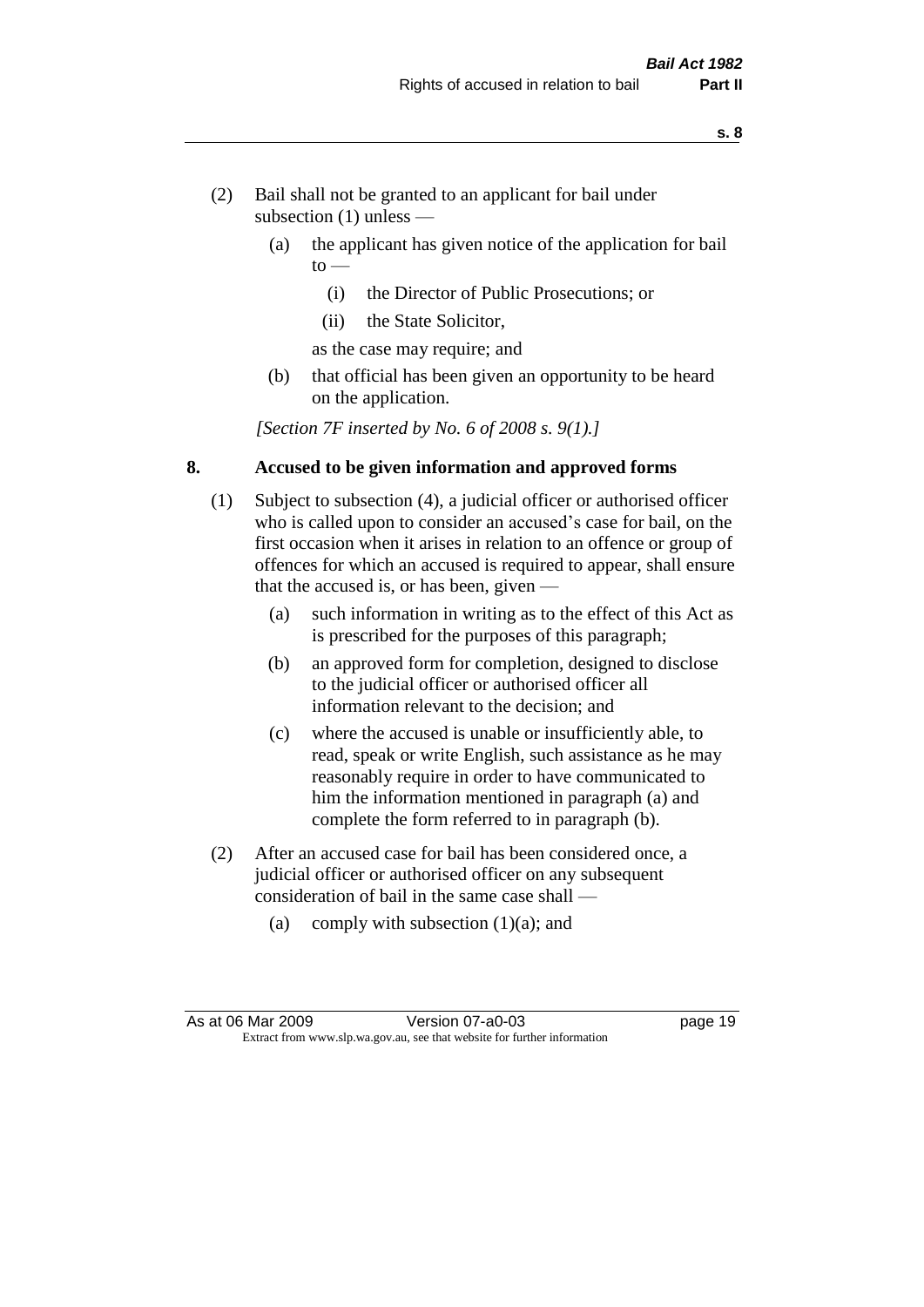- (b) either comply with subsection  $(1)(b)$  or obtain the form previously completed for the purposes of that paragraph, if any, and ensure that —
	- (i) the form is revised in order to show any changes which he is informed have occurred since it was completed; and
	- (ii) any assistance, of the kind referred to in subsection  $(1)(c)$  is given to the accused for the purpose of completing or revising the form, as the case may be.
- (3) Nothing in this section shall be read as limiting section 23.
- (3a) Notwithstanding subsection  $(1)(a)$  or  $(2)(a)$  a judicial officer or authorised officer need not comply with that paragraph if it appears to him that the accused's case for bail is such that bail is likely to be granted to him in accordance with this Act; but if it subsequently appears to him that bail will not be granted or that the accused is dissatisfied with any condition imposed on the grant of bail he shall then comply with that paragraph.
- (4) Notwithstanding subsection (1)(b) or (2)(b), a judicial officer or an authorised officer may dispense with completion or revision of the form referred to in those paragraphs if it appears to him  $that -$ 
	- (a) the accused's case for bail is such that bail is likely to be granted to him in accordance with this Act; and
	- (b) the information in the possession of the judicial officer or authorised officer is sufficient for his consideration of the case.
- (5) Where a person has applied for bail for an appeal as mentioned in section 7F(1), this section applies as if the consideration of bail for the appeal were a first consideration of bail for an offence.

*[Section 8 amended by No. 74 of 1984 s. 6; No. 15 of 1988 s. 6; No. 33 of 1989 s. 18; No. 84 of 2004 s. 82; No. 6 of 2008 s. 9(2) and 43(1).]* 

page 20 Version 07-a0-03 As at 06 Mar 2009 Extract from www.slp.wa.gov.au, see that website for further information

**s. 8**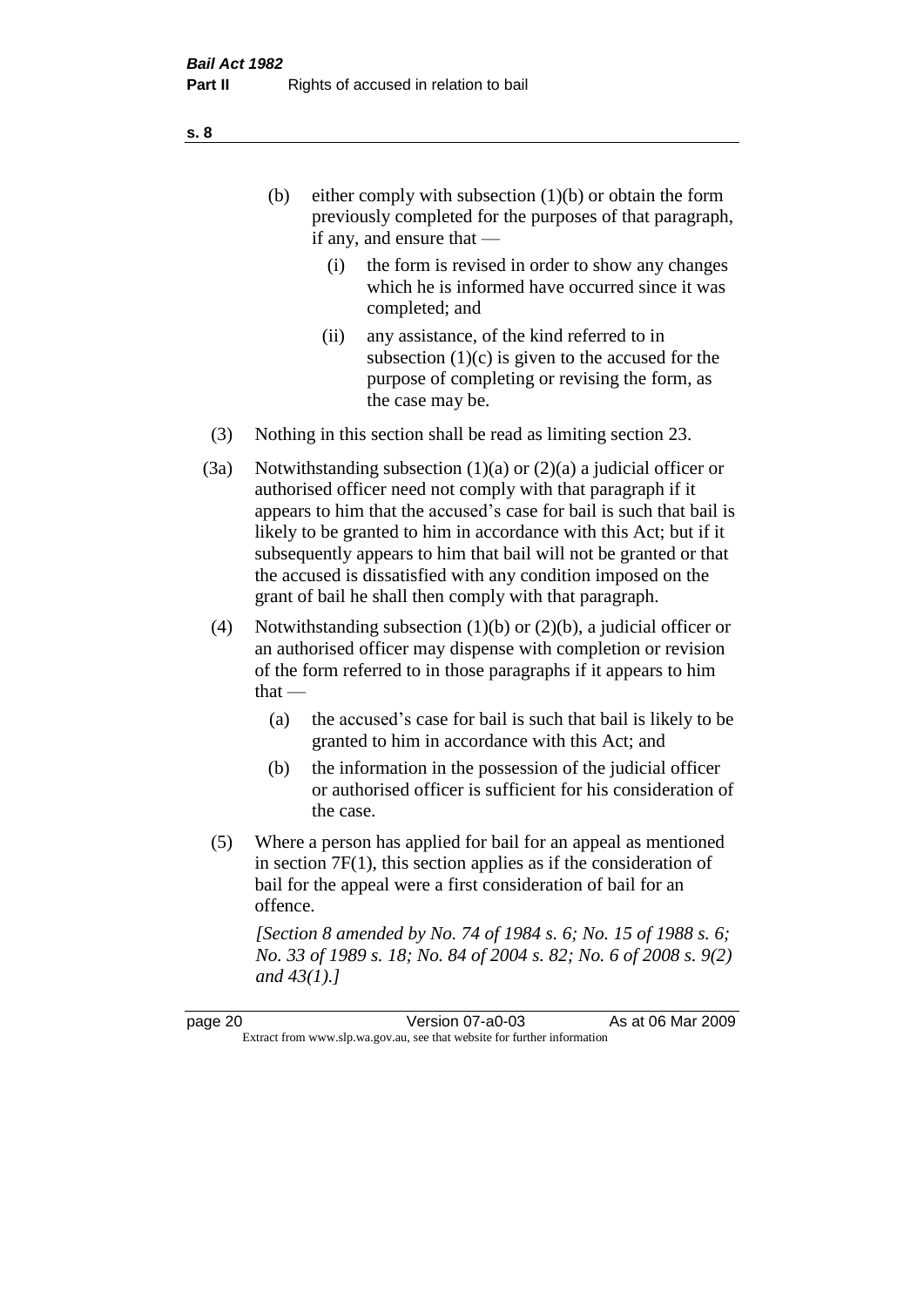#### **9. Bail decision may be deferred until further information obtained**

- (1) Subject to section 26(2) of the *Young Offenders Act 1994*, a judicial officer or authorised officer who is called upon to consider a case for bail may defer consideration of the case for a period not exceeding 30 days if he thinks it is necessary —
	- (a) to obtain more information for the purpose of making a decision in accordance with this Act; or
	- (b) to take any step authorised by section  $24(1)$  or  $24A(1)$ or (2).
- (2) Nothing in this section shall be taken to limit the right of an accused to be brought before a court as soon as is practicable if he is not released on bail.

*[Section 9 amended by No. 57 of 1997 s. 21(2); No. 84 of 2004 s. 82; No. 6 of 2008 s. 10(1).]*

#### **10. Sections 5, 6 and 7 do not apply where accused imprisoned for other cause**

Notwithstanding sections 5, 6 and 7, the rights conferred on an accused and the duties imposed on police officers, authorised officers and judicial officers by those sections in respect of an appearance in court for an offence do not arise where —

- (a) the accused is in custody for some other offence or reason (including the non-payment of a sum of money); and
- (b) the police officer, authorised officer or judicial officer is satisfied that the accused is likely to remain in custody for that other offence or reason until or beyond the time for the appearance for the first-mentioned offence.

*[Section 10 amended by No. 84 of 2004 s. 82.]*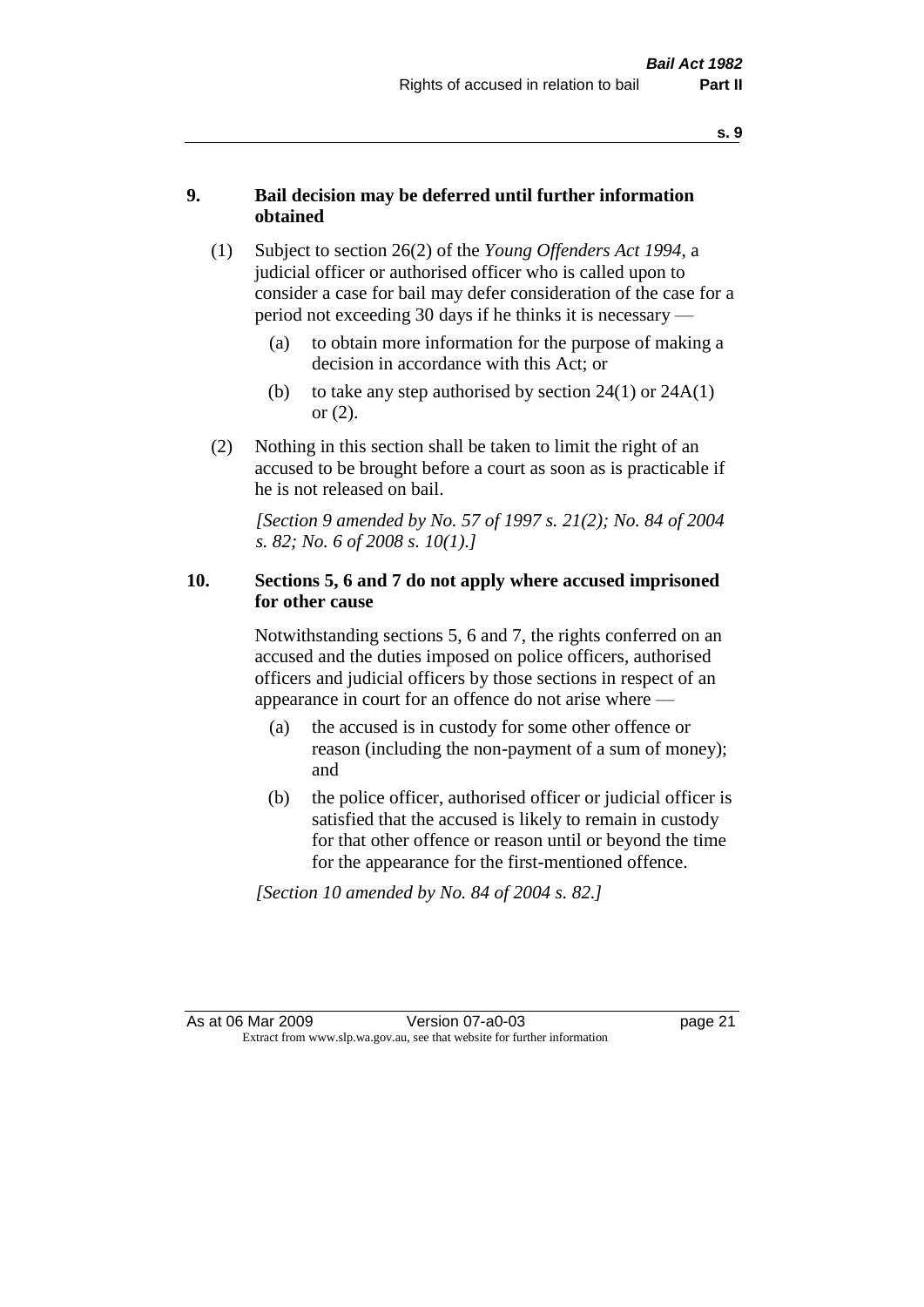#### **11. Rights following grant of bail**

- $(1)$  When
	- (a) bail has been granted to an accused for an appearance in court;
	- (b) all conditions which are to be complied with before the release of the accused have been complied with; and
	- (c) he has entered into a bail undertaking for that appearance or his bail undertaking is deemed to be amended under section 31(3),

the accused has a right to be at liberty until he is required to appear, or to next appear, before a court, but subject to —

- (d) any requirement that he be in custody for some other reason;
- (e) the exercise of the powers in sections 14(3), 17A, 46, 50F, 54 and 55; and
- (f) the limitation mentioned in section 12.
- (2) Where the accused is in custody in a lock-up, court custody centre or prison, the right conferred by subsection (1) is also subject to the person in charge of the lock-up, court custody centre or prison either —
	- (a) signing a certificate under subsection (3); or
	- (b) receiving notice that a certificate has been signed by another person under that subsection.
- (3) After an accused becomes entitled to be at liberty as provided in subsection (1), a person referred to in section 29 may sign a certificate to that effect in the prescribed form.
- (4) The person in charge of a lock-up, court custody centre or prison in which the accused is in custody shall release the accused from custody as soon as is practicable after —
	- (a) the person in charge signs the certificate; or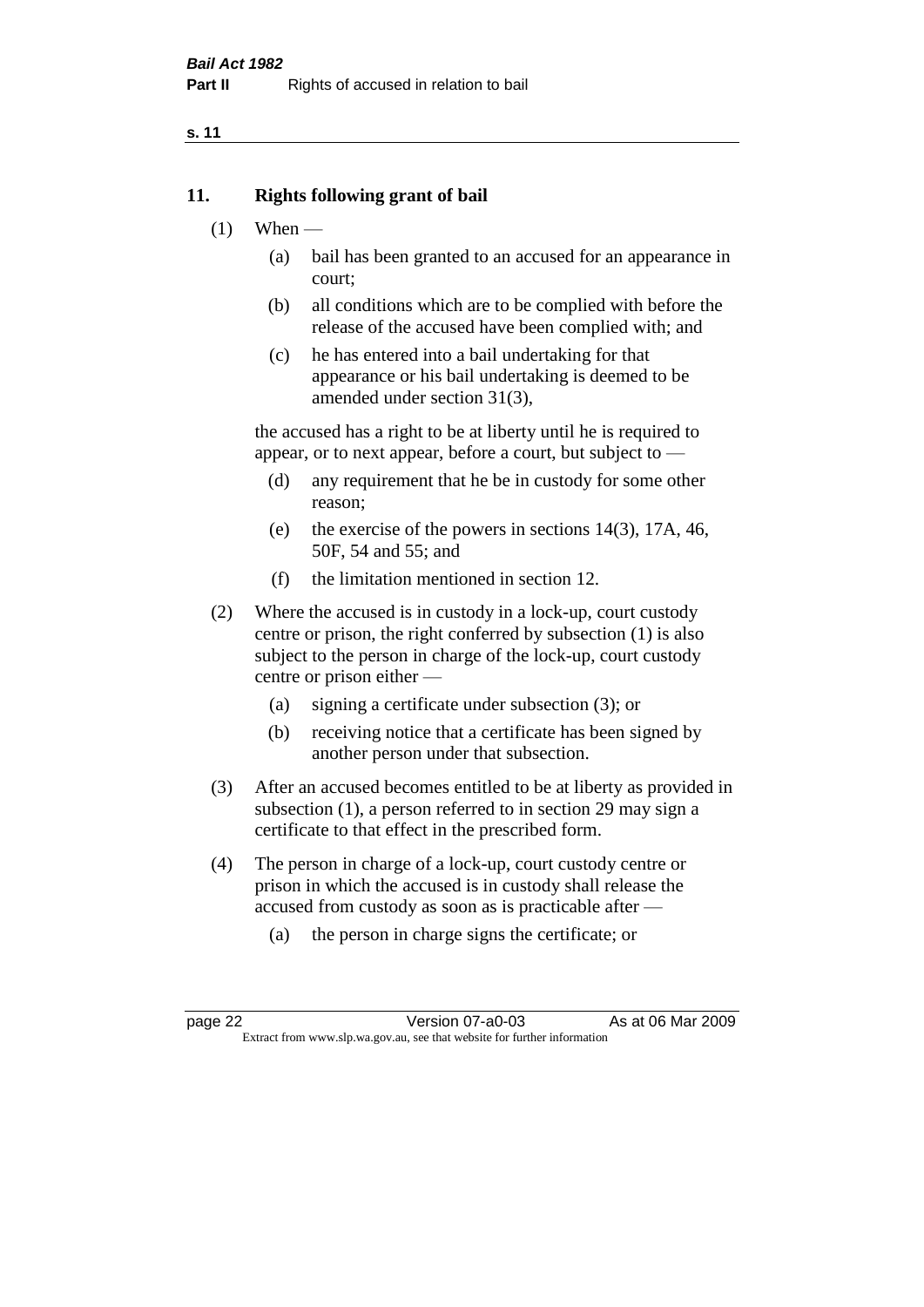(b) if the certificate is signed by a person other than the person in charge, the person in charge receives notice as described in subsection (2)(b).

*[Section 11 amended by No. 74 of 1984 s. 7; No. 15 of 1988 s. 7; No. 49 of 1988 s. 81; No. 45 of 1993 s. 7; No. 47 of 1999 s. 8; No. 59 of 2004 s. 141; No. 84 of 2004 s. 82; No. 6 of 2008 s. 11(1) and (2).]* 

#### **12. Further limitation on rights in s. 7A(2) and 11**

The right of an accused to have his case for bail considered as soon as is practicable, his right to be at liberty as mentioned in sections 7A(2) and 11(1), and the corresponding duties created by this Part, are limited so far as is reasonably necessary for the exercise or performance by a person of any statutory power or function vested in him which requires or permits the continued custody of the accused, including the exercise of the powers set out in Part 12 of the *Criminal Investigation Act 2006* and Parts 6 and 7 of the *Criminal Investigation (Identifying People) Act 2002*.

*[Section 12 amended by No. 6 of 2002 s. 96; No. 84 of 2004 s. 82; No. 59 of 2006 s. 6; No. 6 of 2008 s. 12.]*

As at 06 Mar 2009 Version 07-a0-03 page 23 Extract from www.slp.wa.gov.au, see that website for further information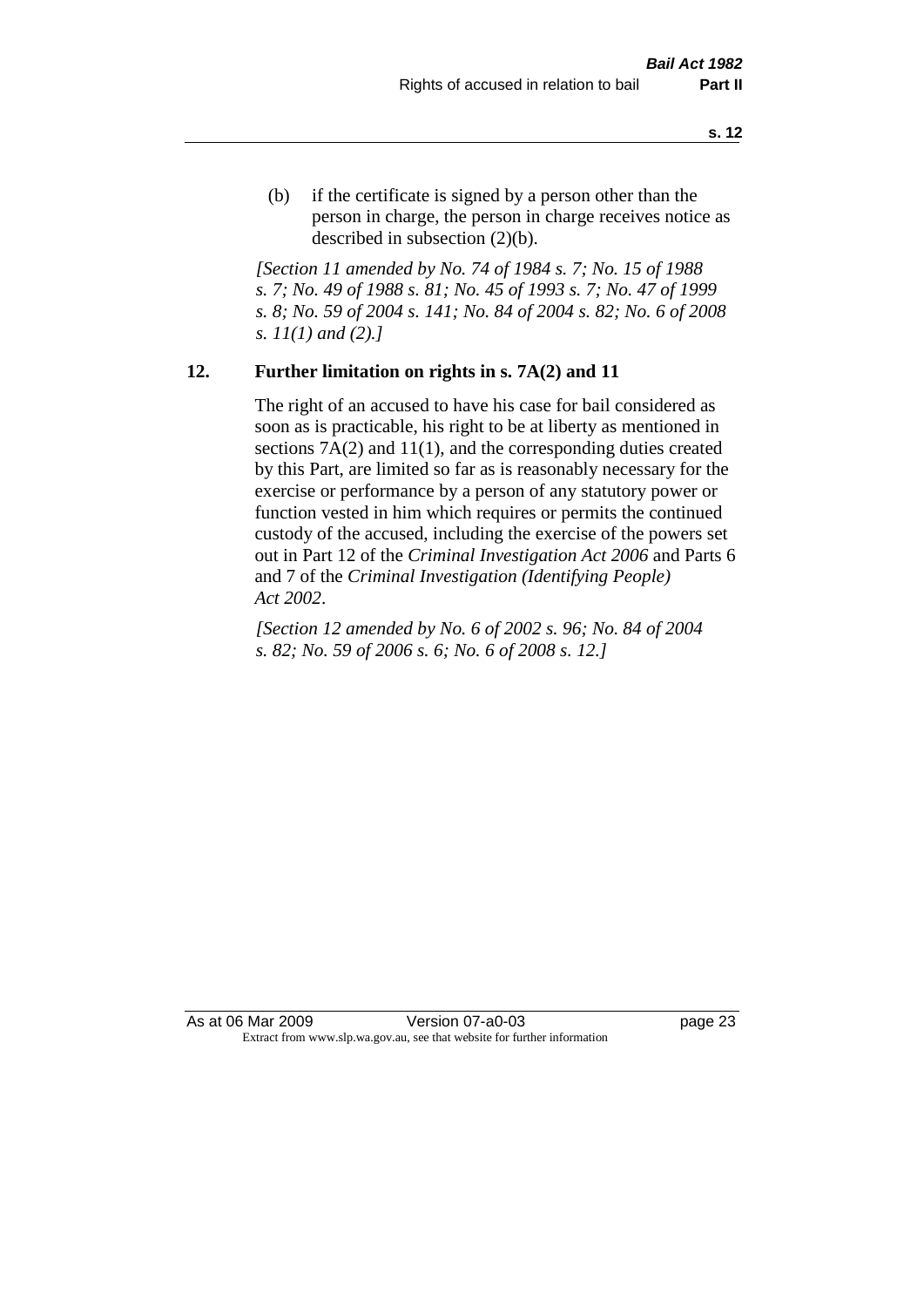# **Part III — Jurisdiction relating to bail**

*[Heading inserted by No. 6 of 2008 s. 13.]*

#### **13. Jurisdiction to grant bail**

- (1) Jurisdiction to grant bail for any appearance described in the first column of Part A of Schedule 1 is vested in the judicial officer or authorised officer specified in the second column of that Part opposite thereto and shall be exercised subject to and in accordance with this Part and the further provisions in Parts B, C and D of Schedule 1.
- (2) A home detention condition shall not be imposed as a condition of bail except by a judicial officer.

*[Section 13 amended by No. 61 of 1990 s. 5; No. 45 of 1993 s. 12.]* 

#### **13A. Jurisdiction to dispense with bail and how jurisdiction to be exercised**

- (1) Jurisdiction to dispense with the requirement for bail under section 7A for any appearance described in the first column of Schedule 1 Part A clause 2 or 3 is vested, subject to Schedule 1 Part B, in the judicial officer specified in the second column of that clause opposite that description, but Schedule 1 Part A clause 7 does not apply for the purposes of this subsection.
- (2) The jurisdiction referred to in subsection (1) is exercisable  $only$ —
	- (a) in respect of an appearance in court before conviction for an offence; and
	- (b) if it appears to the judicial officer that bail would be granted in accordance with Schedule 1 Part C clause 1 or 2 but that in the circumstances the completion of bail papers is an unnecessary imposition.
- (3) Where a judicial officer dispenses with the requirement for bail for an appearance by an accused the registrar of the court shall,

page 24 Version 07-a0-03 As at 06 Mar 2009 Extract from www.slp.wa.gov.au, see that website for further information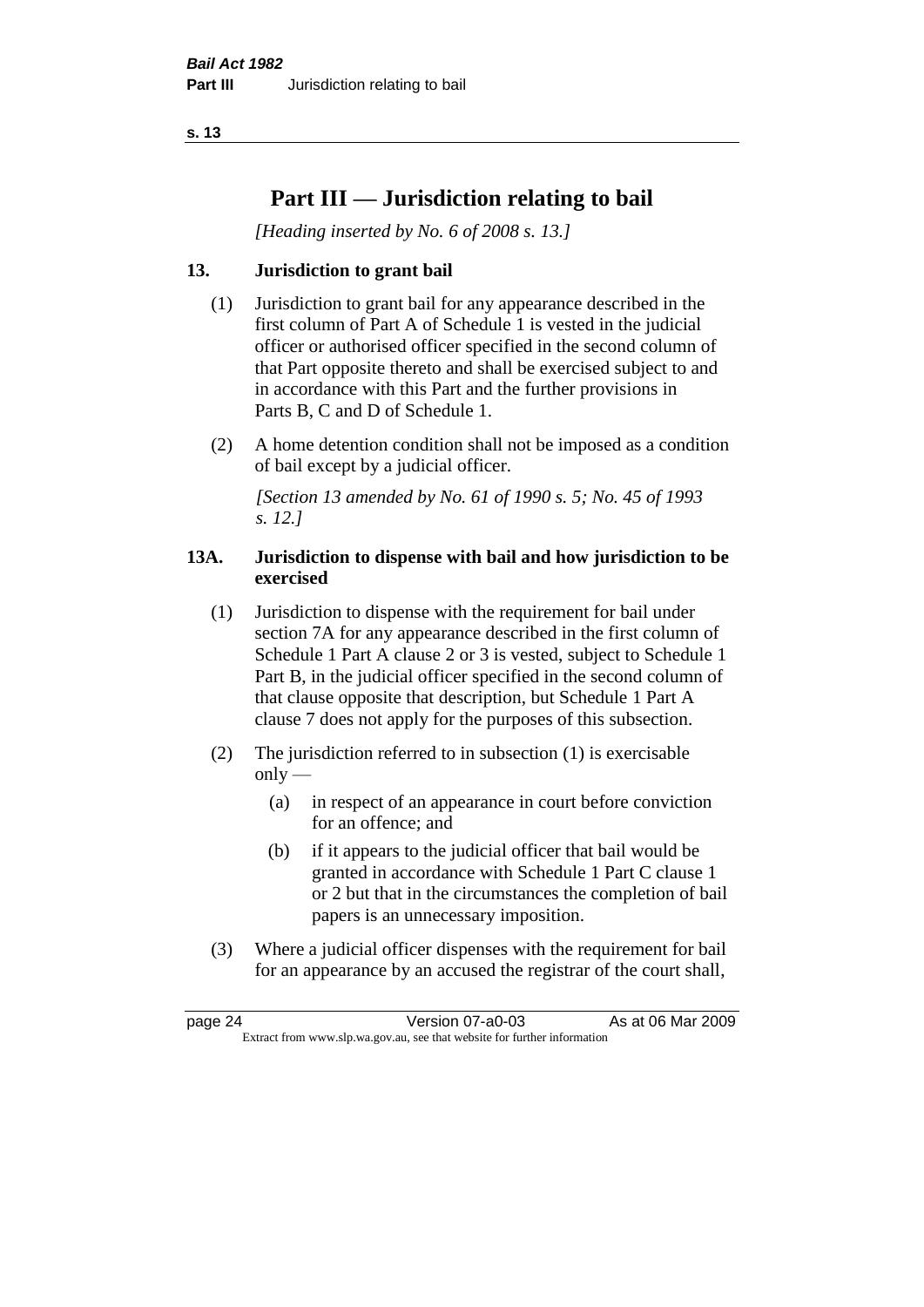in accordance with section 13B, give written notice to the accused of the time and place for the appearance.

*[Section 13A inserted by No. 6 of 2008 s. 14.]*

#### **13B. Giving and proof of notices under s. 13A(3)**

- (1) A written notice to an accused under section 13A(3) shall be
	- (a) given to the accused personally; or
	- (b) sent to the accused
		- (i) by post to the accused's address appearing in the records of the court; or
		- (ii) in urgent cases or with the accused's consent, by electronic communication.
- (2) A person who gives or sends a notice in accordance with subsection (1) shall endorse on a file copy of the notice a certificate showing —
	- (a) that the person has done so; and
	- (b) the time of doing so.
- (3) If a notice is sent by post under subsection  $(1)(b)(i)$ , the notice is to be presumed, unless the contrary is shown, to have been received at the time when, in the ordinary course of events, it would have been delivered.
- (4) In any proceedings
	- (a) a document purporting to be a copy of a notice referred to in subsection (1) is evidence of the terms of the notice; and
	- (b) an endorsement on a copy of a notice referred to in subsection (2) purporting to be a certificate referred to in that subsection is evidence of the matters appearing in the certificate without proof of the signature of the person who made the endorsement.

*[Section 13B inserted by No. 6 of 2008 s. 14.]*

As at 06 Mar 2009 Version 07-a0-03 page 25 Extract from www.slp.wa.gov.au, see that website for further information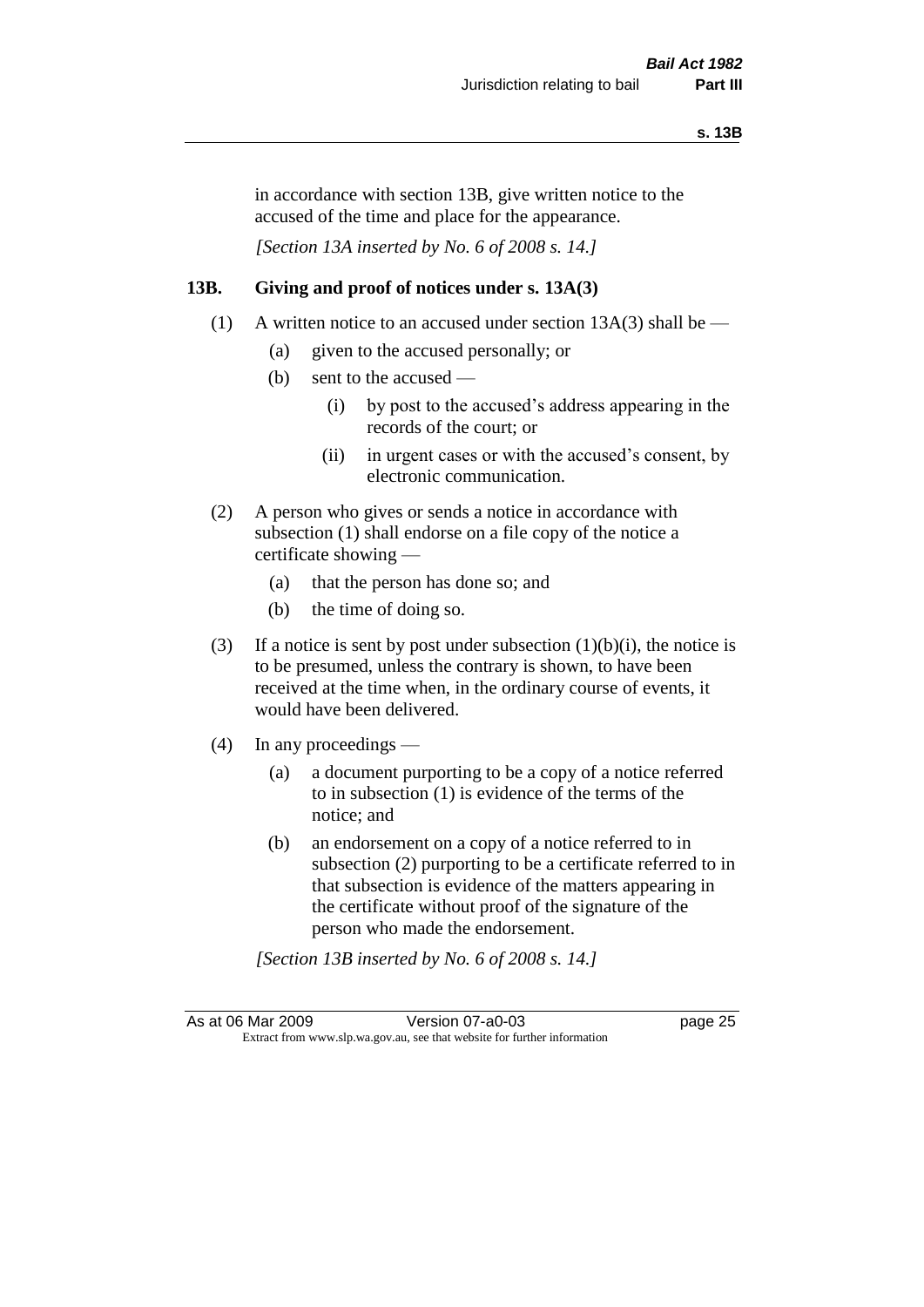#### **14. Extent of judge's jurisdiction**

- (1) A judge may, in accordance with this  $Act -$ 
	- (a) exercise a power to grant bail which is conferred upon any other judicial officer or any authorised officer by this Act; and
	- (b) revoke or vary any bail previously granted by any other such officer; and
	- (c) under section 7A dispense with the requirement for bail or revoke an existing dispensation.

(2) Subject to subsection (2a), the jurisdiction of a judge under subsection (1) in respect of an appearance by an accused may be invoked by application made by either the prosecutor or the accused, and whether or not any other judicial officer has —

- (a) previously granted, refused or dispensed with bail; or
- (b) exercised any power conferred on him by section 55,

in respect of that appearance.

(2a) After the jurisdiction under subsection (1) has been invoked once by an accused in relation to an offence or group of offences for which he is required to appear, it may not be further invoked by that accused in relation to that offence or group of offences unless the accused satisfies a judge that —

- (a) new facts have been discovered, new circumstances have arisen or the circumstances have changed since the occasion when the jurisdiction was invoked; or
- (b) he failed to adequately present his case for bail on that occasion.
- (3) Where under subsection (1) a judge
	- (a) revokes the bail of an accused who is at liberty, he may order that the accused be returned to custody to await the appearance for which the bail was granted;

page 26 Version 07-a0-03 As at 06 Mar 2009 Extract from www.slp.wa.gov.au, see that website for further information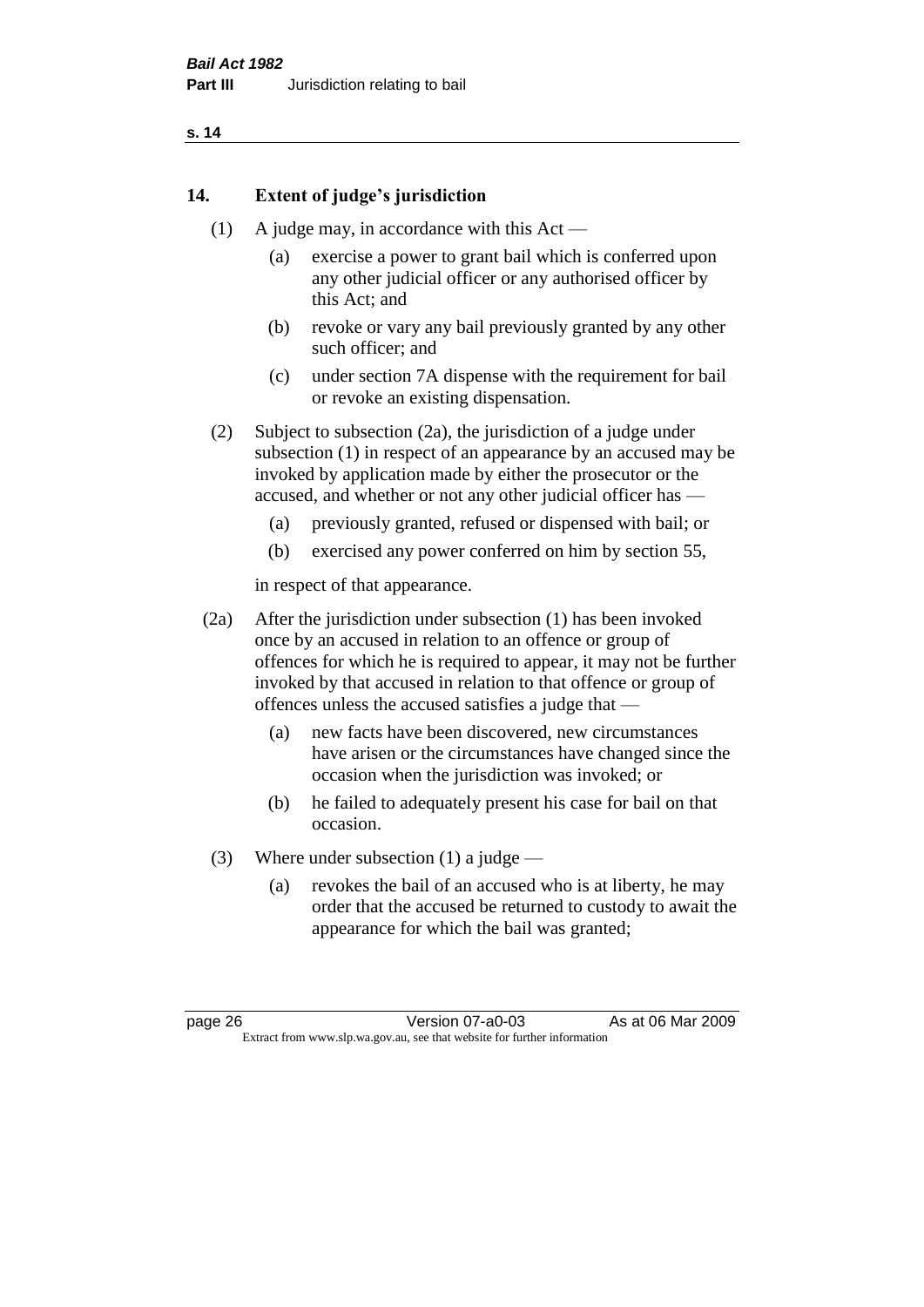(b) varies the bail of such an accused, he may order that the accused be returned to custody until he becomes entitled to be at liberty pursuant to section 11,

and the judge may issue any warrant which may be necessary to carry such an order into effect.

- $(4)$  In this section
	- (a) references to a judge are references
		- (i) in the case of a child charged with an offence before the Children's Court, to a judge of that Court; and
		- (ii) in the case of an accused committed for trial or sentence to the District Court, to a judge of that Court; and
		- (iii) in any other case, to a judge of the Supreme Court;
		- and
	- (b) references to any other judicial officer
		- (i) in relation to the exercise of powers under this section by a judge, are references to any judicial officer whose jurisdiction is inferior to that of the judge; but
		- (ii) in relation to the exercise of powers under this section by a judge of the Supreme Court, do not include a judge of the Children's Court or a judge of the District Court.

*[Section 14 amended by No. 74 of 1984 s. 8; No. 49 of 1988 s. 82; No. 84 of 2004 s. 82; No. 6 of 2008 s. 15(1)-(4).]* 

#### **15. Exclusive jurisdiction of Supreme Court judge in murder cases**

(1) Where an accused is in custody for murder, the power to grant bail shall be exercised only by a judge of the Supreme Court, or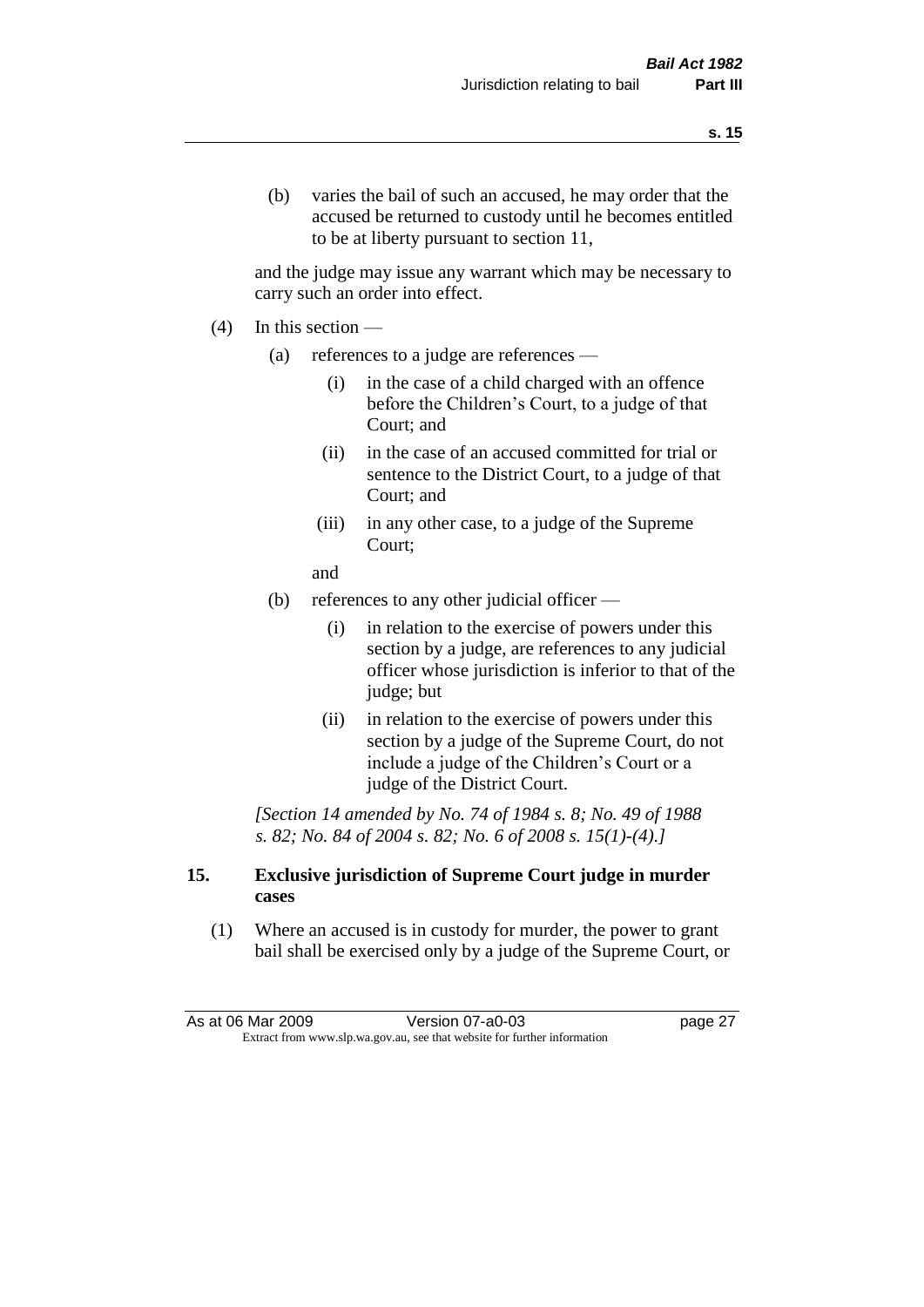#### **s. 15A**

in the case of an accused who is a child by a judge of the Children's Court, except —

- (a) where section  $31(2)(d)$  applies; or
- (b) to the extent that the Court of Appeal exercises its powers under Part A of Schedule 1.
- *[(2) deleted]*

*[Section 15 amended by No. 52 of 1984 s. 35; No. 74 of 1984 s. 9; No. 49 of 1988 s. 83; No. 70 of 1988 s. 45; No. 45 of 1993 s. 12; No. 45 of 2004 s. 28(4); No. 84 of 2004 s. 82; No. 29 of 2008 s. 24(5).]* 

#### **15A. Appeal from decision of judge**

 $(1)$  In this section —

*bail decision* means a decision —

- (a) to grant or refuse bail; or
- (b) to vary or revoke bail; or
- (c) to dispense with the requirement for bail; or
- (d) to impose any condition on a grant of bail,

and includes a decision under section 55 or 59A(4).

- (2) The prosecutor or the accused may appeal to the Court of Appeal against a bail decision of —
	- (a) a judge of the Children's Court; or
	- (b) a judge of the District Court; or
	- (c) a judge of the Supreme Court.
- (3) The leave of the Court of Appeal is required for each ground of appeal in an appeal under this section.
- (4) The *Criminal Appeals Act 2004* section 27(2), (3) and (4) apply, with necessary modifications, as if an appeal under this section were an appeal under Part 3 of that Act.

page 28 Version 07-a0-03 As at 06 Mar 2009 Extract from www.slp.wa.gov.au, see that website for further information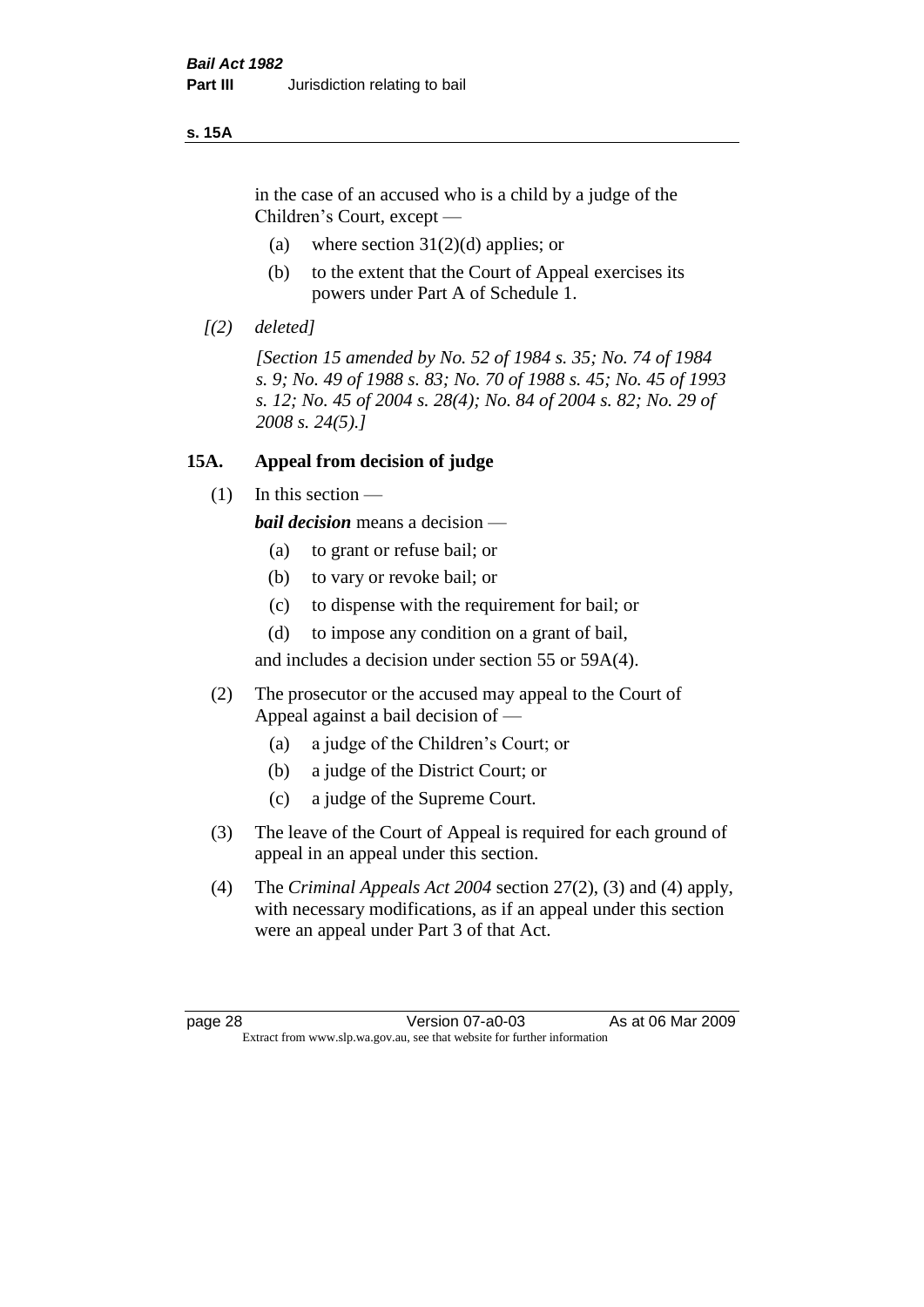- (5) An appeal under this section shall be commenced and conducted in accordance with this section, section 15B and rules of court made by the Supreme Court.
- (6) An appeal under this section shall be commenced by lodging with the Court of Appeal an application for leave to appeal that sets out the grounds of the appeal.
- (7) An appeal under this section cannot be commenced later than 21 days after the date of the bail decision unless the Court of Appeal orders otherwise.
- (8) An accused who is a party to an appeal under this section and who is in custody is entitled to be present at the hearing of the appeal if the accused so requests, and any official responsible for that custody who is informed of such a request shall do what is necessary to give effect to it.
- (9) For the purposes of giving effect to a request referred to in subsection (8), arrangements may be made for the accused to appear before the Court of Appeal by means of a video link or an audio link in accordance with section 66B, unless the Court of Appeal has ordered that the accused appear before it in person.

*[Section 15A inserted by No. 6 of 2008 s. 16(1).]*

### **15B. Determination of appeal under s. 15A and related provisions**

- (1) The Court of Appeal has jurisdiction to hear and determine an appeal under section 15A.
- (2) The Court of Appeal shall determine an appeal on the material and evidence that was before the judge whose decision is the subject of the appeal.
- (3) Any decision of the Court of Appeal in relation to bail shall be made in accordance with the relevant provisions of sections 13A and 17 and Schedule 1.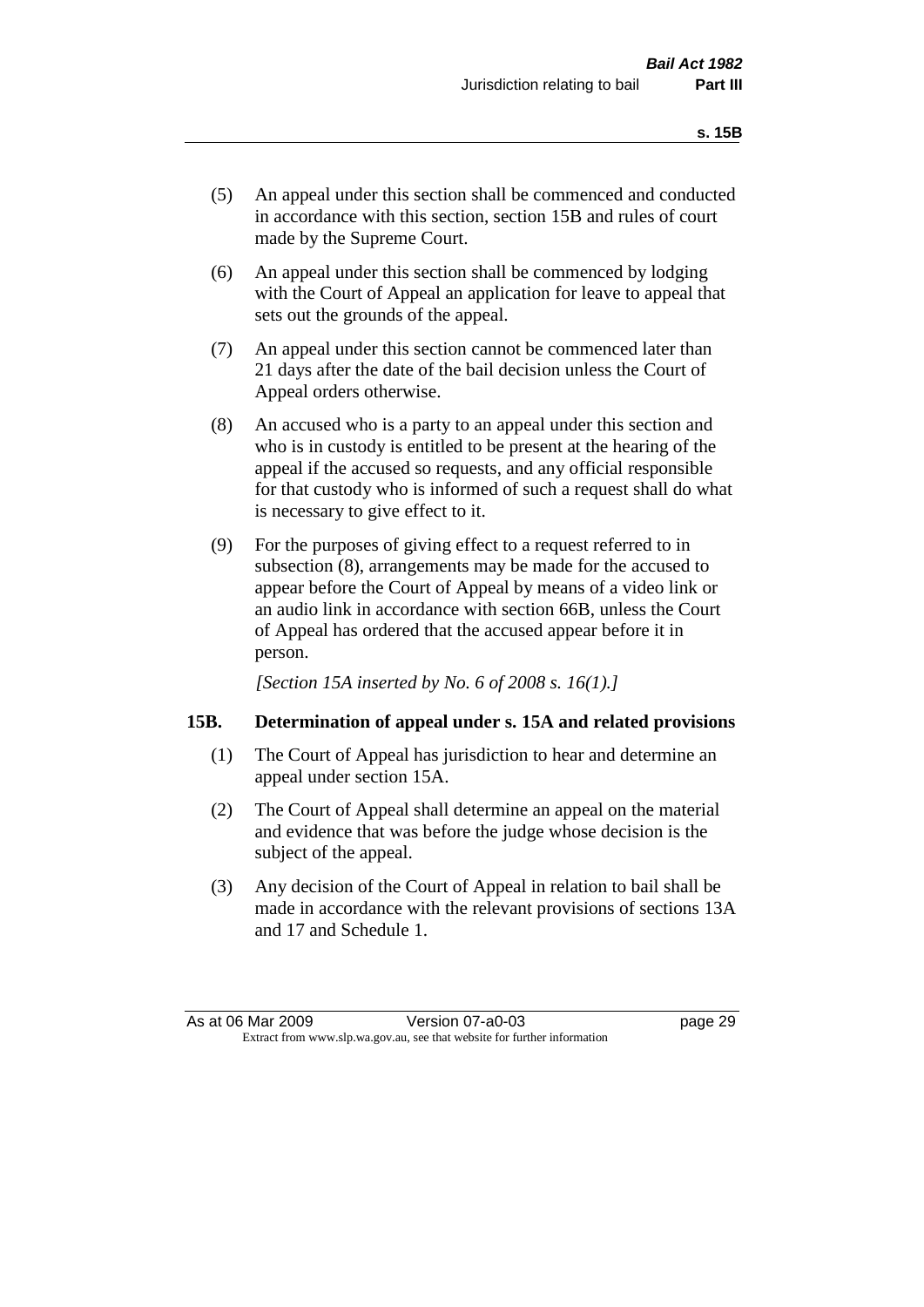- (4) Where in determining an appeal the Court of Appeal revokes the bail of an accused who is at liberty, it may order that the accused be returned to custody to await the appearance for which the bail was granted.
- (5) Where in determining an appeal the Court of Appeal varies the bail of an accused who is at liberty, it may order that the accused be returned to custody until the accused becomes entitled to be again at liberty pursuant to section 11.
- (6) A judge of appeal may issue any warrant that may be necessary to carry into effect an order under subsection (4) or (5).

*[Section 15B inserted by No. 6 of 2008 s. 16(1).]*

#### **16. Bail of person arrested on warrant**

- (1) Subject to sections 14 and 15 where the arrest of an accused for an offence is made pursuant to a warrant he shall not be granted bail before he is brought before a court or judicial officer as commanded by the warrant, except by a justice acting in terms of section 6(9).
- (2) Notwithstanding subsection (1) or any other provision of this Act, an accused who has been arrested pursuant to a warrant —
	- (a) issued under section 59B; or
	- (b) issued under the *Criminal Procedure Act 2004* for an offence against section 51(1) or (2),

shall not have a right to have his case for bail considered, and shall not be granted bail, before he is brought before the court as commanded by the warrant.

*[Section 16 amended by No. 59 of 2004 s. 141; No. 84 of 2004 s. 11 and 82; No. 59 of 2006 s. 4(3); No. 6 of 2008 s. 36(2).]*

page 30 Version 07-a0-03 As at 06 Mar 2009 Extract from www.slp.wa.gov.au, see that website for further information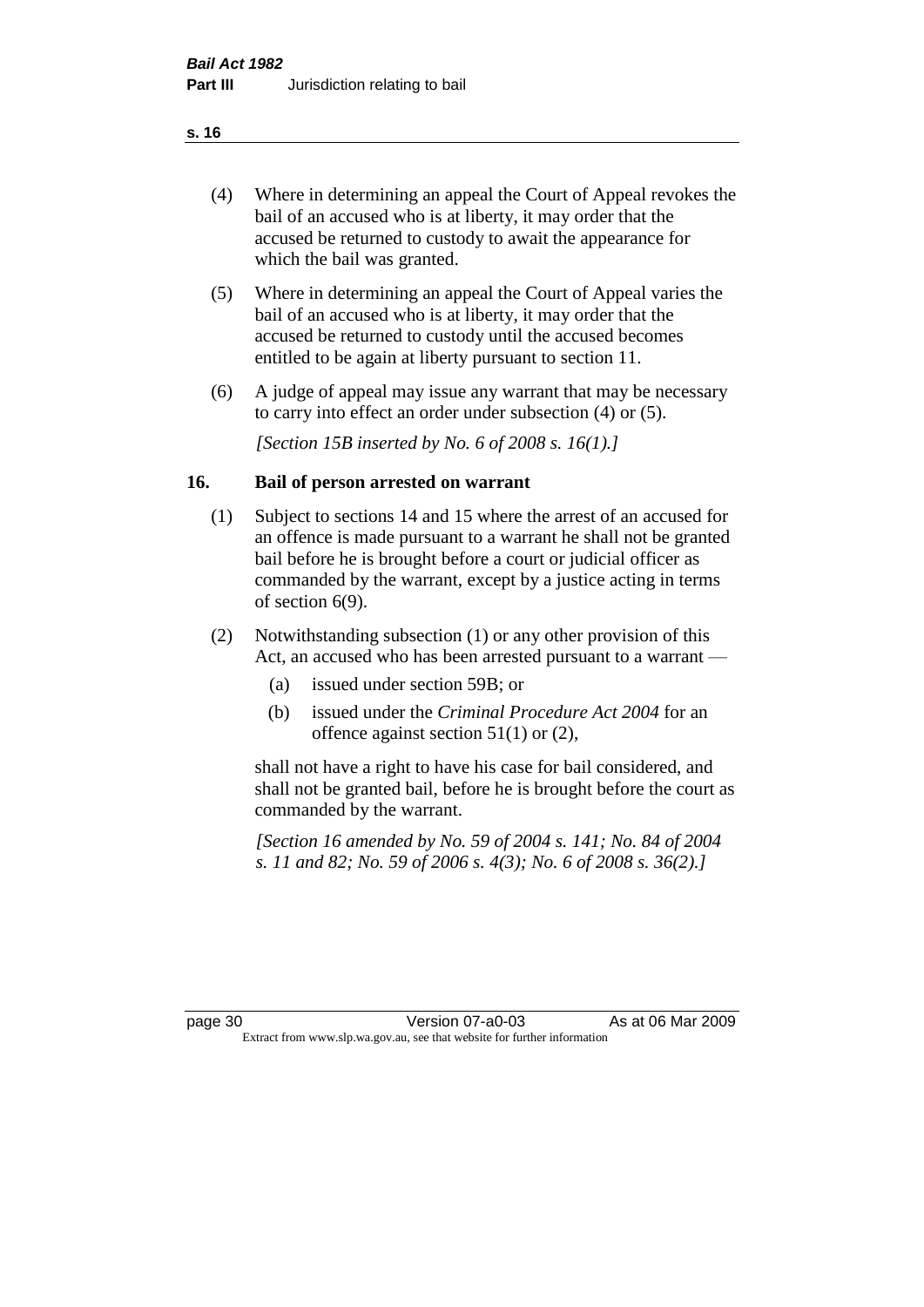## **16A. Restrictions on powers of authorised officers and justices in certain cases**

- (1) Where this section applies to a person who has been arrested for an offence jurisdiction does not arise under section 13 until the person is brought before —
	- (a) a court constituted by or so as to include a magistrate; or
	- (b) where section 15 applies, a judge of the Supreme Court or a judge of the Children's Court as the case may require.
- (2) This section applies where
	- (a) a person has been arrested in an urban area for a serious offence; and
	- (b) the serious offence is alleged to have been committed while the accused was —
		- (i) on bail for; or
		- (ii) at liberty under an early release order made in respect of,

another serious offence.

- (3) This section also applies where a person has been arrested in an urban area for an offence against section 61(1) of the *Restraining Orders Act 1997* (which creates offences for breaches of violence restraining orders).
- (4) In this section —

*urban area* means —

- (a) the metropolitan region as defined in the *Planning and Development Act 2005* and any prescribed area that adjoins that region; and
- (b) any other prescribed area of the State, being the whole or part of, or an area adjoining, a local government district under the *Local Government Act 1995* that is designated under that Act as a city or a town.

*[Section 16A inserted by No. 54 of 1998 s. 6(1); amended by No. 38 of 2004 s. 59; No. 84 of 2004 s. 82; No. 38 of 2005 s. 15.]*

As at 06 Mar 2009 Version 07-a0-03 page 31 Extract from www.slp.wa.gov.au, see that website for further information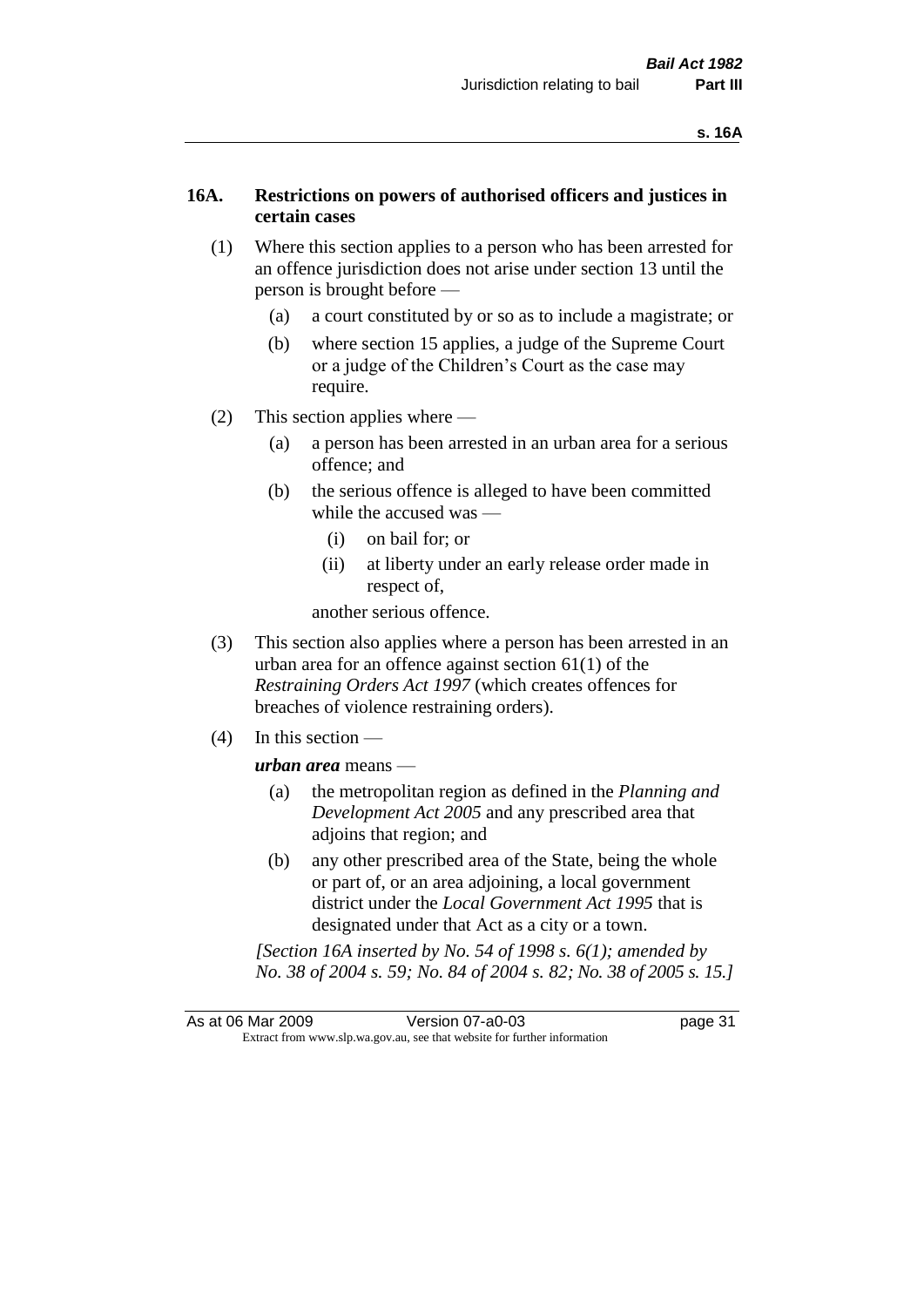### **17. Conditions which may be imposed**

- (1) A judicial officer or authorised officer may impose conditions on a grant of bail only to the extent that he is authorised to do so by clause 2(3)(c) of Part C and Part D of Schedule 1.
- (2) Conditions imposed on a grant of bail shall not be any more onerous on the accused than the judicial officer or authorised officer considers is required in the public interest having regard to the nature of the offence for which the accused is in custody and the circumstances of the accused.

*[Section 17 amended by No. 45 of 1993 s. 8 and 12; No. 84 of 2004 s. 82.]* 

## **17A. Further provisions as to responsible person's undertaking (Schedule 1 Part C clause 2)**

- (1) Where this section applies, an authorised police officer may
	- (a) cancel an undertaking of the kind described in clause 2(3)(c) of Part C of Schedule 1;
	- (b) approve of another person as a responsible person within the meaning in that clause; and
	- (c) detain the accused or order his detention until the person so approved enters into an undertaking of the kind mentioned in paragraph (a).
- (2) Subsection (1) applies where
	- (a) a person has entered into an undertaking referred to in paragraph (a) of that subsection;
	- (b) a judicial officer when granting bail ordered that the person may under this section be released from the undertaking by an authorised police officer; and
	- (c) the person wishes to be so released.
- (3) A police officer may, for the purpose of the exercise of the powers in subsection (1), take into custody a child accused who has been released on bail.

page 32 Version 07-a0-03 As at 06 Mar 2009 Extract from www.slp.wa.gov.au, see that website for further information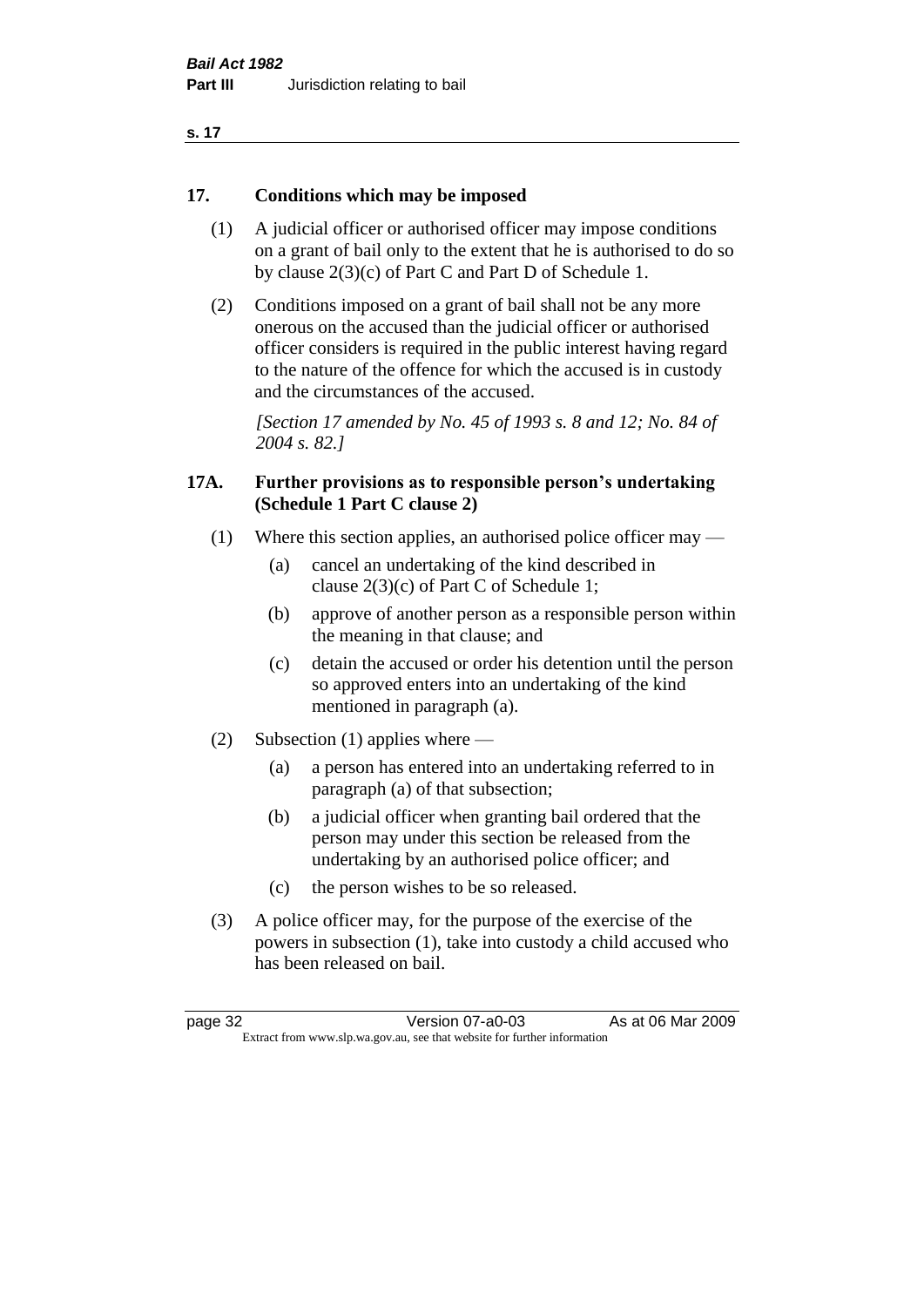- (4) If the police officer is not an authorised police officer he shall, as soon as is practicable, bring the accused before an authorised police officer for the purpose referred to in subsection (3).
- (5) After an undertaking has been entered into as mentioned in subsection  $(1)(c)$ , the accused, subject to this Act, has a right to be at liberty until he is required to appear before a court.

*[Section 17A inserted by No. 45 of 1993 s. 9; amended by No. 84 of 2004 s. 82.]* 

*[18-19. Deleted by No. 59 of 2006 s. 7(1).]*

As at 06 Mar 2009 Version 07-a0-03 page 33 Extract from www.slp.wa.gov.au, see that website for further information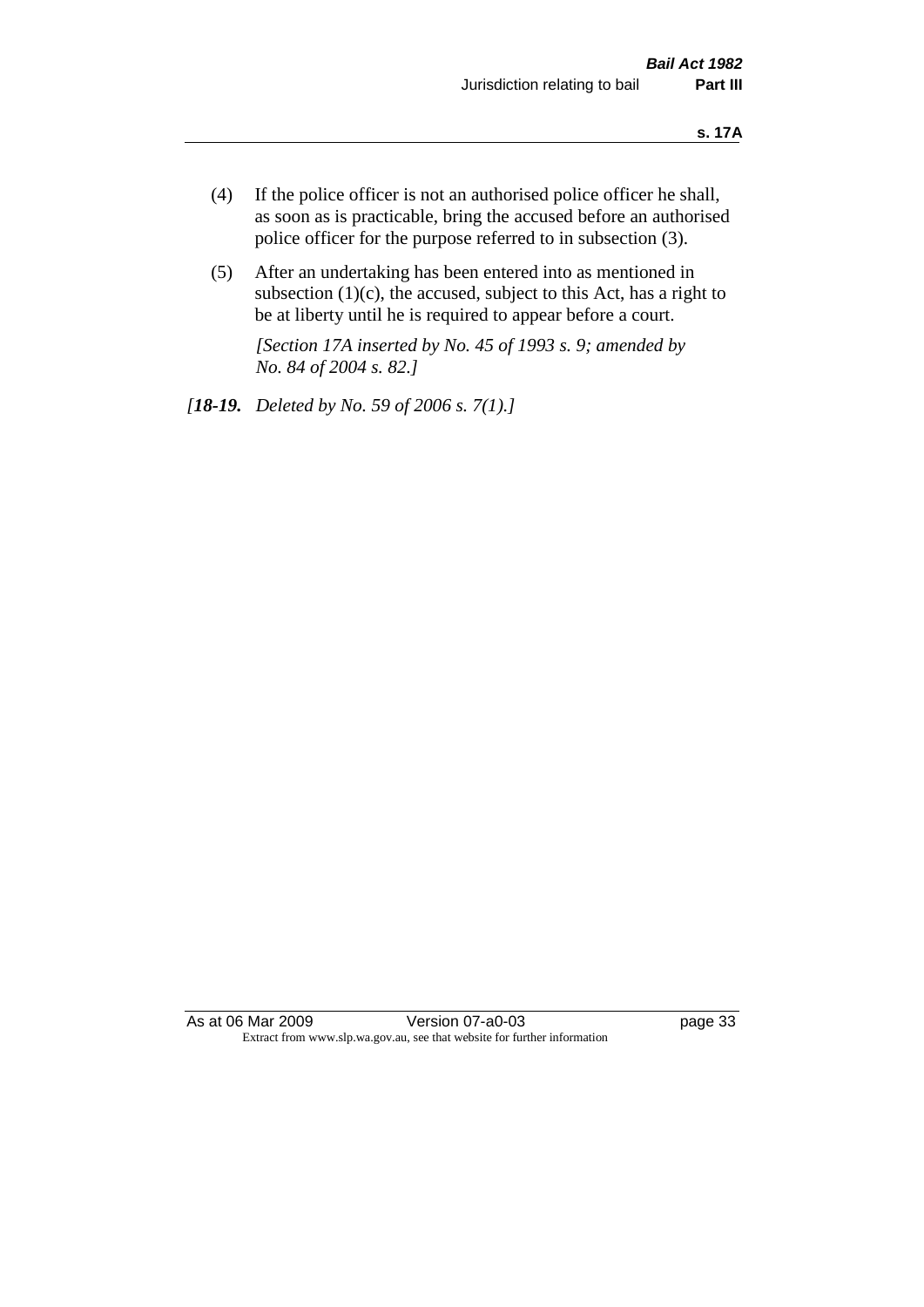# **Part IV — Hearing of case for bail, parties, and evidence**

# **20. Power to consider bail** *in camera* **and to prohibit publication**

- (1) On the consideration by a judicial officer of a case for bail of an accused who is charged with an offence triable by jury, the judicial officer may, to avoid prejudice to either party, exercise the powers described in subsection (2), but shall only exercise the power in paragraph (b) thereof if he considers that the exercise of the power in paragraph (a) is not, on its own, likely to be sufficient to avoid prejudice.
- (2) The powers referred to in subsection (1) are to order
	- (a) that no report, or summary, of any statement, or of any specified statement, made or furnished at the hearing shall be published by any means;
	- (b) that the bail application be heard *in camera*.
- (3) Where an order is made under subsection (2)(a), no report, or summary, of any statement referred to in that paragraph shall be published by any means —
	- (a) if the offence is one that may be tried on indictment, before a court decides that it is to be tried on indictment;
	- (b) if the accused is discharged from further proceedings upon the prosecution notice or indictment brought against him for the offence, before he is so discharged; or
	- (c) if the accused is tried on indictment for the offence, before the trial is ended.
- (4) A person who, except with lawful excuse, fails to comply with an order made under this section commits an offence.

Penalty: \$1 000.

*[Section 20 amended by No. 50 of 2003 s. 37(2); No. 4 of 2004 s. 58; No. 84 of 2004 s. 11 and 82.]*

page 34 Version 07-a0-03 As at 06 Mar 2009 Extract from www.slp.wa.gov.au, see that website for further information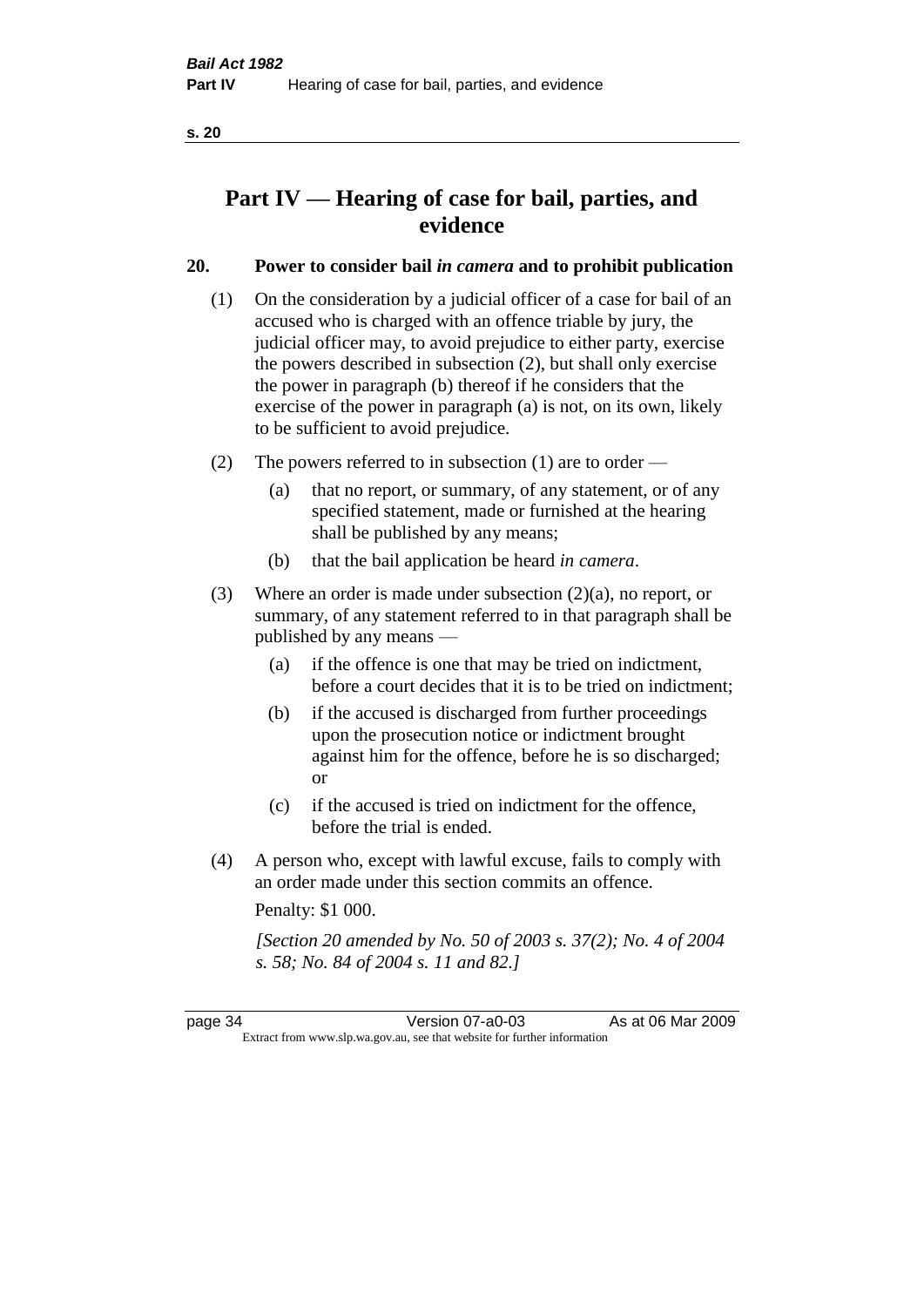# **21. Parties**

- (1) The parties to proceedings on a case for bail are the prosecutor and the accused and, subject to subsection (2), no other person shall be a party to, or be represented at, the proceedings.
- (2) Nothing in subsection (1) affects the right of
	- (a) the Attorney General to apply for leave, or be an appellant, under Part 2 of the *Criminal Appeals Act 2004*; or
	- (b) the Director of Public Prosecutions or the State Solicitor to receive notice and be heard under section 7F(2); or
	- (c) an officer referred to in section 33 of the *Children's Court of Western Australia Act 1988* to be present at and participate in proceedings concerning a child under that section.

*[Section 21 amended by No. 15 of 1988 s. 9; No. 49 of 1988 s. 84; No. 33 of 1989 s. 18; No. 31 of 1993 s. 7; No. 65 of 2003 s. 88(3); No. 59 of 2004 s. 141; No. 84 of 2004 s. 11 and 82; No. 6 of 2008 s. 9(3).]* 

#### **22. Evidence**

A judicial officer or authorised person may in considering any case for bail receive and take into account such information as he thinks fit whether or not the same would normally be admissible in a court of law.

#### **23. Accused not bound to supply information**

An accused is not obliged to complete, or furnish information for, the form referred to in section  $8(1)(b)$ , or for any revision thereof, or to furnish any information, whether on oath or otherwise, for the purpose of having his case for bail considered.

*[Section 23 amended by No. 84 of 2004 s. 82; No. 6 of 2008 s. 43(2).]* 

As at 06 Mar 2009 Version 07-a0-03 page 35 Extract from www.slp.wa.gov.au, see that website for further information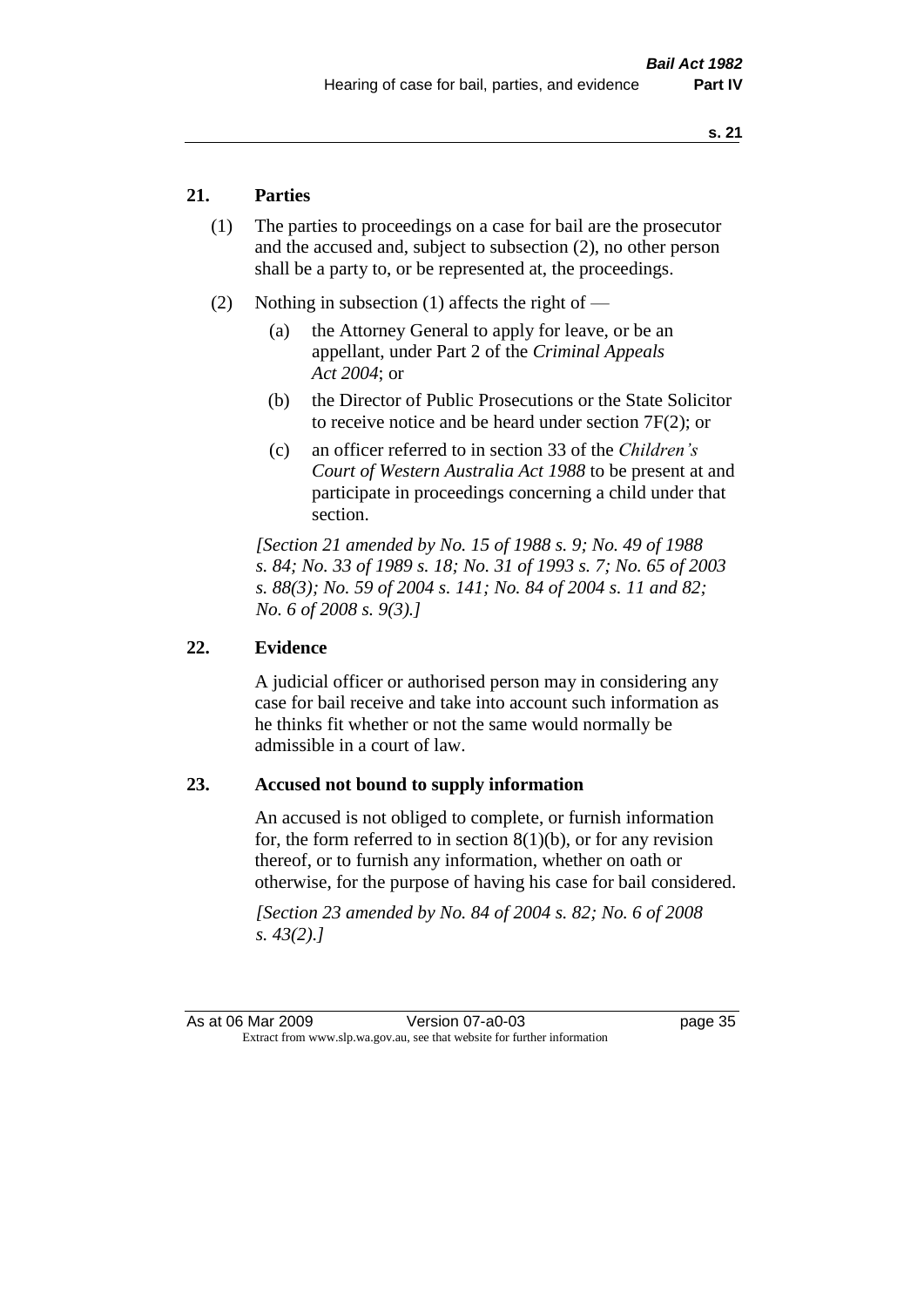|--|

# **24. Information may be referred to police officer for verification or for report**

- (1) A judicial officer or authorised officer who is called upon to consider a case for bail may —
	- (a) request that any information placed before the judicial officer or authorised officer by the accused for the purposes of the case be verified by a police officer, and to that end may refer to a police officer the form mentioned in section 8(1)(b), after it has been completed or revised;
	- (b) request that a report on any matter mentioned in Part C of Schedule 1, so far as it applies to an accused whose case is being or to be considered, be made by a police officer.
- (2) Where a reference or request is made under subsection (1) a police officer shall, as soon as is practicable —
	- (a) make a report to the judicial officer or the authorised officer accordingly; and
	- (b) furnish a copy of the report to the accused or his solicitor or counsel.

*[Section 24 inserted by No. 61 of 1990 s. 6; amended by No. 45 of 1993 s. 12; No. 84 of 2004 s. 82; No. 6 of 2008 s. 43(2).]* 

## **24A. Information may be referred to community corrections officer for verification or for report**

- (1) A judicial officer who is called upon to consider a case for bail may refer to a community corrections officer any matter referred to in section 24(1) and may request a community corrections officer to do any matter referred to in that section.
- (2) A judicial officer who is called upon to consider a case for bail and who desires to impose a home detention condition as a condition on a grant of bail, shall request that a report be made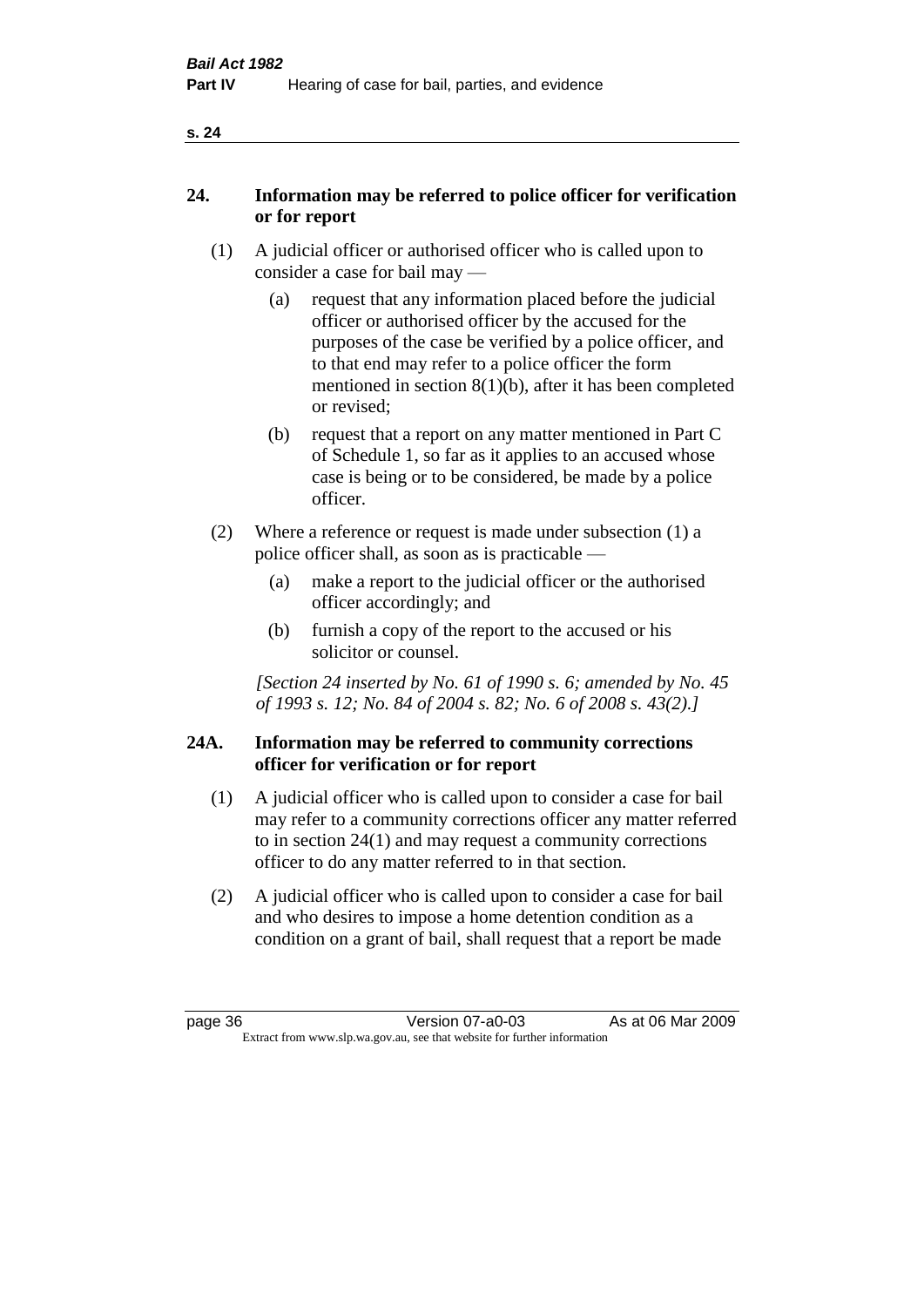by a community corrections officer about the suitability of the accused to be subject to a home detention condition.

- (3) Where a reference or a request is made under subsection (1) or a report is requested under subsection (2) a community corrections officer shall, as soon as is practicable, make a report to the judicial officer and, at the discretion of the judicial officer, copies may be made available to the prosecution or to the accused or his solicitor or counsel.
- (4) Where a community corrections officer makes a report that an accused is suitable to be subject to a home detention condition, the officer shall annex to the report and provide to the accused or his solicitor or counsel, a list of those conditions in rules made under section 50L that may be applied to the accused by the CEO (corrections) while the accused is subject to the home detention condition.

*[Section 24A inserted by No. 61 of 1990 s. 7; amended by No. 31 of 1993 s. 9; No. 84 of 2004 s. 82; No. 65 of 2006 s. 53.]* 

# **25. Protection of accused as to information given for bail purposes**

A statement made by an accused to a judicial officer or authorised officer for the purpose of a decision whether bail should be granted to him for any appearance in court for an offence shall not be admissible in evidence against him at his trial for that offence.

*[Section 25 amended by No. 84 of 2004 s. 82.]* 

# **26. Record of decision and reasons**

- (1) A bail record form shall be completed by an authorised officer or a justice if he —
	- (a) refuses to grant bail to an accused; or
	- (b) grants bail to an accused in the circumstances referred to in clause 3 of Part B of Schedule 1; or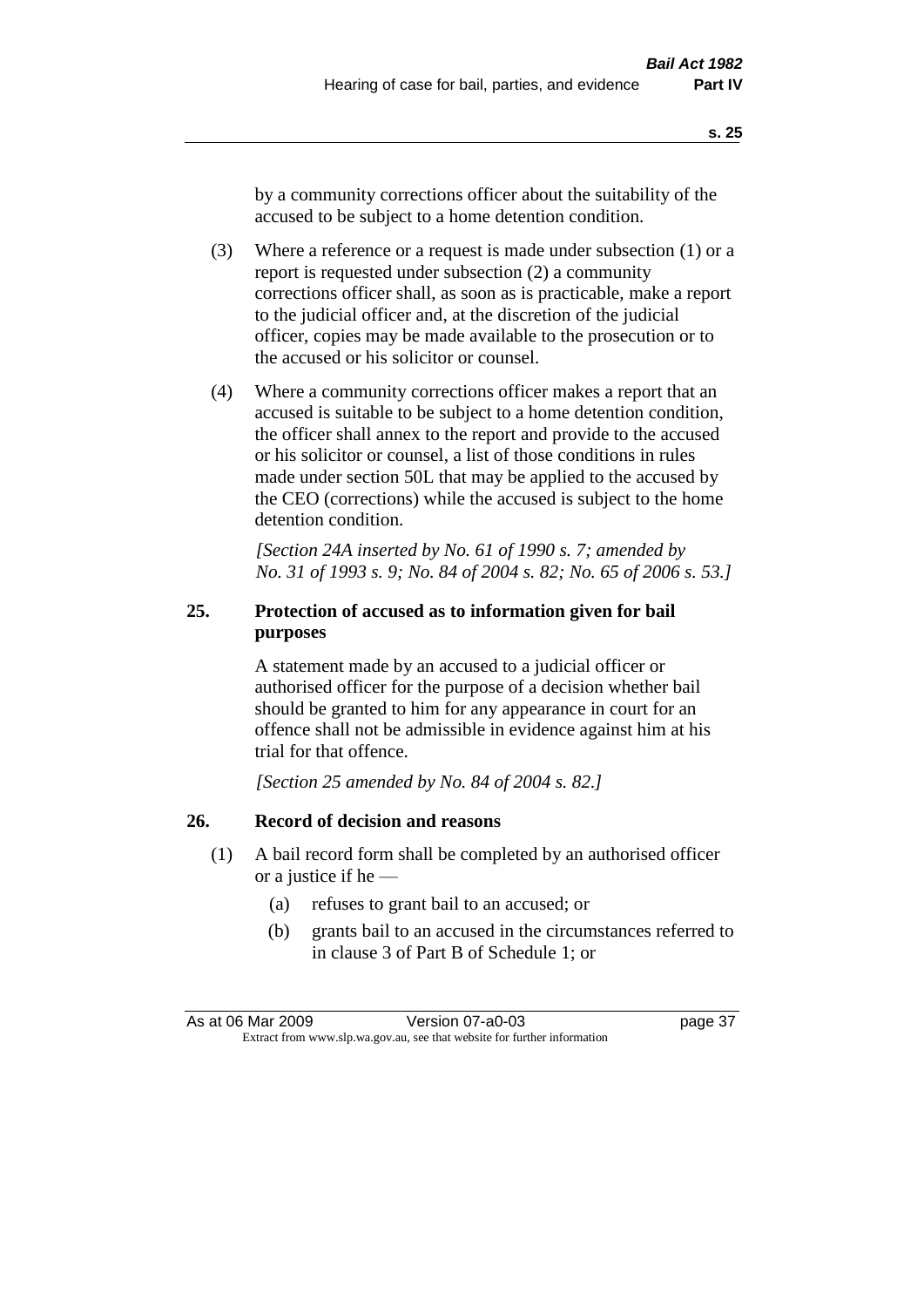| (ba) | grants bail to an accused for a serious offence to which |
|------|----------------------------------------------------------|
|      | Schedule 1 Part C clause 3A applies; or                  |

- (c) imposes any condition on a grant of bail and it appears to him that the accused is dissatisfied with the condition.
- (2) Where a judicial officer, other than a justice
	- (a) refuses to grant bail to an accused; or
	- (aa) grants bail to an accused for a serious offence to which Schedule 1 Part C clause 3A applies; or
	- (b) imposes any condition on a grant of bail and it appears to him that the accused is dissatisfied with the condition,

a record of the decision and of the reasons therefor shall be made.

- (3) The accused, the prosecutor or an intending prosecutor shall be entitled, upon request, to be furnished with a copy of the bail record form or, where subsection (2) applies, of the record made.
- (4) For the purposes of this section
	- (a) references to a justice do not include a magistrate or a judge of the District Court or the Supreme Court or the Children's Court who is a justice; and
	- (b) a bail record form is an approved form designed to contain a summary of the matters relevant to the decision as to the bail of an accused, including those matters set out in Part C of Schedule 1, the decision made, and the reasons for the decision.

*[Section 26 inserted by No. 15 of 1988 s. 10; amended by No. 49 of 1988 s. 85; No. 45 of 1993 s. 12; No. 59 of 2004 s. 141; No. 84 of 2004 s. 82; No. 6 of 2008 s. 17 and 43(1).]* 

# **27. Transmission of relevant papers to court**

(1) An authorised officer and a judicial officer who consider an accused's case for bail for an appearance for an offence and a

page 38 Version 07-a0-03 As at 06 Mar 2009 Extract from www.slp.wa.gov.au, see that website for further information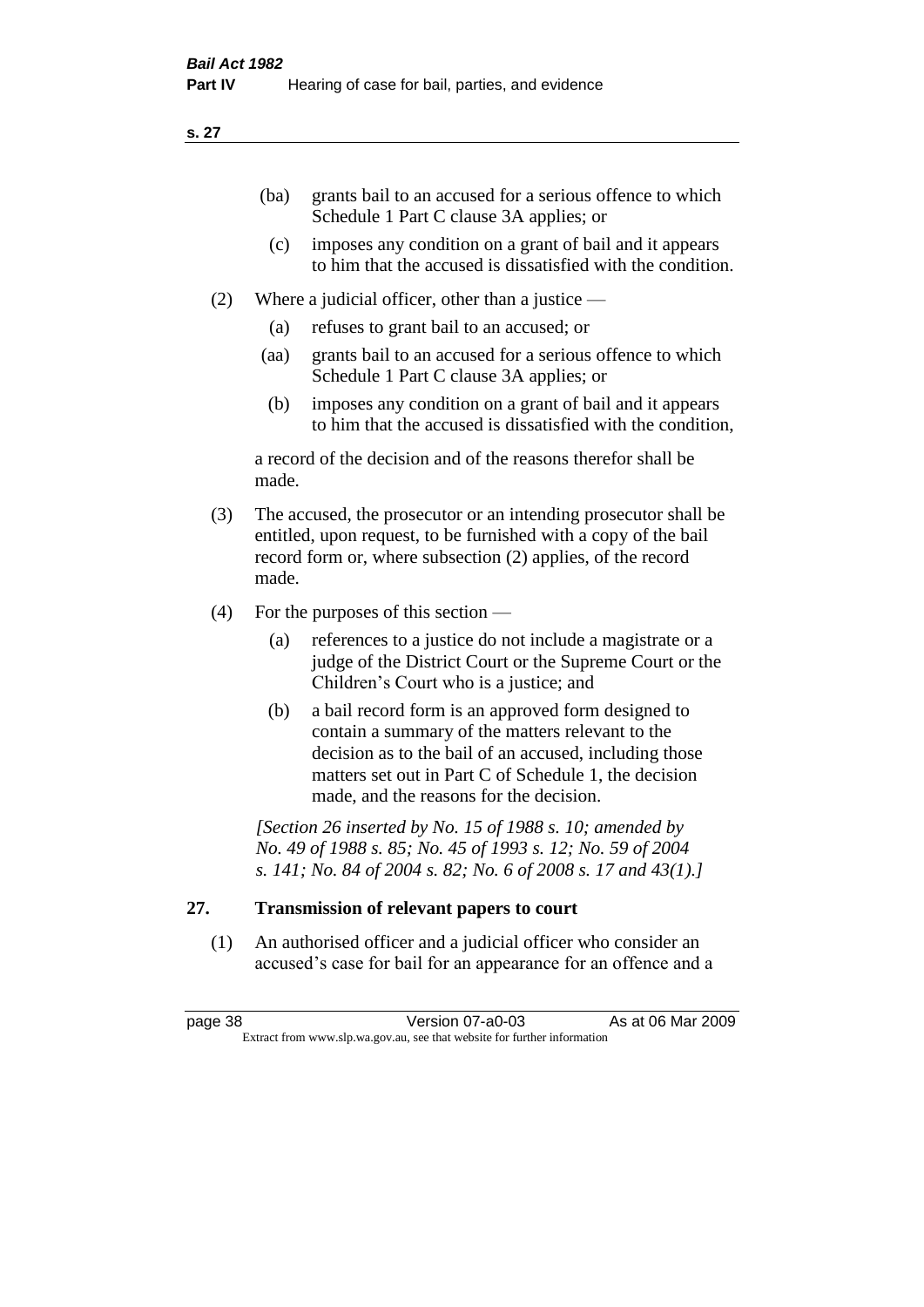person before whom a bail undertaking or a surety undertaking is entered into shall ensure that the relevant papers are sent as soon as is practicable, to the court before which the accused is required to appear.

(2) In subsection (1) *the relevant papers* in relation to any particular officer or person means such papers as are prescribed to be sent by that officer or person.

*[Section 27 amended by No. 84 of 2004 s. 82; No. 59 of 2006 s. 7(2).]* 

# **27A. Transmission of papers to CEO (corrections)**

A judicial officer who grants bail subject to a home detention condition shall ensure that a copy of the bail record form and of the bail undertaking are sent as soon as is practicable to the CEO (corrections).

*[Section 27A inserted by No. 61 of 1990 s. 8; amended by No. 31 of 1993 s. 9; No. 65 of 2006 s. 53.]* 

As at 06 Mar 2009 Version 07-a0-03 page 39 Extract from www.slp.wa.gov.au, see that website for further information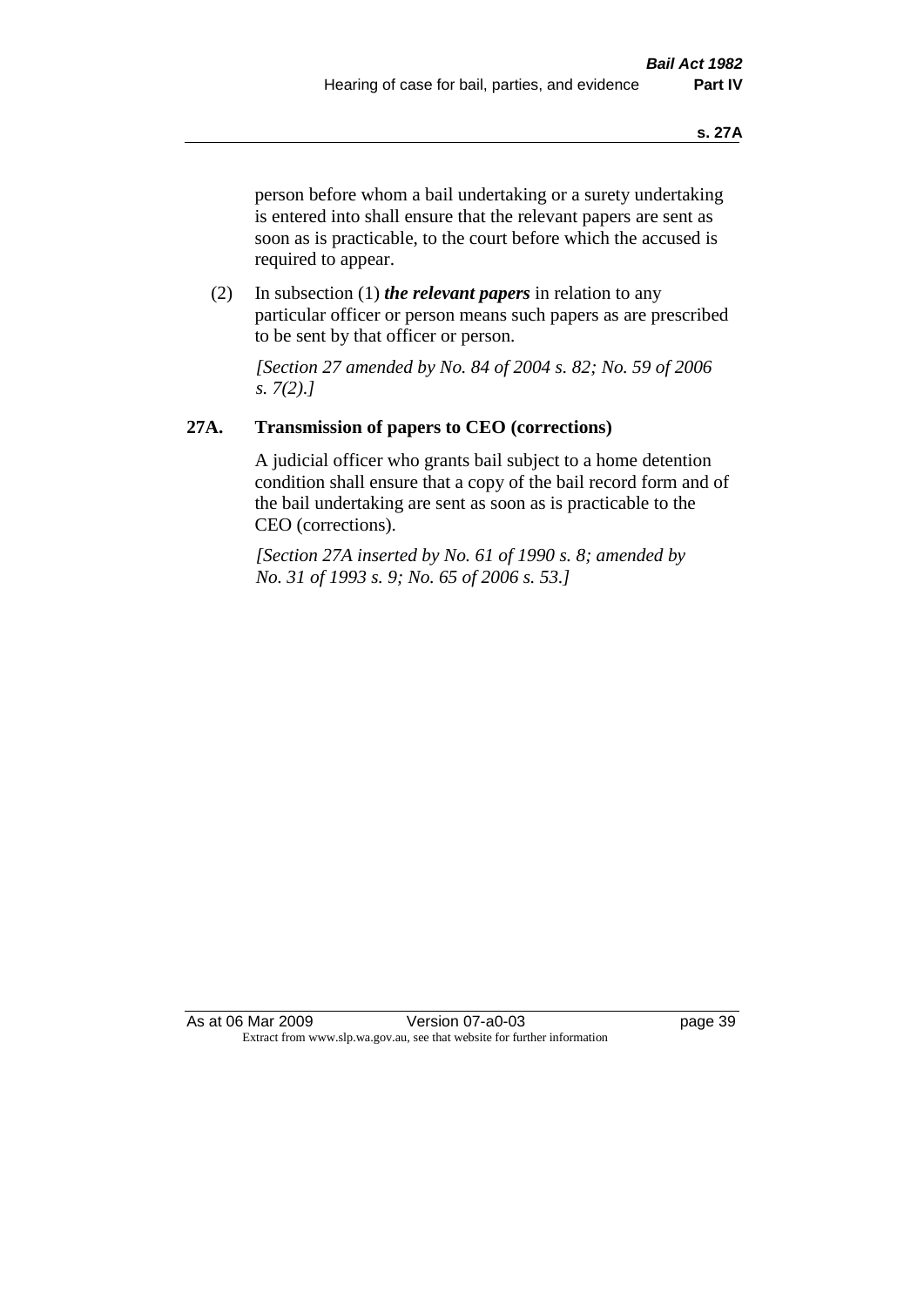# **Part V — Bail undertakings**

### **28. Bail undertaking**

- (1) A person shall not be released on bail for an appearance in court unless he has entered into a bail undertaking for that appearance or is deemed to have done so under section 31(3).
- (2) A bail undertaking is an undertaking in writing by an accused in the prescribed form —
	- (a) that he will appear at a time and place specified, or deemed by section 31(3) to be specified, in the undertaking; and
	- (b) that if the accused fails to appear at that time and place the accused will, as soon as is practicable, appear at the court at which the accused was required to appear, when that court is sitting; and
	- (c) that he will comply with such conditions as may be imposed on him under clause 2 of Part D of Schedule 1; and
	- (d) that he will comply with any home detention condition which may be imposed as a condition on a grant of bail to him pursuant to clause 3 of Part D of Schedule 1,

and containing any agreement as to forfeiture of money by the accused which may be required pursuant to clause 1 of that Part.

- (3) A bail undertaking for any appearance may be entered into in respect of more than one offence.
- (4) The undertakings mentioned in subsection (2)(a) and (b) are, subject to section 34, enforceable under sections 51, 57 and 58.

*[Section 28 amended by No. 61 of 1990 s. 9; No. 45 of 1993 s. 12; No. 59 of 2004 s. 141; No. 84 of 2004 s. 82; No. 6 of 2008 s. 18(1).]*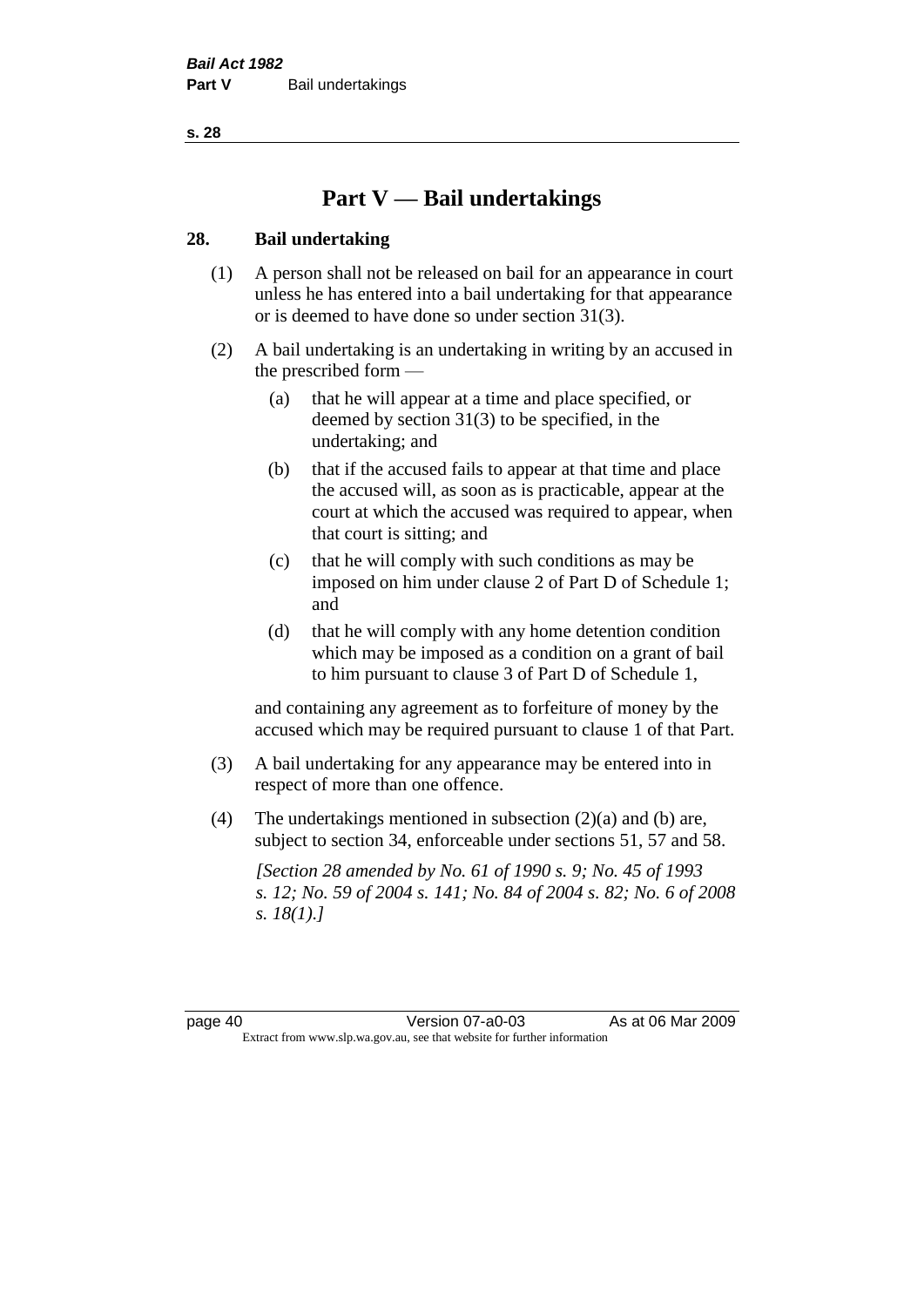#### **29. Before whom bail undertaking may be entered into**

A bail undertaking need not be entered into before the judicial officer or authorised officer who granted bail but may be entered into before any of the following persons —

- (a) a judicial officer;
- (b) a registrar of a court, other than a deputy registrar of the Magistrates Court or the Children's Court;
- (c) an authorised police officer;
- (d) an associate of a judge of the Supreme Court, the District Court or the Children's Court;
- (e) where the accused is in a lock-up or prison, any person for the time being in charge of the lock-up or prison;
- (f) where the accused is in a court custody centre, any person for the time being in charge of the centre who is approved for the purposes of this paragraph by the chief executive officer of the department of the Public Service principally assisting in the administration of the *Court Security and Custodial Services Act 1999*;
- (g) where the accused is a child, any authorised community services officer.

*[Section 29 amended by No. 15 of 1988 s. 11; No. 49 of 1988 s. 86; No. 2 of 1996 s. 61; No. 59 of 2004 s. 141; No. 84 of 2004 s. 82; No. 6 of 2008 s. 19.]* 

#### **30. Duties of person before whom bail undertaking is entered into**

- (1) The person before whom a bail undertaking is to be entered into by an accused shall before it is entered into —
	- $(a)$  either
		- (i) read it to the accused; or
		- (ii) be informed by the accused that the accused has read it; or
		- (iii) if necessary, have it translated to the accused; and

As at 06 Mar 2009 Version 07-a0-03 page 41 Extract from www.slp.wa.gov.au, see that website for further information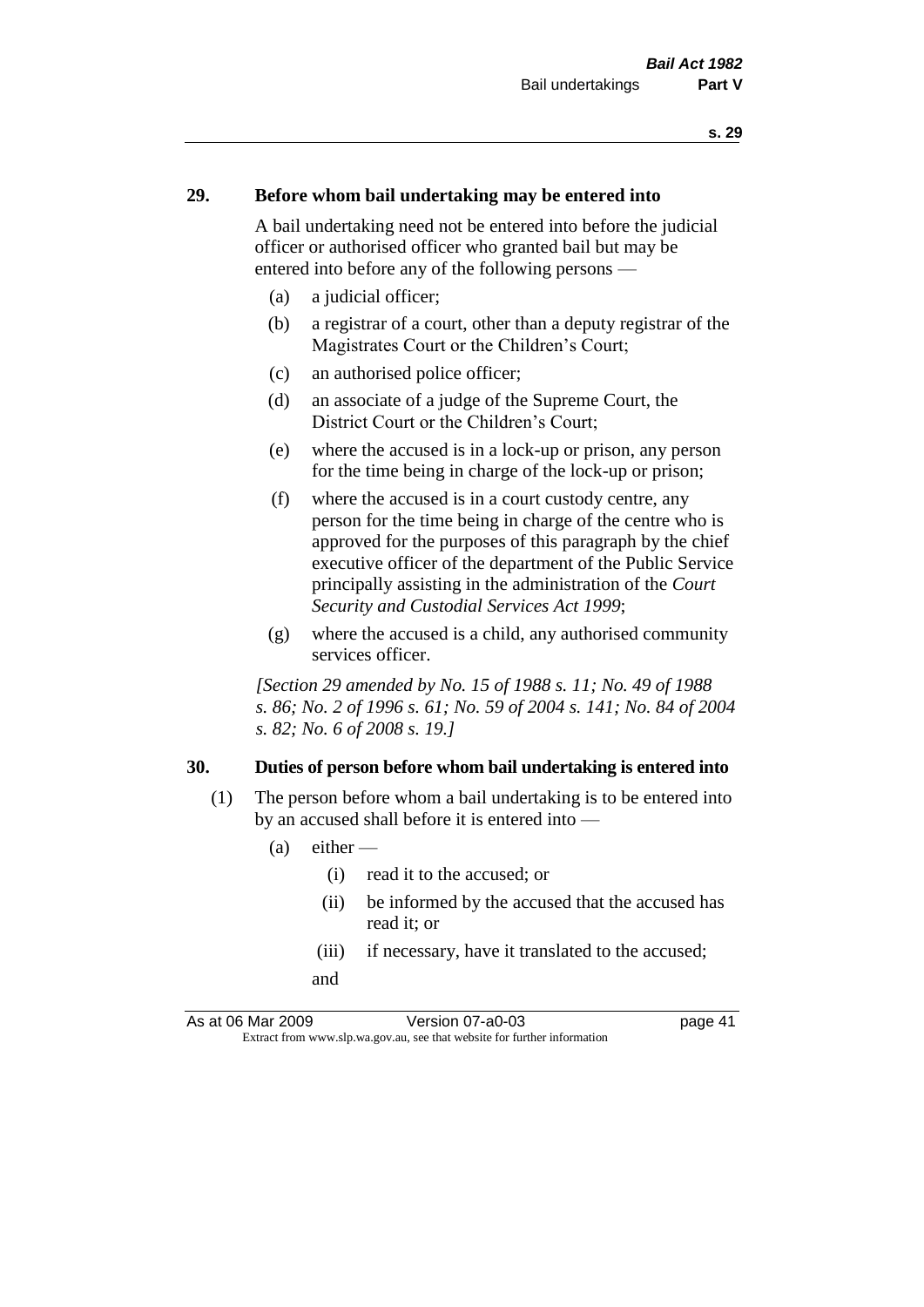(b) ensure that all conditions which are to be complied with before the release of the accused have been complied with.

- (2) The person before whom a bail undertaking is entered into by an accused shall give to him, or cause to be given to him —
	- (a) a copy of the bail undertaking as duly completed; and
	- (b) a notice in writing in the approved form showing
		- (i) his obligations pursuant to the undertaking; and
		- (ii) the consequences of his failure to comply with them.
- (3) The person before whom a bail undertaking is entered into by an accused shall enquire of the accused whether he requires the notice referred to in subsection (2)(b) to be read or translated to him and shall take such steps as are necessary to comply with any such requirement of the accused.

*[Section 30 inserted by No. 15 of 1988 s. 12; amended by No. 84 of 2004 s. 82; No. 6 of 2008 s. 20 and 43(3).]* 

## **31. Different time and place for appearance may be substituted**

- (1) A different time or a different time and place may be substituted in accordance with this section for the time and place for appearance specified, or deemed by this section to be specified, in a bail undertaking.
- (2) A different time, or a different time and place, for the appearance by the accused may be substituted as mentioned in subsection  $(1)$  —
	- (a) upon an adjournment of proceedings at which the accused is present, by the judicial officer, if he has power to grant bail for that appearance, fixing a time and place for the resumed proceedings and notifying the accused orally thereof;
	- (b) upon an adjournment of proceedings from which the accused is absent for reasonable cause, by the judicial

page 42 Version 07-a0-03 As at 06 Mar 2009 Extract from www.slp.wa.gov.au, see that website for further information

**s. 31**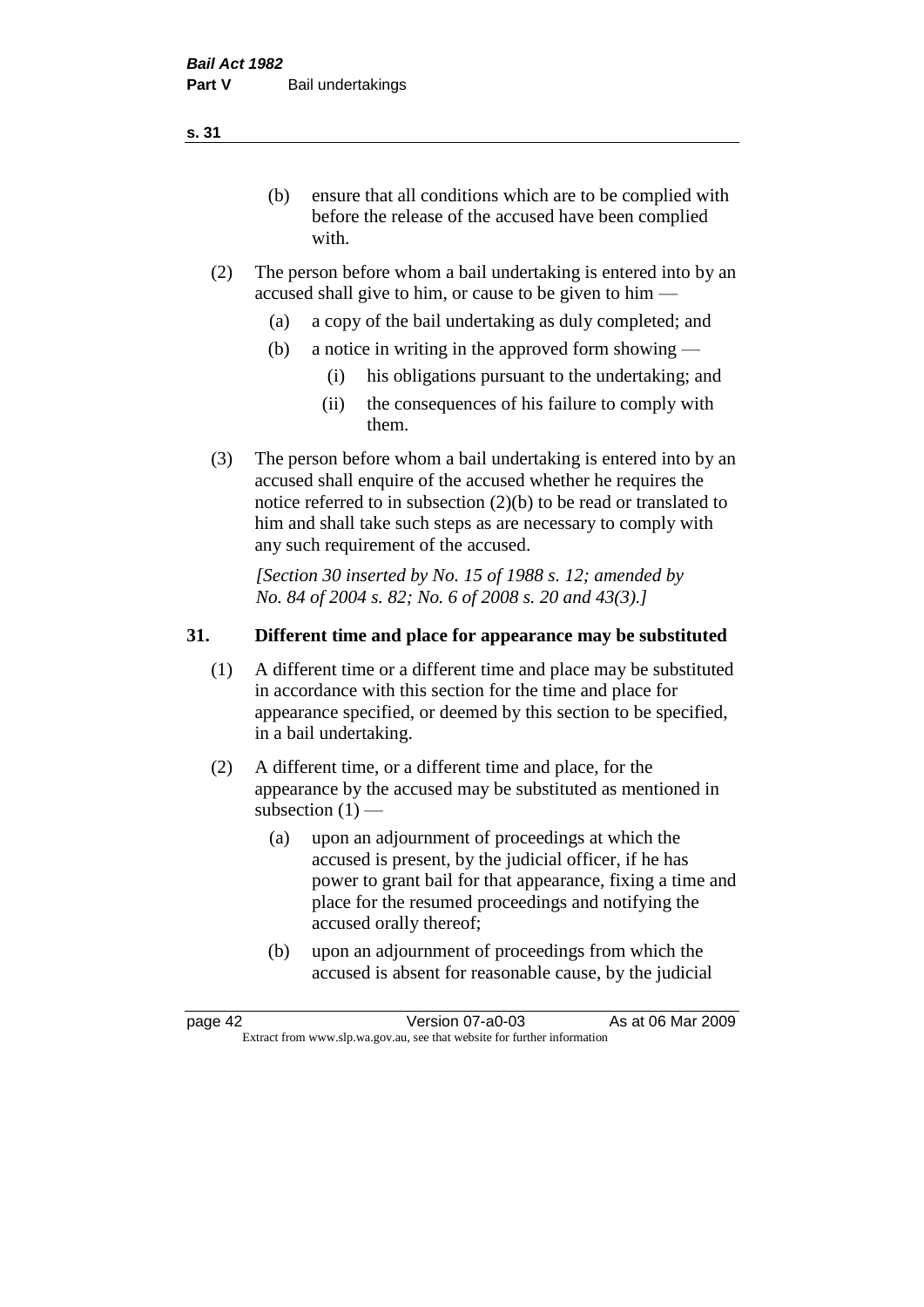officer, if he has power to grant bail for that appearance, fixing a time and place for the resumed proceedings and directing the registrar of the court to cause written notice of the time and place to be given to the accused;

- $(c)$  where
	- (i) a judge of the Supreme Court or a judge of the Children's Court has granted bail to an accused under section 15; and
	- (ii) a judicial officer, other than such a judge, has committed the accused to the Supreme Court,

by a judge of the Supreme Court or a judge of the Children's Court, as the case may require, notifying the accused orally, or directing the registrar of the court to cause written notice to be given to the accused of the time or time and place for the proceedings;

- $(d)$  where
	- (i) a judge of the Supreme Court or a judge of the Children's Court has granted bail to an accused under section 15;
	- *[(ii) deleted]*
	- (iii) the judicial officer is satisfied that there has been no material change in the facts or circumstances which applied on the grant of bail,

by the judicial officer notifying the accused orally, or directing the registrar of the court to cause written notice to be given to the accused, of the time or time and place for the resumed proceedings;

(e) upon a committal to the Supreme Court or District Court, by a judicial officer, if he has power to grant bail for that appearance, fixing a specified day in a specified sitting or session of that court and directing the registrar of the court to cause written notice of the day to be given to the accused;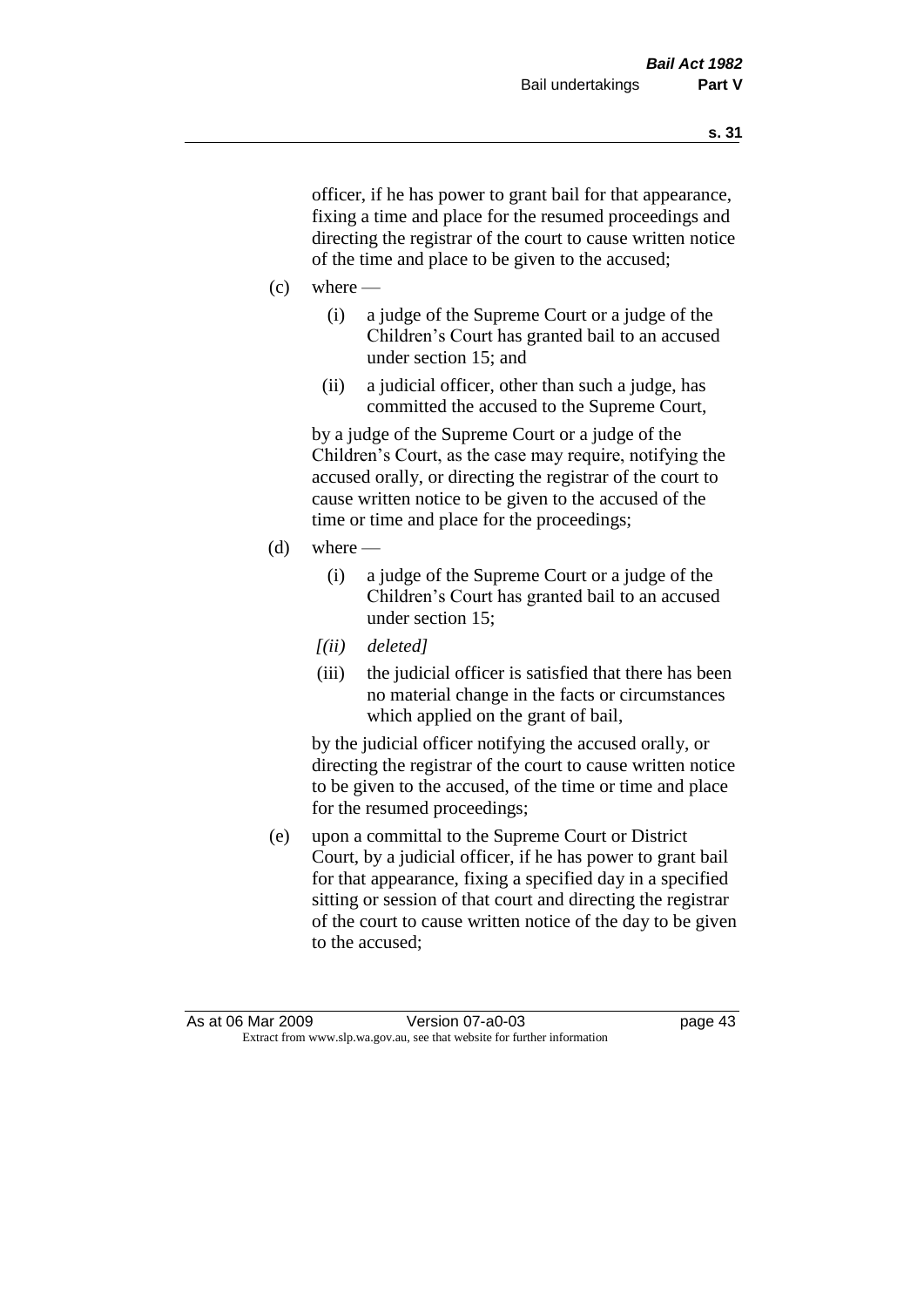- (f) where an accused has been committed for trial in the Supreme Court or the District Court in a specified sitting or session thereof or on a specified day in a specified sitting or session thereof, by an officer of the court, or a person authorised under subsection (5), fixing a time for the trial in that sitting or session and causing written notice of the time to be given to the accused;
- (g) if the parties agree to a different time or a different time and place for the proceedings, by an officer of the court giving written notice thereof to the accused.
- (3) Where a different time or a different time and place is notified to an accused pursuant to subsection (2) the bail undertaking shall be deemed to be amended to specify that time or that time and place for appearance, and the terms and conditions thereof shall continue to apply as so amended as if the accused had entered into the bail undertaking in that form.
- (4) Where the power in subsection (2)(b) is exercised upon an adjournment of proceedings the right of the accused to be at liberty under section 11(1) does not lapse by reason only that there is an interval between the adjournment of the proceedings and the time when he is notified of the time and place for the resumed proceedings.
- (5) The Chief Justice, in respect of committals to the Supreme Court, and the Chief Judge, in respect of committals to the District Court, may authorise a person or persons, by name or office, to perform the functions referred to in subsection (2)(f).

*[Section 31 amended by No. 15 of 1988 s. 13; No. 49 of 1988 s. 87; No. 27 of 2002 s. 21; No. 59 of 2004 s. 141; No. 84 of 2004 s. 82; No. 6 of 2008 s. 21(1) and (2).]* 

### **31A. Amendment of conditions during trial**

(1) In this section —

*amendment* means an addition, variation or cancellation under subsection (2);

page 44 Version 07-a0-03 As at 06 Mar 2009 Extract from www.slp.wa.gov.au, see that website for further information

**s. 31A**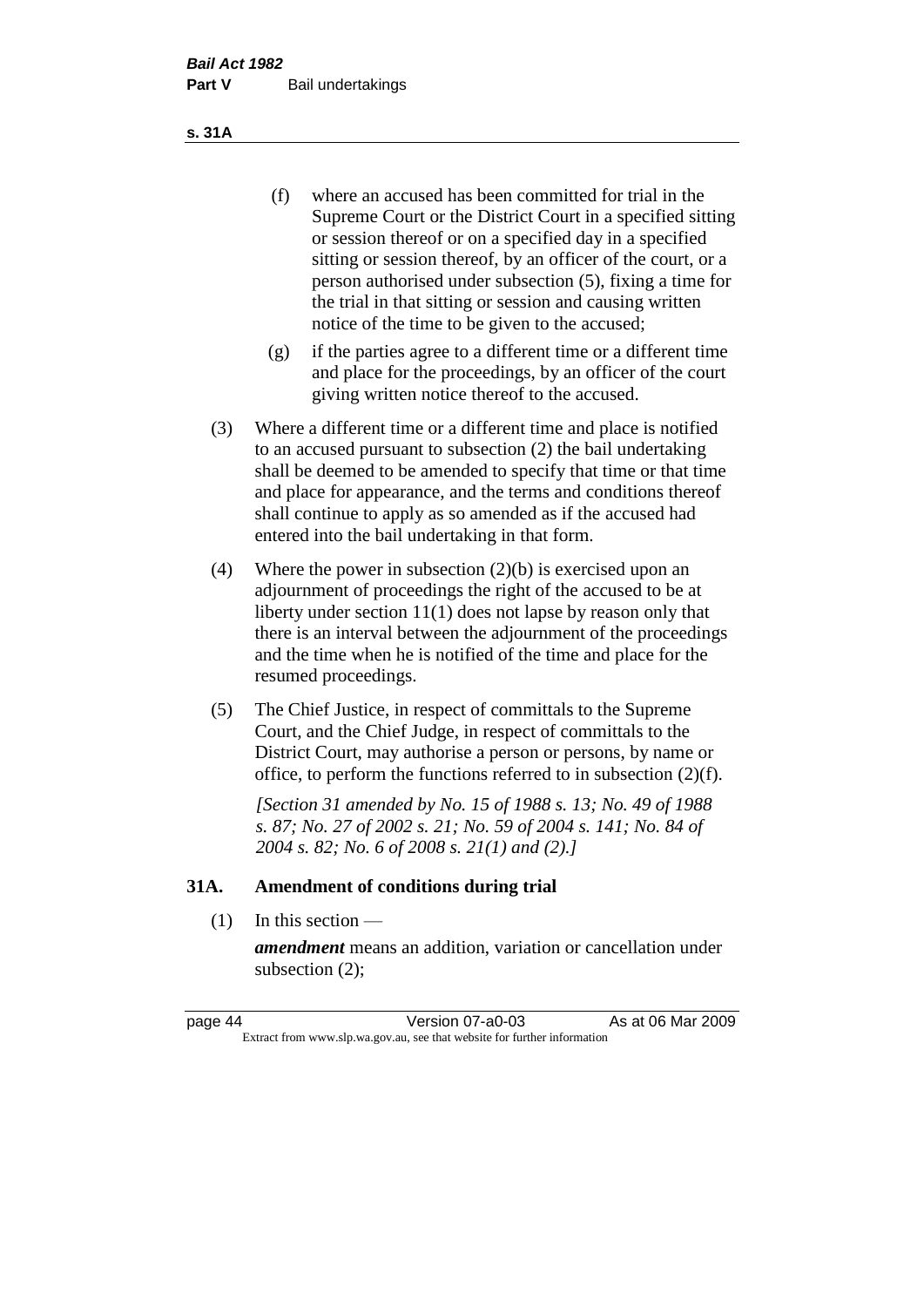*trial* means that part of proceedings for an offence when evidence is being received by the court in respect of the offence and also extends to any time when —

- (a) legal argument is being heard; or
- (b) a judicial officer or a jury is deliberating.

#### $(2)$  Where —

- (a) an accused has been granted bail for the accused's appearance for trial for an offence; and
- (b) the trial extends beyond one day,

a judicial officer who grants bail for the next appearance by exercising the power in section 31(2)(a) may also do one or more of the following —

- (c) add any condition to the extent that is authorised by clause 2 or 3 of Part D of Schedule 1;
- (d) vary a condition to that extent;
- (e) cancel a condition.
- (3) A judicial officer who adds, varies or cancels a condition under subsection (2) shall cause an officer of the court —
	- (a) to endorse the amendment on the accused's copy of the bail undertaking or, if that copy is not available for endorsement, to give written notice of the amendment to the accused; and
	- (b) to endorse on a file copy of the undertaking a certificate as to the amendment and the action taken under paragraph (a).
- (4) If the judicial officer considers that the amendment is of a minor nature, the judicial officer may, for the purposes of section 44(4), cause the officer of the court to include a statement to that effect in the endorsement or notice under subsection (3)(a) and the certificate under subsection (3)(b).

As at 06 Mar 2009 Version 07-a0-03 page 45 Extract from www.slp.wa.gov.au, see that website for further information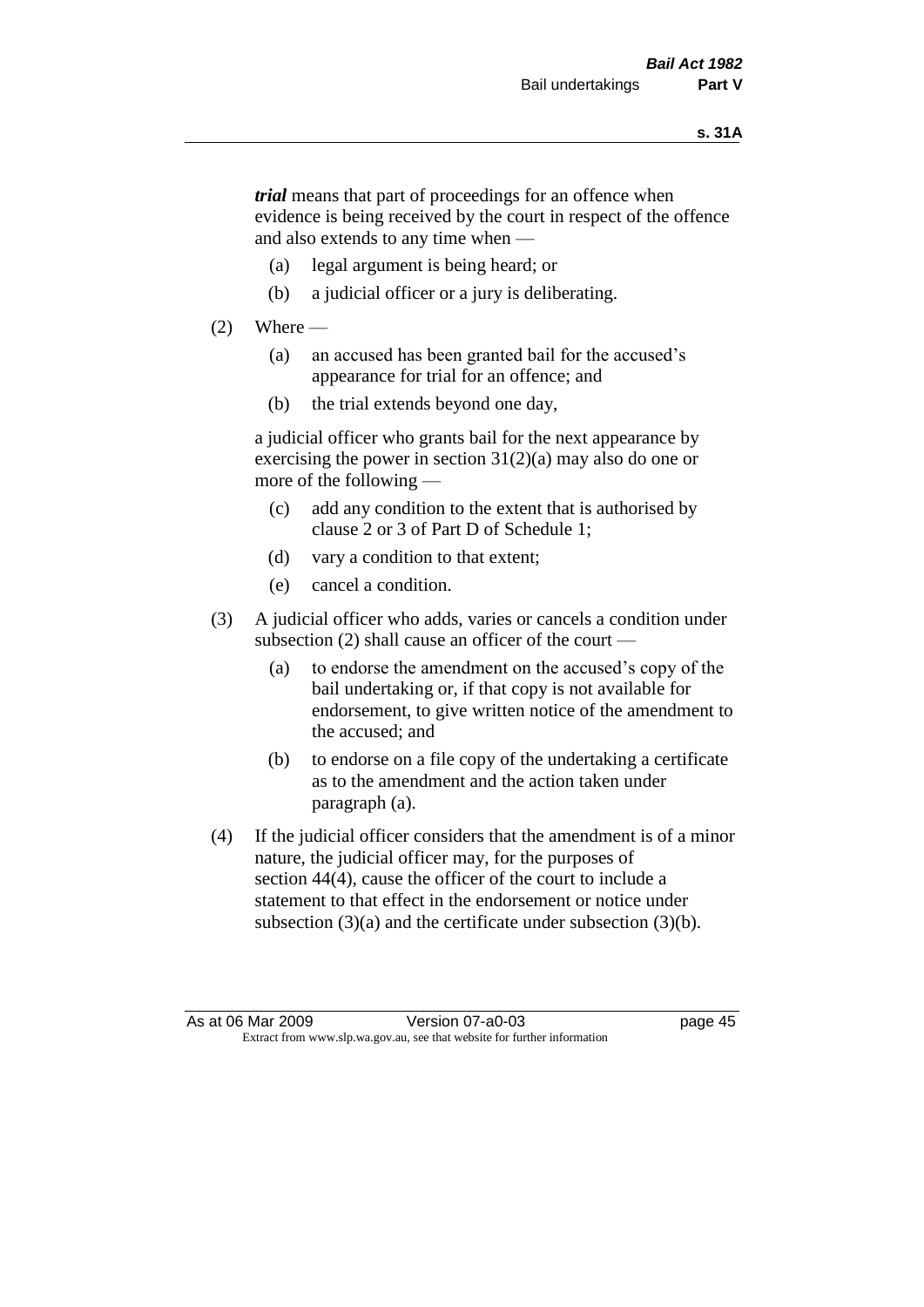- (5) When action is taken under subsection  $(3)(a)$ 
	- (a) the bail undertaking is to be regarded as having been amended as provided in the endorsement or notice, as the case requires; and
	- (b) the terms and conditions of the bail undertaking continue to apply as so amended as if the accused had entered into the bail undertaking in that form.
- (6) In any proceedings an endorsement on a copy of a bail undertaking referred to in subsection (3)(b) purporting to be a certificate referred to in that paragraph is evidence of the matters appearing in it without proof of the signature of the person who made the endorsement.

*[Section 31A inserted by No. 6 of 2008 s. 22(1).]*

### **32. Giving and proof of notices under s. 31**

- (1) A written notice to an accused under section  $31(2)$ 
	- (a) shall be given to the accused personally; or
	- (b) shall be sent to the accused by post to the accused's address appearing in the records of the court; or
	- (c) in urgent cases or with the accused's consent, shall be sent to the accused by electronic communication.
- (2) A person who gives or sends a notice in accordance with subsection (1) shall endorse on a file copy of the notice a certificate showing —
	- (a) that the person has done so; and
	- (b) the time of doing so.
- (3) If a notice is sent by post under subsection  $(1)(b)$ , the notice is to be presumed, unless the contrary is shown, to have been received at the time when, in the ordinary course of events, it would have been delivered.
- (4) The judicial officer who under section  $31(2)(a)$  notifies an accused of the time and place for resumed proceedings shall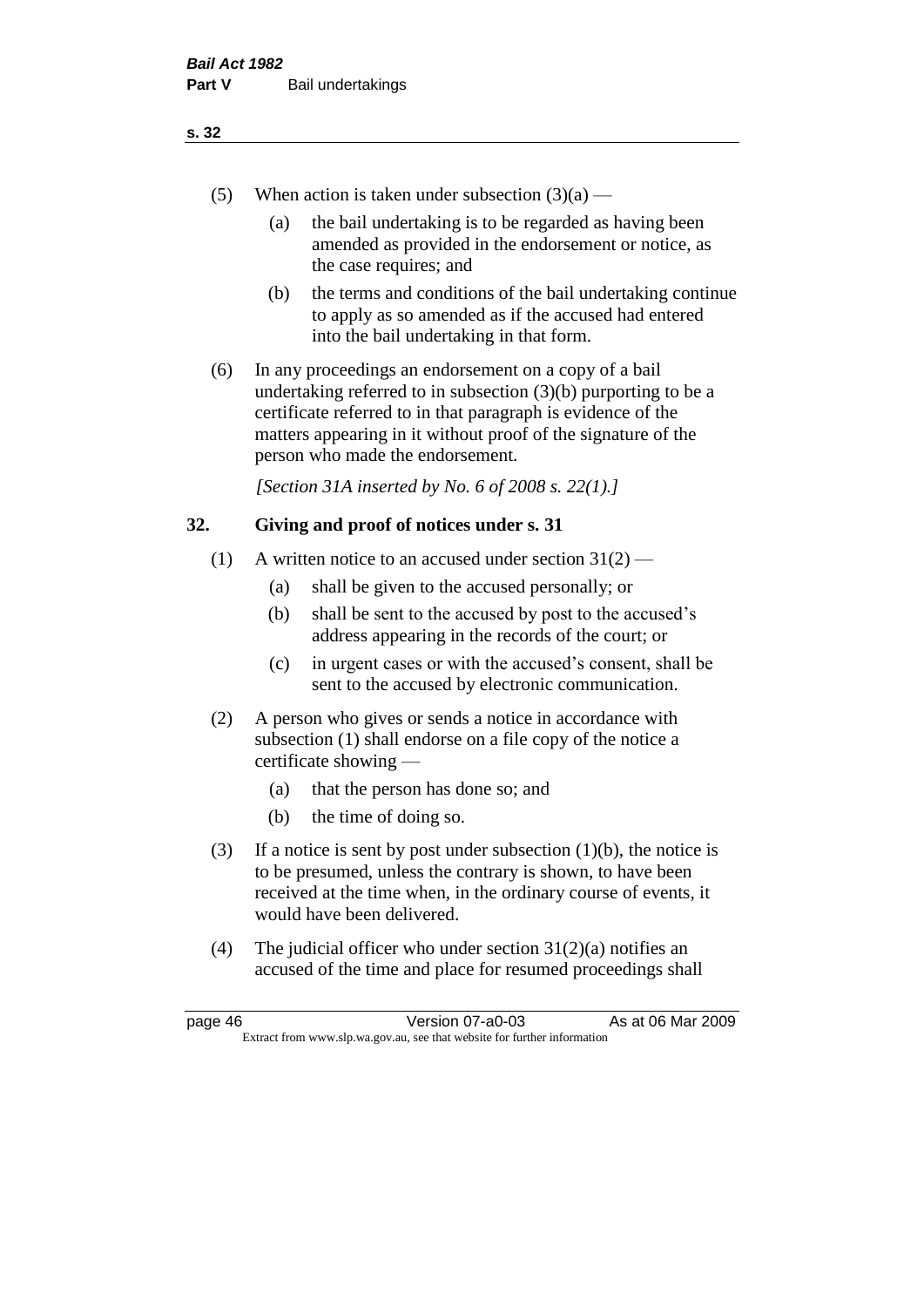cause to be endorsed on the accused's bail undertaking a certificate showing details of such time and place and that the accused has been notified of them.

- (5) In any proceedings
	- (a) a document purporting to be a copy of a notice referred to in subsection (1) shall be evidence of the terms of the notice; and
	- (b) an endorsement
		- (i) on a copy of a notice referred to in subsection (2); or
		- (ii) on a bail undertaking,

purporting to be a certificate referred to in subsection (2) or (4) is evidence of the matters appearing in it without proof of the signature of the person who made the endorsement.

*[Section 32 amended by No. 74 of 1984 s. 12; No. 84 of 2004 s. 82; No. 6 of 2008 s. 23(1)-(3).]* 

# **33. Judicial officer may order accused to enter into bail undertaking**

- (1) Where bail is granted to an accused by a judicial officer, whether with or without any condition being attached thereto, and the accused fails or refuses to enter into a bail undertaking in terms of the grant, the judicial officer who granted bail may, subject to subsection (3), order that the accused enter into the bail undertaking within such time as he may specify.
- (2) If an accused does not comply with an order under subsection (1), the judicial officer may, subject to subsection (3), further order that a bail undertaking, in such form as the judicial officer may approve, shall be deemed to have been entered into by the accused on the date of such further order, and thereupon that undertaking shall be treated as if it had been duly entered into by the accused for the purposes of this Act.

As at 06 Mar 2009 Version 07-a0-03 page 47 Extract from www.slp.wa.gov.au, see that website for further information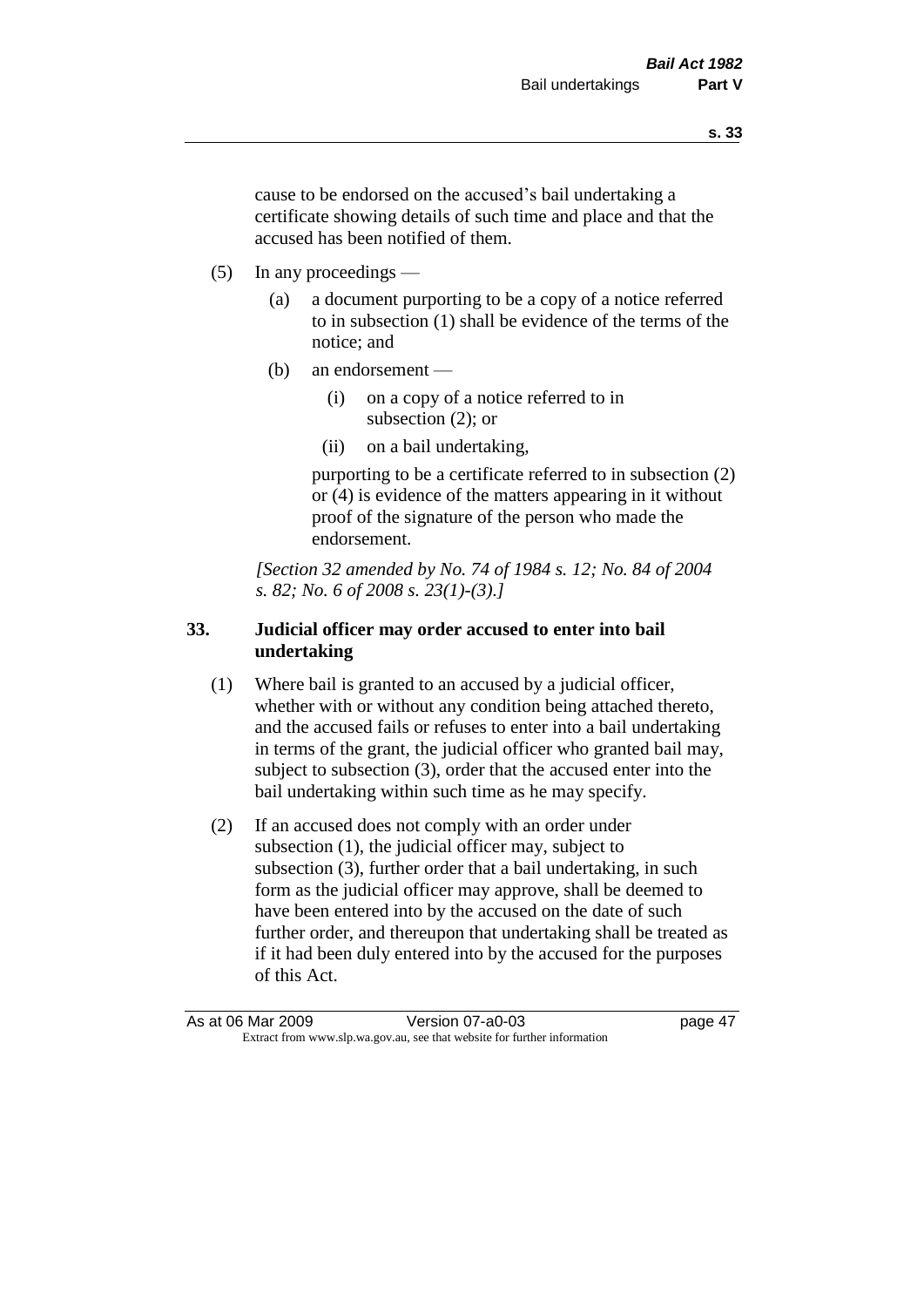- (3) A judicial officer shall not
	- (a) make an order under subsection (2) unless he has personally informed the accused of the terms and effect of the order made under subsection (1);
	- (b) exercise any of the powers conferred on him by this section unless he is satisfied that the accused has the capacity to enter into and comply with the undertaking.

*[Section 33 amended by No. 84 of 2004 s. 82.]* 

## **34. Cessation and suspension of bail undertaking**

A bail undertaking ceases to have effect —

- (a) upon the revocation of bail under section 55;
- (b) upon the death of the accused, but only if no order has been made under section 57;
- (c) subject to section 31, upon the appearance in court by the accused as required by his bail undertaking;
- (d) upon the discharge of the accused according to law from any further proceedings for the offence, or all of the offences, to which the bail undertaking relates;
- (e) during any period before the time at which the accused is required to appear in court when he is in custody for any other offence or reason.

*[Section 34 amended by No. 84 of 2004 s. 82.]*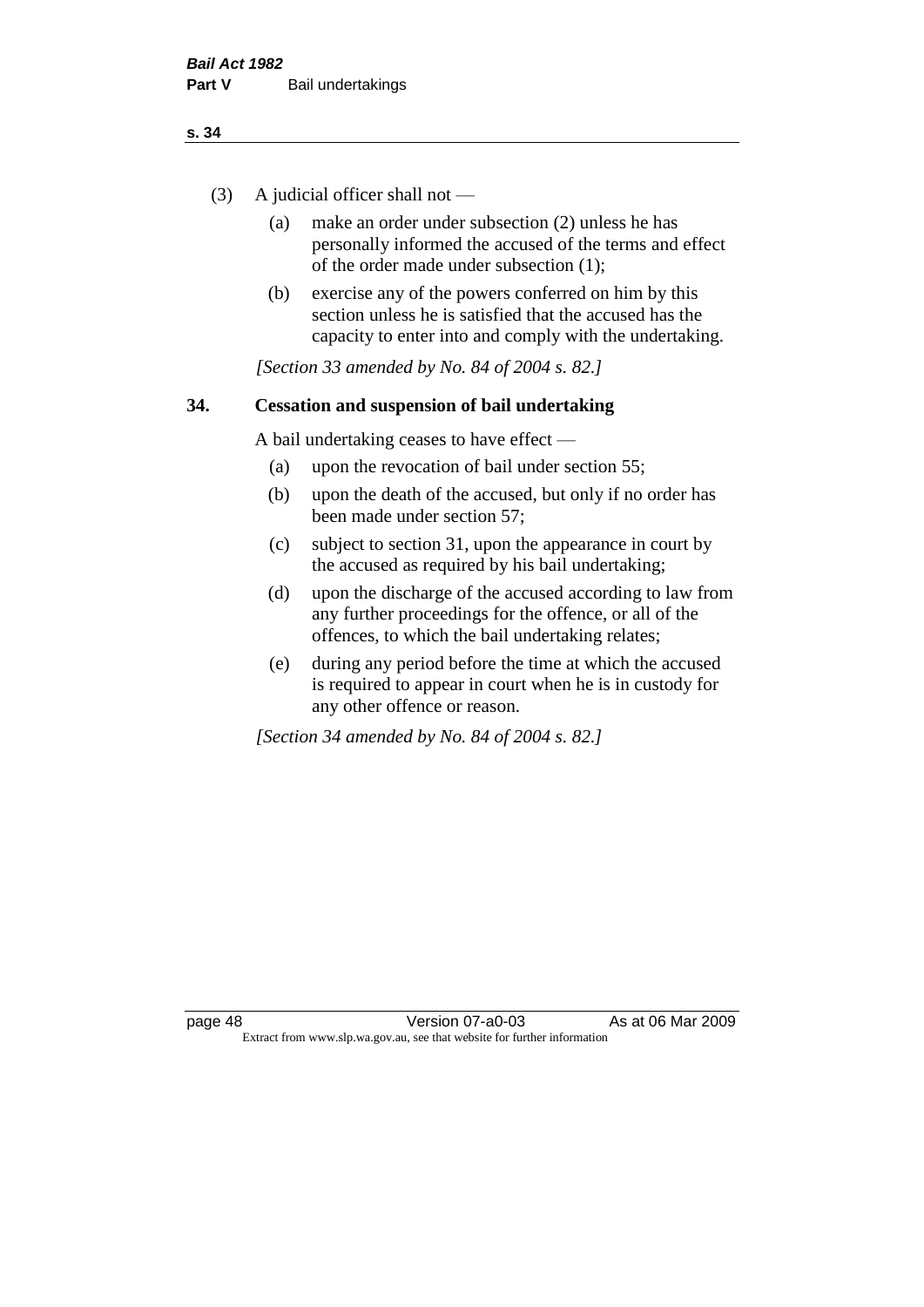# **Part VI — Sureties and surety undertakings**

#### **35. Surety and surety undertaking**

- (1) A surety is a person who, as a condition of the grant of bail to an accused, enters into a surety undertaking, that is to say, undertakes in writing that he will, subject to this Act, forfeit a specified amount of money if the accused fails to comply with any requirement of his bail undertaking mentioned in section  $28(2)(a)$  and (b).
- (2) A surety is required to be approved under section 40.
- (3) A forfeiture of money by a surety as mentioned in subsection (1) is enforceable as provided in section 49 but not otherwise.

*[Section 35 amended by No. 84 of 2004 s. 82; No. 6 of 2008 s. 18(3).]* 

### **36. Authority to approve sureties**

- (1) The decision whether an applicant should be approved as a surety in any case is to be made —
	- (a) by a person referred to in section 29(a) to (d); or
	- (b) where the accused to whom bail has been granted is in prison, by a person for the time being in charge of the prison; or
	- (c) where the accused to whom bail has been granted is a child, by an authorised community services officer.
- (2) A judicial officer when granting bail to an accused subject to a requirement for a surety or sureties may make an order as to —
	- (a) the giving of notice to the prosecutor of an application for approval of any surety; or
	- (b) the person or persons who are to, or may, approve any surety,

and subsection (1) has effect subject to any such order. *[Section 36 inserted by No. 6 of 2008 s. 24(1).]*

As at 06 Mar 2009 Version 07-a0-03 page 49 Extract from www.slp.wa.gov.au, see that website for further information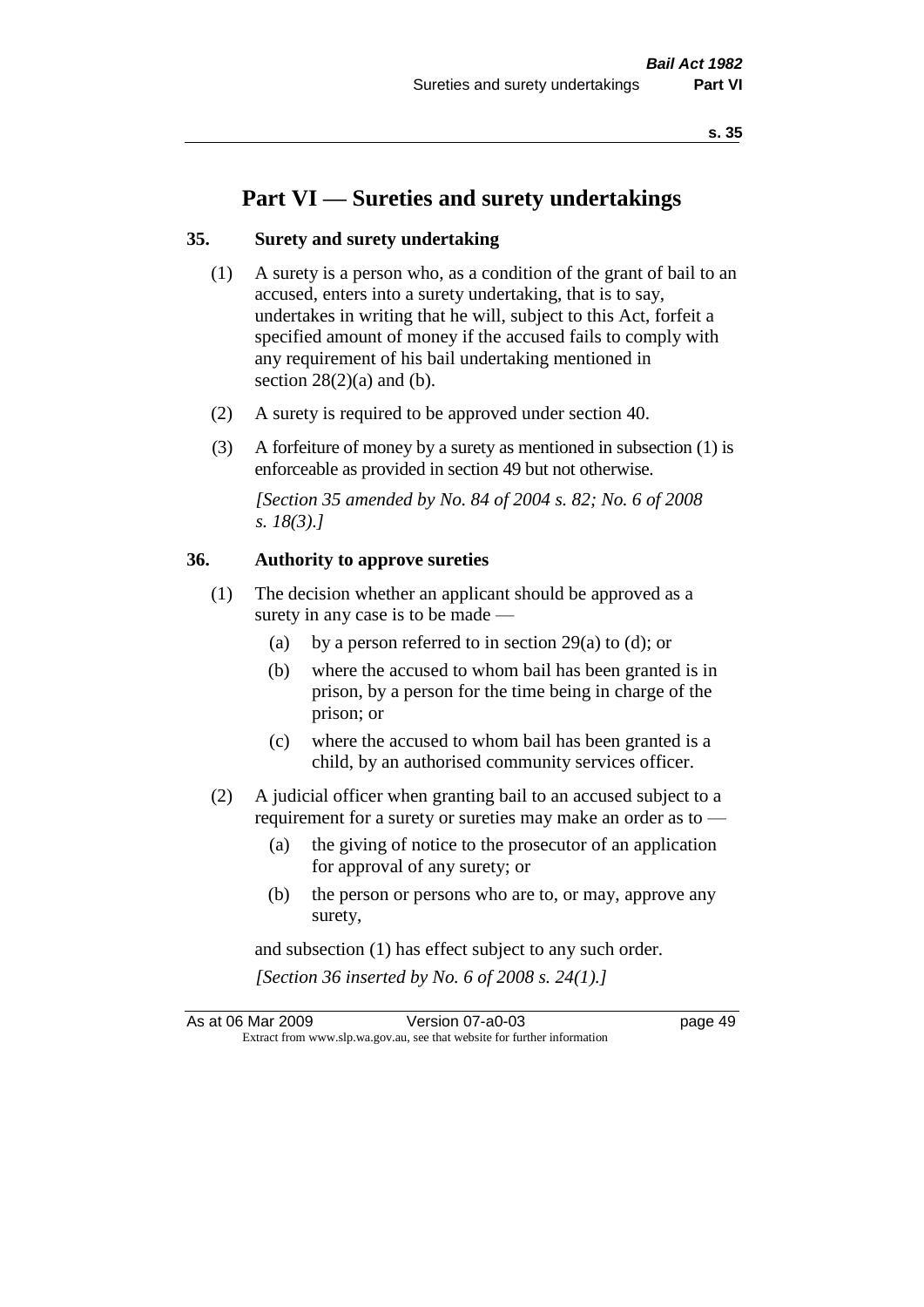# **37. Proposed surety to receive certain information and prescribed form for completion**

- (1) Whenever a surety approval officer is called upon to decide whether an applicant should be approved as a surety, he shall ensure that the applicant is, or has been, given -
	- (a) a duly completed notice in the prescribed form showing details of the terms and conditions on which bail has been granted to the accused in whose case the surety is required;
	- (b) such information in writing as to the effect of this Act in relation to the rights, obligations and liabilities of sureties as is prescribed for the purposes of this paragraph; and
	- (c) a prescribed form of declaration for completion designed to disclose to the surety approval officer all information relevant to the decision.
- (2) Before he makes his decision, the surety approval officer shall ensure that the applicant furnishes to him the declaration referred to in subsection (1)(c) duly completed.
- (3) For the purposes of this section it is sufficient if  $-$ 
	- (a) the notice, information and declaration referred to in subsection (1) are sent by electronic communication to an electronic address provided by the applicant; and
	- (b) the declaration referred to in subsection  $(1)(c)$  duly completed is sent by electronic communication to an electronic address provided by the surety approval officer.

*[Section 37 amended by No. 84 of 2004 s. 82; No. 6 of 2008 s. 24(4), (5) and 25.]* 

# **38. Persons disqualified from being sureties**

- (1) A person is not qualified to be approved as a surety if  $-$ 
	- (a) he is under 18 years of age; or

page 50 Version 07-a0-03 As at 06 Mar 2009 Extract from www.slp.wa.gov.au, see that website for further information

#### **s. 37**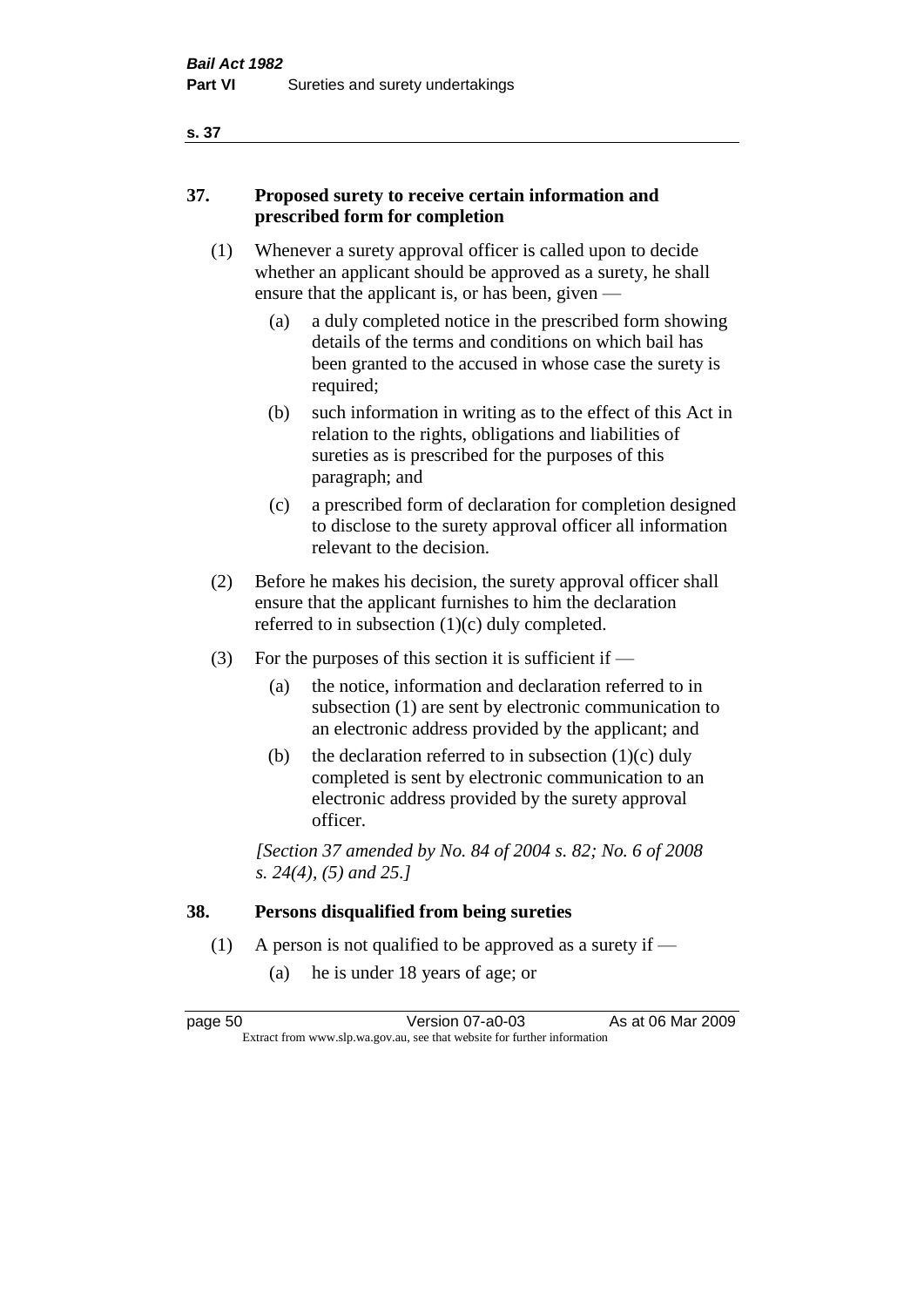- (b) subject to subsection (2), the value of his assets, after provision is made for his debts and liabilities, is less than the amount which he might become liable to forfeit under his proposed surety undertaking; or
- (c) there are reasonable grounds for believing that he has been, or will be, indemnified by any person against any forfeiture referred to in paragraph (b).
- (2) Subsection (1)(b) does not apply where the applicant for approval is required to give security sufficient to cover the amount which he might become liable to forfeit.

#### **39. Matters relevant to approval of sureties**

In determining whether an applicant is suitable to be a surety a surety approval officer shall have regard to all matters which appear to him to be relevant including, as well as any others, the following —

- (a) the character and antecedents of the applicant;
- (b) his proximity to or connection with the accused, whether by kinship, place of residence or otherwise; and
- (c) his ability to pay, or give security for, the amount which he might become liable to forfeit under his proposed surety undertaking, without excessive hardship to himself or his dependants.

*[Section 39 amended by No. 84 of 2004 s. 82; No. 6 of 2008 s. 24(4).]* 

### **40. Decision on application by proposed surety**

- (1) Upon receipt of the duly completed declaration referred to in section  $37(1)(c)$ , the surety approval officer shall, after making any enquiries which he thinks desirable, make a decision, as soon as is practicable, either to approve or not to approve of the applicant as a surety in that case.
- (2) If the surety approval officer does not approve of the applicant as a surety he shall record the reasons for his doing so and

| As at 06 Mar 2009                                                        | Version 07-a0-03 | page 51 |
|--------------------------------------------------------------------------|------------------|---------|
| Extract from www.slp.wa.gov.au, see that website for further information |                  |         |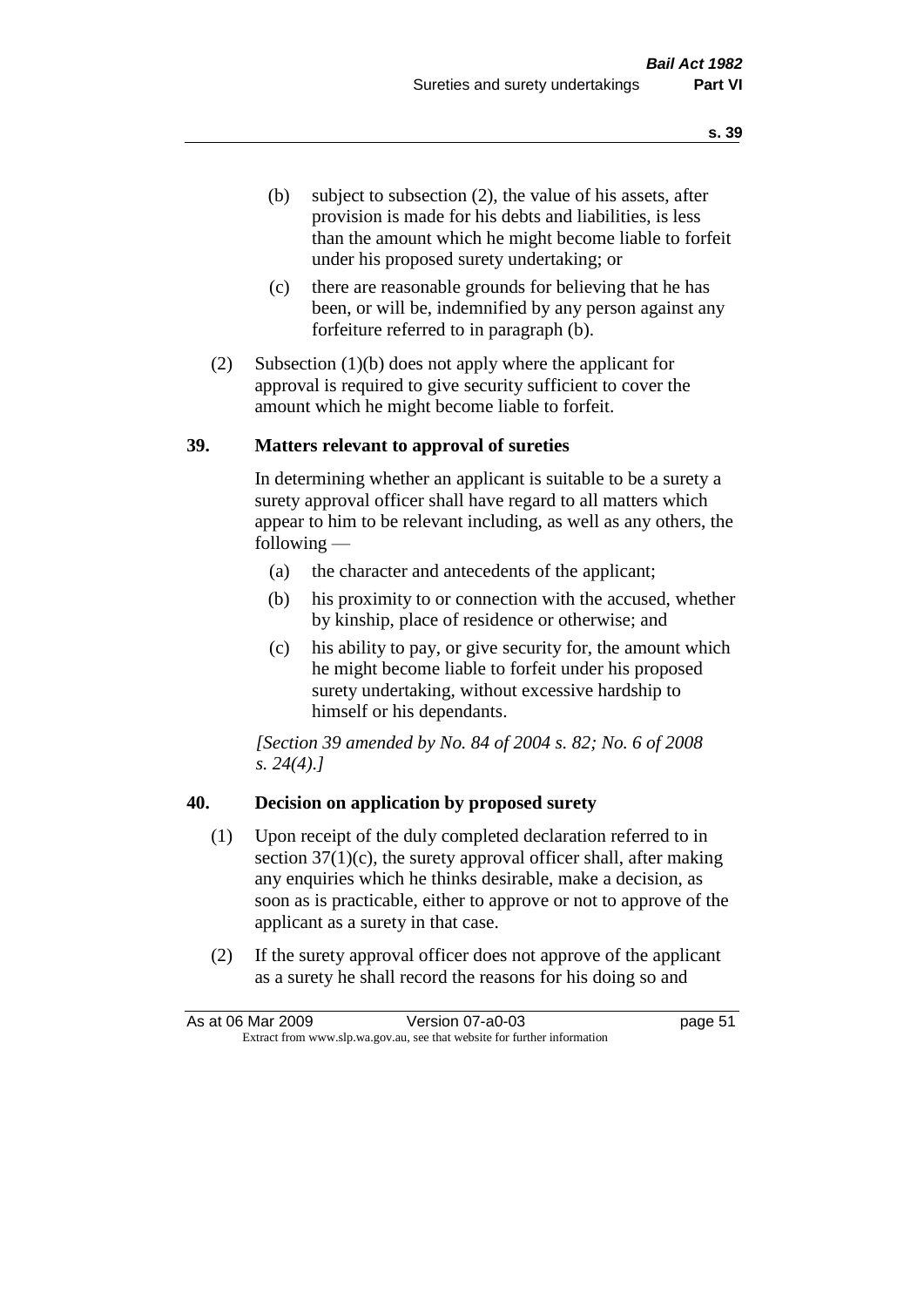inform the applicant and the accused thereof, or cause them to be so informed.

*[Section 40 amended by No. 15 of 1988 s. 15; No. 84 of 2004 s. 82; No. 6 of 2008 s. 24(5).]* 

# **41. Finality of decision to refuse approval**

- (1) A decision by a surety approval officer not to approve of the applicant as a surety is final unless the applicant becomes entitled to re-apply under subsection (2).
- (2) An applicant who is refused approval as a surety may re-apply for approval to the surety approval officer who made that decision, or if that officer is absent or unavailable to another surety approval officer, on the ground that —
	- (a) new facts have been discovered, new circumstances have arisen or the circumstances have changed since he was refused approval; or
	- (b) he failed to adequately present his case for approval on his previous application,

and the provisions of this Act, except section 37, shall, with necessary modifications, apply to any such further application and the decision thereon.

*[Section 41 amended by No. 6 of 2008 s. 24(3) and (4).]*

### **42. Before whom surety undertaking may be entered into**

A surety undertaking need not be entered into before the surety approval officer who approved the surety but may be entered into before any person before whom the accused for whose appearance the surety is approved might enter into his bail undertaking under section 29.

*[Section 42 amended by No. 84 of 2004 s. 82; No. 6 of 2008 s. 24(5).]*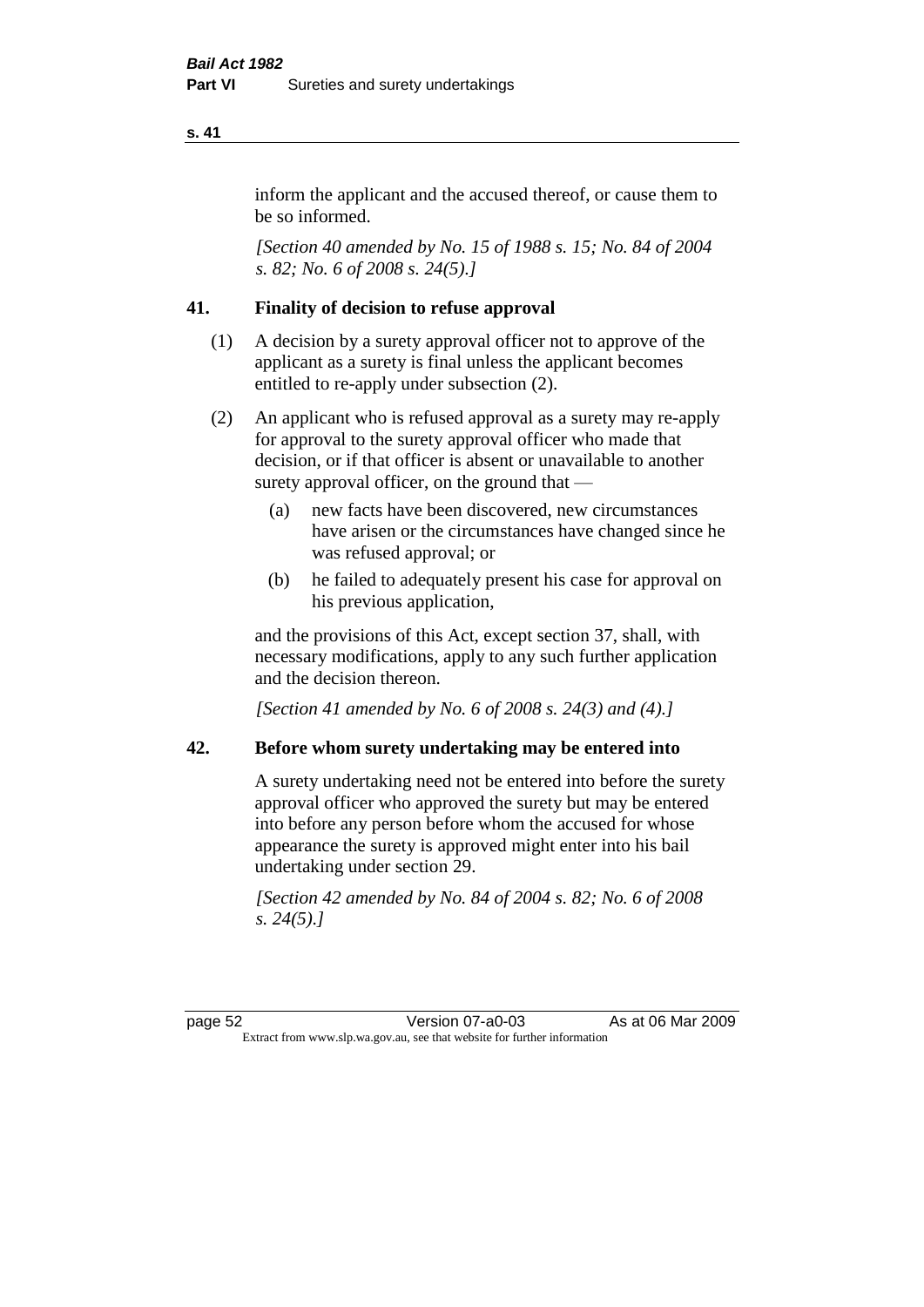## **43. Duties of persons before whom surety undertaking is entered into**

A person before whom a surety undertaking is to be entered into —

- $(a)$  shall
	- (i) read to the surety;
	- (ii) be informed by the surety that he has read; or
	- (iii) if necessary, have translated to the surety,

the documents described in section  $37(1)(a)$  and (b), and the surety undertaking, before the surety enters into the undertaking;

- (b) shall ensure that all conditions which are to be complied with by the surety have been complied with before the surety enters into his undertaking; and
- (c) shall give to the surety a copy of his surety undertaking as duly completed.

*[Section 43 amended by No. 74 of 1984 s. 13.]* 

## **43A. Use of video link and electronic communication where proposed surety is interstate**

 $(1)$  In this section —

*proposed surety* means a person who is to enter into a surety undertaking;

*relevant official* means the person before whom the surety undertaking is to be entered into or was entered into, as the case requires;

*video link* means facilities (including closed circuit television) that enable, at the same time —

- (a) the relevant official to see and hear the proposed surety; and
- (b) the proposed surety to see and hear the relevant official.

As at 06 Mar 2009 Version 07-a0-03 page 53 Extract from www.slp.wa.gov.au, see that website for further information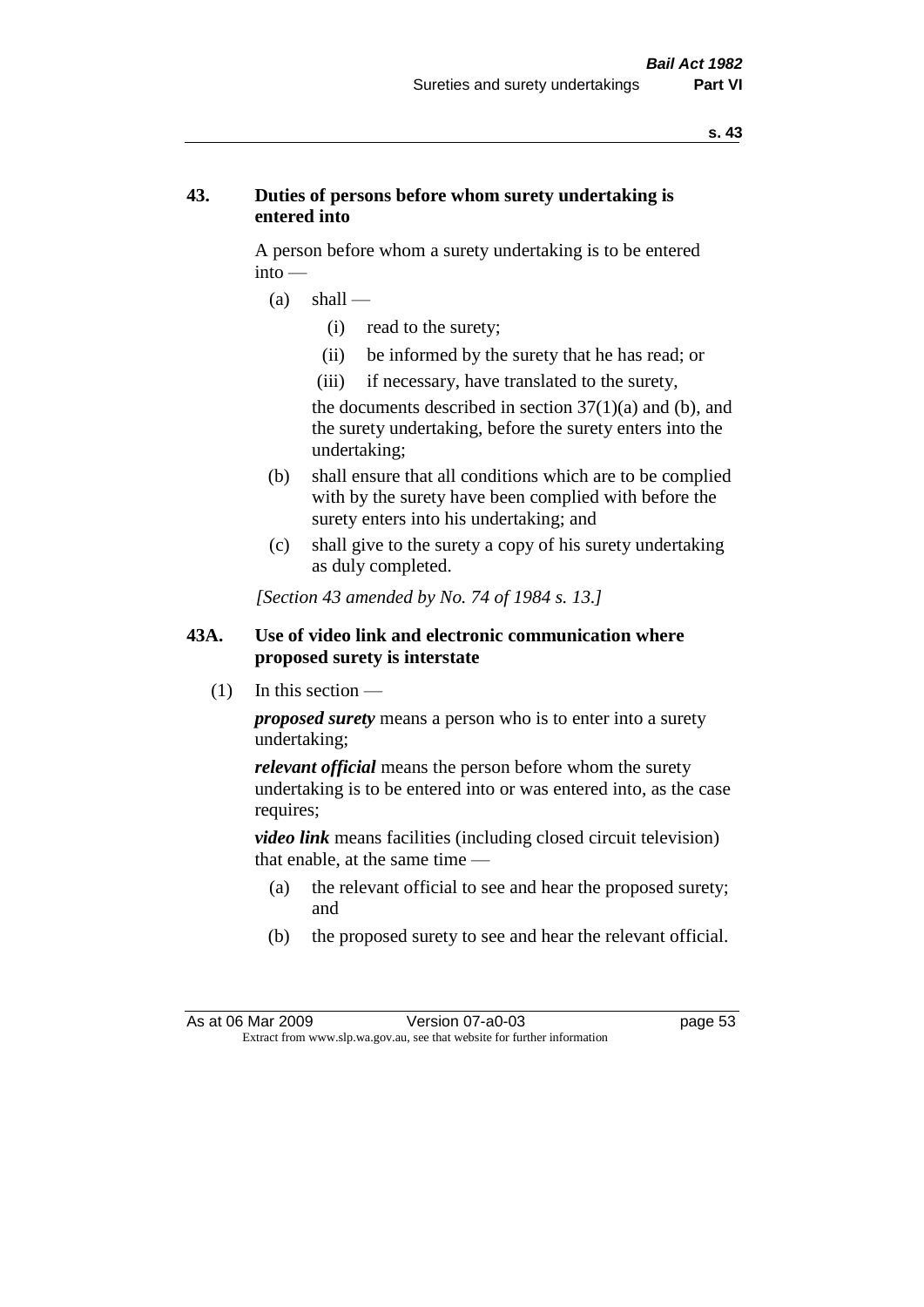#### **s. 43A**

- (2) This section applies if a proposed surety is in another State or a Territory.
- (3) The relevant official may comply with section 43(a) and (b) by means of a video link.
- (4) The relevant official may send the surety undertaking to the proposed surety by electronic communication for completion.
- (5) The proposed surety may enter into the surety undertaking by sending the completed surety undertaking to the relevant official by electronic communication.
- (6) If the surety undertaking is sent by electronic communication under subsection (4) or (5), any requirement for the proposed surety or the relevant official to sign it is to be taken to have been complied with if the full name of the proposed surety or the relevant official, as the case requires, appears in the appropriate place in the undertaking.
- (7) The relevant official may comply with section  $43(c)$  by sending a copy of the surety undertaking as duly completed to the surety by electronic communication.
- (8) A surety undertaking that is entered into in accordance with this section is to be taken to have been entered into before the relevant official.
- (9) In any proceedings a document purporting to be a copy of a surety undertaking and purporting to be certified by the relevant official to be a copy of a surety undertaking entered into in accordance with this section is evidence of the surety undertaking without proof of the signature of the relevant official.
- (10) A reference in this section to sending a surety undertaking or copy of a surety undertaking to a person by electronic communication is a reference to sending the undertaking or copy by electronic communication to an electronic address provided by the person.

*[Section 43A inserted by No. 6 of 2008 s. 26.]*

page 54 Version 07-a0-03 As at 06 Mar 2009 Extract from www.slp.wa.gov.au, see that website for further information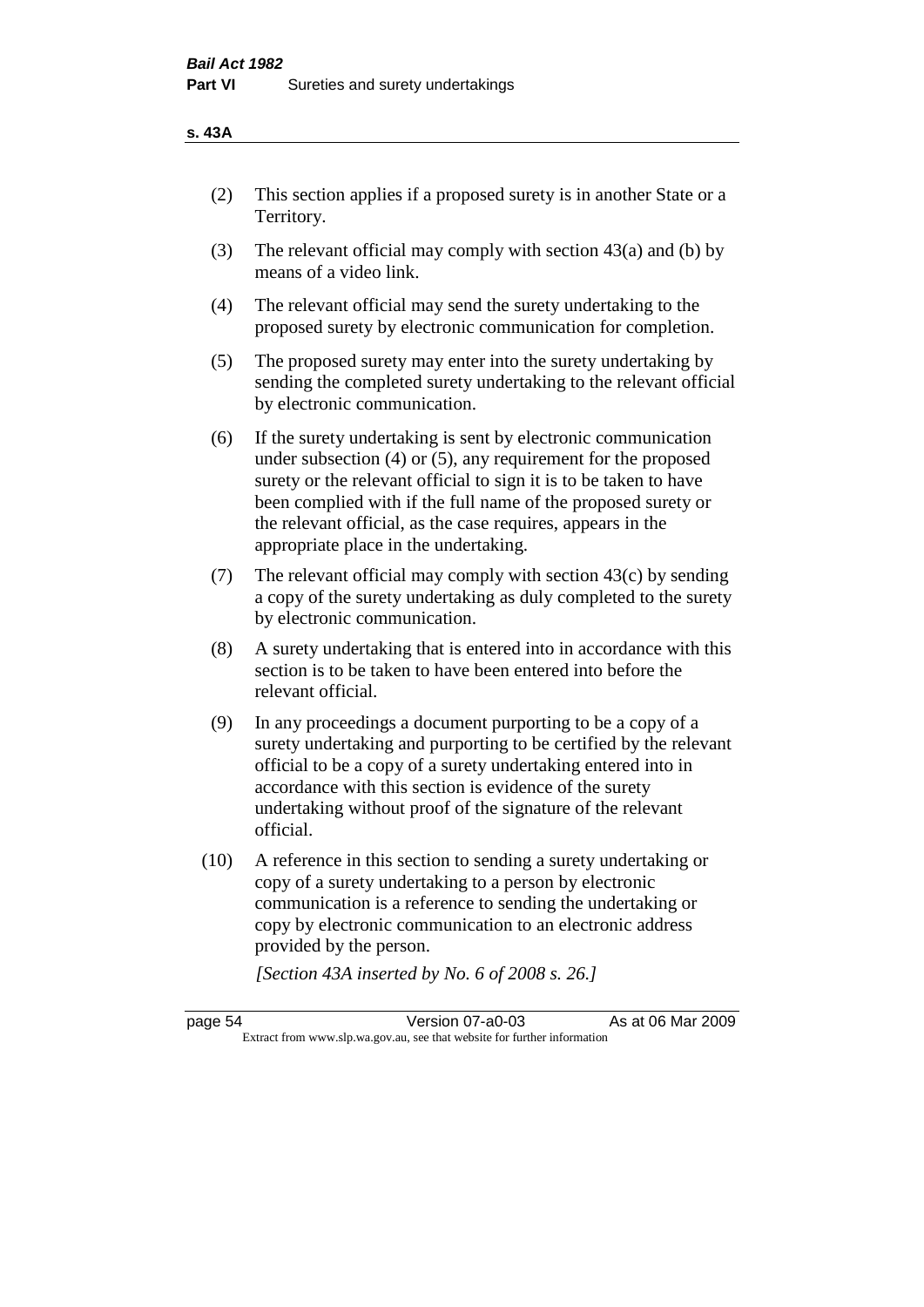## **44. When surety undertaking extends to different time or different time and place substituted under s. 31**

- (1) A surety undertaking does not extend to the failure by the accused to appear at a different time or a different time and place substituted pursuant to section 31 unless —
	- (a) the surety undertaking contains a provision stating that it does so extend and, where applicable under subsection (5), the surety has received notice as mentioned in that subsection; or
	- (b) subsection (2) applies.
- (2) A surety undertaking extends to the failure by the accused to appear at a different time substituted pursuant to section 31 during a trial if, at the option of the surety, the undertaking contains a provision stating —
	- (a) that it does so extend; and
	- (b) the effect of subsection (4).
- (3) In subsection  $(2)$  —

*trial* means that part of proceedings for an offence when evidence is being received by the court in respect of the offence and also extends to any time when —

- (a) legal argument is being heard; or
- (b) a judicial officer or a jury is deliberating.
- (4) Subsection (2) applies despite any amendment as defined in section 31A(1) if the endorsement or notice under section  $31A(3)(a)$  in respect of the amendment includes a statement referred to in section 31A(4).
- (5) A surety undertaking may, at the option of the surety, also contain a provision stating that where —
	- (a) a different time or a different time and place for the accused's appearance is substituted pursuant to section 31; and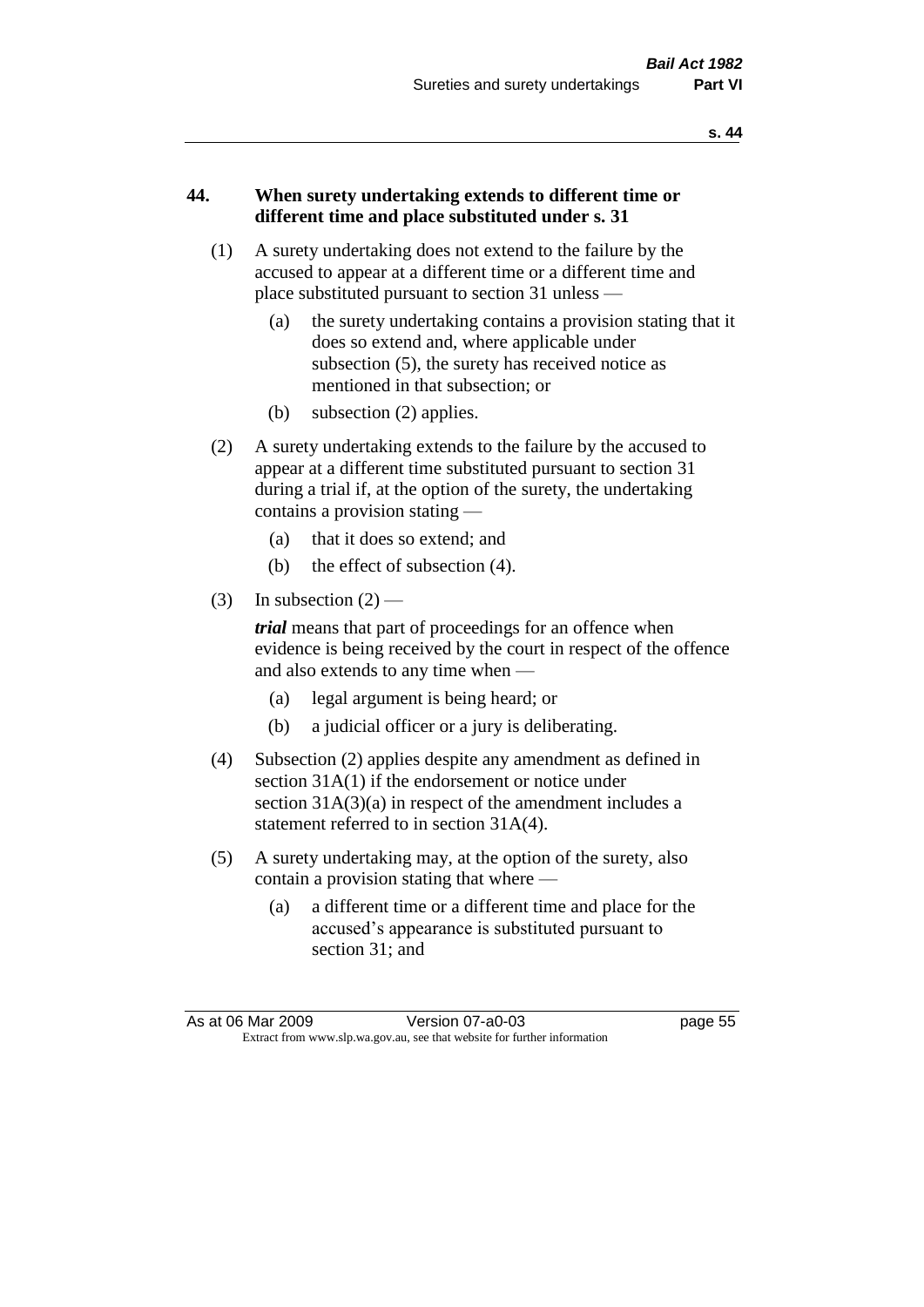(b) subsection (2) does not apply,

the surety's liability only arises if the surety is given notice, as soon as is practicable, of the different time or the different time and place.

(6) Where, by operation of this section, a surety undertaking would extend to the failure by the accused to appear at a different time or a different time and place substituted pursuant to section 31, that extension is not affected by a reduction in the number of offences to which the accused's bail undertaking relates.

*[Section 44 inserted by No. 6 of 2008 s. 27(1).]*

# **45. Giving and proof of notices under s. 44**

- (1) For the purposes of section 44(5) notice to a surety may be  $given -$ 
	- (a) orally to the surety by the judicial officer when he fixes a time and place for the proceedings or the resumed proceedings; or
	- (b) in the approved form to the surety personally; or
	- (c) by a person authorised under subsection (5) sending or causing to be sent the approved form to the surety —
		- (i) by post to the surety's address appearing in the records of the court; or
		- (ii) in urgent cases or with the surety's consent, by electronic communication.
- (2) A person who gives a notice in accordance with subsection (1)(b) or (c) shall endorse on a file copy of the notice a certificate showing —
	- (a) that the person has done so; and
	- (b) the time of doing so.
- (2a) If a notice is sent by post under subsection  $(1)(c)$ , the notice is to be presumed, unless the contrary is shown, to have been

page 56 Version 07-a0-03 As at 06 Mar 2009 Extract from www.slp.wa.gov.au, see that website for further information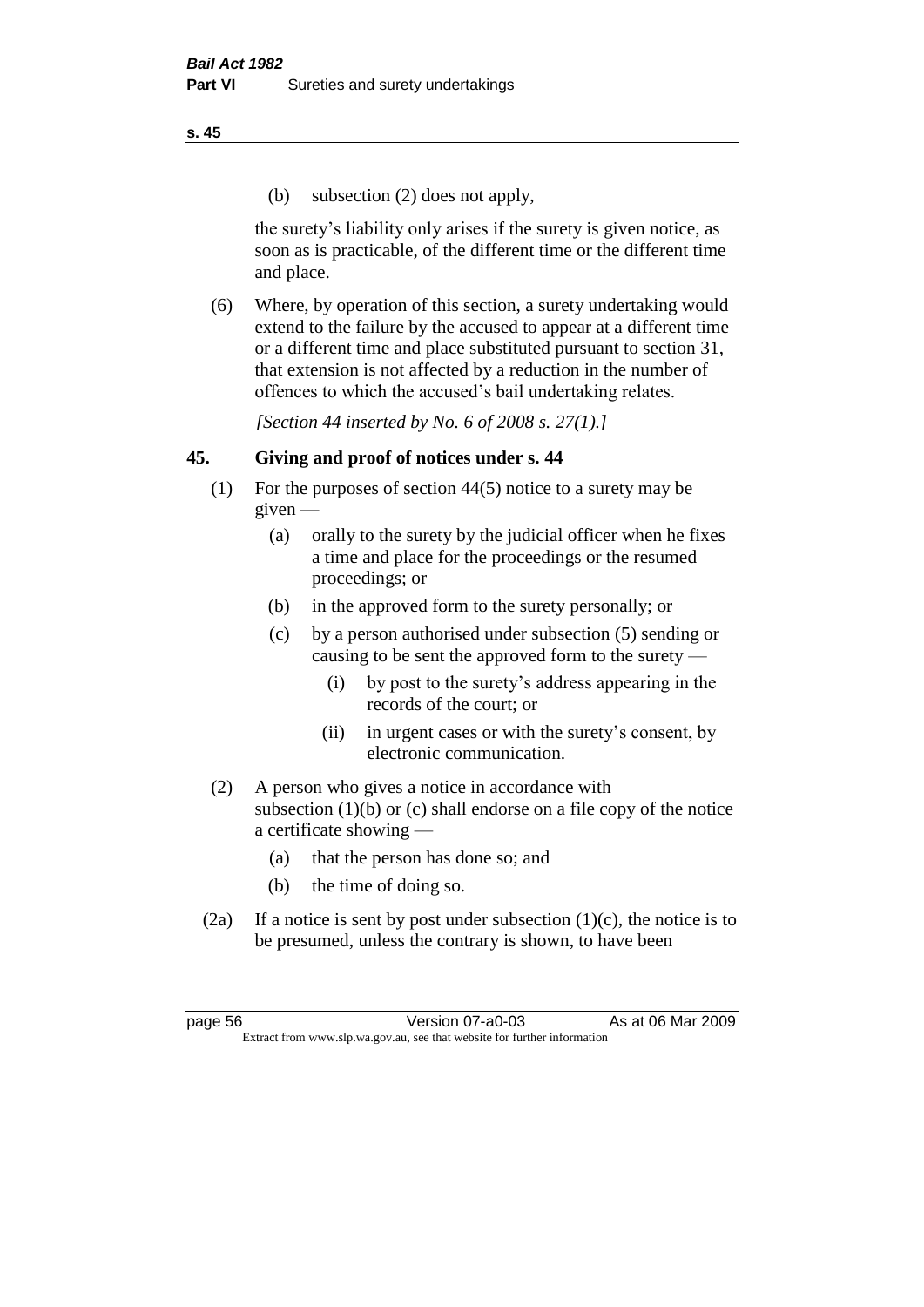received at the time when, in the ordinary course of events, it would have been delivered.

(3) A judicial officer who, under subsection  $(1)(a)$ , notifies a surety of the time and place for the proceedings or the resumed proceedings shall cause to be endorsed on a file copy of the surety's undertaking a certificate showing details of such time and place and that the surety has been notified of them.

- (4) In any proceedings
	- (a) a document purporting to be a copy of a notice referred to in section 44(5) shall be evidence of the terms of the notice; and
	- (b) an endorsement
		- (i) on a file copy of a notice given under subsection  $(1)(b)$  or  $(c)$  purporting to be a certificate referred to in subsection (2); or
		- (ii) on a file copy of a surety undertaking purporting to be a certificate referred to in subsection (3),

is evidence of the matters appearing in the certificate without proof of the signature of the person who made the endorsement.

- (5) A registrar of the court, other than a deputy registrar of the Magistrates Court or the Children's Court, is an authorised person for the purposes of subsection (1)(c) and in addition —
	- (a) in respect of committals to the Supreme Court, the Chief Justice; and
	- (b) in respect of committals to the District Court, the Chief Judge,

may authorise a person or persons, by name or office, to perform the function referred to in subsection  $(1)(c)$ .

*[Section 45 amended by No. 74 of 1984 s. 15; No. 59 of 2004 s. 141; No. 6 of 2008 s. 28(1)-(5).]*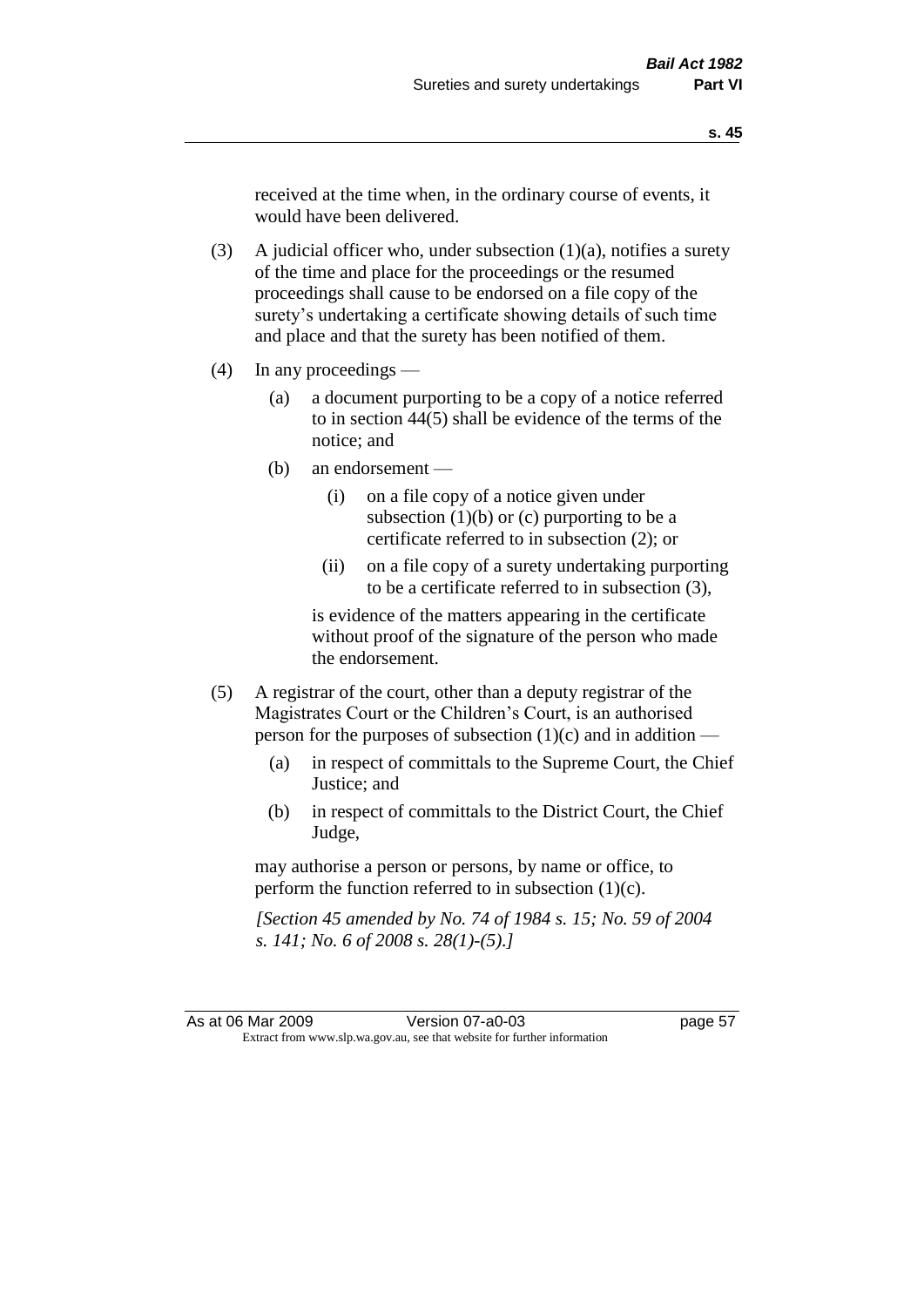#### **46. Power of surety to apprehend accused**

- (1) A surety may arrest an accused for whose appearance in court he has entered into a surety undertaking if the surety has reasonable grounds to believe that —
	- (a) the accused
		- (i) is not likely to comply with the requirements of his bail undertaking mentioned in section  $28(2)(a)$  or (b):
		- (ii) is, or has been, in breach of any condition of his bail undertaking mentioned in section 28(2)(c); or
		- (iii) is, or has been, in breach of a home detention condition mentioned in section 28(2)(d);

and

- (b) it is not expedient to invoke the assistance of the relevant officer under section 54(1) because the delay occasioned by doing so would defeat the purpose of that section.
- (2) A surety who arrests an accused under subsection (1) shall, as soon as is practicable, deliver him into the custody of a police officer and thereafter he shall be dealt with under section 54(4) and section 55, and those provisions shall apply, as if he had been arrested by a police officer under section 54(2).

*[Section 46 amended by No. 74 of 1984 s. 16; No. 61 of 1990 s. 10; No. 84 of 2004 s. 82; No. 6 of 2008 s. 33(5).]* 

### **47. Cessation and suspension of surety undertaking**

A surety undertaking ceases to have effect —

- (a) upon the revocation of bail under section 55(1);
- (b) upon the release of an accused under section 55(2) if the surety does not consent to the continuance in force of his surety undertaking;

page 58 Version 07-a0-03 As at 06 Mar 2009 Extract from www.slp.wa.gov.au, see that website for further information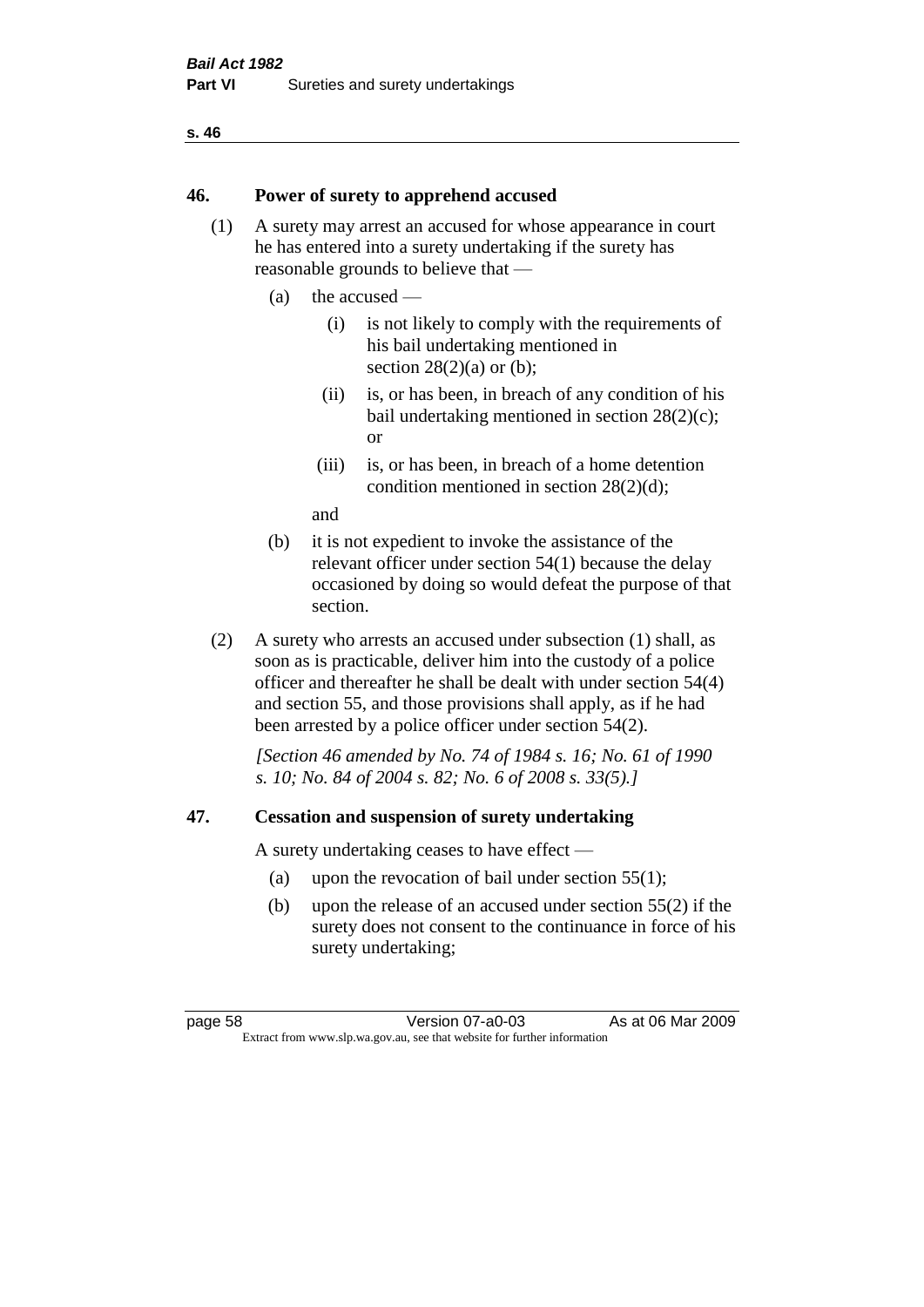- (c) upon its being cancelled under section 48(4) (and as from the time fixed therefor) by an appropriate judicial officer;
- (d) upon the death of the surety, but only if no order under section 49(1) has been made before then;
- (e) subject to sections 31 and 44, upon the appearance in court by the accused as required by his bail undertaking;
- (f) upon the discharge of the accused according to law from any further proceedings for the offence, or all of the offences, to which the surety undertaking relates; or
- (g) during any period before the time at which the accused is required to appear in court when he is in custody for any other offence or reason.

*[Section 47 amended by No. 84 of 2004 s. 82.]* 

#### **48. Surety may apply for cancellation of his undertaking**

- (1) A surety may apply to an appropriate judicial officer for cancellation of his undertaking.
- (2) An application under subsection (1) may be made at any time before that specified, or deemed by section 31(3) to be specified, in the accused's bail undertaking for his appearance in court.
- (3) Upon an application being made under subsection (1) an appropriate judicial officer shall cause the accused to appear before him or another such officer and may issue a warrant or summons for that purpose.
- (4) Upon the appearance of the accused before the time mentioned in subsection (2) an appropriate judicial officer shall —
	- (a) cancel the surety undertaking; and
	- (b) exercise one of the powers set out in section  $55(1)(d)$ or (e).

As at 06 Mar 2009 Version 07-a0-03 page 59 Extract from www.slp.wa.gov.au, see that website for further information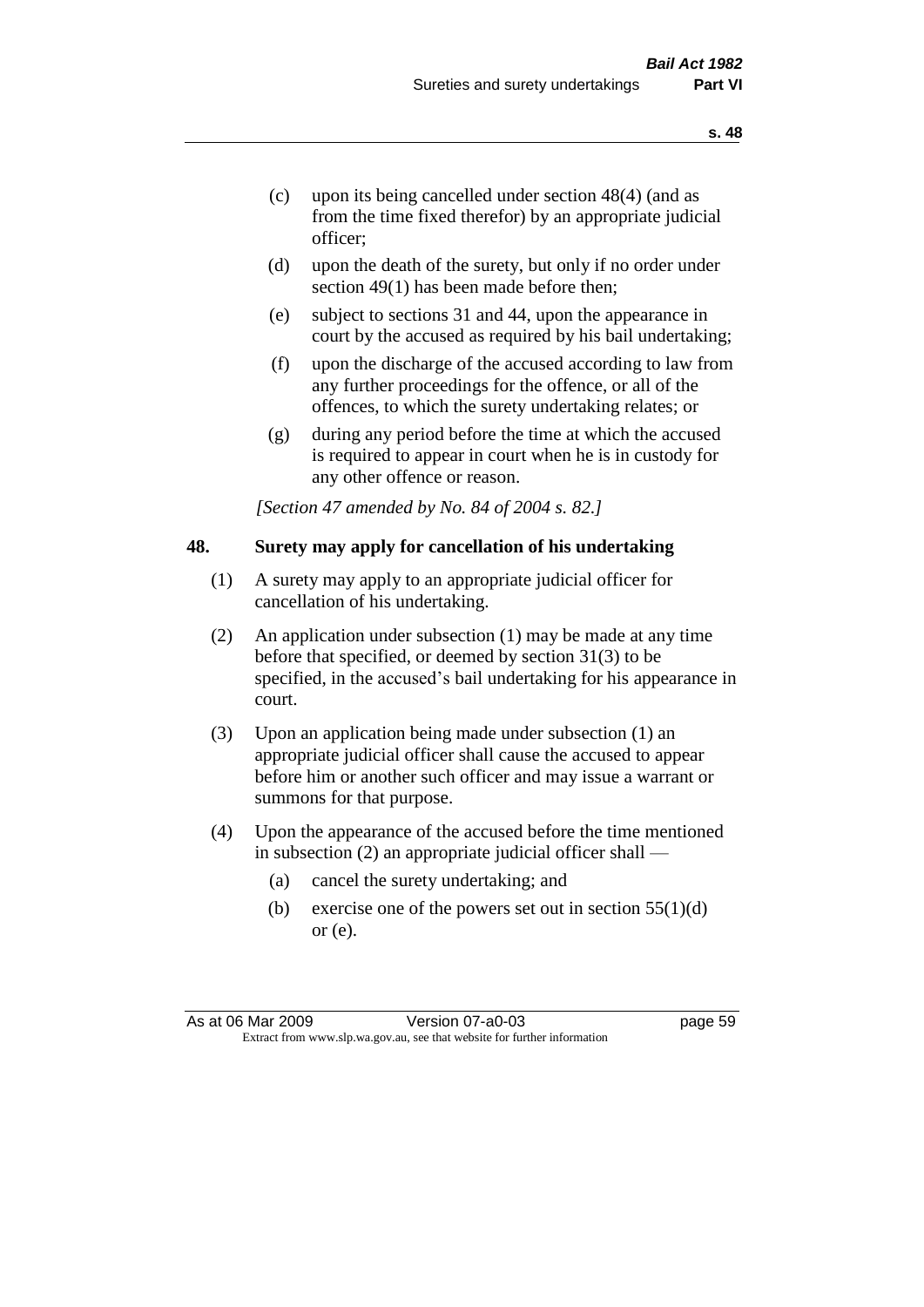- (5) An application under subsection (1) must be made, and proceedings on it are to be conducted —
	- (a) in a court of summary jurisdiction in accordance with the regulations;
	- (b) in the Supreme Court or the District Court  $-\text{in}$ accordance with rules of court.

*[Section 48 amended by No. 59 of 2004 s. 141; No. 84 of 2004 s. 7 and 82; No. 6 of 2008 s. 29.]* 

### **49. Forfeiture of money under surety's undertaking**

- (1) Where an accused has failed to comply with any requirement of his bail undertaking mentioned in section 28(2)(a) or (b) the following provisions of this section apply for the purpose of enforcing payment to the State of any sum thereupon payable by a surety in terms of his surety undertaking —
	- (a) an application for an order that the sum be paid may be made to an appropriate judicial officer —
		- (i) by the Director of Public Prosecutions where the court before which the accused failed to appear was —
			- (I) the District Court, the Supreme Court or the Court of Appeal; or
			- (II) another court, if the Director of Public Prosecutions is the prosecutor in that court of the case against the accused;
			- or
		- (ii) in other cases, by the State Solicitor or the registrar of the court before which the accused failed to appear;
	- *[(b) deleted]*
	- (c) on the hearing of the application and upon proof of the surety's liability in terms of his undertaking, the judicial officer shall order forfeiture of the full amount specified

page 60 Version 07-a0-03 As at 06 Mar 2009 Extract from www.slp.wa.gov.au, see that website for further information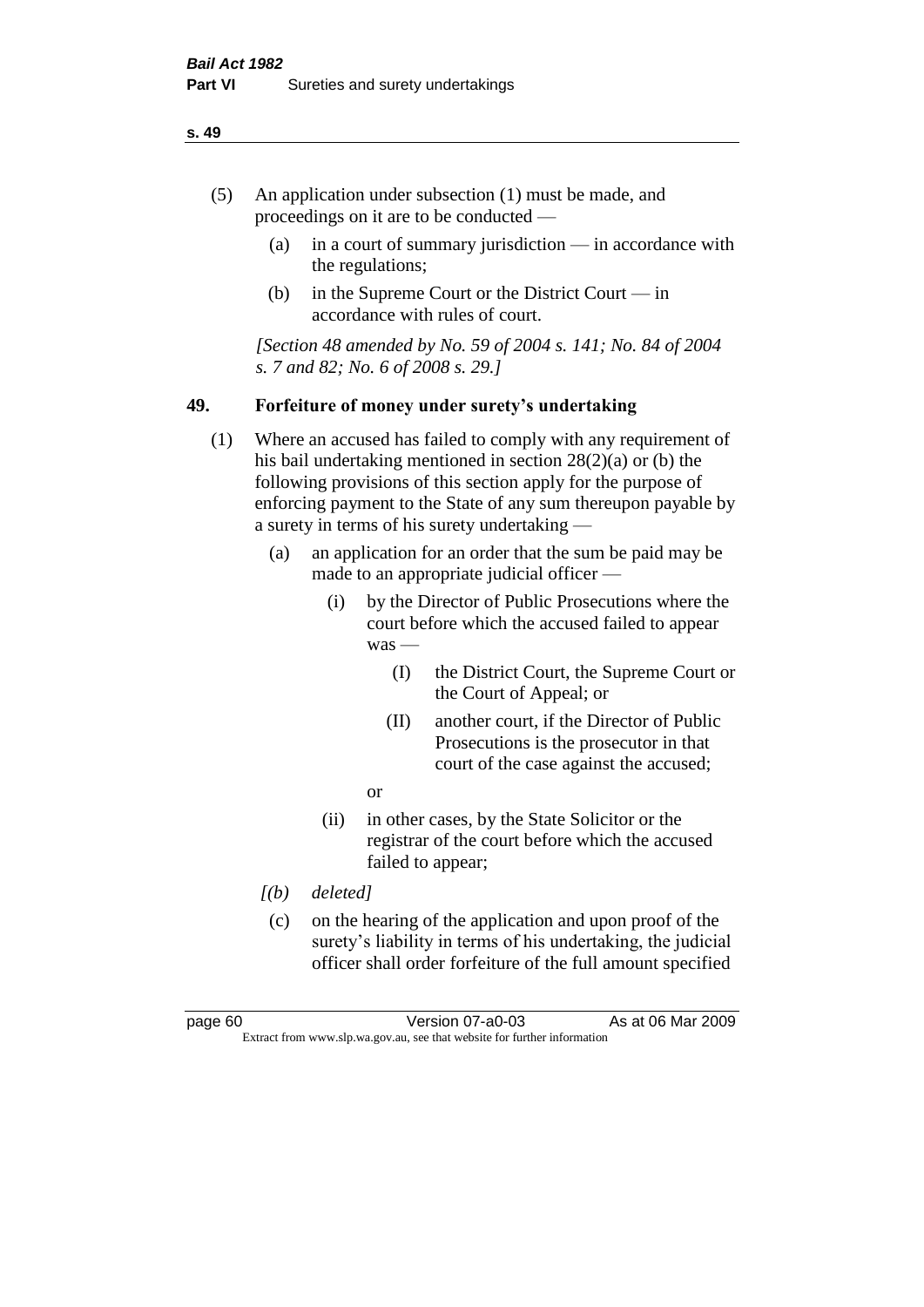in the undertaking unless the surety attends at the hearing and shows to the satisfaction of the judicial officer that there was reasonable cause for the failure of the accused to comply with the requirement to which the application relates;

- (d) notwithstanding paragraph (c), the judicial officer may decline to make an order under that paragraph or may order forfeiture in part only where the surety attends and shows to the satisfaction of the judicial officer —
	- (i) that, by reason of a change of circumstances since the undertaking was entered into, an order for forfeiture, or for forfeiture in full (as the case may be), would cause excessive hardship to the surety or his dependants; and
	- (ii) that such hardship would not be relieved by the exercise of one or more of the powers conferred by section 59;
- (e) an order may be made under this section whether or not the accused has been convicted of an offence against section 51(1) or (2) but if, after an order has been made, the surety satisfies the Governor that new facts have been discovered or new circumstances have arisen which show that there was reasonable cause for the failure of the accused as mentioned in paragraph (c), the Governor may exercise the power in section 139 of the *Sentencing Act 1995* as if the forfeiture were one to which that section applied.
- (2) An application under subsection (1) must be made, and proceedings on it are to be conducted —
	- (a) in a court of summary jurisdiction in accordance with the regulations;
	- (b) in the Supreme Court or the District Court in accordance with rules of court.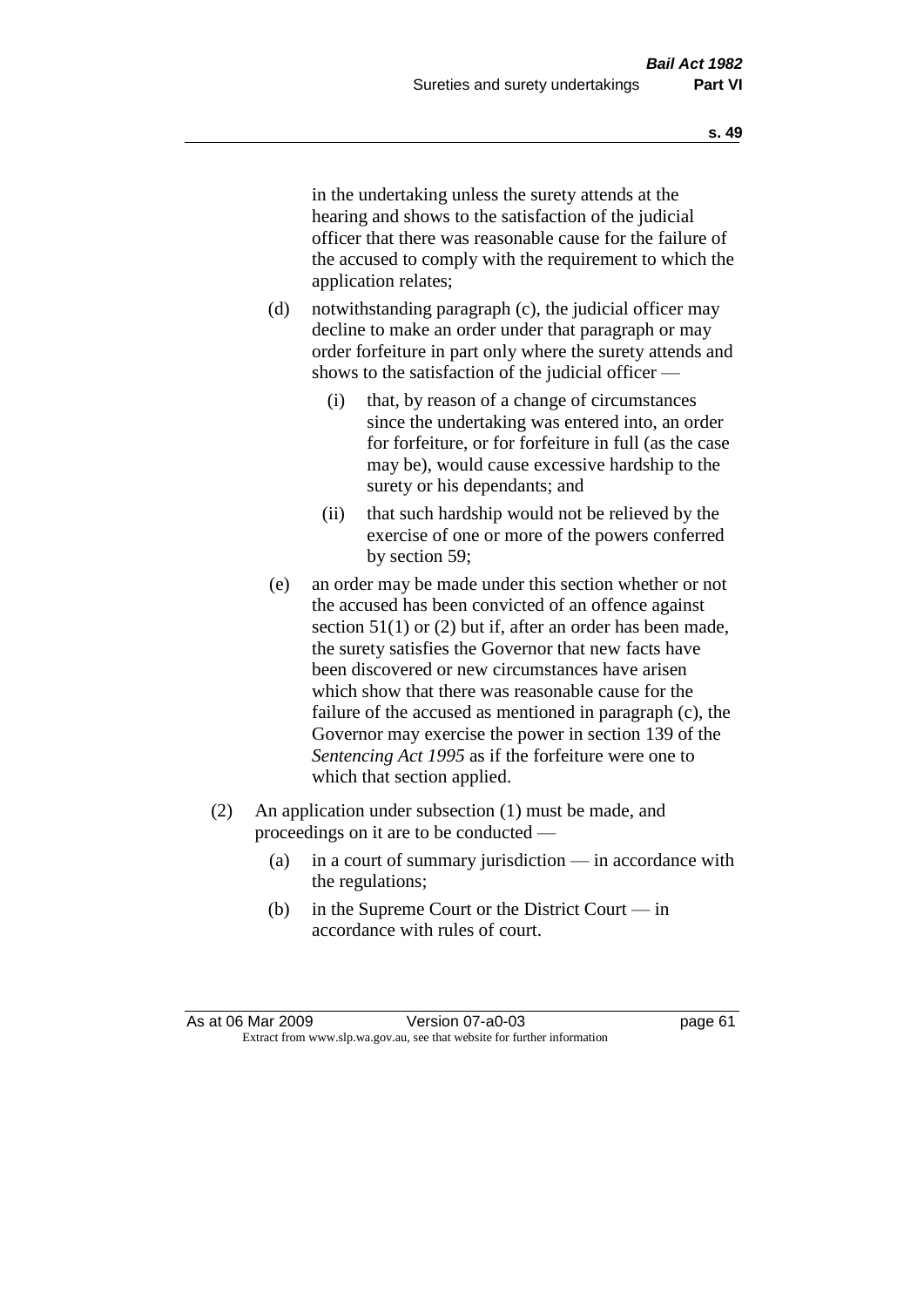- (3) Without prejudice to the recovery of such an amount as a civil debt due to the State, any amount to be paid under an order made under this section is to be paid, and its payment may be enforced under Part 5 of the *Fines, Penalties and Infringement Notices Enforcement Act 1994*, unless an order has been made under subsection (4).
- (4) If under this section the Supreme Court or the District Court makes an order requiring the payment of money, the court may make an order under section 59 of the *Sentencing Act 1995* in respect of the amount payable and for that purpose that section, with any necessary changes, applies as if the amount were a fine imposed on the surety.

*[Section 49 amended by No. 74 of 1984 s. 17; No. 92 of 1994 s. 5; No. 78 of 1995 s. 8; No. 65 of 2003 s. 121(3); No. 74 of 2003 s. 29; No. 59 of 2004 s. 141; No. 84 of 2004 s. 8, 11 and 82; No. 6 of 2008 s. 18(2) and 30(1) and (2).]* 

# **50. Offence to indemnify surety**

(1) If a person indemnifies, or agrees to indemnify, a surety or proposed surety against any liability which the surety or proposed surety may incur under this Act (including this section) he and the surety or proposed surety and any person with whom he agrees as aforesaid each commits an offence.

Penalty: \$1 000 or imprisonment for 12 months or both.

- (2) An offence is committed under subsection  $(1)$ 
	- (a) whether the agreement is made before or after the surety undertaking is entered into and whether or not a proposed surety actually becomes a surety; and
	- (b) whether the compensation is to be in money or in money's worth.

page 62 Version 07-a0-03 As at 06 Mar 2009 Extract from www.slp.wa.gov.au, see that website for further information

**s. 50**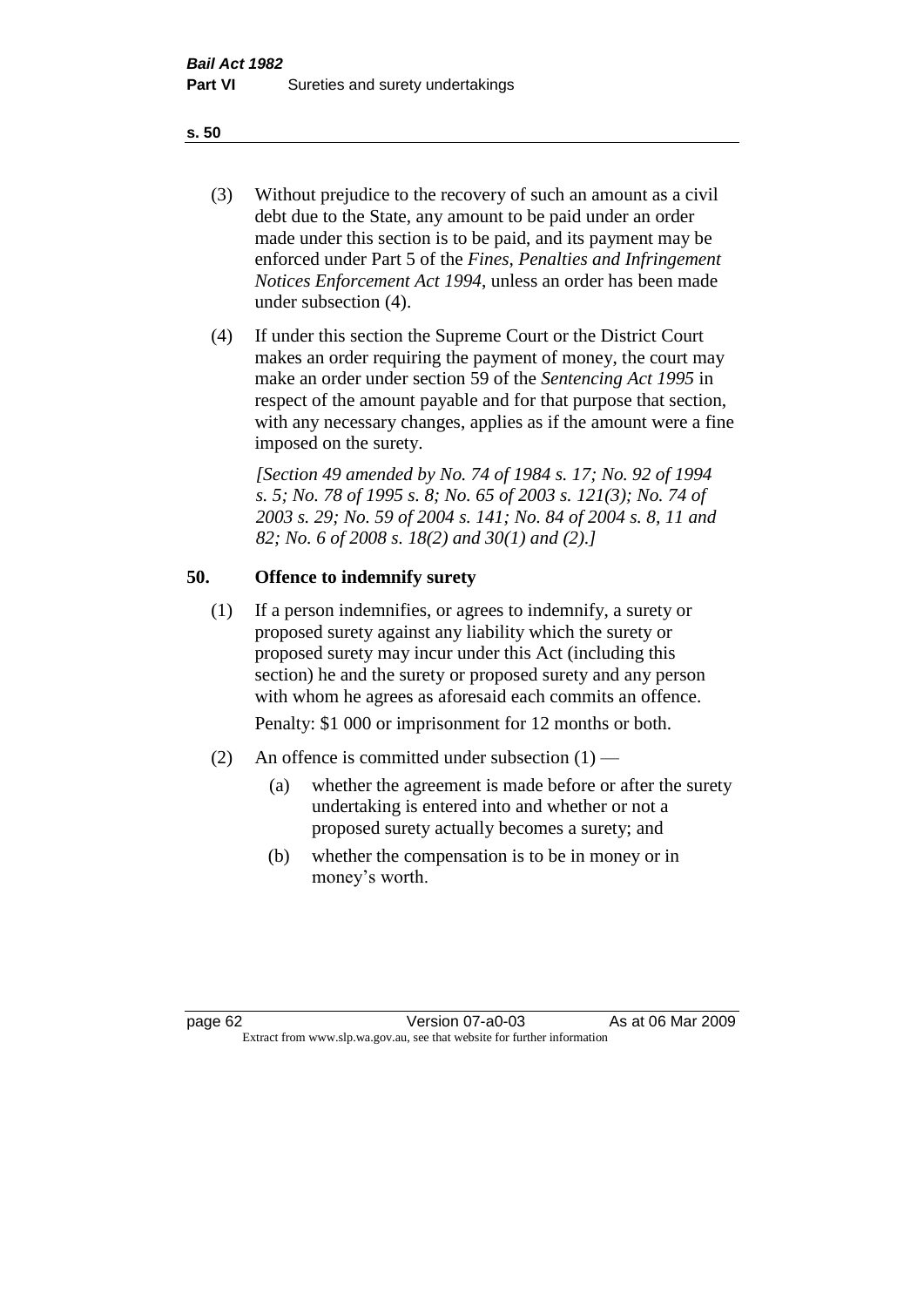- (3) An offence is not committed under subsection (1) by a surety or proposed surety if he shows —
	- (a) that he had no knowledge of an agreement within the meaning of subsection  $(1)$  proposed to be entered into between 2 other persons; or
	- (b) that having such knowledge he took all steps reasonably available to him to prevent the agreement being entered into.

*[Section 50 amended by No. 74 of 1984 s. 18.]* 

As at 06 Mar 2009 Version 07-a0-03 page 63 Extract from www.slp.wa.gov.au, see that website for further information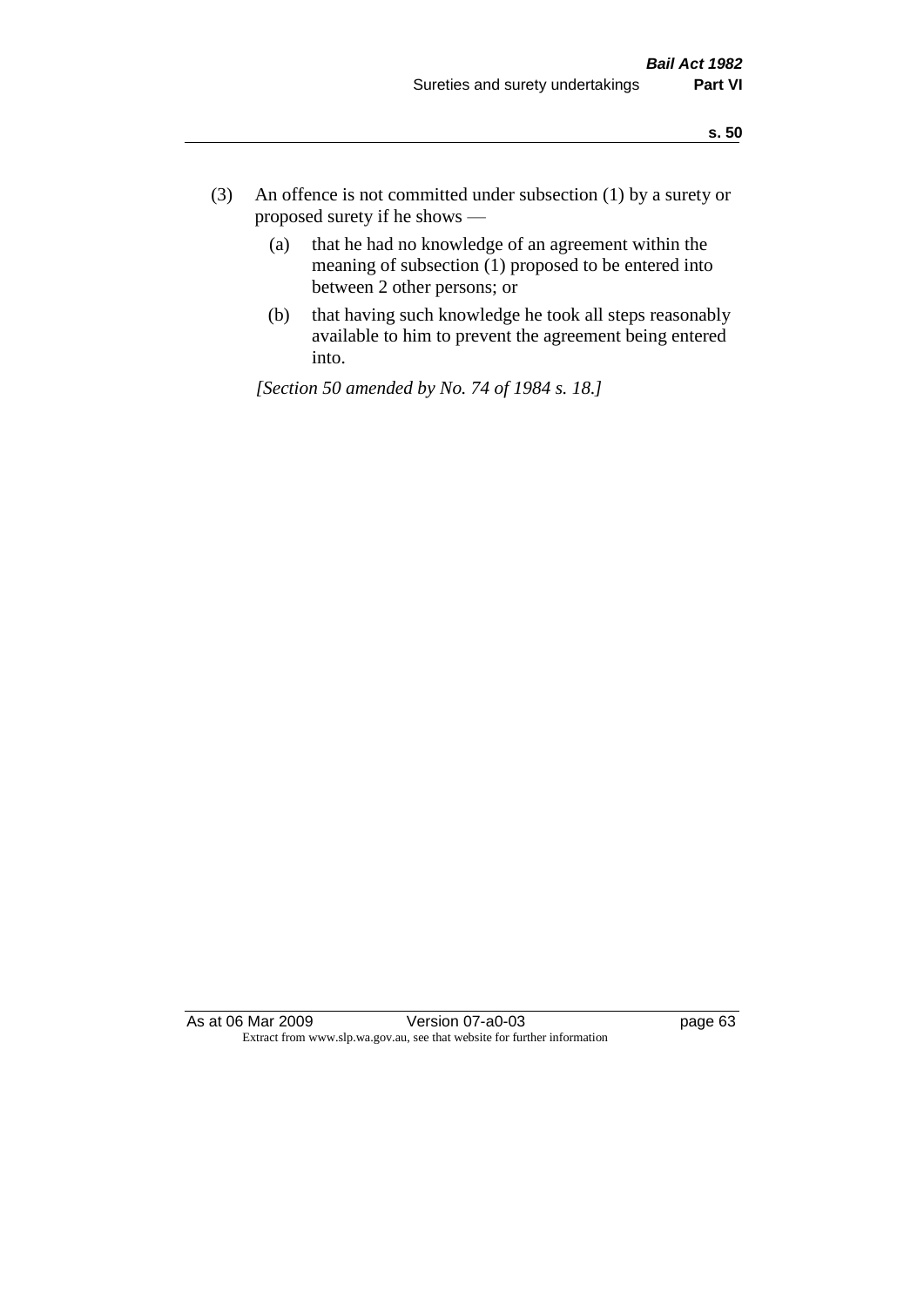**s. 50A**

# **Part VIA — Administration of home detention conditions**

*[Heading inserted by No. 61 of 1990 s. 11.]* 

## **50A. Powers of CEO (corrections)**

The CEO (corrections) has all of the powers conferred under this Act on a community corrections officer and may review, vary, or rescind a direction given by a community corrections officer.

*[Section 50A inserted by No. 61 of 1990 s. 11; amended by No. 31 of 1993 s. 9; No. 65 of 2006 s. 53.]* 

*[50B. Deleted by No. 78 of 1995 s. 8.]* 

## **50C. Powers and duties of community corrections officers**

- (1) A community corrections officer may give such reasonable directions to an accused subject to a home detention condition as are necessary for the proper administration of the condition and any other condition imposed on the grant of bail to the accused including, without limiting the generality of the foregoing, directions as to —
	- (a) when the accused may leave the place where he is required by the home detention condition to remain;
	- (b) the period of any authorised absence from the place where he is required by the home detention condition to remain;
	- (c) when the accused shall return to the place where he is required by the home detention condition to remain;
	- (d) the method of travel to be used by the accused during any absence from the place where he is required by the home detention condition to remain; and
	- (e) the manner in which the accused shall report his whereabouts.

page 64 Version 07-a0-03 As at 06 Mar 2009 Extract from www.slp.wa.gov.au, see that website for further information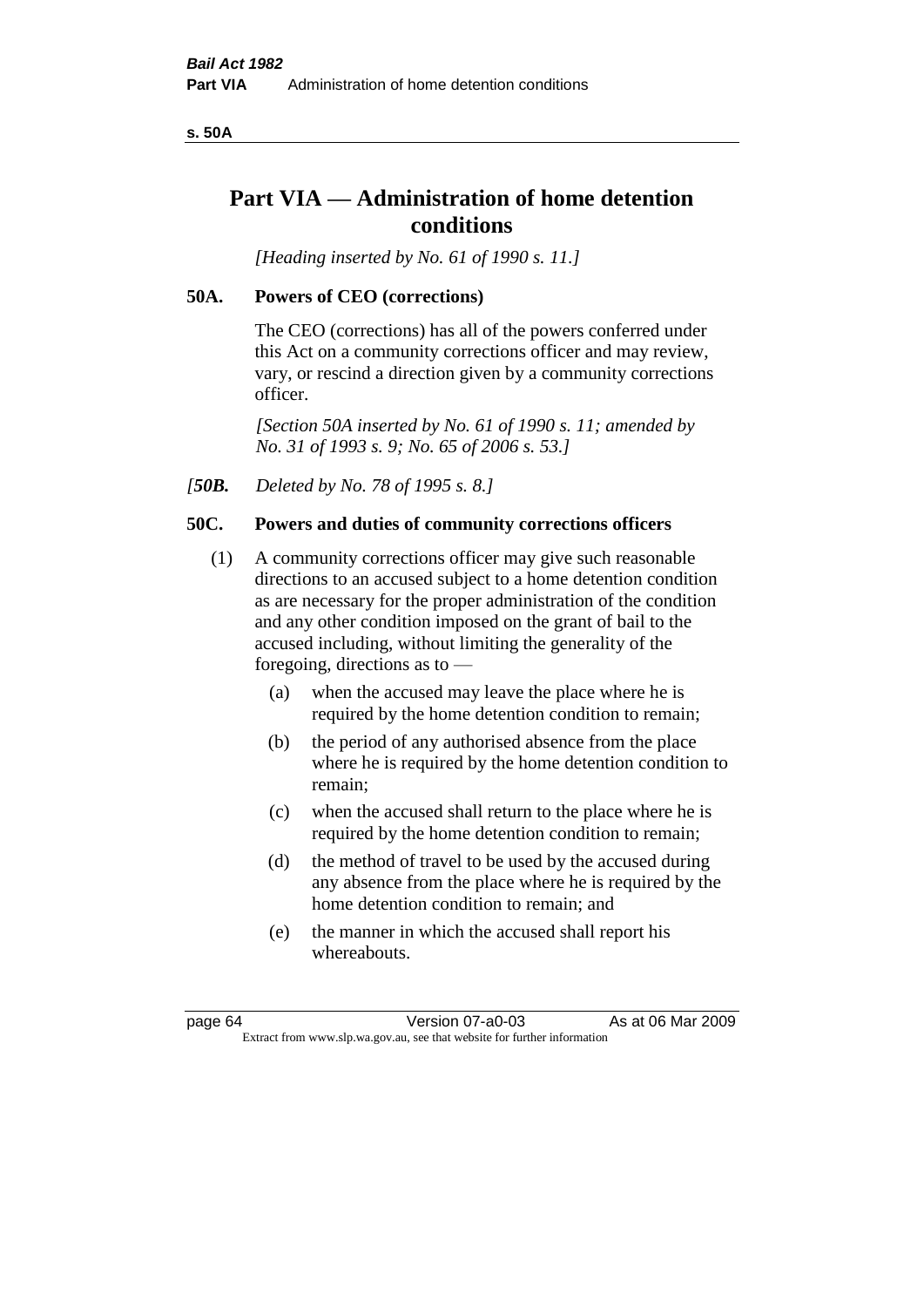- (2) For the purpose of ascertaining whether or not an accused is complying with a home detention condition or any direction given pursuant to subsection (1), a community corrections officer may, at any time —
	- (a) enter or telephone the place where the accused is required by a home detention condition to remain;
	- (b) enter or telephone the accused's place of employment or any other place where the accused is permitted or required to attend; or
	- (c) question any person at any place referred to in paragraph (a) or (b).
- $(3)$  A person who
	- (a) hinders a person exercising powers under subsection (2); or
	- (b) fails to answer a question put pursuant to subsection  $(2)(c)$  or gives an answer that the person knows is false or misleading in a material particular,

commits an offence.

Penalty: \$2 000 and imprisonment for 12 months.

- (4) A community corrections officer
	- (a) shall keep such records and make such returns and reports in relation to accused persons subject to home detention conditions as the CEO (corrections) directs; and
	- (b) shall make any records relating to an accused subject to a home detention condition available on the request of the CEO (corrections) to him.

*[Section 50C inserted by No. 61 of 1990 s. 11; amended by No. 31 of 1993 s. 9; No. 50 of 2003 s. 37(3); No. 84 of 2004 s. 82 and 83(3); No. 65 of 2006 s. 53; No. 2 of 2008 s. 56(2).]*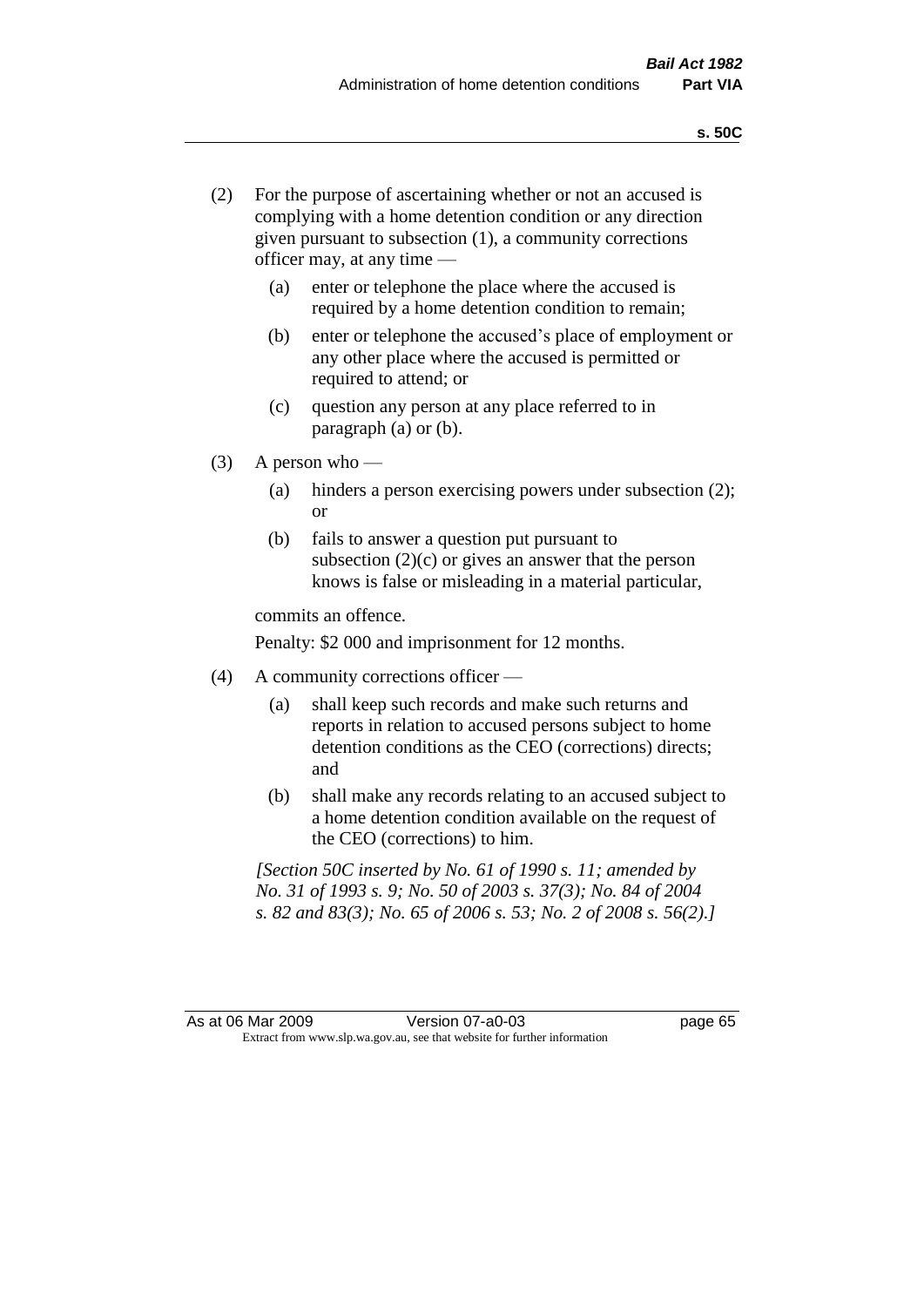| ۰.<br>٠<br>۰.<br>×<br>v<br>۰, |  |
|-------------------------------|--|
|-------------------------------|--|

# **50D. Powers of members of the Police Force**

- (1) For the purpose of ascertaining whether or not an accused is complying with a home detention condition, a member of the Police Force may —
	- (a) require the accused to produce a copy of his bail undertaking and any notice by the CEO (corrections) under section 50E(a) for inspection; and
	- (b) require the accused to explain why he is absent from the place where he is required by the home detention condition to remain.
- (2) An accused who fails to comply with subsection  $(1)(a)$  or who fails to explain when required to do so under subsection (1)(b) or who gives an explanation that the accused knows is false or misleading in a material particular, commits an offence.

Penalty: \$2 000.

*[Section 50D inserted by No. 61 of 1990 s. 11; amended by No. 31 of 1993 s. 9; No. 50 of 2003 s. 37(4); No. 84 of 2004 s. 82; No. 65 of 2006 s. 53.]* 

# **50E. CEO (corrections) may substitute a different place of detention and apply conditions**

The CEO (corrections) may, at any time, by notice in writing given to an accused granted bail subject to a home detention condition —

- (a) substitute a different place for the place where an accused is required by a home detention condition to remain;
- (b) require the accused to comply with such of the conditions specified in the list provided to the accused under section 24A(4) as are specified in the notice.

*[Section 50E inserted by No. 61 of 1990 s. 11; amended by No. 31 of 1993 s. 9; No. 84 of 2004 s. 82; No. 65 of 2006 s. 53.]* 

page 66 Version 07-a0-03 As at 06 Mar 2009 Extract from www.slp.wa.gov.au, see that website for further information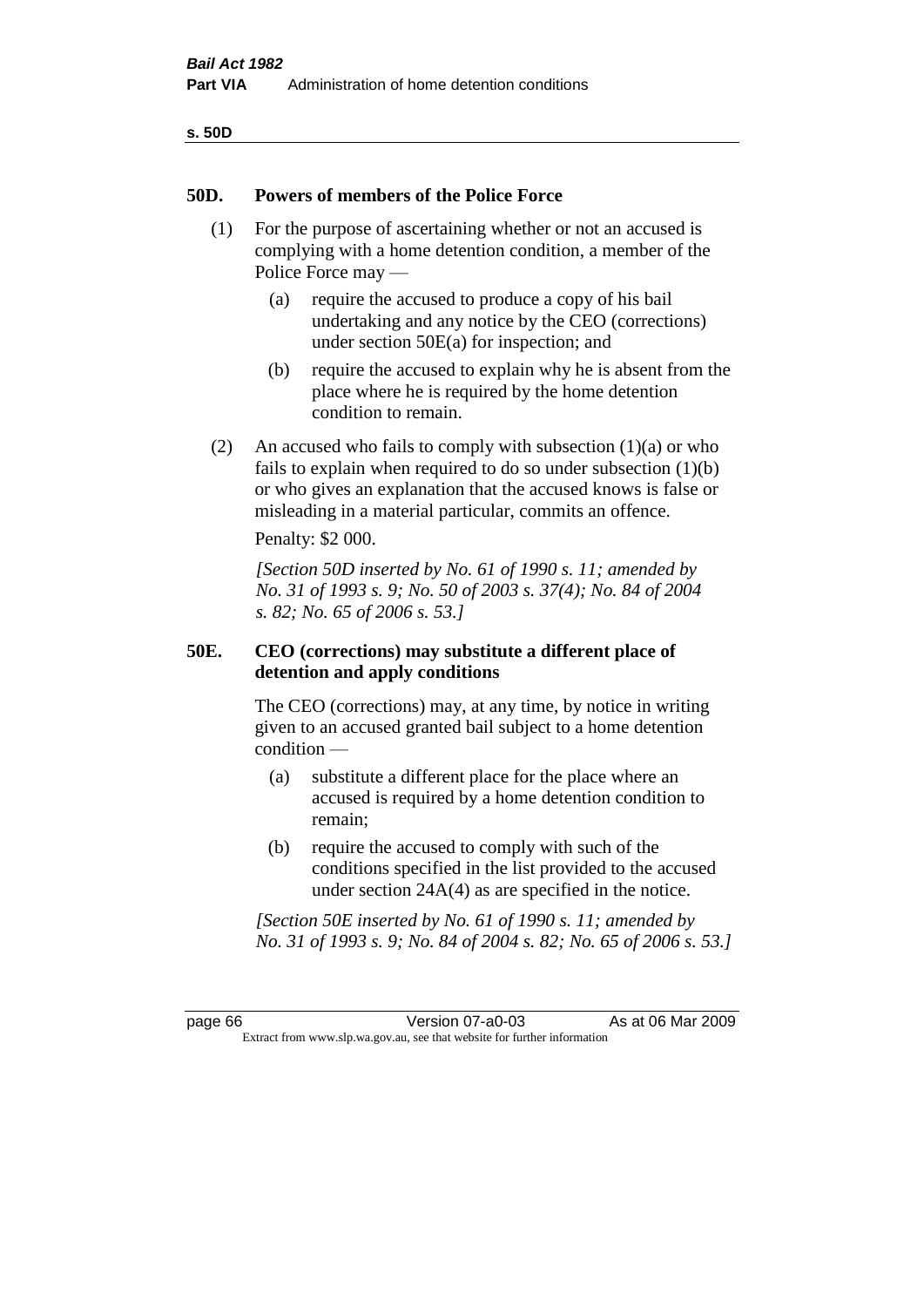## **50F. CEO (corrections) may revoke bail**

- (1) Where a home detention condition has been imposed as a condition on a grant of bail to an accused the CEO (corrections) may, in his absolute discretion, by instrument signed by him and if practicable, given to the accused, revoke the bail.
- (2) Without limiting the generality of subsection (1), the power to revoke bail may be exercised where the accused —
	- (a) is not likely to comply with any requirement of his bail undertaking mentioned in section  $28(2)(a)$  or (b); or
	- (b) is, or has been, or is likely to be in breach of any condition of his bail undertaking mentioned in section  $28(2)(c)$ .
- (3) Subject to subsection (4), where the CEO (corrections) revokes bail he shall include a statement of his reasons for the cancellation in the instrument cancelling the bail.
- (4) Where the CEO (corrections) is of the opinion that it would be in the interest of the accused or any other person, or the public, to withhold from the accused any or all of the reasons referred to in subsection (3), the CEO (corrections) may so withhold the reason or reasons.
- (5) Where the CEO (corrections) revokes bail, he may, whenever necessary, issue a warrant directed to all members of the Police Force to have the accused arrested and brought before an appropriate judicial officer.

*[Section 50F inserted by No. 61 of 1990 s. 11; amended by No. 31 of 1993 s. 9; No. 84 of 2004 s. 82; No. 65 of 2006 s. 53.]* 

#### **50G. Procedure on arrest after revocation of bail**

(1) An accused arrested pursuant to a warrant issued under section 50F shall be taken as soon as is practicable before an appropriate judicial officer unless he is arrested less than 24 hours before the time at which he is due to appear in

As at 06 Mar 2009 Version 07-a0-03 page 67 Extract from www.slp.wa.gov.au, see that website for further information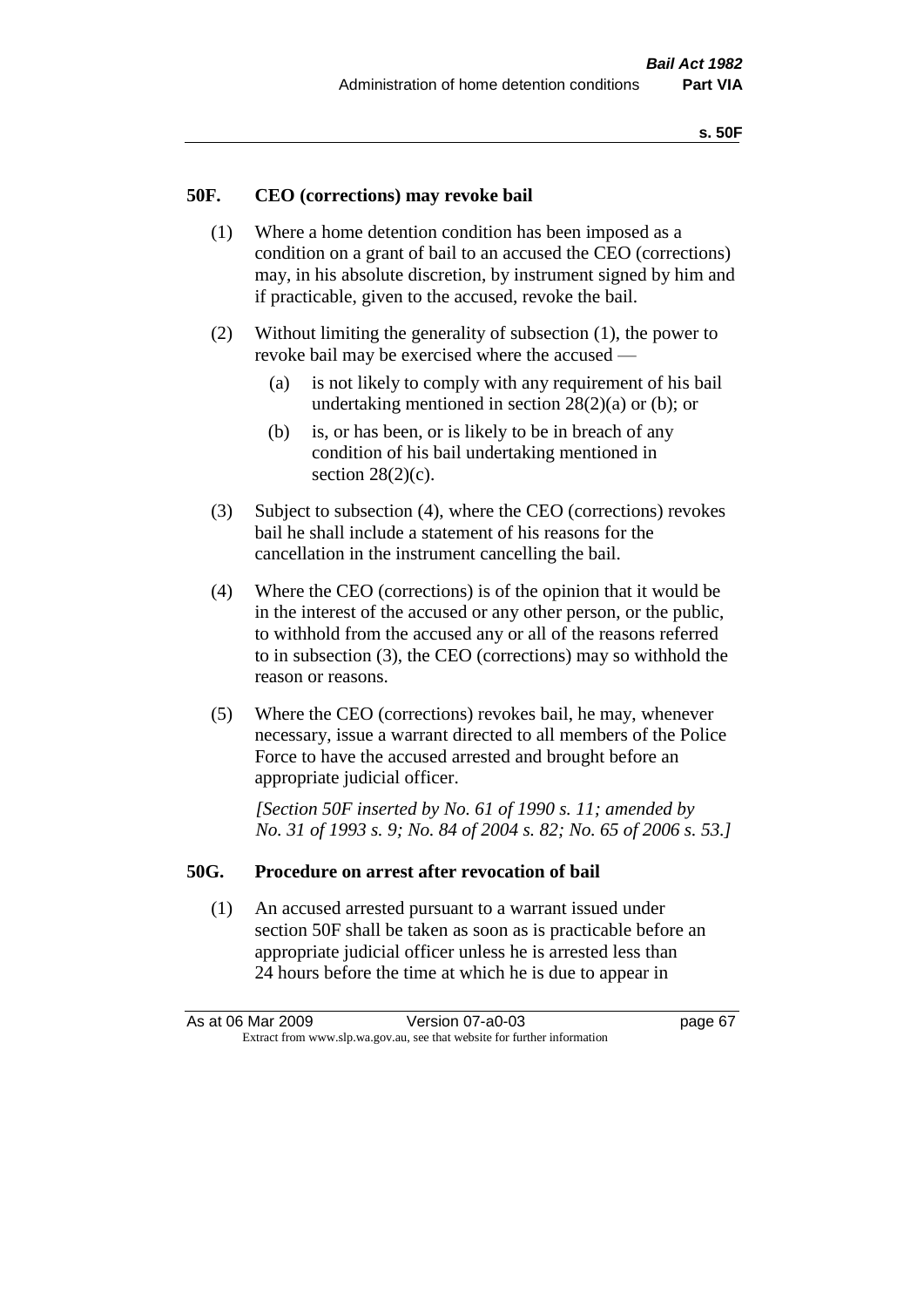accordance with his bail undertaking, in which case he shall be held in custody and brought before an appropriate judicial officer at that time.

- (2) The judicial officer before whom an accused appears under this section may —
	- (a) remand the accused in custody to appear at the time and place specified, or deemed by section 31(3) to be specified, in his bail undertaking; or
	- (b) grant fresh bail to the accused in accordance with this Act, other than clause 2 of Part B of Schedule 1.

*[Section 50G inserted by No. 61 of 1990 s. 11; amended by No. 45 of 1993 s. 12; No. 84 of 2004 s. 82.]* 

# **50H. Exclusion of the rules of natural justice**

The rules known as the rules of natural justice (including any duty of procedural fairness) do not apply to or in relation to the doing or omission of any act, matter or thing under this Part by the CEO (corrections).

*[Section 50H inserted by No. 61 of 1990 s. 11; amended by No. 31 of 1993 s. 9; No. 65 of 2006 s. 53.]* 

#### **50J. Delegation by CEO (corrections)**

The CEO (corrections) may, either generally or as otherwise provided by the instrument of delegation, by writing signed by him, delegate to any person any power or duty under this Part, other than this power of delegation.

*[Section 50J inserted by No. 61 of 1990 s. 11; amended by No. 31 of 1993 s. 9; No. 65 of 2006 s. 53.]* 

## **50K. Retrieval of monitoring equipment**

If under rules made under section 50L any device or equipment has been installed at the place where an accused is required by a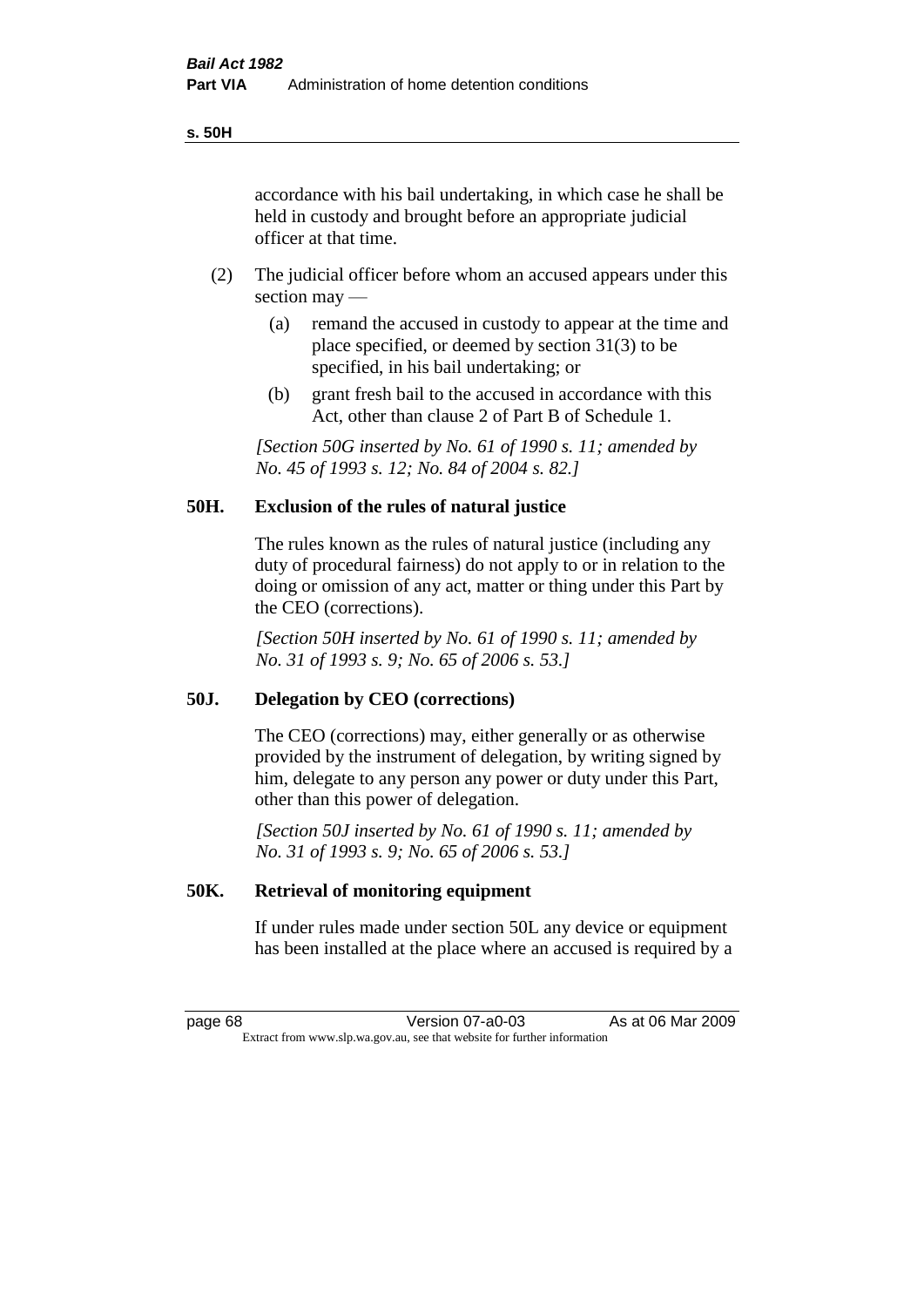#### **s. 50L**

home detention condition to remain, section 118 of the *Sentence Administration Act 2003* applies.

*[Section 50K inserted by No. 78 of 1995 s. 8; amended by No. 50 of 2003 s. 29(3); No. 84 of 2004 s. 82.]* 

# **50L. Rules**

- (1) The CEO (corrections) may, with the approval of the Minister, make rules for the purposes of this Part which may provide for the manner of ensuring that accused persons are complying with home detention conditions and for conditions to be applied to accused persons granted bail subject to home detention conditions including conditions —
	- (a) requiring an accused to wear any device;
	- (b) requiring an accused to permit the CEO (corrections) to install any device or equipment at the place where the accused is required by a home detention condition to remain.
- (2) Rules made under this section may confer a discretionary authority on any person or class of persons.
- (3) Sections 41 and 42 of the *Interpretation Act 1984* do not apply to rules made under this section.

*[Section 50L inserted by No. 61 of 1990 s. 11; amended by No. 31 of 1993 s. 9; No. 84 of 2004 s. 82 and 83(3); No. 65 of 2006 s. 53; No. 2 of 2008 s. 56(3) and (4).]*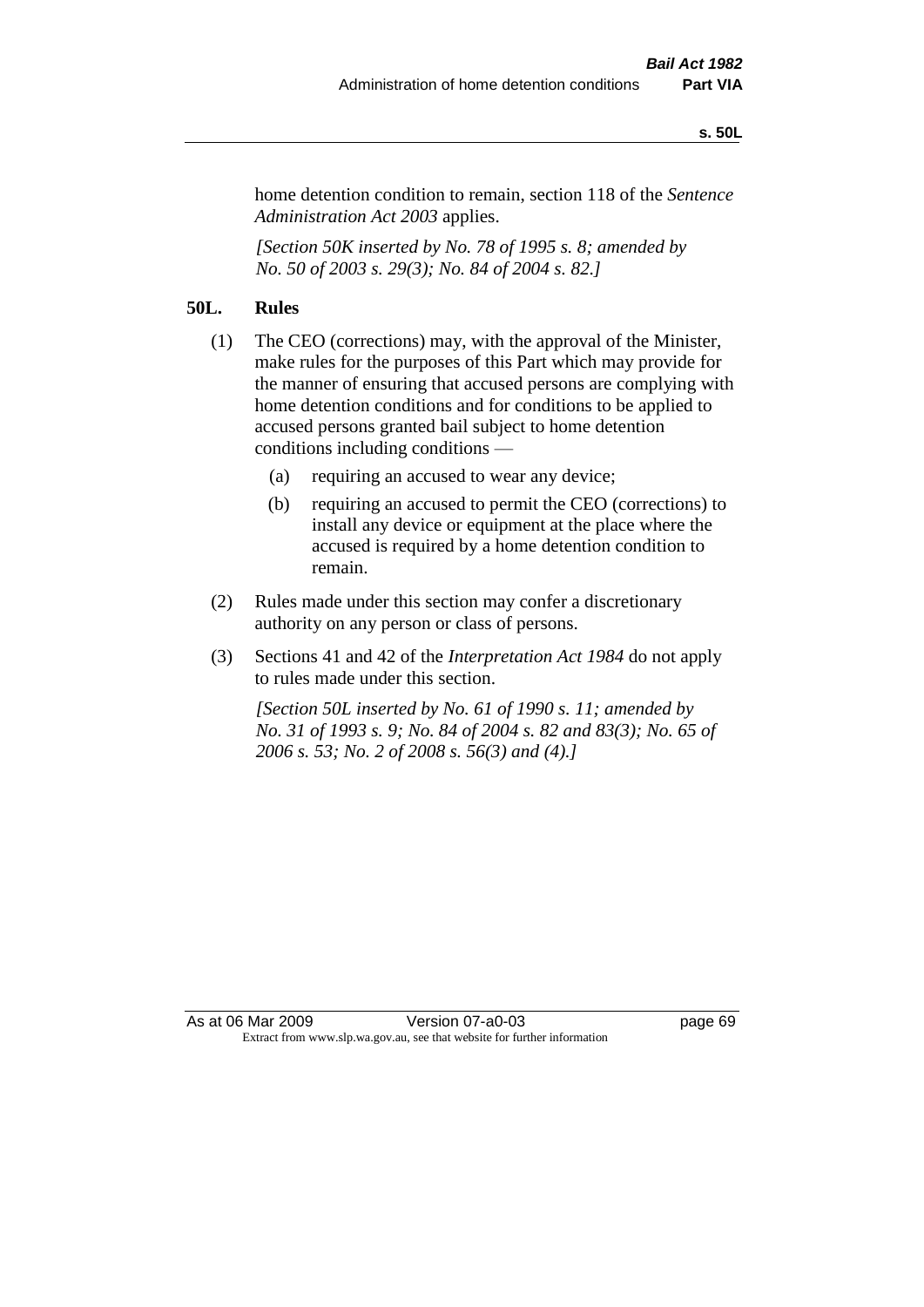**s. 51**

# **Part VII — Enforcement of bail undertakings**

# **51. Offence to fail to comply with bail undertaking**

- (1) An accused who, without reasonable cause, fails to comply with the requirement of his bail undertaking mentioned in section 28(2)(a) commits an offence.
- (2) An accused who fails to comply with the requirement of his bail undertaking mentioned in section 28(2)(b) commits an offence.
- $(2a)$  An accused
	- (a) whose bail undertaking includes any condition imposed for a purpose mentioned in clause  $2(2)(c)$  or (d) of Part D of Schedule 1; and
	- (b) who fails to comply with the condition,

commits an offence.

- (3) An accused shall not be convicted in his absence of an offence against this section.
- (4) An accused who is charged with an offence against subsection (1) or (2) may be convicted of the other of those offences if that other offence is proved by the evidence.
- (5) A prosecution for an offence against subsection (1), (2) or (2a) may be brought at any time.
- (6) A person who is convicted of an offence against subsection (1), (2) or (2a) is liable to a fine not exceeding \$10 000 or imprisonment for a term not exceeding 3 years, or both.
- (7) A court which convicts an accused of an offence against this section may, in addition to any penalty which it may impose, order that the accused pay such sum as it may fix in or towards defraying the costs and expenses of and consequent upon his apprehension following the failure to comply with his bail undertaking for which he was convicted.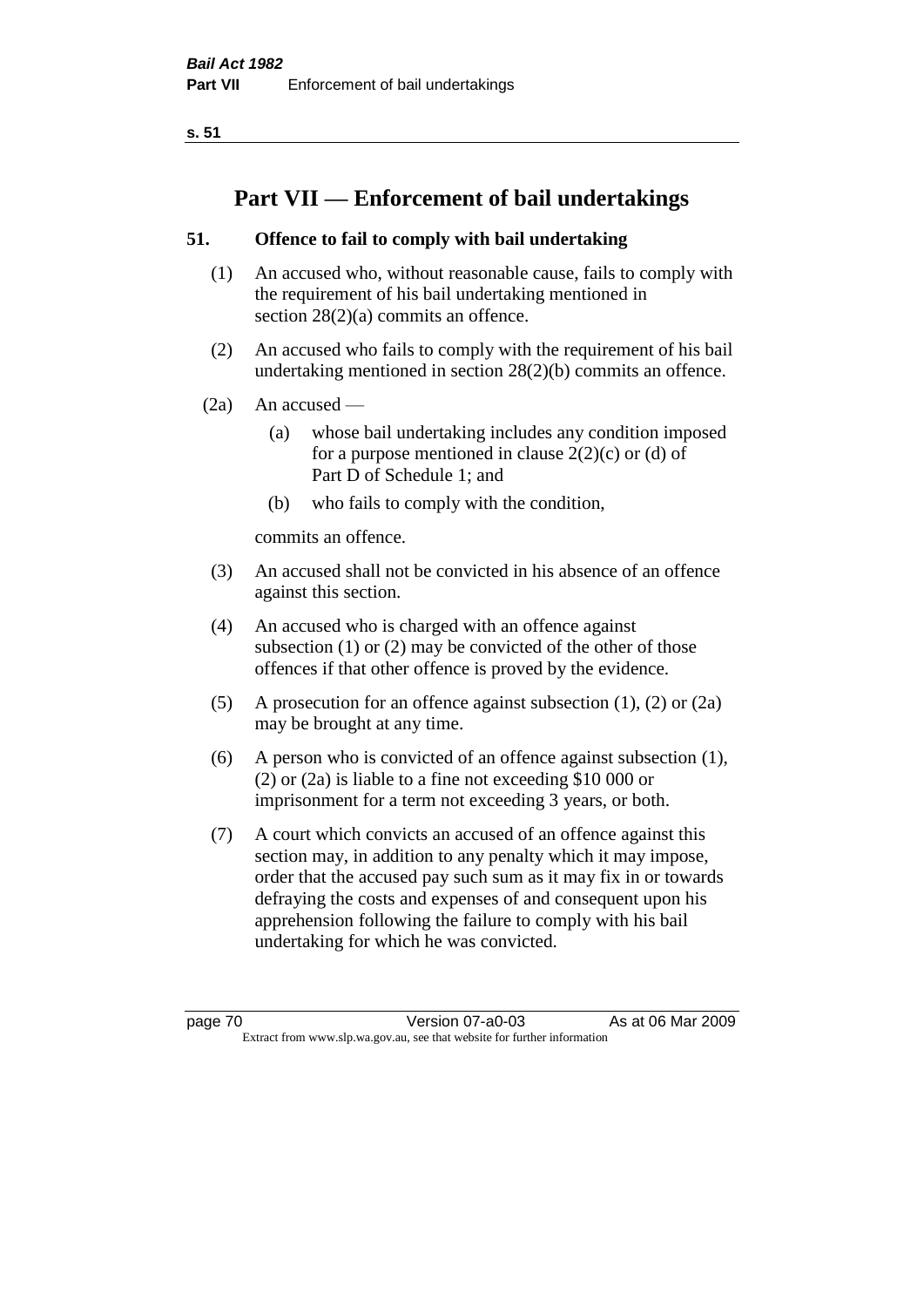- (8) An order made under subsection (7)
	- (a) shall specify to whom and in what manner the sum shall be paid; and
	- (b) may be enforced as though the sum were a penalty imposed under this section.

*[Section 51 amended by No. 54 of 1998 s. 9; No. 59 of 2004 s. 141; No. 84 of 2004 s. 11 and 82; No. 6 of 2008 s. 18(3).]*

## **51A. Proceedings before courts of summary jurisdiction for an offence under s. 51**

- (1) This section applies for the purpose of prosecuting an offence against section  $51(1)$ ,  $(2)$  or  $(2a)$  where the court before which the accused is bound to appear at the time when the accused fails to comply with the accused's bail undertaking is a court of summary jurisdiction.
- (2) Where this section applies, the prosecution shall be commenced and conducted by the person who was conducting the proceedings in which the accused failed to comply with the accused's bail undertaking or by a police officer.
- (3) Where this section applies, the registrar of the court before which the accused was bound to appear shall cause to be issued to the Commissioner of Police a certificate under section 64 as to the accused's failure to appear.

*[Section 51A inserted by No. 6 of 2008 s. 31(1).]*

## **52. Provisions as to summary proceedings before superior courts for an offence under s. 51**

(1) This section applies, notwithstanding any other Act, for the purpose of prosecuting an offence against section 51(1), (2) or (2a) where the court before which the accused is bound to appear at the time when he fails to comply with his bail undertaking is the Supreme Court or the District Court.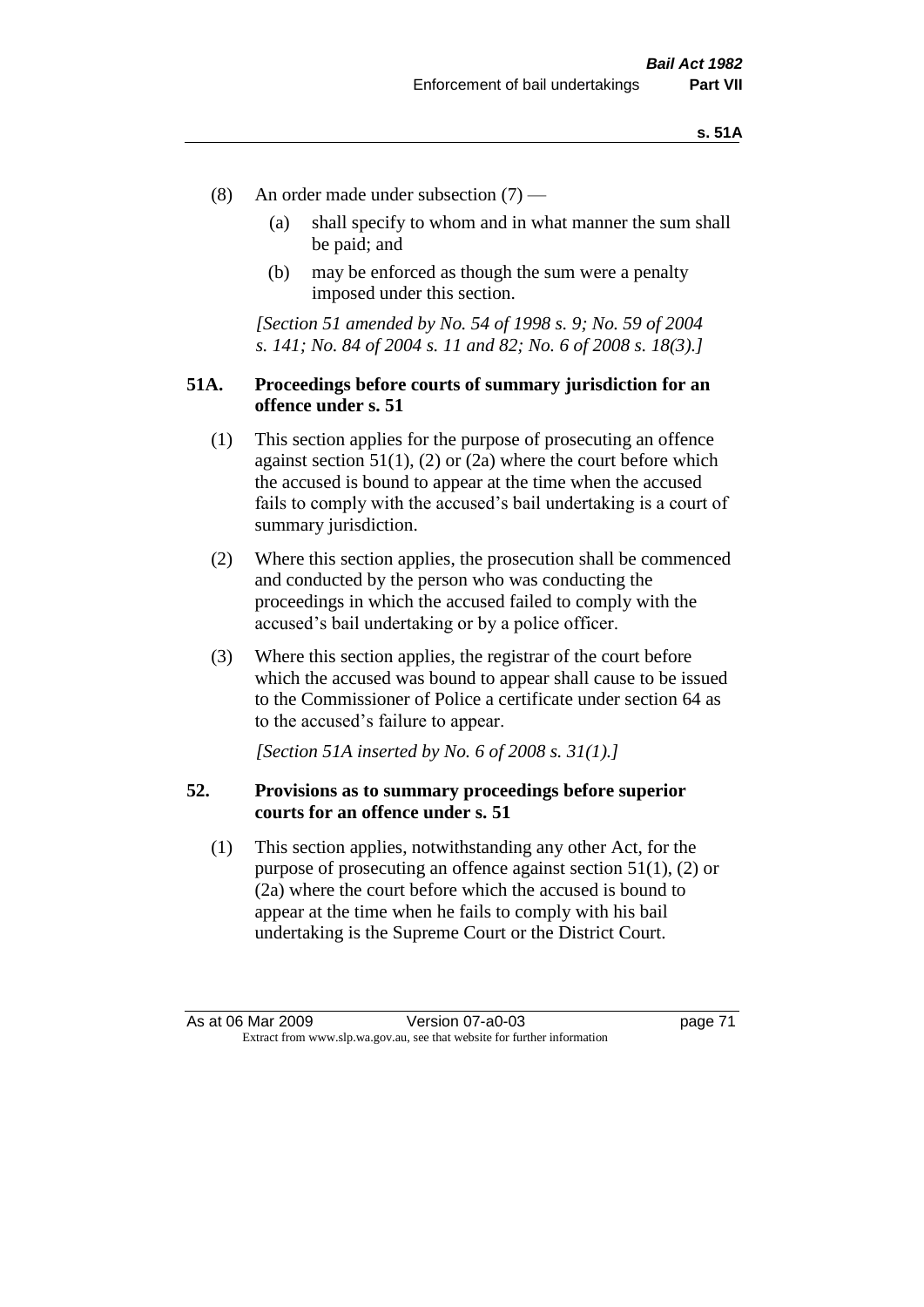- (2) Where this section applies, the accused shall be dealt with summarily for the offence and shall be so dealt with —
	- (a) by a judge of the Supreme Court in any case where the accused was bound to appear before the General Division of the Supreme Court;
	- (ab) by a judge of appeal in any case where the accused was bound to appear before the Court of Appeal;
	- (b) by a judge of the District Court in any case where the accused was bound to appear before that Court.
- (3) A prosecution for an offence which is to be dealt with under this section shall be commenced by the authorised officer (as defined in section 80 of the *Criminal Procedure Act 2004*) who was conducting the proceedings in which the accused failed to comply with his bail undertaking or by a police officer —
	- (a) where subsection  $(2)(a)$  or (ab) applies, in the Supreme Court; and
	- (b) where subsection (2)(b) applies, in the District Court.
- (3a) Where this section applies, a person authorised under subsection (3b) shall cause to be issued to the Commissioner of Police a certificate under section 64 as to the accused's failure to appear.
- (3b) The Chief Justice, in respect of cases where the court before which the accused was bound to appear is the Supreme Court, and the Chief Judge, in respect of cases where the court before which the accused was bound to appear is the District Court, may authorise a person or persons, by name or office, to perform the function referred to in subsection (3a).
- (3c) A prosecution that has been commenced under subsection (3) by a police officer shall be conducted by the Director of Public Prosecutions.
- (4) Subject to section 51(3) and (5), a prosecution for an offence which is to be dealt with under this section is to be commenced

### **s. 52**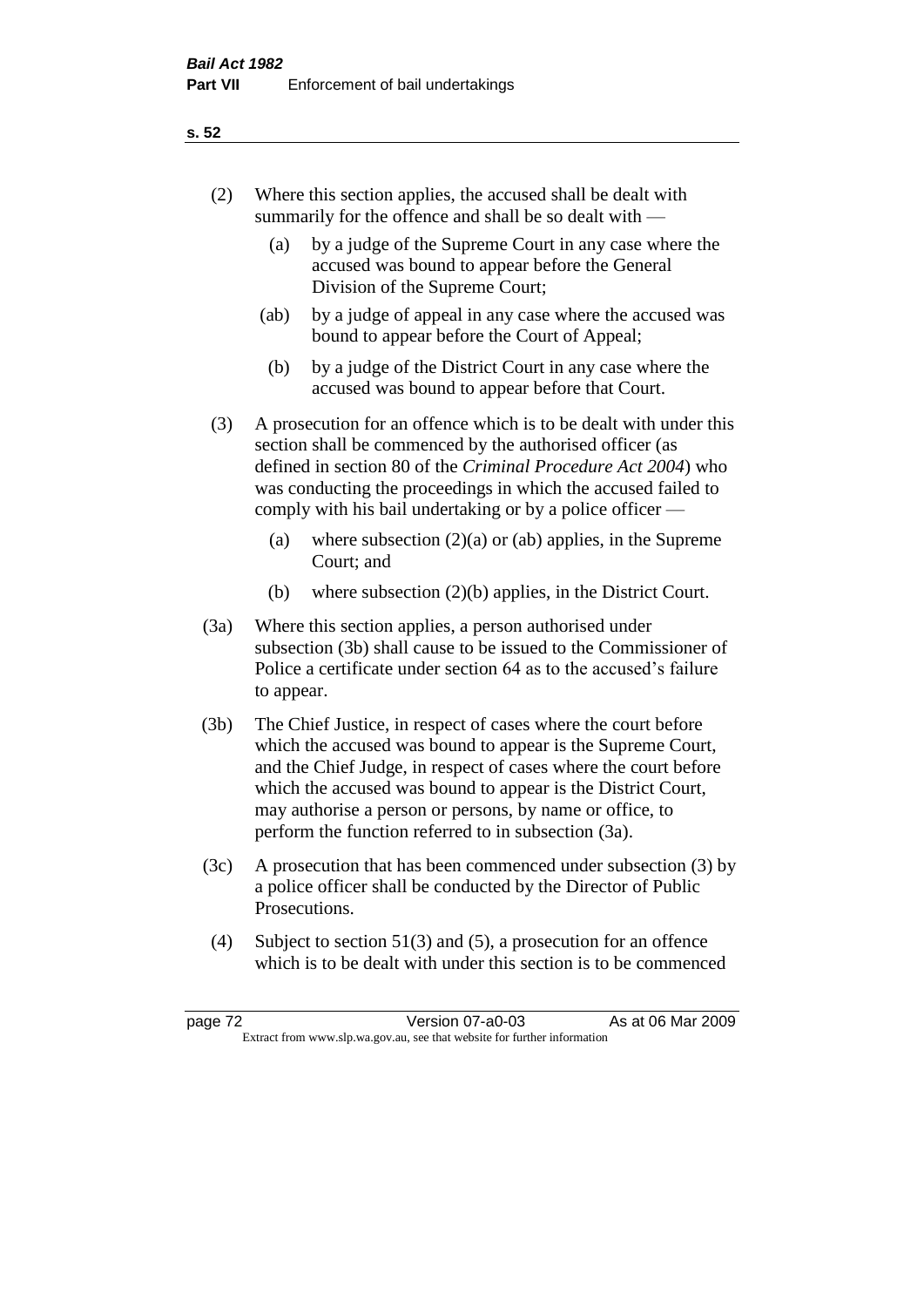and conducted under the *Criminal Procedure Act 2004* as if it were a prosecution of a simple offence in a court of summary jurisdiction, but —

- (a) no fees shall be charged by the Supreme Court or District Court for or in respect of any act or proceeding that relates to the prosecution; and
- (b) the Supreme Court or District Court cannot order a party to the prosecution to pay another party's costs of or relating to the prosecution, except under section 166(2) of the *Criminal Procedure Act 2004*.
- (5) If under section 51(6) or (7) the Supreme Court or the District Court imposes a pecuniary penalty the court may make an order under section 59 of the *Sentencing Act 1995* in respect of the amount payable.

*[Section 52 amended by No. 92 of 1994 s. 6; No. 78 of 1995 s. 8; No. 54 of 1998 s. 10; No. 45 of 2004 s. 28(2) and (4); No. 59 of 2004 s. 141; No. 84 of 2004 s. 11 and 82; No. 2 of 2008 s. 56(5); No. 6 of 2008 s. 32(1) and (2).]* 

# **53. Appeals against decisions made under s. 52**

- (1) A person who is dissatisfied with a decision (as defined in section 6 of the *Criminal Appeals Act 2004*) made under section 52 may, with the leave of the Court of Appeal, appeal against it.
- (2) For the purposes of subsection (1), Part 2 of the *Criminal Appeals Act 2004*, with any necessary changes, applies as if —
	- (a) the decision referred to in subsection (1) were a decision of a court of summary jurisdiction;
	- (b) a reference in that Part to a court of summary jurisdiction were a reference to the court that made the decision referred to in subsection (1); and
	- (c) a reference in that Part to commencing an appeal were a reference to applying for leave to appeal.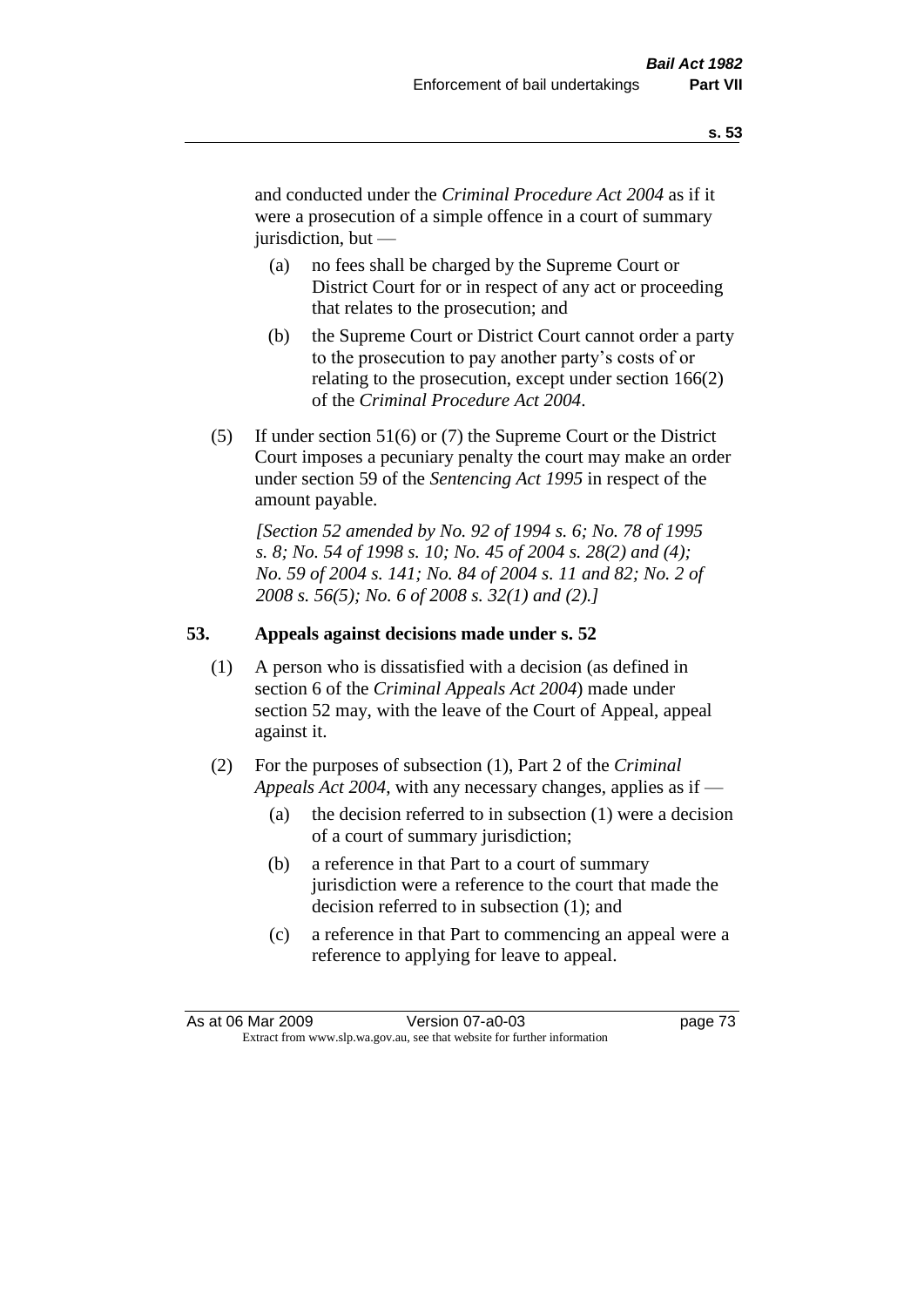#### **s. 54**

(3) Despite section 13(1) of the *Criminal Appeals Act 2004*, the appeal is to be dealt with by the Court of Appeal.

*[Section 53 inserted by No. 45 of 2004 s. 28(3); amended by No. 84 of 2004 s. 11 and 82.]*

# **54. Accused on bail may be taken before a judicial officer for variation or revocation of bail**

(1a) In this section —

*relevant officer* means —

- (a) if the court before which the accused is required to appear is the District Court, the Supreme Court or the Court of Appeal — the prosecutor; or
- (b) in any other case the prosecutor or a police officer.
- (1) Where an accused has been released on bail the relevant officer may cause the accused to appear before an appropriate judicial officer to show cause why the accused's bail should not be varied or revoked if the relevant officer —
	- (a) has reasonable grounds to believe, or is notified in writing by a surety for the accused that the surety has reasonable grounds to believe, that the accused —
		- (i) is not likely to comply with any requirement of his bail undertaking mentioned in section  $28(2)(a)$  or (b);
		- (ii) is, or has been, or is likely to be in breach of any condition of his bail undertaking mentioned in section  $28(2)(c)$ ; or
		- (iii) is, or has been, in breach of a home detention condition mentioned in section 28(2)(d);
	- (b) has reasonable grounds to believe that
		- (i) any surety for the accused's appearance is no longer suitable under section 39 to be a surety, or is dead;

page 74 Version 07-a0-03 As at 06 Mar 2009 Extract from www.slp.wa.gov.au, see that website for further information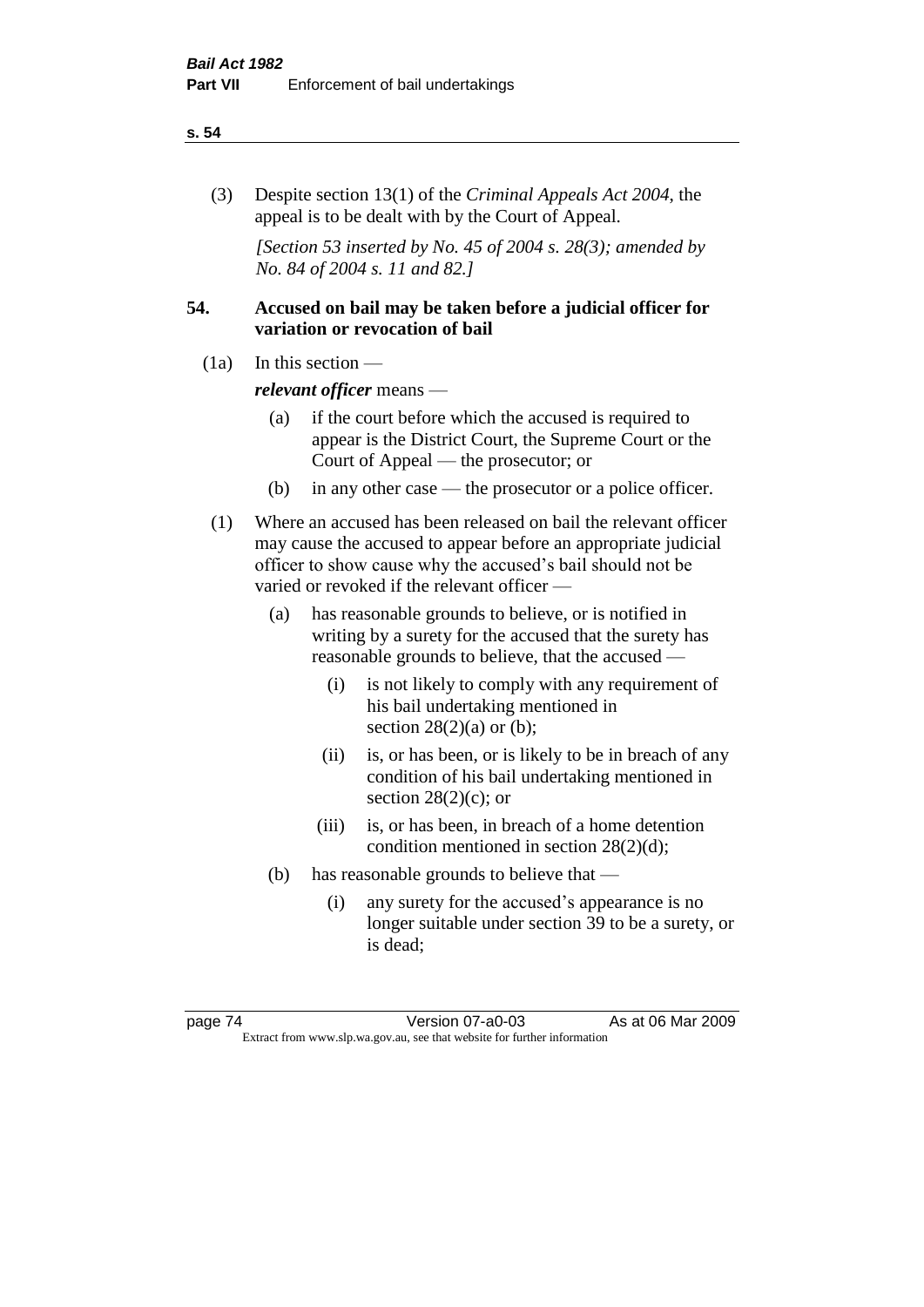- (ii) for any reason any security required under Part D of Schedule 1 is no longer sufficient; or
- (iii) in a case where the accused has been granted bail for the purposes of an appeal, the accused has discontinued the appeal or has not prosecuted it with all due diligence.
- (2) For the purposes of causing an accused to appear before an appropriate judicial officer as provided in subsection  $(1)$  —
	- (a) a police officer may arrest the accused without warrant and bring the accused before an appropriate judicial officer; or
	- (b) the relevant officer may apply to an appropriate judicial officer for a summons or warrant on any ground specified in subsection  $(1)$ .
- (2a) A police officer shall not exercise the power conferred by subsection (2)(a) unless the police officer is the relevant officer or is requested in writing to do so by the relevant officer.
- (3) An application under subsection (2)(b) must be made, and proceedings on it are to be conducted —
	- (a) in a court of summary jurisdiction in accordance with regulations made under the *Criminal Procedure Act 2004*;
	- (b) in the Supreme Court or the District Court in accordance with rules of court made under the *Criminal Procedure Act 2004*.
- (4) An accused arrested under this section shall be taken as soon as is practicable before an appropriate judicial officer unless he is arrested less than 24 hours before the time at which he is due to appear in accordance with his bail undertaking, in which case he shall be held in custody and brought before an appropriate judicial officer at that time.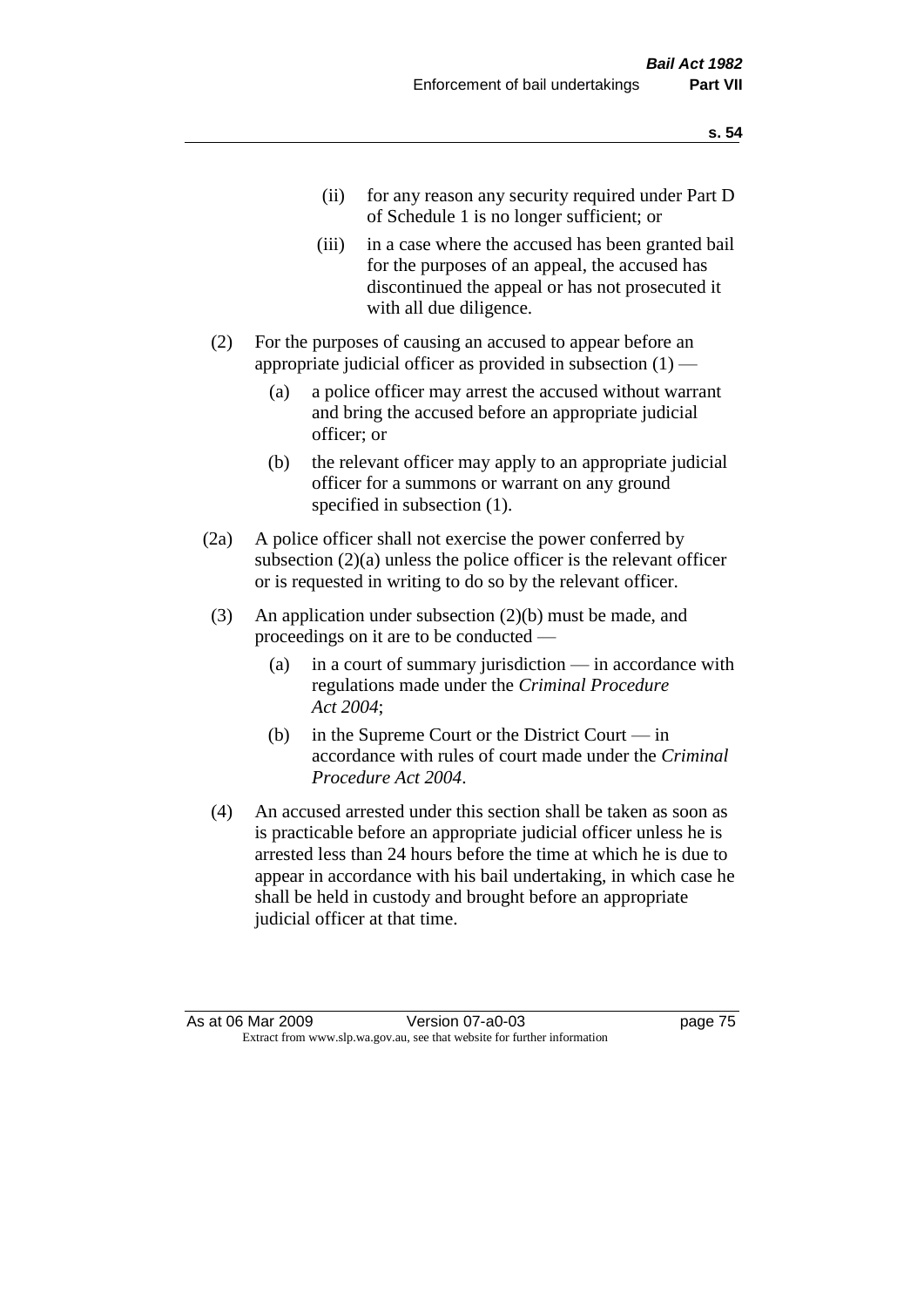- $(5)$  If
	- (a) the court before which the accused is required to appear is the District Court, the Supreme Court or the Court of Appeal; and
	- (b) a police officer is satisfied that because of the urgency of the case it is not practicable for the prosecutor to exercise the power conferred by subsection (1),

the police officer may exercise that power.

(6) If a police officer, acting under subsection (5), exercises the power conferred by subsection (1), the police officer is to be regarded as the relevant officer for the purposes of this section.

*[Section 54 amended by No. 33 of 1989 s. 18; No. 61 of 1990 s. 12; No. 45 of 1993 s. 12; No. 59 of 2004 s. 141; No. 84 of 2004 s. 9, 11 and 82; No. 6 of 2008 s. 33(1)-(4).]* 

# **54A. Accused on committal may be taken before court by which committed**

- (1) This section applies to an accused
	- (a) who has been released on bail following the accused's committal to the District Court or the Supreme Court to be tried (otherwise than for murder) or sentenced or otherwise dealt with; and
	- (b) who has not made an appearance in that court on the committal; and
	- (c) who, in the opinion of the relevant officer under section 54, should be made to show cause in terms of subsection (1) of that section.
- (2) The relevant officer may, under section 54, cause an accused to whom this section applies to appear before a judicial officer who is empowered to exercise jurisdiction in the court in which the committal order was made, instead of before an appropriate judicial officer.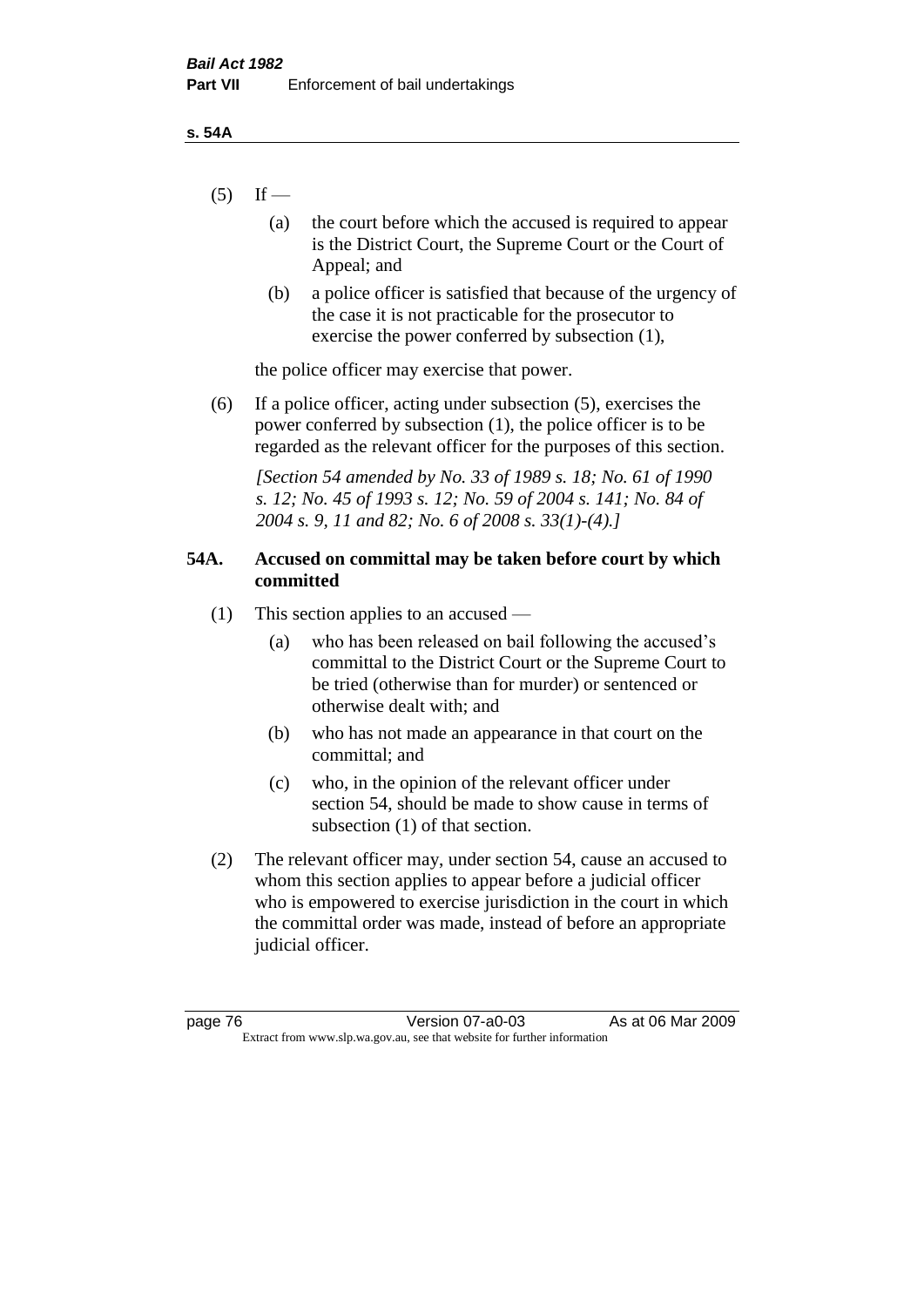- (3) A judicial officer before whom an accused so appears is to be regarded as an appropriate judicial officer for the purposes of section 54(2).
- (4) A judicial officer before whom an accused so appears is not obliged to exercise any power conferred by section 55 but may refuse to do so and direct the relevant officer to cause the accused to appear before an appropriate judicial officer.
- (5) A relevant officer shall comply with a direction given to that officer under subsection (4).

*[Section 54A inserted by No. 6 of 2008 s. 34; amended by No. 29 of 2008 s. 24(6).]*

### **55. Powers of judicial officer to revoke or vary bail**

- (1) If the judicial officer before whom an accused appears under section 54 is satisfied that —
	- (a) the accused is not likely to comply with any requirement of his bail undertaking mentioned in section 28(2)(a) or (b);
	- (b) he is, or has been, or is likely to be, in breach of any condition of his bail undertaking mentioned in section  $28(2)(c)$ ;
	- (ba) he is, or has been, in breach of a home detention condition mentioned in section 28(2)(d); or
		- (c) any of the grounds set out in section  $54(1)(b)$  has been established,

#### he may —

- (d) revoke the bail and remand the accused in custody to appear at the time and place specified, or deemed by section 31(3) to be specified, in his bail undertaking; or
- (e) revoke the bail and grant fresh bail to the accused in accordance with this Act, other than clause 2 of Part B of Schedule 1.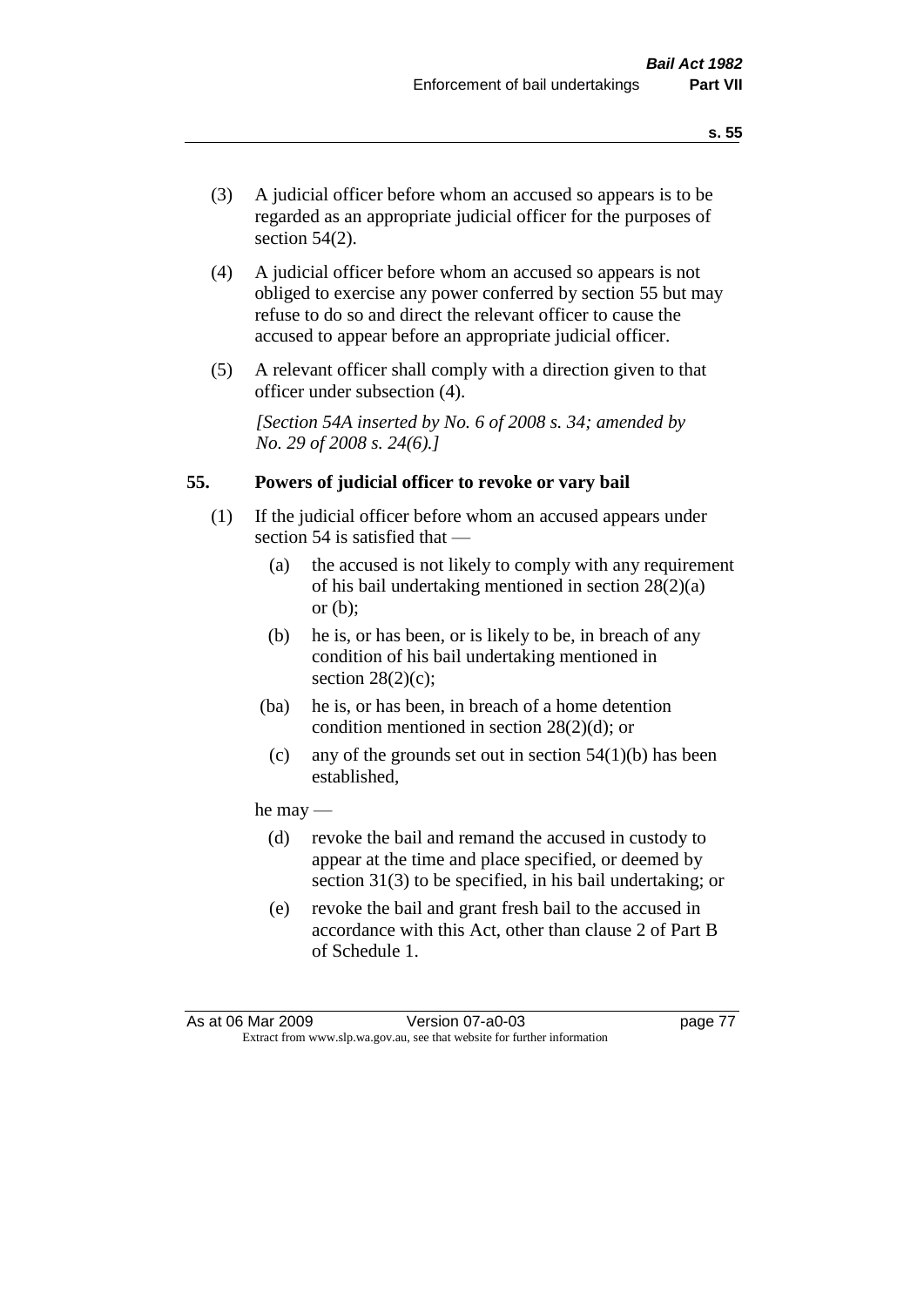**s. 57**

(2) If the judicial officer before whom the accused so appears is not satisfied as to any of the matters mentioned in subsection (1)(a), (b), or (c) he shall release the accused on his existing bail undertaking and, with the consent in writing of the surety, on any existing surety undertaking.

*[Section 55 amended by No. 61 of 1990 s. 13; No. 45 of 1993 s. 12; No. 84 of 2004 s. 82.]* 

*[56. Deleted by No. 6 of 2008 s. 35.]*

# **57. Forfeiture of money under bail undertaking**

- (1) Where an accused is convicted of an offence against section  $51(1)$ , (2) or (2a), the court by which he is convicted shall, whether or not an application is made therefor by the prosecutor, order that the full amount agreed to be forfeited, in the accused's bail undertaking, be forfeited to the State.
- (2) Notwithstanding subsection (1), the court may decline to make an order thereunder or may order forfeiture in part only where the accused shows to the satisfaction of the judicial officer —
	- (a) that, by reason of a change of circumstances since the bail undertaking was entered into, an order for forfeiture, or for forfeiture in full (as the case may be), would cause excessive hardship to the accused or his dependants; and
	- (b) that such hardship would not be relieved by the exercise of one of the powers conferred by section 59.
- (3) Without prejudice to the recovery of such an amount as a civil debt due to the State, any amount to be paid under an order made under this section is to be paid, and its payment may be enforced under Part 5 of the *Fines, Penalties and Infringement Notices Enforcement Act 1994*, unless an order has been made under subsection (4).
- (4) If under this section the Supreme Court or the District Court makes an order requiring the payment of money, the court may make an order under section 59 of the *Sentencing Act 1995* in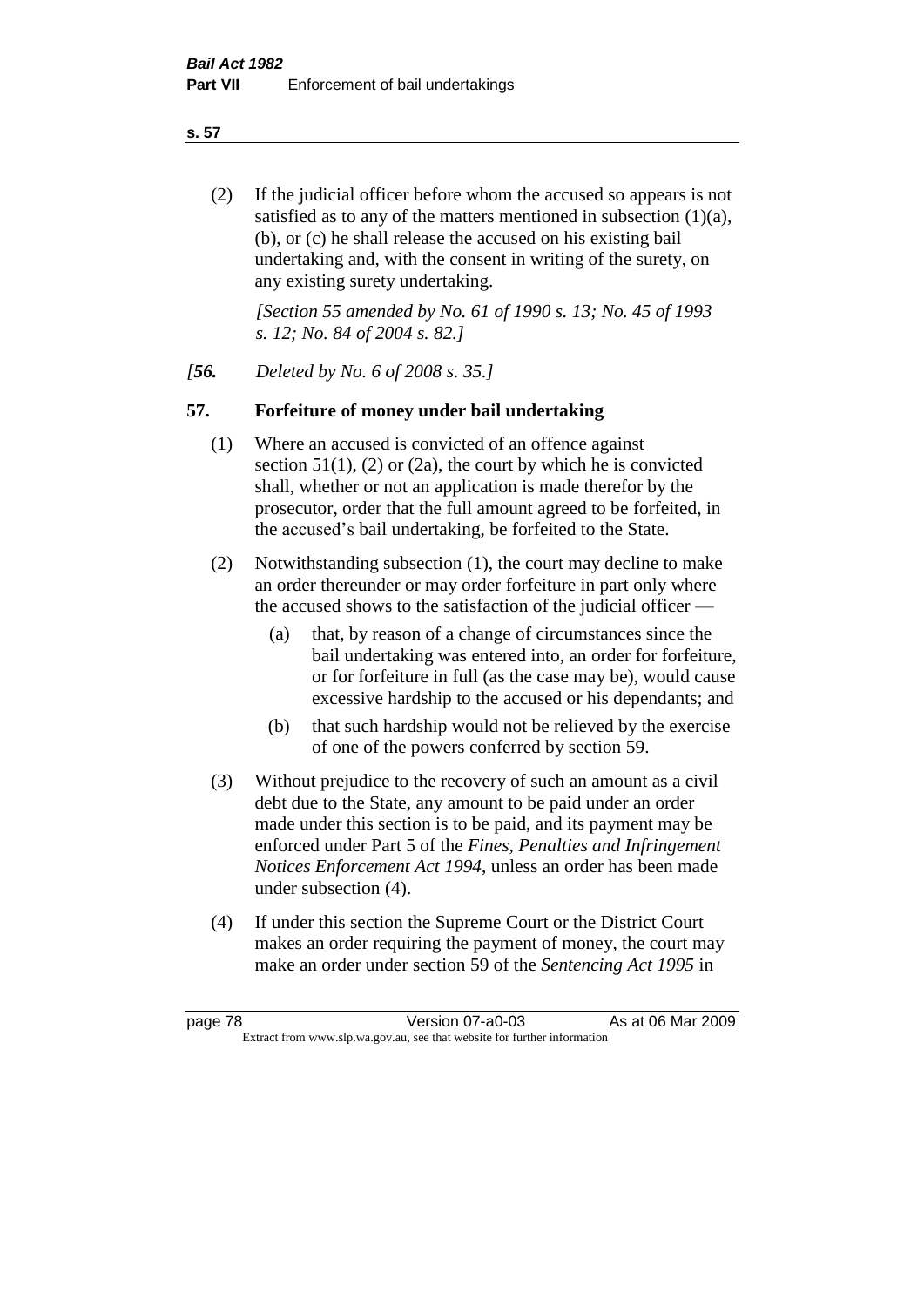respect of the amount payable and for that purpose that section, with any necessary changes, applies as if the amount were a fine imposed on the accused.

*[Section 57 amended by No. 74 of 1984 s. 19; No. 92 of 1994 s. 7; No. 78 of 1995 s. 8; No. 54 of 1998 s. 11; No. 65 of 2003 s. 121(3); No. 84 of 2004 s. 82.]* 

# **58. Automatic forfeiture on expiration of one year after absconding**

- (1) If after the expiration of one year from the day on which the accused is required to appear in court in accordance with the requirement of his bail undertaking mentioned in section  $28(2)(a)$  he has not —
	- (a) been arrested under section 59B; or
	- (b) appeared in court in accordance with the requirement of his bail undertaking mentioned in section 28(2)(b); or
	- (c) otherwise surrendered himself or been taken into custody to be dealt with on the charge or charges for which the bail undertaking was entered into,

the full amount specified in the bail undertaking shall, on the expiration of the said period, be forfeited to the State by virtue of this section without any order of the court or other formality.

(2) Upon the occurrence of a forfeiture under subsection (1) any security given by the accused may be resorted to by the State as if an order of forfeiture had been made under section 57(1).

*[Section 58 amended by No. 65 of 2003 s. 121(3); No. 84 of 2004 s. 82; No. 6 of 2008 s. 18(3) and 36(2).]*

As at 06 Mar 2009 Version 07-a0-03 page 79 Extract from www.slp.wa.gov.au, see that website for further information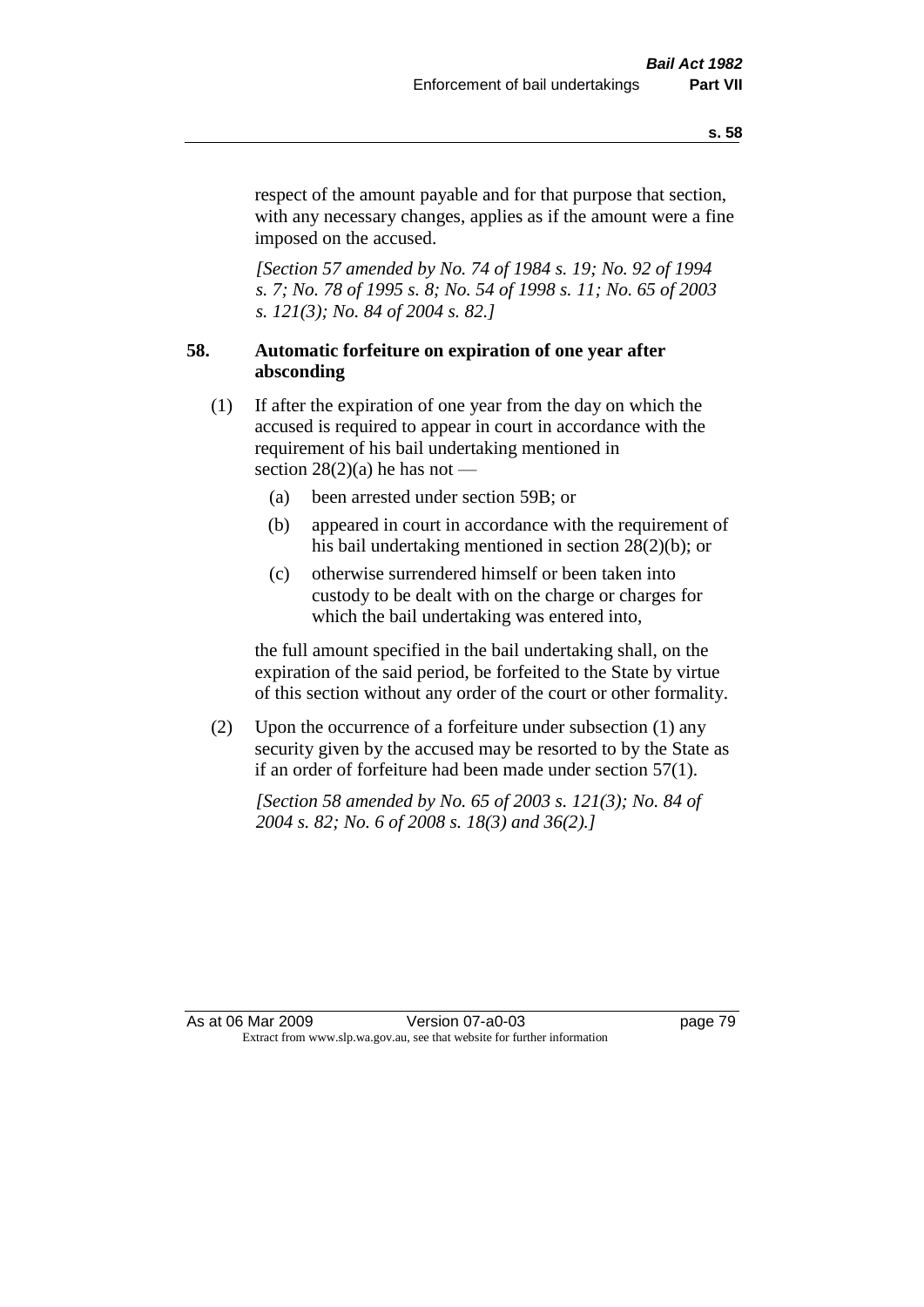# **Part VIII — Miscellaneous**

# **59. Further power of judicial officer in relation to enforcement of undertakings**

A court or an appropriate judicial officer who makes an order for forfeiture under section 49 or 57 may, when doing so, or at any time thereafter, further order —

- (a) that payment of any sum be made by specified instalments or be postponed to a specified date;
- (b) that any security given be applied in or towards payment of the sum forfeited; or
- (c) that the accused or the surety, as the case may be, do all such things and execute all such documents as may be necessary, or as may be specified in the order, for the purpose of vesting any security in the State or enabling the State to realize the same or to resort thereto to recover the sum forfeited,

and the court or an appropriate judicial officer may at any time vary or revoke an order made under paragraph (a), (b), or (c).

*[Section 59 amended by No. 65 of 2003 s. 121(3); No. 84 of 2004 s. 82.]*

# **59A. Where bail dispensed with, accused may be taken before judicial officer for reconsideration of matter**

- $(1)$  In this section *relevant officer* has the meaning given in section 54(1a).
- (2) Where the requirement for bail has been dispensed with for an accused under section 7A, the relevant officer may cause the accused to appear before an appropriate judicial officer for reconsideration of the matter, if the relevant officer has reasonable grounds to believe that the accused is not likely to appear at the time and place specified in a notice under section 13A(3).

**s. 59**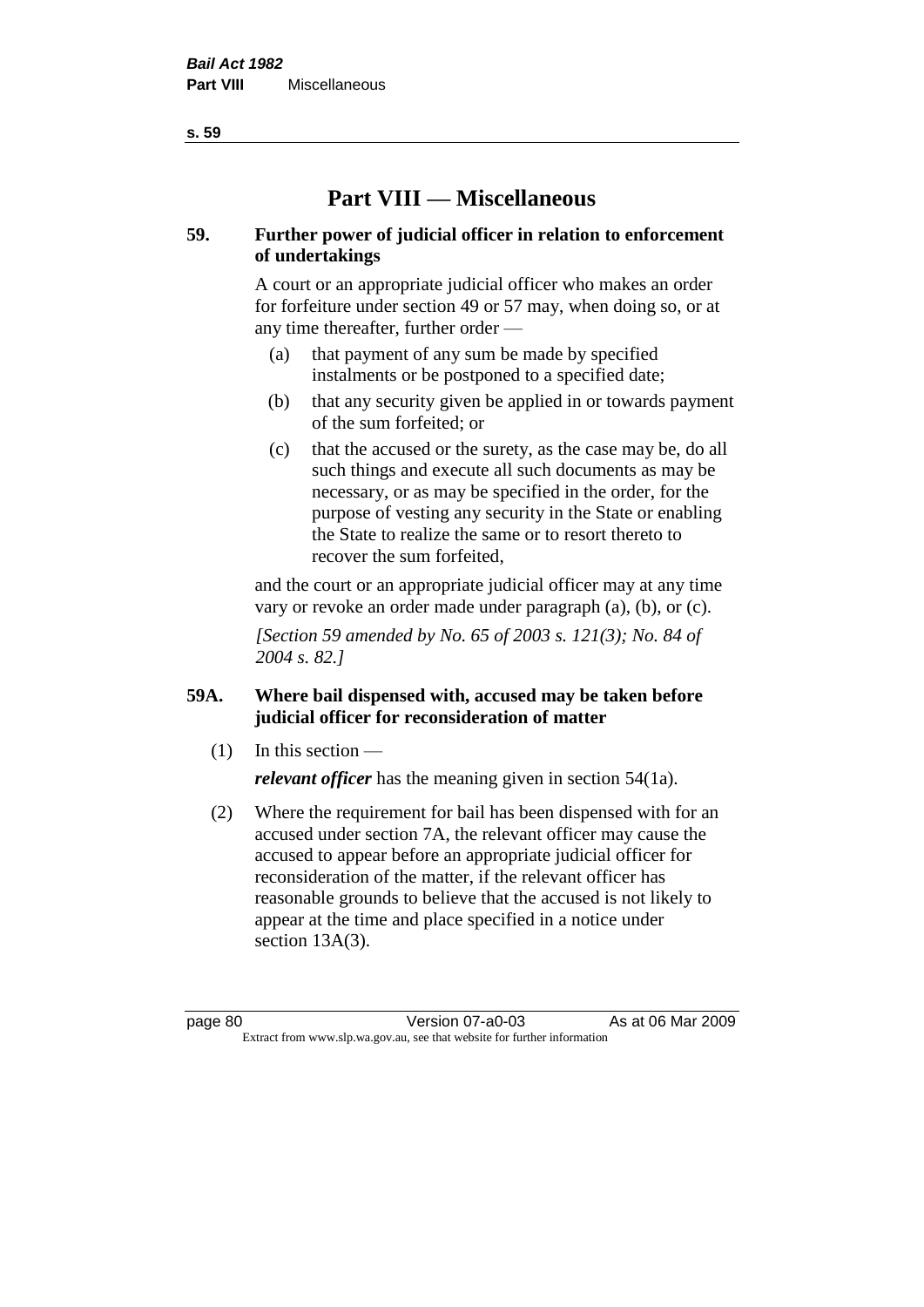- (3) Section 54(2), (2a), (3) and (4) apply, with necessary modifications, for the purposes of subsection (2).
- (4) The judicial officer before whom an accused appears under subsection (2) shall reconsider the accused's case and may, notwithstanding section 13 —
	- (a) again dispense with the requirement for bail; or
	- (b) grant bail; or
	- (c) refuse to grant bail,

in accordance with this Act, for the accused's appearance in court.

- $(5)$  If
	- (a) the court before which the accused is required to appear is the District Court, the Supreme Court or the Court of Appeal; and
	- (b) a police officer is satisfied that because of the urgency of the case it is not practicable for the prosecutor to exercise the power conferred by subsection (2),

the police officer may exercise that power.

(6) If a police officer, acting under subsection (5), exercises the power conferred by subsection (2), the police officer is to be regarded as the relevant officer for the purposes of this section.

*[Section 59A inserted by No. 6 of 2008 s. 36(1).]*

#### **59B. Warrant for arrest of absconding accused**

Where —

(a) at any time after that specified in an accused's bail undertaking for an accused's appearance the accused has failed to comply with the requirements of the accused's bail undertaking mentioned in section 28(2)(a) or (b); or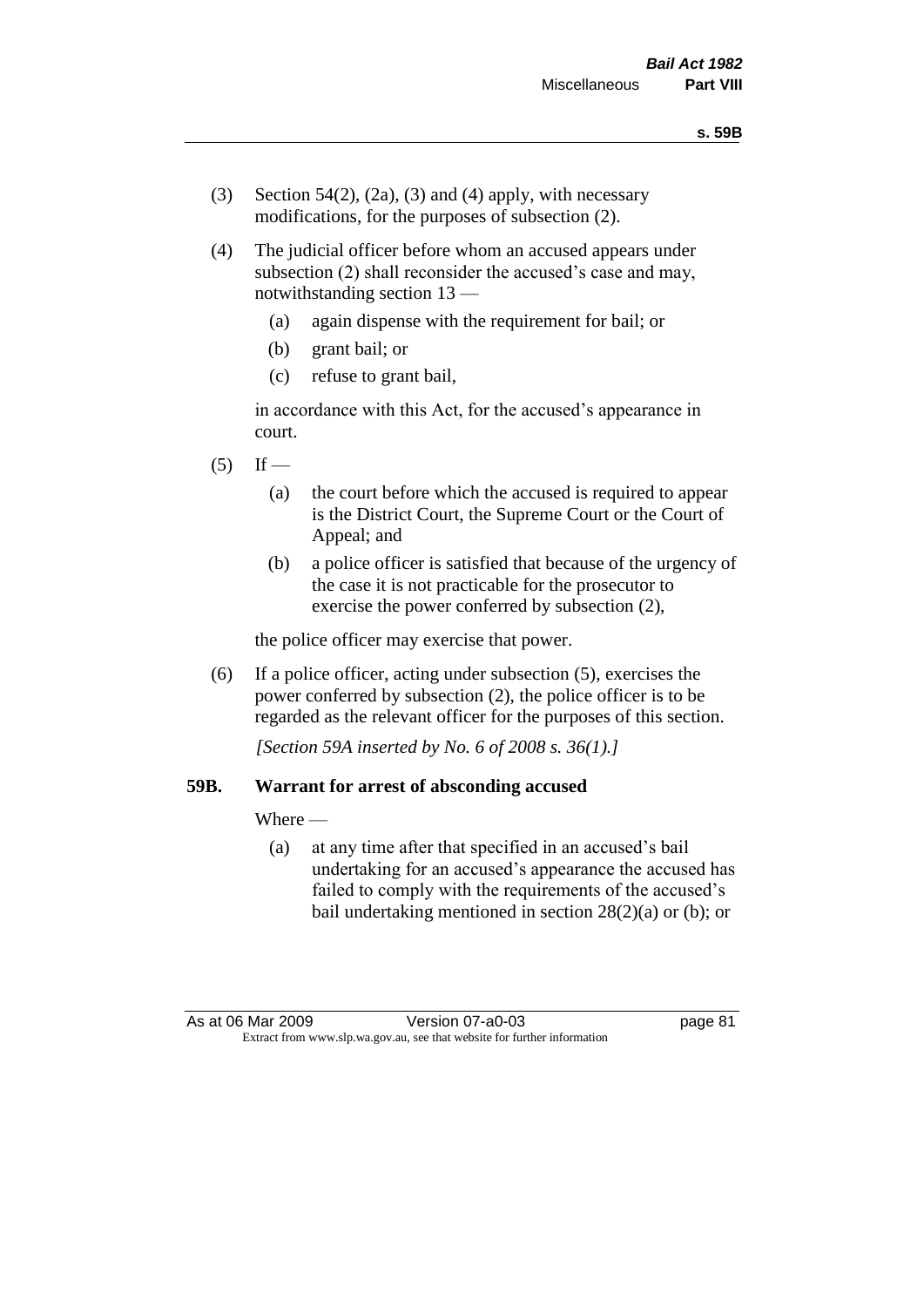(b) an accused has failed to appear at the time and place specified in a notice under section 13A(3).

the court before which the accused was required to appear may issue a warrant to arrest the accused and bring the accused before that court or a court of like jurisdiction.

*[Section 59B inserted by No. 6 of 2008 s. 36(1).]*

### **60. Accused and surety to notify any change of address**

Where the residential address of —

- (a) an accused who has been released on bail or for whom the requirement for bail has been dispensed with; or
- (b) a surety,

changes from that appearing on his bail undertaking, surety undertaking or notice under section 13A(3), as the case may be, he shall forthwith, in writing, notify details of the change to the registrar of the court before which, at the time when the change occurs, the accused is required to appear, and if without reasonable cause he fails to do so he commits an offence.

# Penalty: \$1 000.

*[Section 60 amended by No. 50 of 2003 s. 37(5); No. 59 of 2004 s. 141; No. 84 of 2004 s. 82; No. 6 of 2008 s. 37.]*

# **61. Offence of failing to bring arrested person before court or person able to grant bail**

- (1) A person to whom this section applies commits an offence if, having arrested another for an offence, he wilfully and without reasonable excuse fails to take that other person, or cause him to be taken, as soon as is practicable —
	- (a) before an authorised officer or judicial officer empowered by this Act to grant bail for that offence; or
	- (b) before a court.

Penalty: \$1 000 or imprisonment for 12 months or both.

page 82 Version 07-a0-03 As at 06 Mar 2009 Extract from www.slp.wa.gov.au, see that website for further information

#### **s. 60**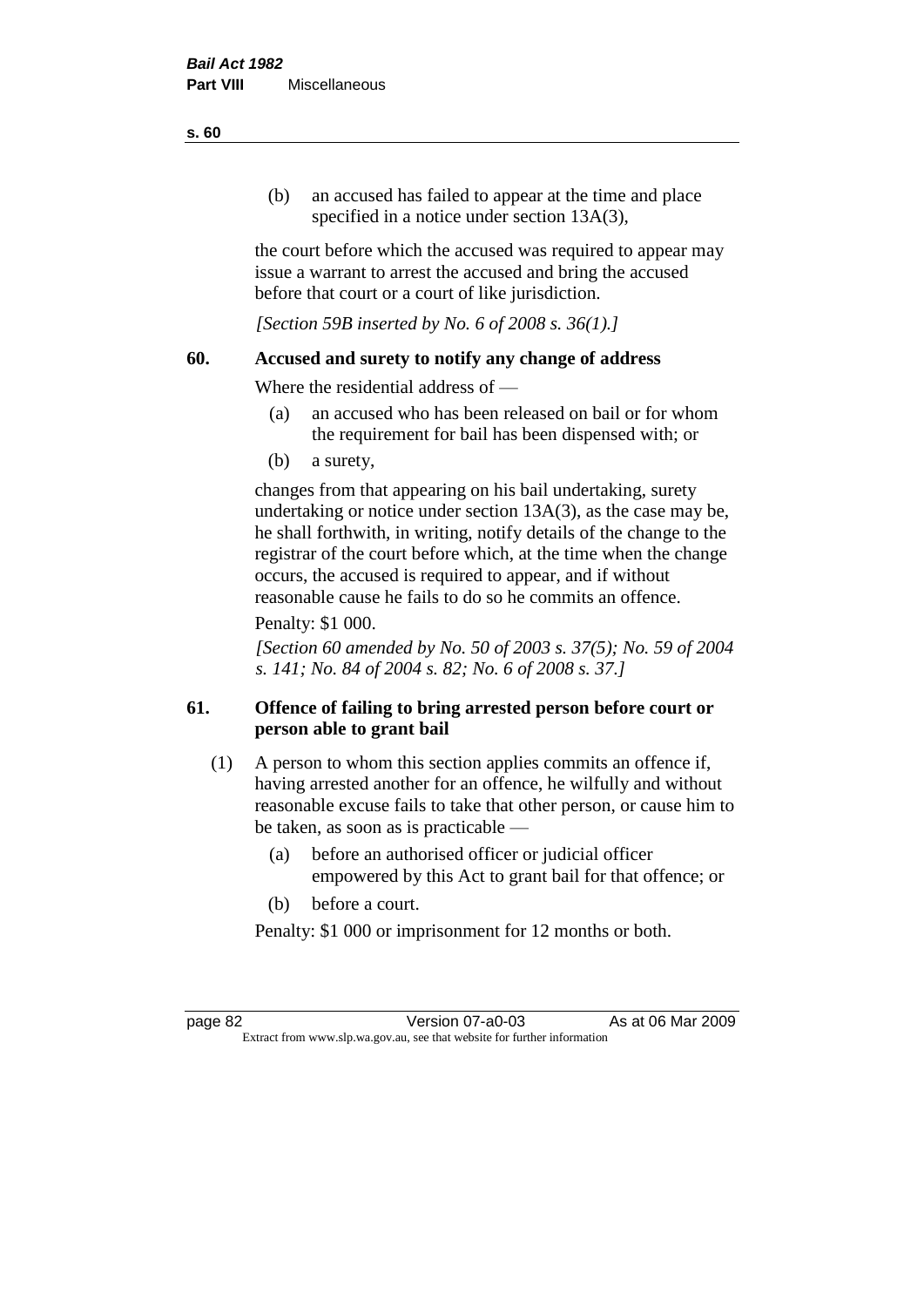- (2) This section applies to a person who
	- (a) is not empowered by this Act to grant bail for the offence; or
	- (b) being so empowered, elects to act under section 6(7).

*[Section 61 amended by No. 15 of 1988 s. 17; No. 59 of 2006 s. 4(4); No. 6 of 2008 s. 38.]* 

### **62. Offence to give false information for bail purposes**

A person who for the purpose of obtaining —

- (a) a grant of bail for himself or a variation of the terms and conditions thereof; or
- (b) approval of himself as a surety,

makes any statement which he knows is false in a material particular, or recklessly makes any statement which is false in a material particular, commits an offence.

Penalty: \$1 000 or imprisonment for 12 months or both.

#### **63. Protection of persons carrying out this Act**

A person shall not be liable in civil proceedings on account of anything done, or omitted to be done, by him in good faith in the course of carrying out any provision of this Act, or purporting to be so done or omitted; but the liability (if any) of any other person (including the State or the Commonwealth) as his employer is not affected by this section and shall be determined as if it had not been passed.

*[Section 63 amended by No. 65 of 2003 s. 121(4).]*

### **64. Evidence of non-appearance etc. by an accused**

Where it is required for the purposes of this Act to prove —

(a) that an accused did not appear before a particular court, at a particular place, on a particular day, at a particular time or during a particular period; or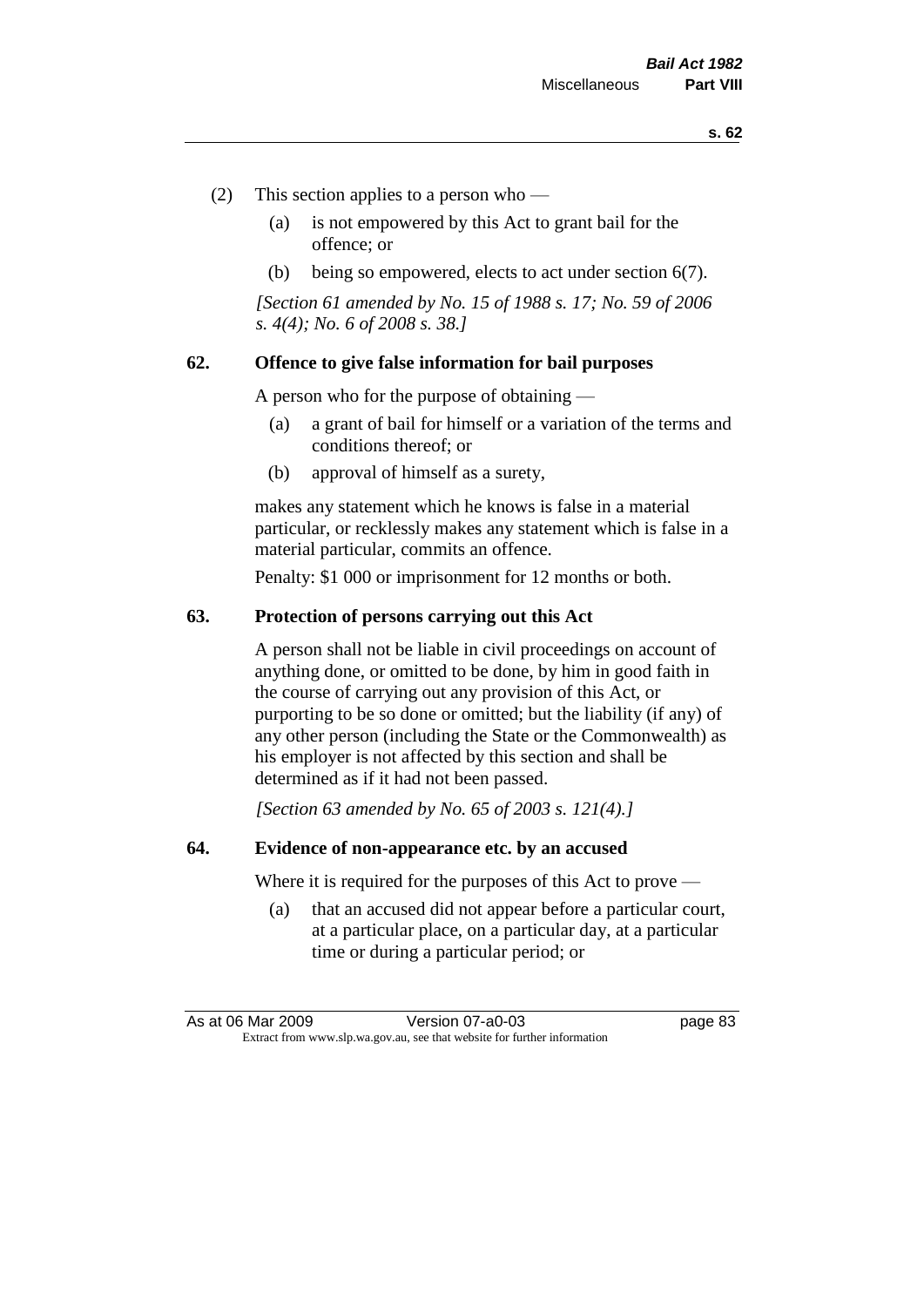(b) the day, time or period when or during which an accused did appear before a particular court at a particular place,

a certificate as to any such matter, purporting to be signed by a judicial officer or registrar of the court before which the accused was required to appear, shall be evidence of the matter so certified.

*[Section 64 amended by No. 59 of 2004 s. 141; No. 84 of 2004 s. 82.]* 

# **65. Bail undertakings by minors**

A bail undertaking entered into by a person who is under the age of 18 years shall bind him as if he were of full age.

# **66. Abolition of other powers to grant bail**

- (1) Any power or duty that, at the commencement of this Act, exists apart from statute to grant bail to an accused awaiting an appearance in court for an offence, is abolished.
- (2) Subsection (1) has effect notwithstanding anything in section 16 of the *Supreme Court Act 1935*.
- (3) In subsection (1) *statute* means an Act of the Parliament of Western Australia, other than the *Supreme Court Act 1935*.

*[Section 66 amended by No. 84 of 2004 s. 82.]*

# **66A. Delegation by registrar**

- (1) The registrar of a court may, either generally or as otherwise provided by the instrument of delegation, by instrument signed by him, delegate to an officer of that court any function conferred on him by or under this Act other than —
	- (a) this power of delegation; or
	- (aa) a function conferred by section  $11(3)$  or  $36(1)(a)$ ; or
	- (b) any function that a judicial officer has required him to perform personally.

**s. 65**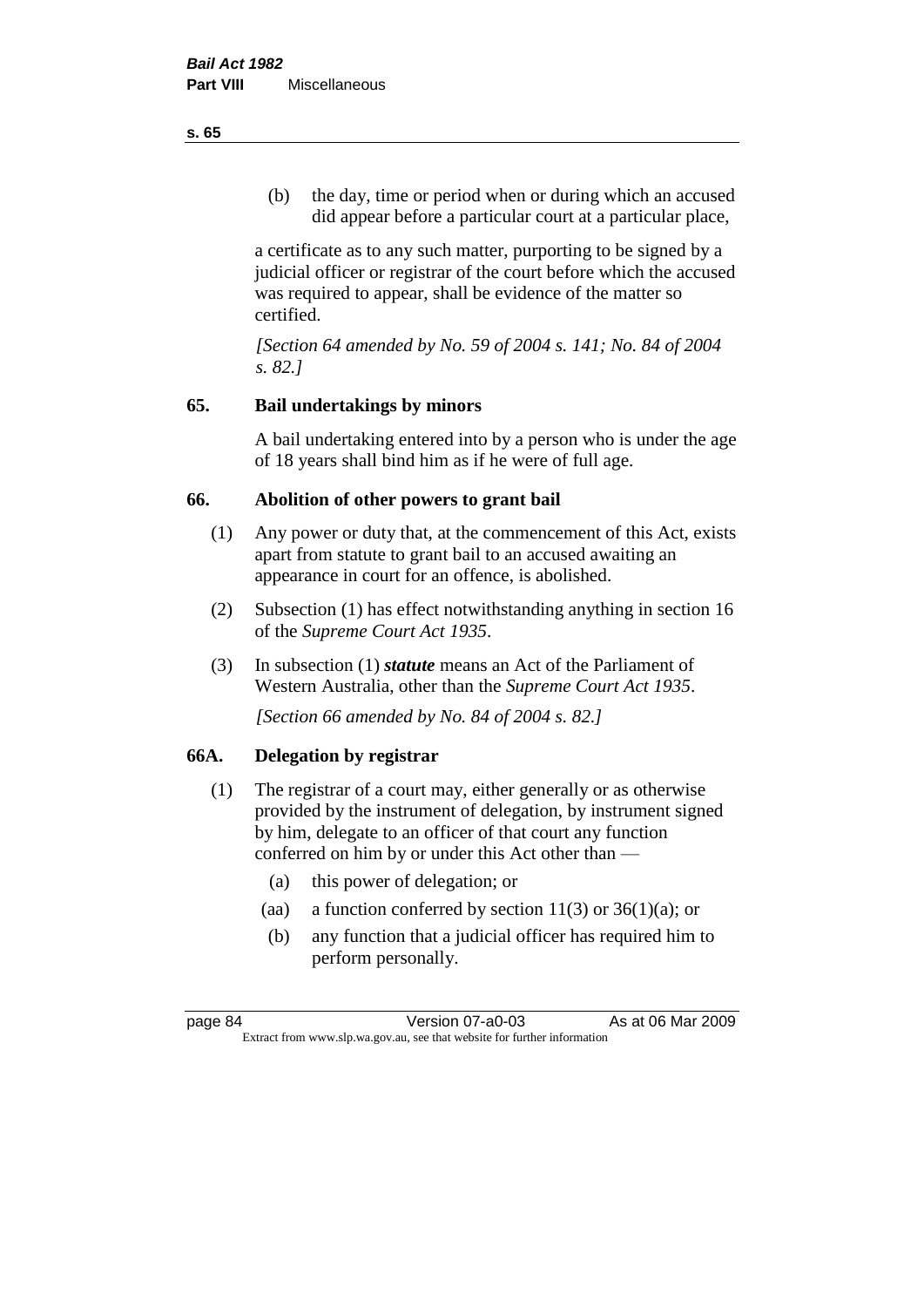(2) The superintendent of a detention centre under the *Young Offenders Act 1994* may, either generally or as otherwise provided by the instrument of delegation, by instrument signed by him, delegate to an officer of the Public Sector agency principally assisting the Minister administering that Act in its administration any function conferred on him by or under this Act, other than this power of delegation.

*[Section 66A inserted by No. 15 of 1988 s. 18; amended by No. 49 of 1988 s. 89; No. 31 of 1993 s. 8; No. 59 of 2004 s. 141; No. 65 of 2006 s. 52; No. 6 of 2008 s. 39.]* 

# **66B. Use of video link or audio link**

(1) In this section —

*audio link* means facilities (including telephone) that enable, at the same time, a judicial officer or authorised officer at one place to hear the accused at another place and vice versa;

*bail proceedings* means any proceedings under this Act including —

- (a) proceedings on a case for bail;
- (b) proceedings relating to the variation or revocation of bail;
- (c) proceedings on an application under section 48 or 49;
- (d) proceedings on an appeal under section 15A or 53;

*video link* means facilities (including closed circuit television) that enable, at the same time, a judicial officer or authorised officer at one place to see and hear the accused at another place and vice versa.

- (2) Bail proceedings may be conducted by means of a video link or an audio link.
- (3) Without limiting subsection (2), if a provision of this Act requires or authorises an accused to be brought before, or appear before, a court, judicial officer or authorised officer, the accused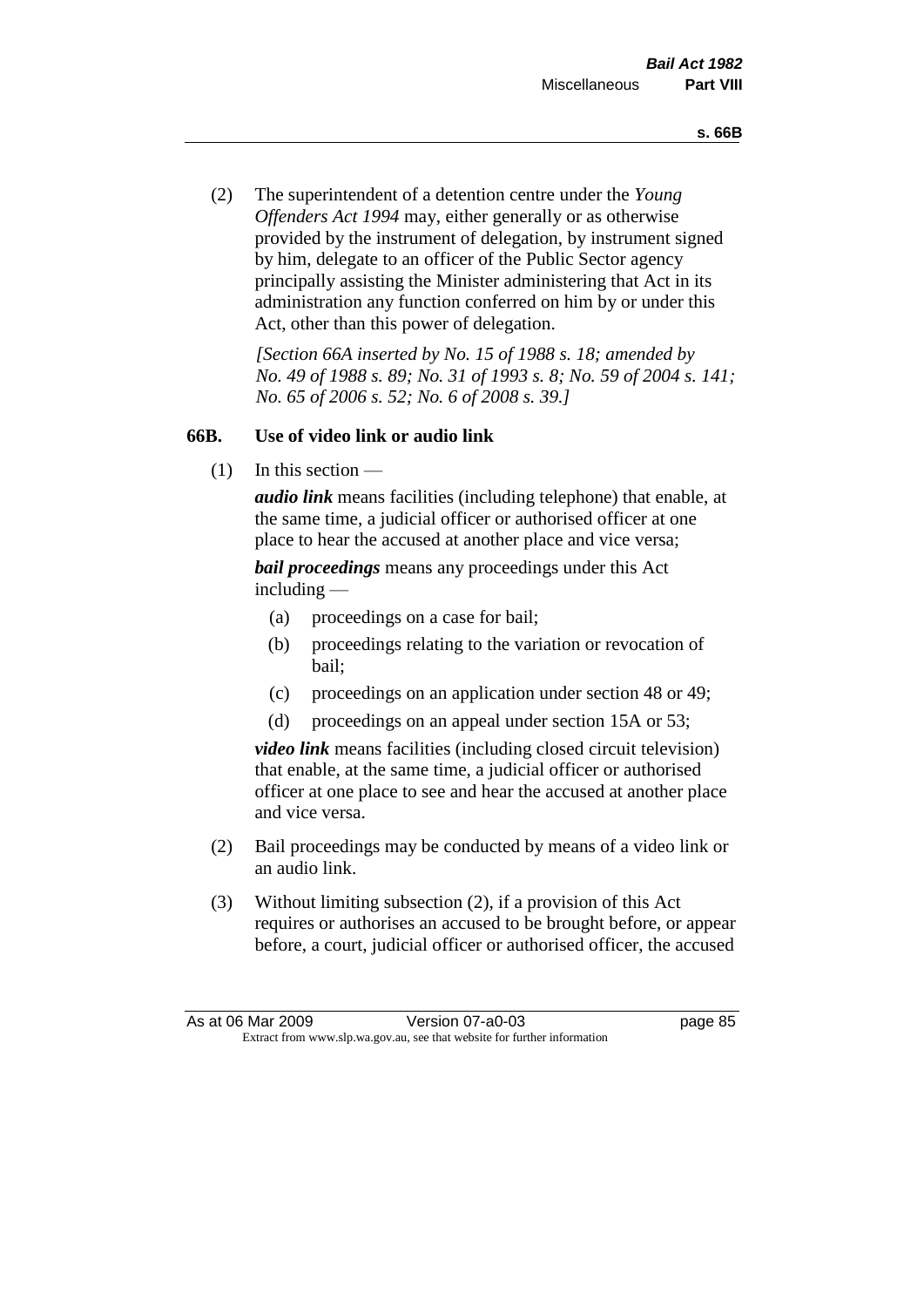may be brought before, or appear before, the court or officer by means of a video link or an audio link.

- (4) An audio link is not to be used under this section unless a video link is not available and cannot reasonably be made available.
- (5) Nothing in this section prevents a court, judicial officer or authorised officer from requiring that an accused be brought before, or appear before, the court or officer in person for the purposes of bail proceedings.

*[Section 66B inserted by No. 6 of 2008 s. 40(1).]*

# **67. Regulations**

- (1) The Governor may make regulations, not inconsistent with this Act, prescribing such things as are required or permitted by this Act to be prescribed or as it is necessary or expedient to prescribe for the purposes thereof.
- (2) Without limiting the generality of subsection (1) regulations  $\text{max}$  —
	- (a) make provision for or with respect to the making of applications —
		- (i) for or in relation to bail;
		- (ii) for the approval of sureties;
		- (iii) for the approval of security to be given by accused persons and sureties;
		- (iv) for the cancellation of a surety undertaking;
		- (v) for an order under section 49,

and for the manner in which such applications are to be made and the procedure to be followed on such applications;

(b) for the purposes of clause 5 of Part A of Schedule 1, prescribe the officer or officers who may grant bail for any prescribed appearance or class of appearance in court by an accused who is in custody;

**s. 67**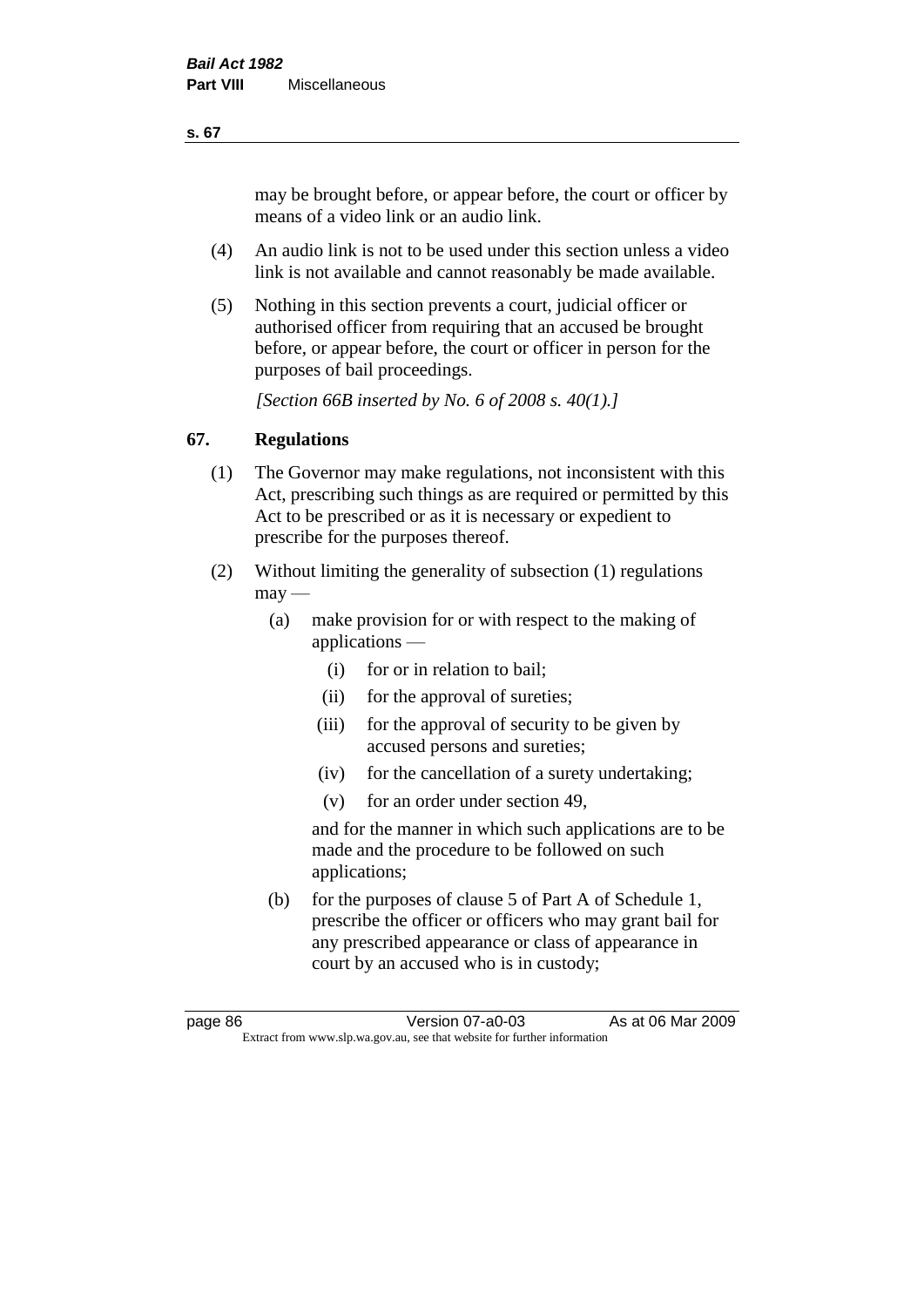- (c) make provision for, or with respect to the management, control, supervision and good order of premises established for the accommodation of persons to whom bail has been granted.
- (3) Regulations made under this section may provide that a contravention or failure to comply with a regulation constitutes an offence and may provide for penalties not exceeding a fine of \$500 for offences against the regulations.

*[Section 67 amended by No. 45 of 1993 s. 12; No. 84 of 2004 s. 83(3); No. 2 of 2008 s. 56(6); No. 6 of 2008 s. 30(3).]* 

*[68. Omitted under the Reprints Act 1984 s. 7(4)(g).]*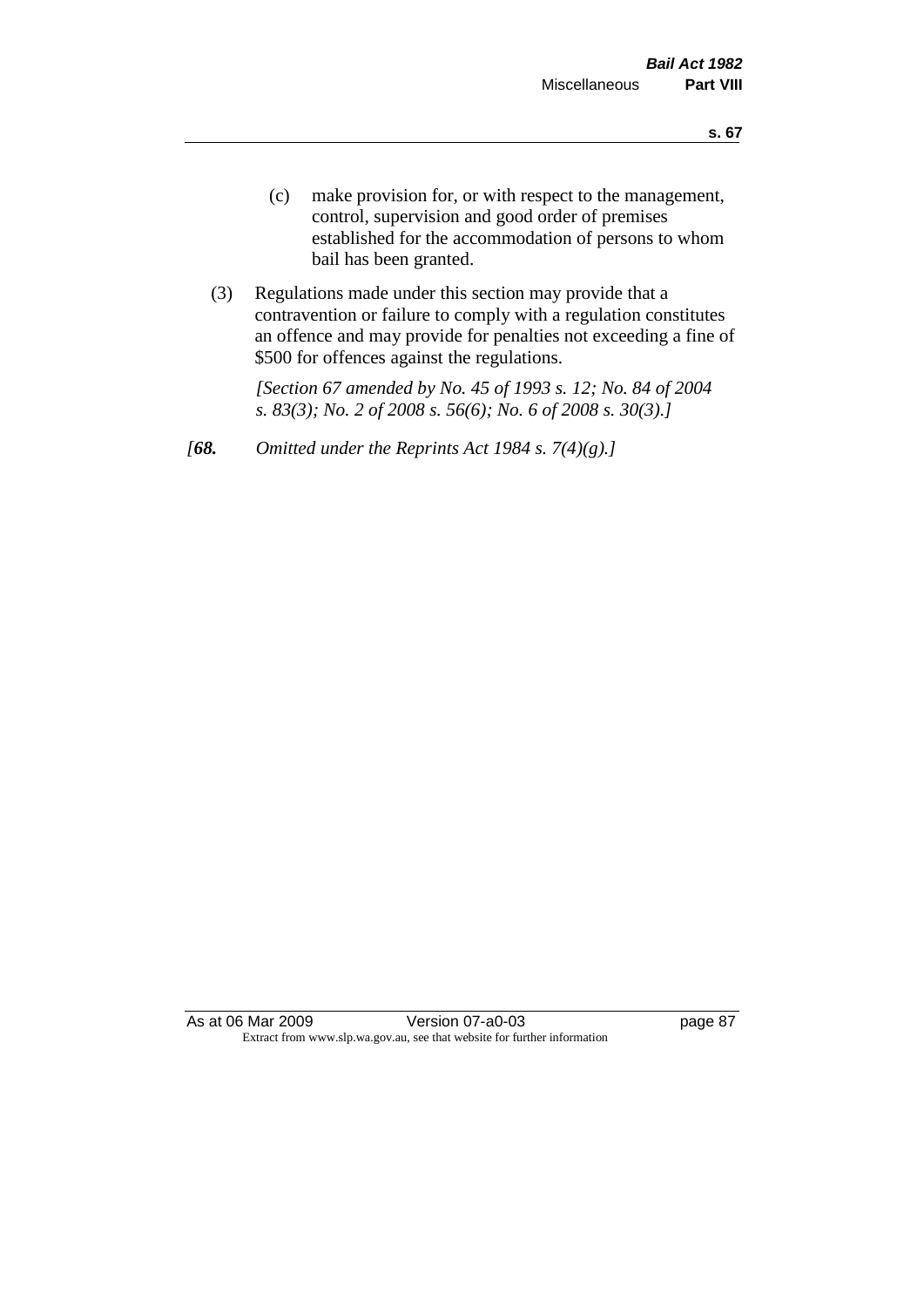# **Schedule 1 — Jurisdiction as to bail and related matters**

[s. 13, 17]

*[Heading inserted by No. 6 of 2008 s. 41(1).]*

# **Part A** — **Jurisdiction relating to bail**

*[Heading inserted by No. 6 of 2008 s. 41(2)(a).]*

# **First Column** *Appearances in court*

#### **Second Column**

*By whom bail may be granted or (where applicable) dispensed with*

*[Heading amended by No. 6 of 2008 s. 41(2)(b) and (c).]*

### **1. Initial appearance**

| (1) | The initial appearance in a<br>court of summary<br>jurisdiction or the Children's<br>Court by an accused in, or in<br>connection with,<br>proceedings for an offence. | In any case $-$<br>a justice; or<br>(a)<br>(b)<br>an authorised police<br>officer; and |                                                                                      |
|-----|-----------------------------------------------------------------------------------------------------------------------------------------------------------------------|----------------------------------------------------------------------------------------|--------------------------------------------------------------------------------------|
|     |                                                                                                                                                                       |                                                                                        | in addition, in the case of a child,<br>an authorised community<br>services officer. |

(2) The initial appearance in the A judge of the District Court or a District Court or the Supreme Court, not being the initial appearance to which clause 3 applies. judge of the Supreme Court, as the case requires.

*[Clause 1 amended by No. 15 of 1988 s. 19; No. 49 of 1988 s. 90(a)(i); No. 59 of 2004 s. 141; No. 84 of 2004 s. 10(1) and 82.]*

**2. Appearance after adjournment** Appearance in any court or before a judicial officer by an accused after any adjournment of proceedings for an offence, not being a committal under clause 3. The judicial officer who orders the adjournment.

*[Clause 2 amended by No. 84 of 2004 s. 82.]*

page 88 Version 07-a0-03 As at 06 Mar 2009 Extract from www.slp.wa.gov.au, see that website for further information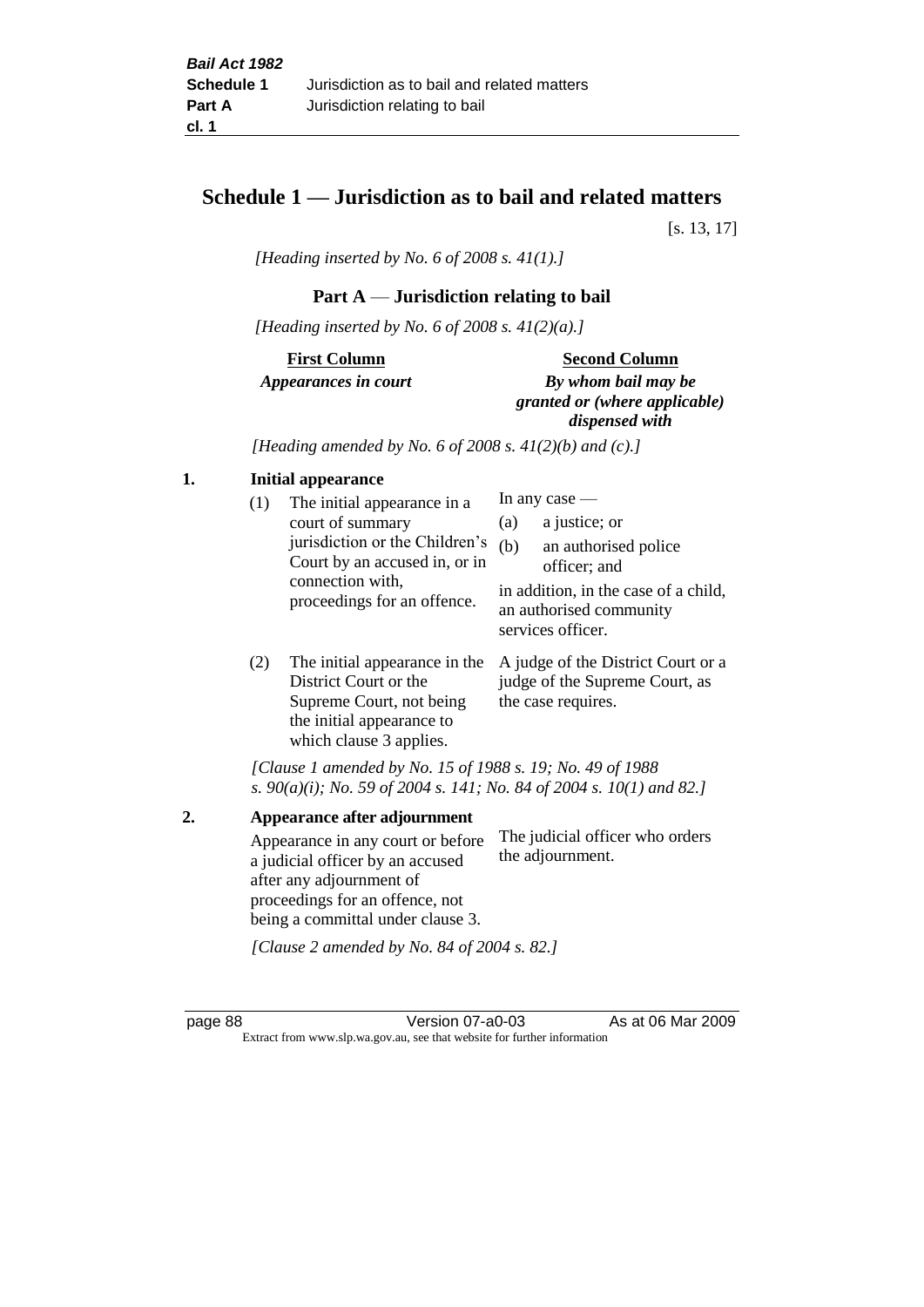the committal.

| <b>First Column</b>  |  |
|----------------------|--|
| Appearances in court |  |

**Second Column** *By whom bail may be granted or (where applicable) dispensed with*

The judicial officer who orders

# **3. Appearance on committal to Supreme Court or District Court**

The initial appearance by an accused in the Supreme Court or District Court after he has been committed thereto under any Act to be tried or sentenced or otherwise dealt with.

*[Clause 3 amended by No. 84 of 2004 s. 82.]*

## **4. Appearance in connection with appeal etc.**

| (1) | Appearance in connection<br>with an application or appeal<br>made under the Criminal<br>Appeals Act 2004 or with<br>any order made in<br>determining the application<br>or appeal. | If the appeal is being determined<br>by a single judge of the Supreme<br>Court, a single judge of the<br>Supreme Court;<br>If the appeal is being determined<br>by the Court of Appeal, the Court<br>of Appeal or a single judge of<br>appeal. |
|-----|------------------------------------------------------------------------------------------------------------------------------------------------------------------------------------|------------------------------------------------------------------------------------------------------------------------------------------------------------------------------------------------------------------------------------------------|
| (2) | Appearance in connection<br>with a rehearing of<br>proceedings ordered under<br>section 28 of the <i>Children's</i><br>Court of Western Australia<br>Act 1988.                     | The Children's Court.                                                                                                                                                                                                                          |
| (3) | Appearance in connection<br>with the reconsideration of<br>an order under section 40 of<br>the <i>Children's Court of</i><br>Western Australia Act 1988.                           | The Children's Court constituted<br>by the President.                                                                                                                                                                                          |

As at 06 Mar 2009 Version 07-a0-03 page 89 Extract from www.slp.wa.gov.au, see that website for further information

*[Clause 4 inserted by No. 84 of 2004 s. 10(2).]*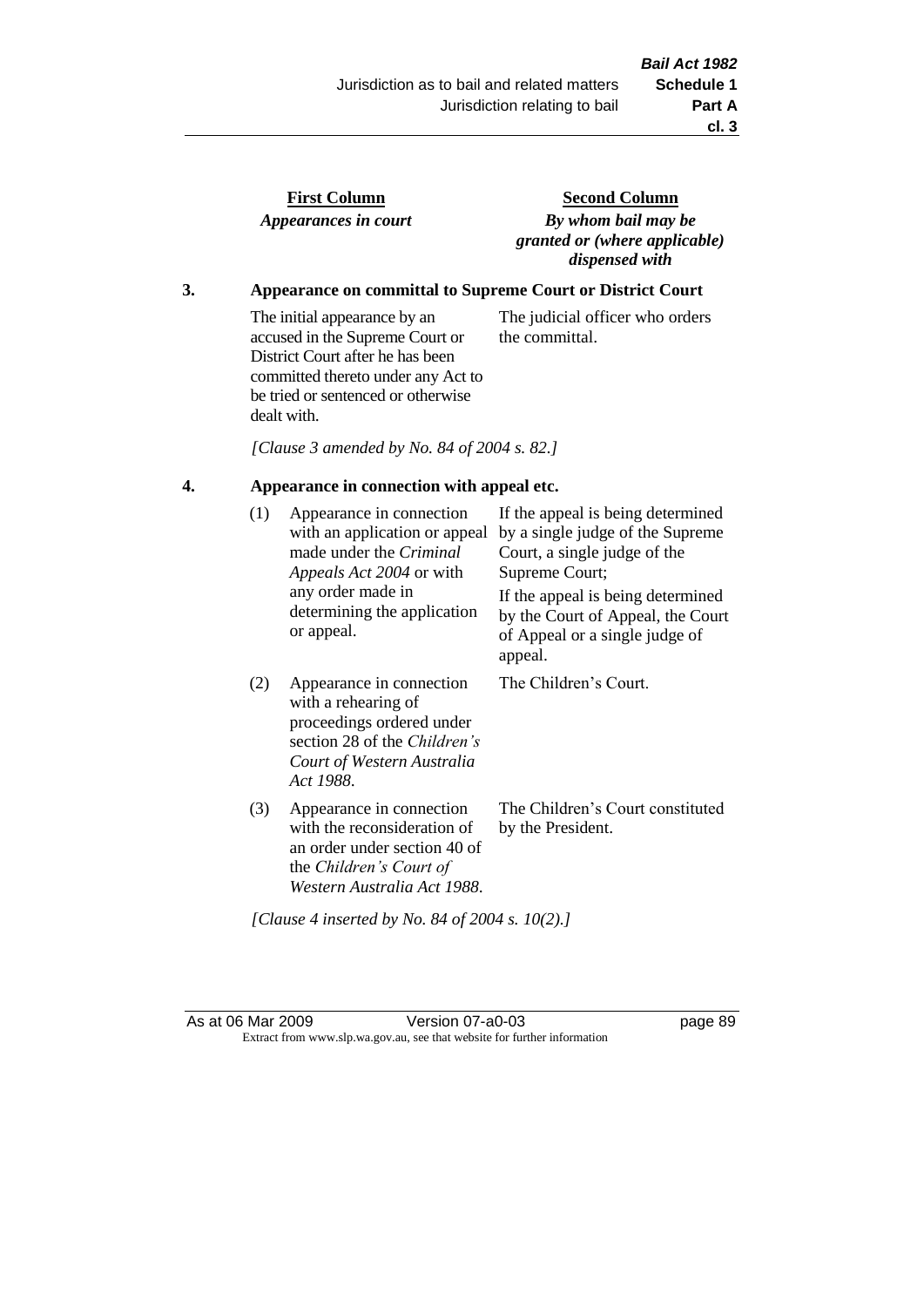|    |     |                                                       | <b>First Column</b>                                                                                                              | <b>Second Column</b>                                                                                                                 |  |
|----|-----|-------------------------------------------------------|----------------------------------------------------------------------------------------------------------------------------------|--------------------------------------------------------------------------------------------------------------------------------------|--|
|    |     |                                                       | Appearances in court                                                                                                             | By whom bail may be<br>granted or (where applicable)<br>dispensed with                                                               |  |
| 5. |     |                                                       | Appearance prescribed by regulation                                                                                              |                                                                                                                                      |  |
|    |     |                                                       | Appearance in a court for any<br>other purpose or following any<br>other occurrence prescribed by<br>regulations under this Act. | The judicial or other officer<br>prescribed by such regulations.                                                                     |  |
| 6. |     |                                                       | Appearances not otherwise provided for                                                                                           |                                                                                                                                      |  |
|    |     | Act.                                                  | Any appearance in a court not<br>otherwise provided for in this<br>Part or by regulations under this                             | The judicial officer who, or court<br>which, orders the appearance.                                                                  |  |
| 7. |     |                                                       | Term used: proceedings for an offence                                                                                            |                                                                                                                                      |  |
|    |     | In this Part, unless the contrary intention appears — |                                                                                                                                  |                                                                                                                                      |  |
|    |     |                                                       |                                                                                                                                  | proceedings for an offence in clause 2 (but not in clause 1) includes<br>any of the following proceedings relating to that offence — |  |
|    |     | (a)                                                   | appeal proceedings;                                                                                                              |                                                                                                                                      |  |
|    |     | (b)                                                   | proceedings on a writ of <i>habeas corpus</i> ; and                                                                              |                                                                                                                                      |  |
|    |     | (c)                                                   | section 50 of the Sentencing Act 1995.                                                                                           | proceedings on the re-appearance of an offender under                                                                                |  |
|    |     |                                                       | [Clause 7 inserted by No. 84 of 2004 s. 10(3).]                                                                                  |                                                                                                                                      |  |
|    |     |                                                       | Part $B$ — Cessation of powers relating to bail                                                                                  |                                                                                                                                      |  |
|    |     |                                                       | [Heading inserted by No. 6 of 2008 s. $41(3)(a)$ .]                                                                              |                                                                                                                                      |  |
| 1. |     |                                                       |                                                                                                                                  | Upon decision by judge, power of other officers ceases                                                                               |  |
|    | (1) |                                                       | In this clause $-$                                                                                                               |                                                                                                                                      |  |
|    |     |                                                       | the District Court.                                                                                                              | <i>judge</i> means a judge of the Supreme Court, the Children's Court or                                                             |  |

(2) After a judge has granted or refused bail for an appearance by an accused the power to grant bail for that appearance ceases to be vested  $in -$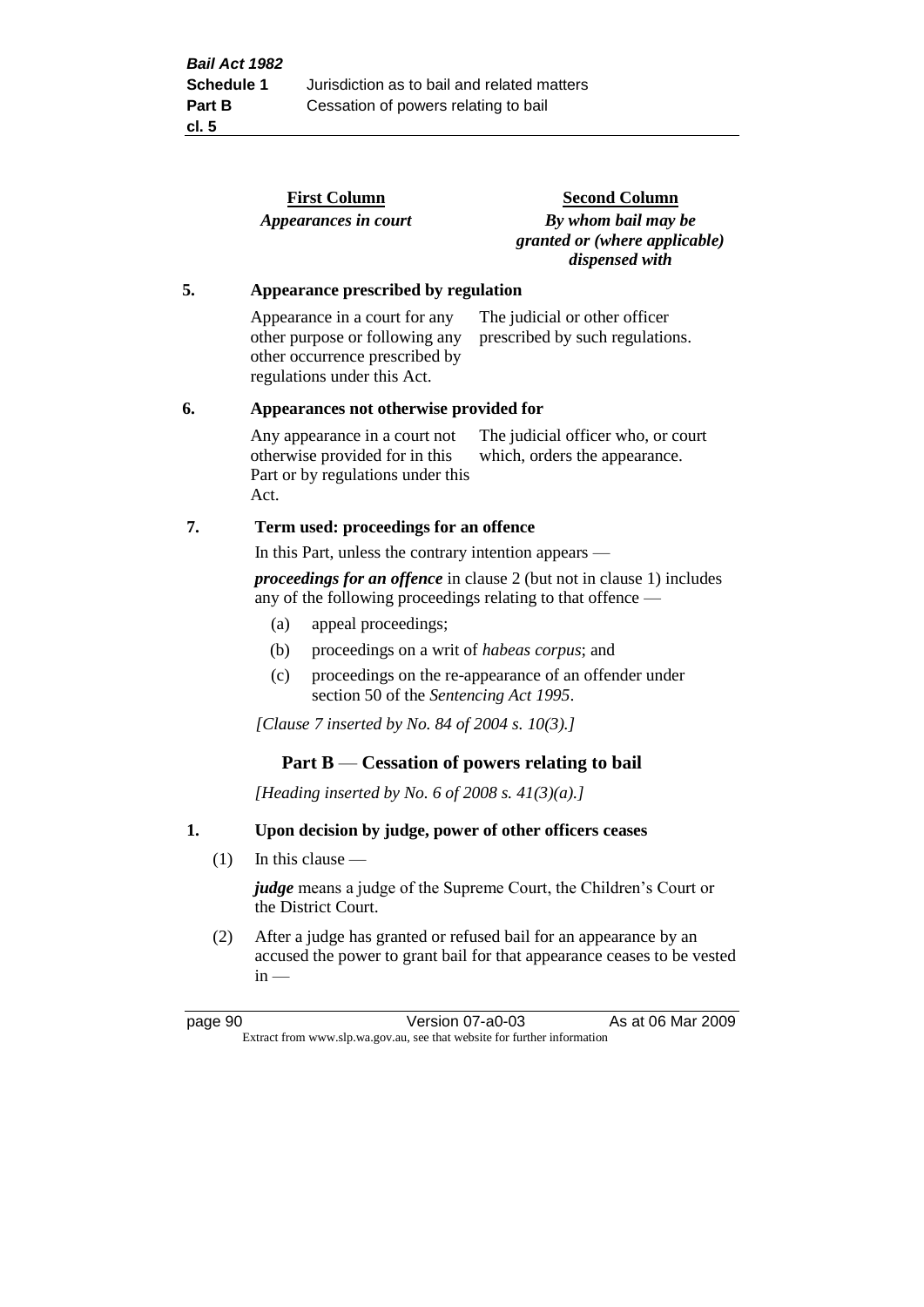- (a) any judicial officer whose jurisdiction is inferior to that of the judge; or
- (b) any authorised officer.
- (3) After a judge has dispensed with the requirement for bail for an appearance by an accused the power to grant or refuse bail for that appearance ceases to be vested in any officer referred to in subclause  $(2)(a)$  or  $(b)$ .

*[Clause 1 inserted by No. 6 of 2008 s. 41(3)(b).]*

#### **1A. Upon decision by Court of Appeal, other powers cease**

After the Court of Appeal on an appeal under section 15A —

- (a) has granted or refused bail for an appearance by an accused, the power to grant or refuse bail for that appearance; or
- (b) has dispensed with the requirement for bail for an appearance by an accused, the power to grant or refuse bail for that appearance,

ceases to be vested in any judicial officer or in any authorised officer.

*[Clause 1A inserted by No. 6 of 2008 s. 41(3)(b).]*

#### **2. Upon decision by judicial officer, his power and that of his peers ceases**

Except where clause 4 applies, the power to grant, refuse or dispense with bail for an appearance by an accused ceases to be vested in any judicial officer (including a judge of the Supreme Court) after he, or another judicial officer whose jurisdiction is co-extensive with his, has granted, refused or dispensed with bail for that appearance.

*[Clause 2 amended by No. 84 of 2004 s. 82; No. 6 of 2008 s. 41(3)(c) and (d).]*

#### **3. Cessation of power upon refusal of bail for initial appearance**

(1) After an authorised officer has refused bail for an initial appearance by an accused, the power to grant bail for that appearance ceases to be vested in another authorised officer, but a justice may nevertheless grant bail for that appearance.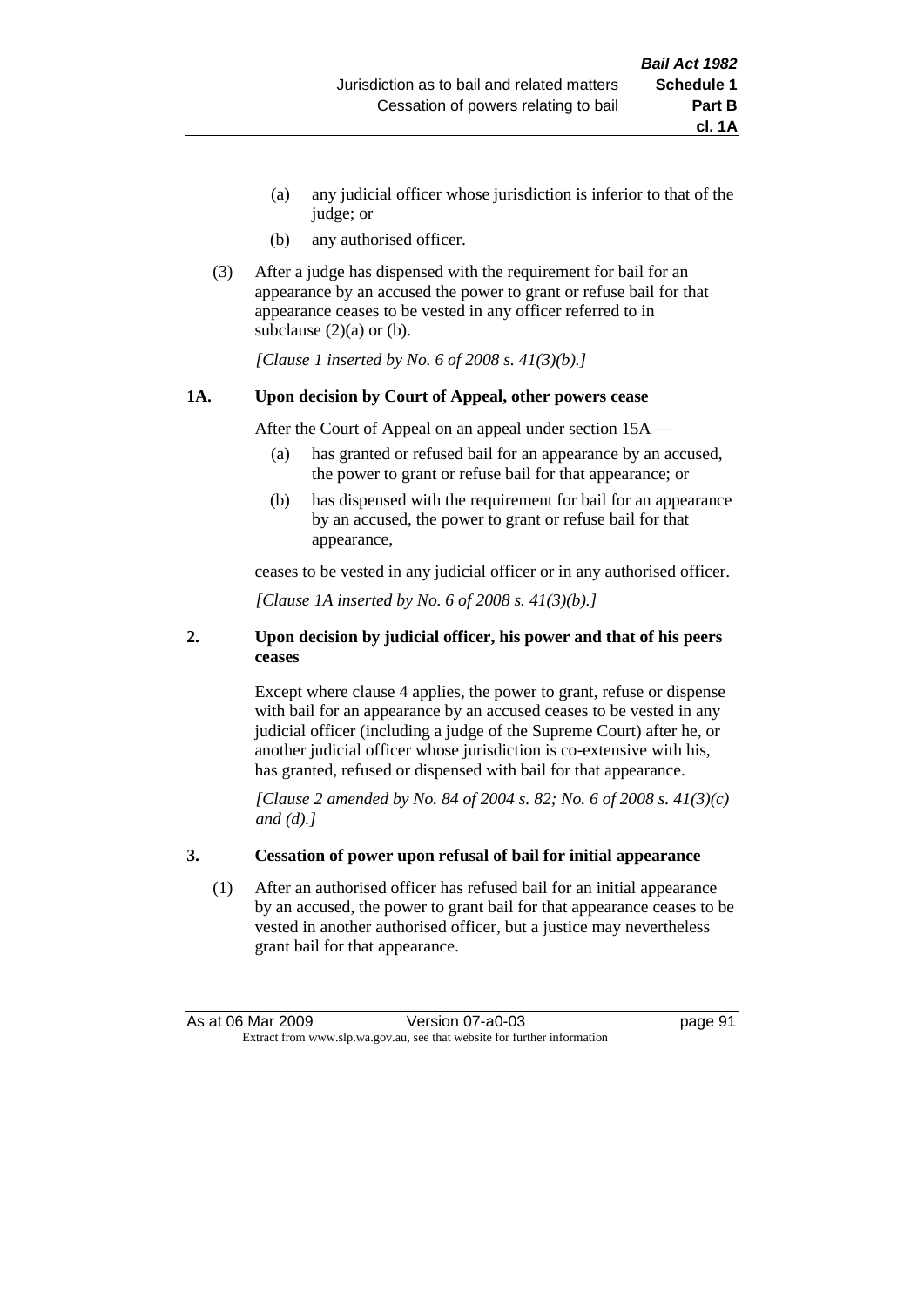(2) After a justice has refused bail for an initial appearance by an accused, the power to grant bail for that appearance ceases to be vested in an authorised officer or another justice.

*[Clause 3 inserted by No. 6 of 2008 s. 41(3)(e).]*

#### **4. Judicial officer's powers where accused proves new facts or changed circumstances**

Notwithstanding clause 2, where an accused has been refused bail for an appearance or has been granted bail therefor on terms or conditions with which he is unable or unwilling to comply, the judicial officer who granted or refused bail or another judicial officer whose jurisdiction is co-extensive with his has power to grant bail for that appearance or to vary the terms or conditions of bail previously granted therefor if the accused makes application and satisfies him that —

- (a) new facts have been discovered, new circumstances have arisen or the circumstances have changed since bail was previously granted or refused for that appearance;
- (b) he failed to adequately present his case for bail on the previous occasion when it was considered; or
- (c) where bail was granted subject to a home detention condition, he has, since the previous occasion when his case for bail was considered, complied with the home detention condition for a period of one month or more.

*[Clause 4 amended by No. 61 of 1990 s. 14; No. 84 of 2004 s. 82.]*

# **Part C — Manner in which jurisdiction to be exercised**

*[Heading deleted by No. 6 of 2008 s. 41(4)(a).]*

### **1. Bail before conviction to be at discretion of bail authority, except for a child**

Subject to clauses 3A and 3C, the grant or refusal of bail to an accused, other than a child, who is in custody awaiting an appearance in court before conviction for an offence shall be at the discretion of the judicial officer or authorised officer in whom jurisdiction is vested, and that discretion shall be exercised having regard to the

page 92 Version 07-a0-03 As at 06 Mar 2009 Extract from www.slp.wa.gov.au, see that website for further information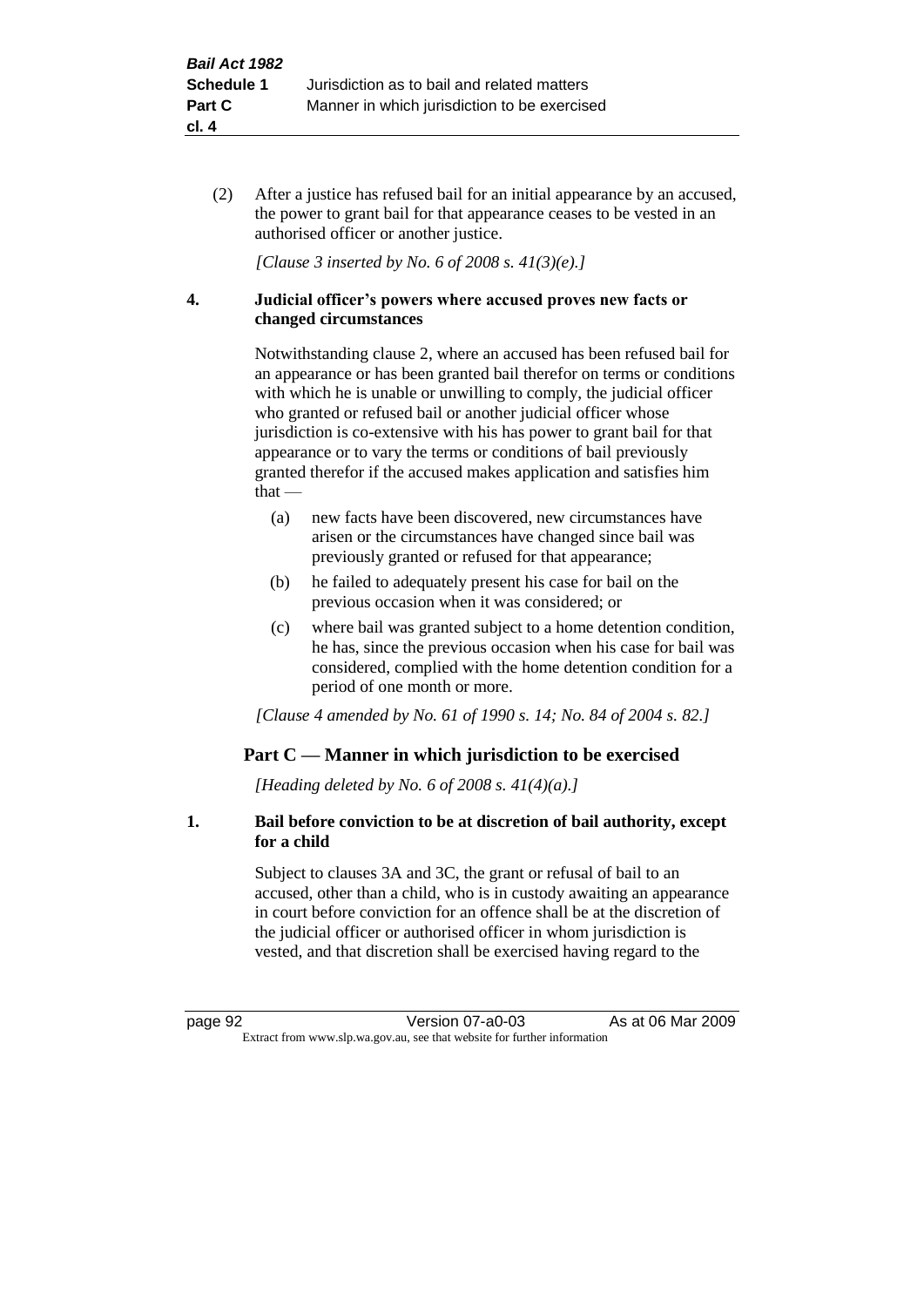following questions as well as to any others which he considers relevant —

- (a) whether, if the accused is not kept in custody, he may
	- (i) fail to appear in court in accordance with his bail undertaking;
	- (ii) commit an offence;
	- (iii) endanger the safety, welfare, or property of any person; or
	- (iv) interfere with witnesses or otherwise obstruct the course of justice, whether in relation to himself or any other person;
- (b) whether the accused needs to be held in custody for his own protection;
- (c) whether the prosecutor has put forward grounds for opposing the grant of bail;
- (d) whether, as regards the period when the accused is on trial, there are grounds for believing that, if he is not kept in custody, the proper conduct of the trial may be prejudiced;
- (e) whether there is any condition which could reasonably be imposed under Part D which would —
	- (i) sufficiently remove the possibility referred to in paragraphs (a) and (d);
	- (ii) obviate the need referred to in paragraph (b); or
	- (iii) remove the grounds for opposition referred to in paragraph (c);
- (f) where the accused is charged with an offence that is alleged to have been committed in respect of a child, whether a condition should be imposed under Part D requiring the accused to reside at a place other than the place where the child resides;
- (g) whether the alleged circumstances of the offence or offences amount to wrongdoing of such a serious nature as to make a grant of bail inappropriate.

*[Clause 1 amended by No. 14 of 1992 s. 11; No. 45 of 1993 s. 10(2)(a); No. 54 of 1998 s. 8(a) and (b); No. 84 of 2004 s. 82; No. 6 of 2008 s. 41(4)(b).]*

| As at 06 Mar 2009 |                                                                          | Version 07-a0-03 | page 93 |
|-------------------|--------------------------------------------------------------------------|------------------|---------|
|                   | Extract from www.slp.wa.gov.au, see that website for further information |                  |         |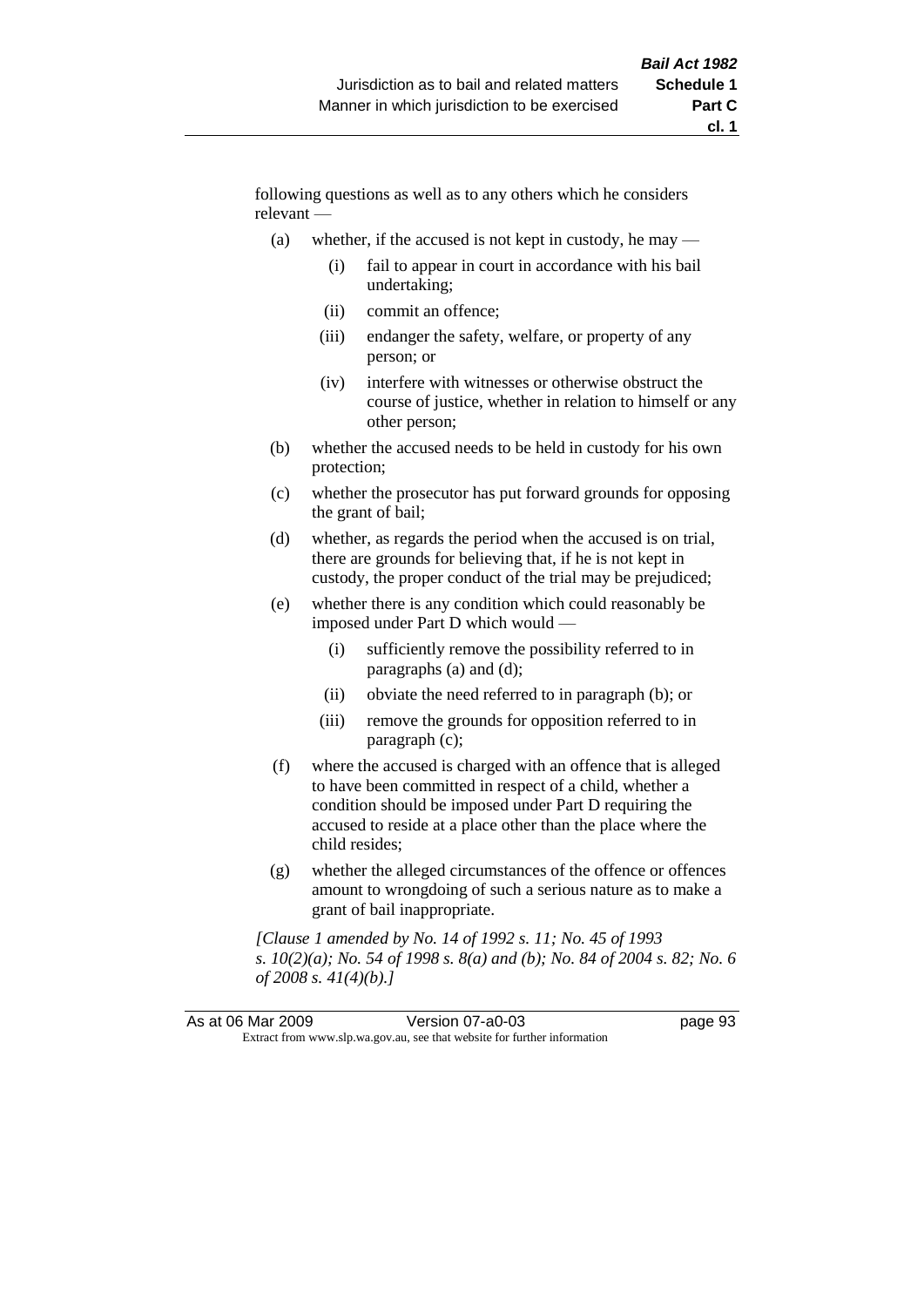### **2. Child to have qualified right to bail**

(1) In this clause —

*responsible person* means a parent, relative, employer or other person who, in the opinion of the judicial officer or authorised officer, is in a position to both influence the conduct of the child and provide the child with support and direction.

- (2) Subject to subclause (3), a child accused who is in custody awaiting an appearance in court before conviction for an offence has a right to be granted bail unless —
	- (a) in the opinion of the judicial officer or authorised officer in whom jurisdiction is vested —
		- (i) one or more of the questions set out in clause 1(a), (b), (d) and (g) must be answered in the affirmative; and
		- (ii) there is no condition which he could reasonably impose under Part D which would satisfy the relevant provision of clause 1(e);
		- or
	- (b) there is no responsible person willing to enter into an undertaking of the kind described in subclause (3)(c),

and if the child is refused bail he shall be dealt with in accordance with section 19(2) of the *Young Offenders Act 1994*.

- (3) The right of a child accused under subclause (2) is subject to
	- (a) clauses 3A and 3C; and
	- *[(b) deleted]*
	- (c) there being imposed as a condition on the grant of bail a requirement that before the release of the child on bail a responsible person undertakes in writing in the approved form to ensure that the child complies with any requirement of his bail undertaking mentioned in section  $28(2)(a)$ , (b), (c) and (d).
- (4) Subclauses  $(2)(b)$  and  $(3)(c)$  do not apply to a child accused if it appears to the judicial officer or authorised officer that the accused —
	- (a) is over the age of 17 years; and

page 94 Version 07-a0-03 As at 06 Mar 2009 Extract from www.slp.wa.gov.au, see that website for further information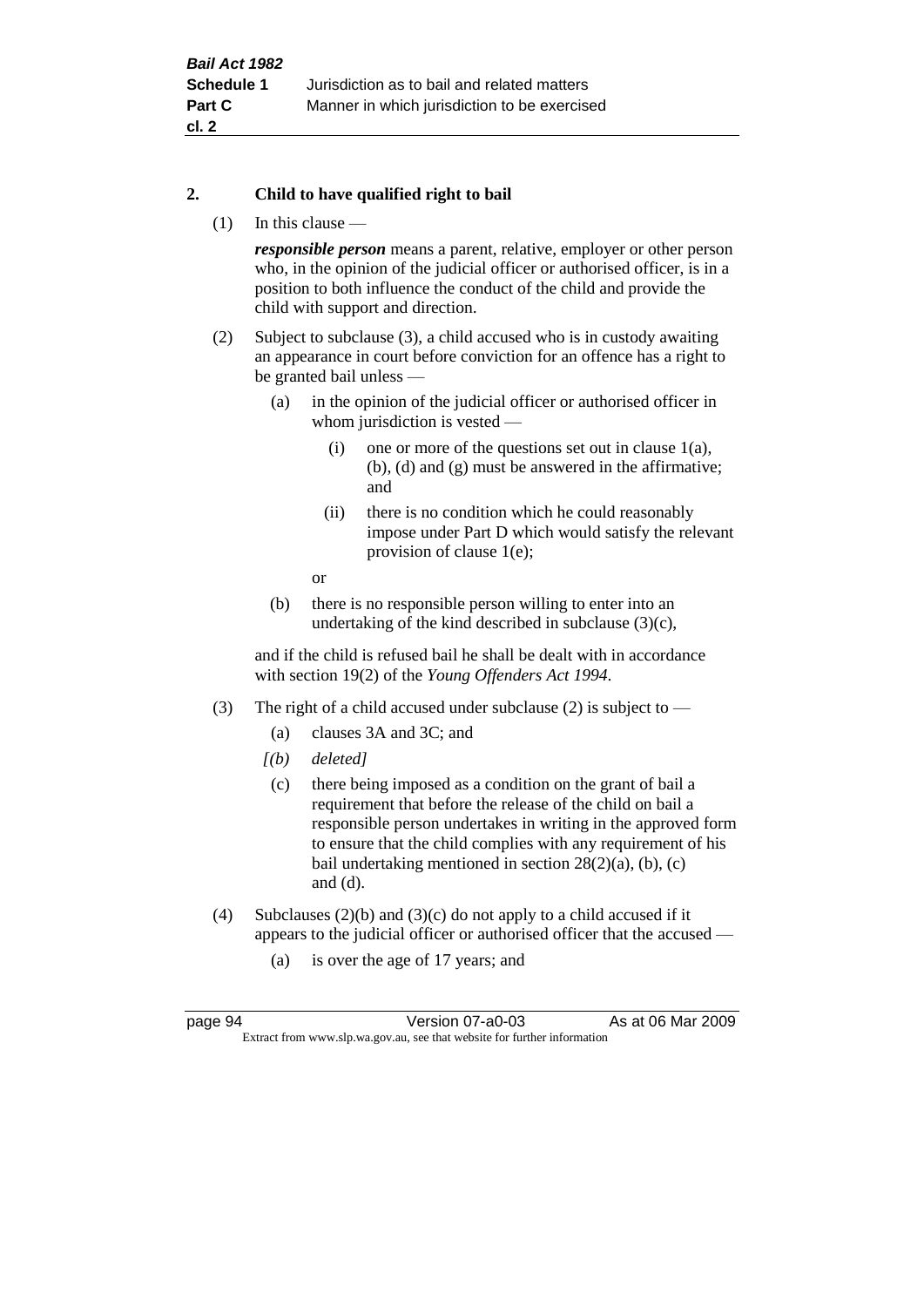- (b) has sufficient maturity to live independently without the guidance or control of a parent or guardian.
- (5) For the purposes of this clause, the provisions of sections 46, 47, 48, 54, 55(2), 60 and  $67(2)(a)(iv)$  apply with all necessary changes as  $if -$ 
	- (a) references in those provisions to a surety and a surety undertaking were references to a responsible person and to an undertaking referred to in subclause (3)(c) respectively; and
	- (b) section  $54(1)(b)(i)$  read as follows
		- <u>، د</u>
- (i) a person who has entered into an undertaking referred to in clause 2(3)(c) of Part C of Schedule 1 should no longer be regarded as a responsible person for the purposes of that clause, or is dead;

".

(6) Where a child accused is released on bail his right to be at liberty is subject to the exercise of the powers in section 17A.

*[Clause 2 inserted by No. 45 of 1993 s. 10(2)(b); amended by No. 57 of 1997 s. 21(3)(a); No. 54 of 1998 s. 8(c); No. 34 of 2004 s. 251; No. 84 of 2004 s. 82; No. 6 of 2008 s. 41(4)(c) and 43(4).]*

# **3. Matters relevant to consideration of clause 1(a)**

In considering whether an accused may do any of the things mentioned in clause 1(a), the judicial officer or authorised officer shall have regard to the following matters, as well as to any others which he considers relevant —

- (a) the nature and seriousness of the offence or offences (including any other offence or offences for which he is awaiting trial) and the probable method of dealing with the accused for it or them, if he is convicted;
- (b) the character, previous convictions, antecedents, associations, home environment, background, place of residence, and financial position of the accused;
- (c) the history of any previous grants of bail to him; and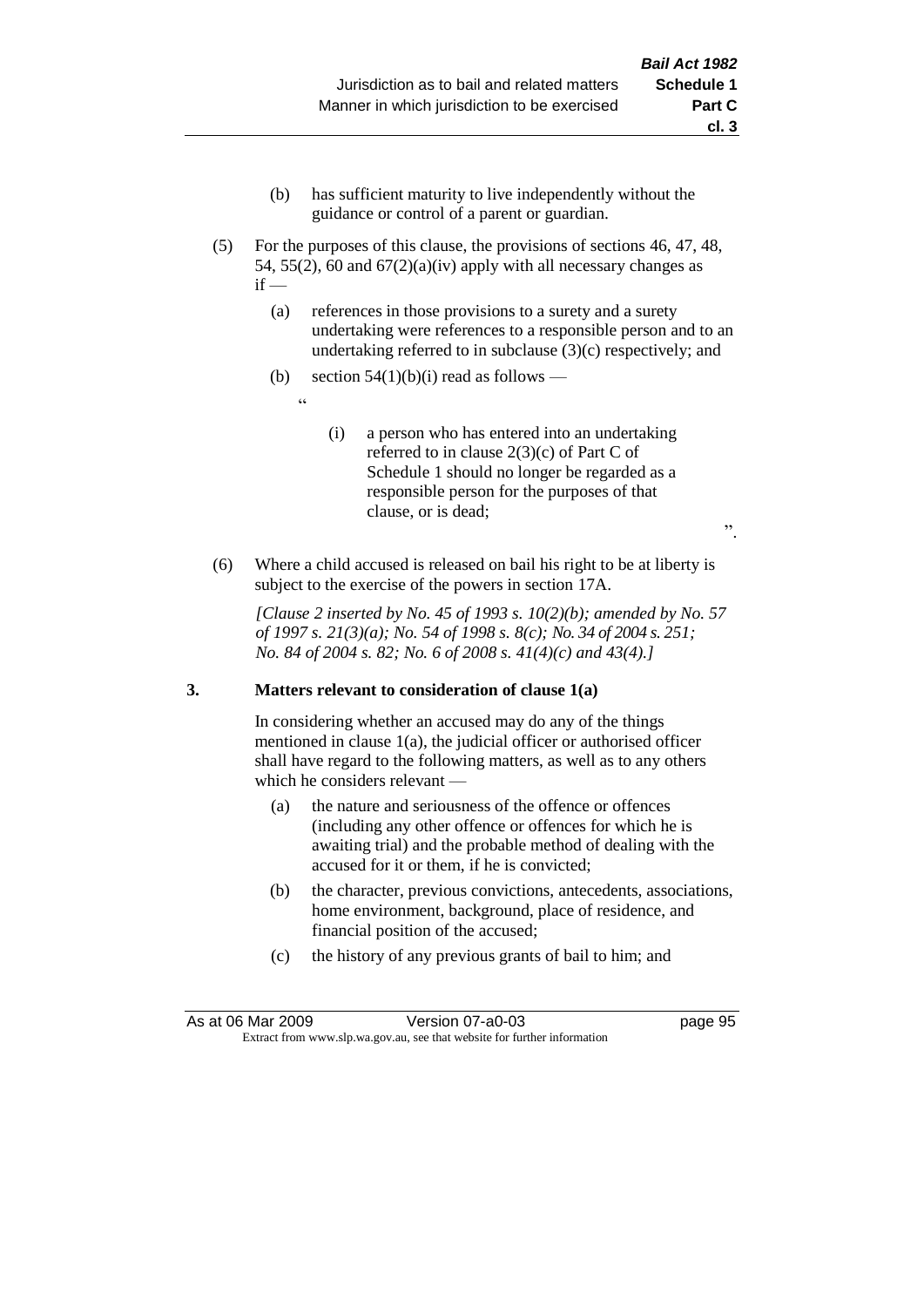(d) the strength of the evidence against him.

*[Clause 3 amended by No. 84 of 2004 s. 82.]*

#### **3A. Bail where serious offence committed while accused on bail for another serious offence**

- (1) Notwithstanding clause 1, 2 or 4 or any other provision of this Act, where —
	- (a) an accused is in custody
		- (i) awaiting an appearance in court before conviction for a serious offence; or
		- (ii) waiting to be sentenced or otherwise dealt with for a serious offence of which the accused has been convicted;

and

- (b) the serious offence is alleged to have been committed while the accused was —
	- (i) on bail for; or
	- (ii) at liberty under an early release order made in respect of,

another serious offence,

the judicial officer or (if section 16A does not apply) the authorised officer in whom jurisdiction is vested shall refuse to grant bail for the serious offence referred to in paragraph (a) unless the judicial officer or authorised officer —

- (c) is satisfied that there are exceptional reasons why the accused should not be kept in custody and, if clause 3B applies, is so satisfied only after complying with that clause; and
- (d) is also satisfied that bail may properly be granted having regard to the provisions of clauses 1 and 3 or, in the case of a child accused, clauses 2 and 3.
- (2) Notwithstanding section 7(1), where an accused is refused bail under subclause (1) for an appearance for a serious offence his case for bail need not be considered again under that subsection for an appearance for that offence unless he satisfies the judicial officer who may order his detention that —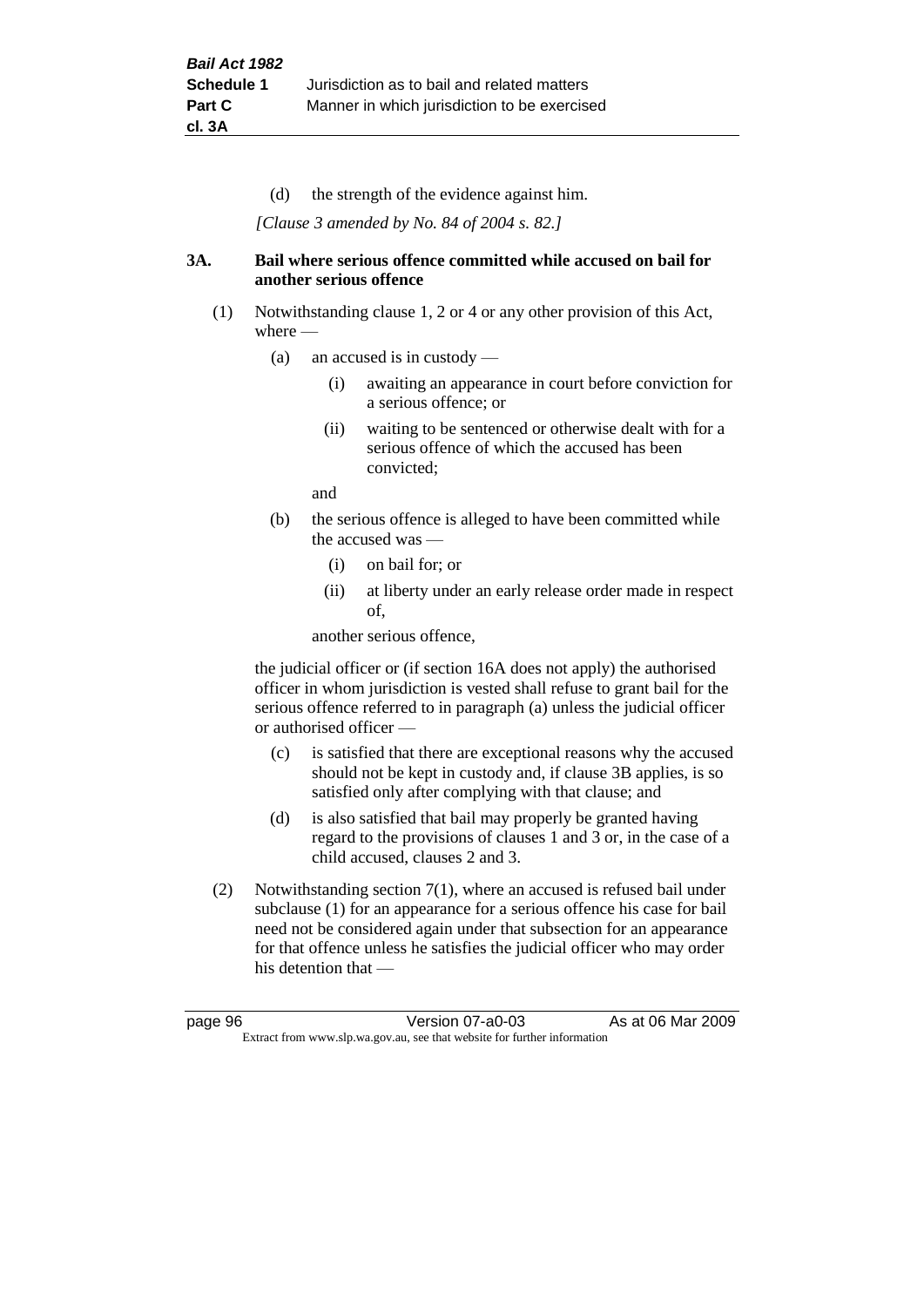- (a) new facts have been discovered, new circumstances have arisen or the circumstances have changed since bail was refused; or
- (b) he failed to adequately present his case for bail on the occasion of that refusal.
- (3) Where a child accused is refused bail under subclause (1) he shall be dealt with in accordance with section 19(2) of the *Young Offenders Act 1994*.

*[Clause 3A inserted by No. 45 of 1993 s. 10(2)(c); amended by No. 57 of 1997 s. 21(3)(b); No. 54 of 1998 s. 7 and 13(1); No. 84 of 2004 s. 82; No. 6 of 2008 s. 41(4)(d).]*

#### **3B. Determination of exceptional reasons under clause 3A(1)**

- (1) This clause applies where it appears to the judicial officer or (if section 16A does not apply) the authorised officer that all or any of the acts alleged to constitute a serious offence referred to in clause 3A(1)(b) would, if proved in the appropriate proceedings, amount to a breach by the accused of a protective condition or order.
- (2) The judicial officer or authorised officer shall, before making a decision that there are exceptional reasons for the purposes of clause  $3A(1)(c)$ , make enquiry, or cause enquiry to be made, whether there has already been —
	- (a) any breach by the accused of the protective condition or order that has been proved in proceedings;
	- (b) any alleged breach by the accused of the protective condition or order that has not been so proved, including an allegation that has not been the subject of a prosecution or any other communication to any relevant official; or
	- (c) any alleged breach by the accused of any other protective condition or order that has been the subject of a prosecution.
- (3) On becoming aware of any such alleged breach, the judicial officer or authorised officer shall give each person for whose protection a protective condition or order referred to in subclause (2) was imposed or made (a *relevant person*) a reasonable opportunity to give evidence by affidavit on matters relating to that protective condition or order.

**cl. 3B**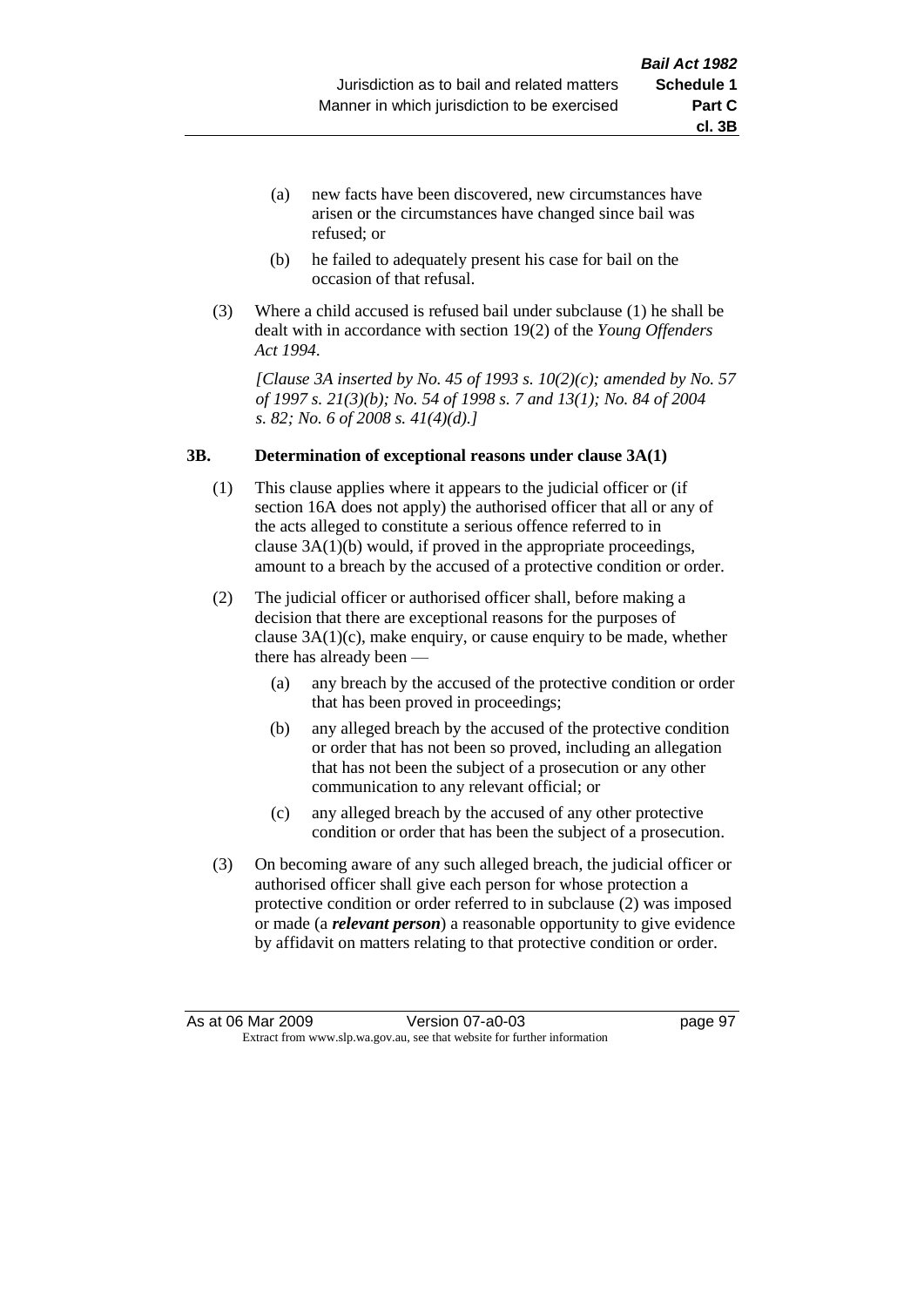- (4) The judicial officer or authorised officer shall in making any decision for the purposes of clause  $3A(1)(c)$  —
	- (a) give due weight to  $-$ 
		- (i) any evidence given under subclause (3);
		- (ii) any adverse effect that a grant of bail to the accused would have on a relevant person; and
		- (iii) any difficulty that a relevant person might have in proving any future breach of a protective condition or order;
	- (b) consider whether it would be appropriate to refuse bail and make a hospital order under section 5 of the *Criminal Law (Mentally Impaired Accused) Act 1996*;
	- (c) in the case of a condition imposed for a purpose mentioned in clause 2(2)(c) or (d) of Part D, treat any alleged breach of the condition as a serious matter even if the conduct alleged to amount to the breach in itself appears to be trivial; and
	- (d) consider whether any alleged breach of a protective condition or order that has occurred shows that the purpose of the condition or order has not been achieved and that the accused should be kept in custody.
- (5) The provisions of this clause do not limit the matters that the judicial officer or authorised officer may take into account for the purposes of clause  $3A(1)(c)$ .
- (6) In this clause —

*protective condition or order* means —

- (a) a condition imposed for a purpose mentioned in clause  $2(2)(c)$  or (d) of Part D;
- (b) a violence restraining order or a police order under the *Restraining Orders Act 1997*; or
- (c) a Part VII order under the *Justices Act 1902* <sup>3</sup>
	- (i) that under section 86 of the *Restraining Orders Act 1997* is taken to be a misconduct restraining order under that Act; and

page 98 Version 07-a0-03 As at 06 Mar 2009 Extract from www.slp.wa.gov.au, see that website for further information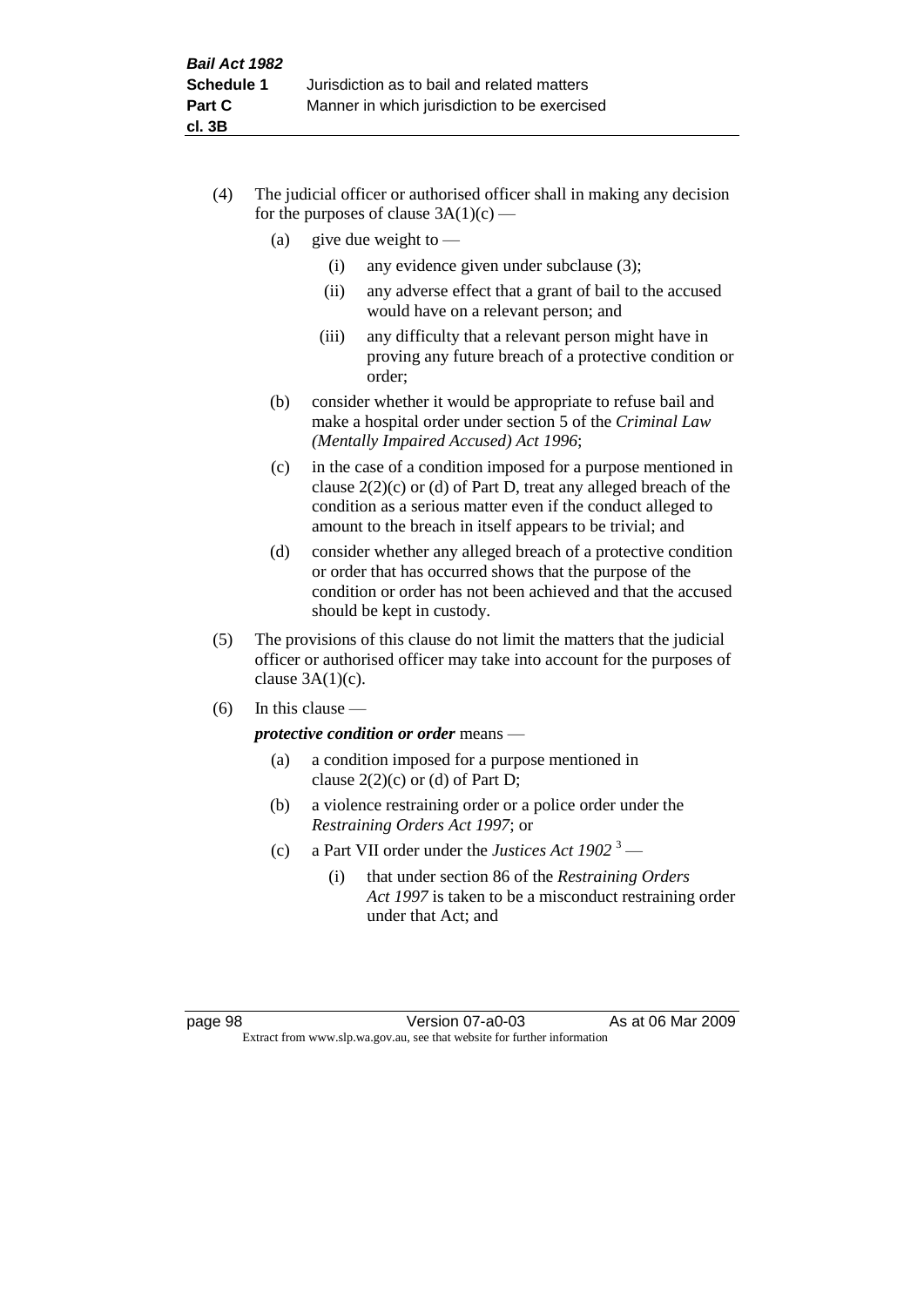(ii) that shows on the face of the order that the causing or threatening of personal injury by the accused was a ground for the making of the order.

*[Clause 3B inserted by No. 54 of 1998 s. 13(2); amended by No. 38 of 2004 s. 60; No. 59 of 2004 s. 141; No. 84 of 2004 s. 11 and 82.]*

#### **3C. Bail in murder cases**

Notwithstanding clause 1, 2 or 4 or any other provision of this Act, where an accused is in custody —

- (a) awaiting an appearance in court before conviction for an offence of murder; or
- (b) waiting to be sentenced or otherwise dealt with for an offence of murder of which the accused has been convicted,

the judicial officer in whom jurisdiction is vested shall refuse to grant bail for the offence unless the judicial officer is satisfied that —

- (c) there are exceptional reasons why the accused should not be kept in custody; and
- (d) bail may properly be granted having regard to the provisions of clauses 1 and 3 or, in the case of a child, clauses 2 and 3.

*[Clause 3C inserted by No. 6 of 2008 s. 41(4)(e); amended by No. 29 of 2008 s. 24(7).]*

### **4. Bail after conviction: accused awaiting sentence**

- (1) Subject to clauses 3A and 3C, the grant or refusal of bail to an accused, other than a child, who is in custody waiting to be sentenced or otherwise dealt with for an offence of which the accused has been convicted shall be at the discretion of the judicial officer in whom jurisdiction is vested, and that discretion shall be exercised having regard to the questions set out in clause 1 as well as to any others which the judicial officer considers relevant.
- (2) A child accused who is in custody waiting to be sentenced or otherwise dealt with for an offence of which the child accused has been convicted has the same right to be granted bail as a child accused referred to in clause 2(2), and the provisions of clause 2 apply accordingly.

*[Clause 4 inserted by No. 6 of 2008 s. 41(4)(f).]*

As at 06 Mar 2009 Version 07-a0-03 page 99 Extract from www.slp.wa.gov.au, see that website for further information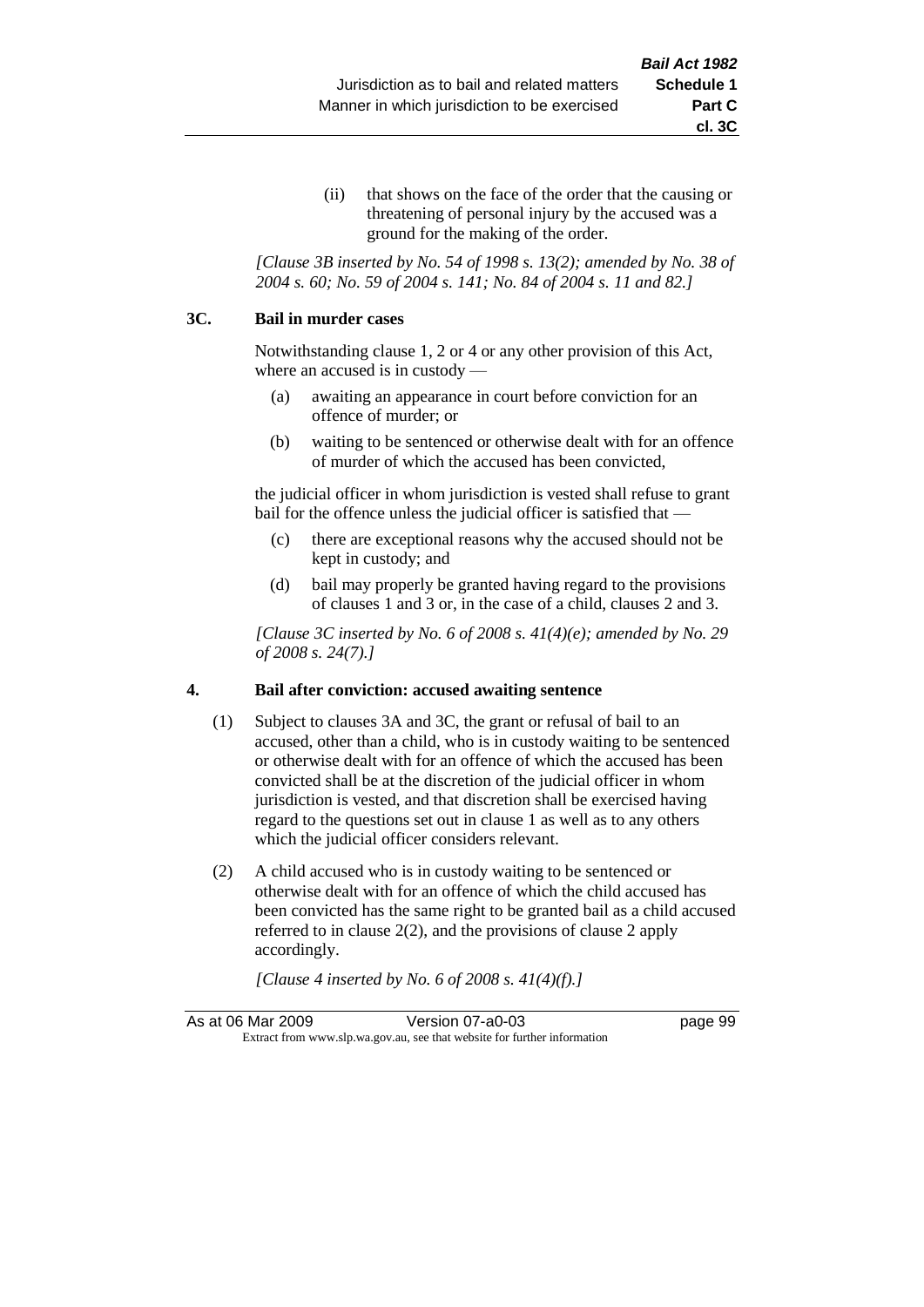#### **4A. Bail after conviction: accused awaiting disposal of appeal**

In deciding whether or not to grant bail to an accused who is in custody waiting for the disposal of appeal proceedings, the judicial officer shall consider whether there are exceptional reasons why the accused should not be kept in custody, and shall only grant bail to the accused if satisfied that —

- (a) exceptional reasons exist; and
- (b) it is proper to do so having regard to the provisions of clauses 1 and 3 or, in the case of a child, clauses 2 and 3.

*[Clause 4A inserted by No. 6 of 2008 s. 41(4)(f).]*

#### **5. Exception for bail for an appeal under the** *Criminal Appeals Act 2004* **Part 2**

Clause 4A does not apply to the bail of a person who is awaiting the disposal of appeal proceedings under Part 2 of the *Criminal Appeals Act 2004*; such a person shall be deemed for the purposes of this Part to be awaiting an appearance in court before conviction for an offence.

*[Clause 5 inserted by No. 33 of 1989 s. 18; amended by No. 59 of 2004 s. 141; No. 84 of 2004 s. 11; No. 6 of 2008 s. 41(4)(g).]*

#### **6. Bail of people on community orders etc.**

For the purpose of determining whether clause 4 applies, a person in custody —

- (a) under section 50, 79, 84E, 128, 129 or 132 of the *Sentencing Act 1995* in connection with a possible breach of a conditional release order, a sentence of suspended imprisonment or conditional suspended imprisonment or a community order imposed under that Act; or
- (b) under section 43 of the *Young Offenders Act 1994* in respect of an alleged breach of a youth community based order, an intensive youth supervision order or a conditional release order made under that Act,

is to be taken as not having been convicted of the offence for which the sentence was imposed.

page 100 Version 07-a0-03 As at 06 Mar 2009 Extract from www.slp.wa.gov.au, see that website for further information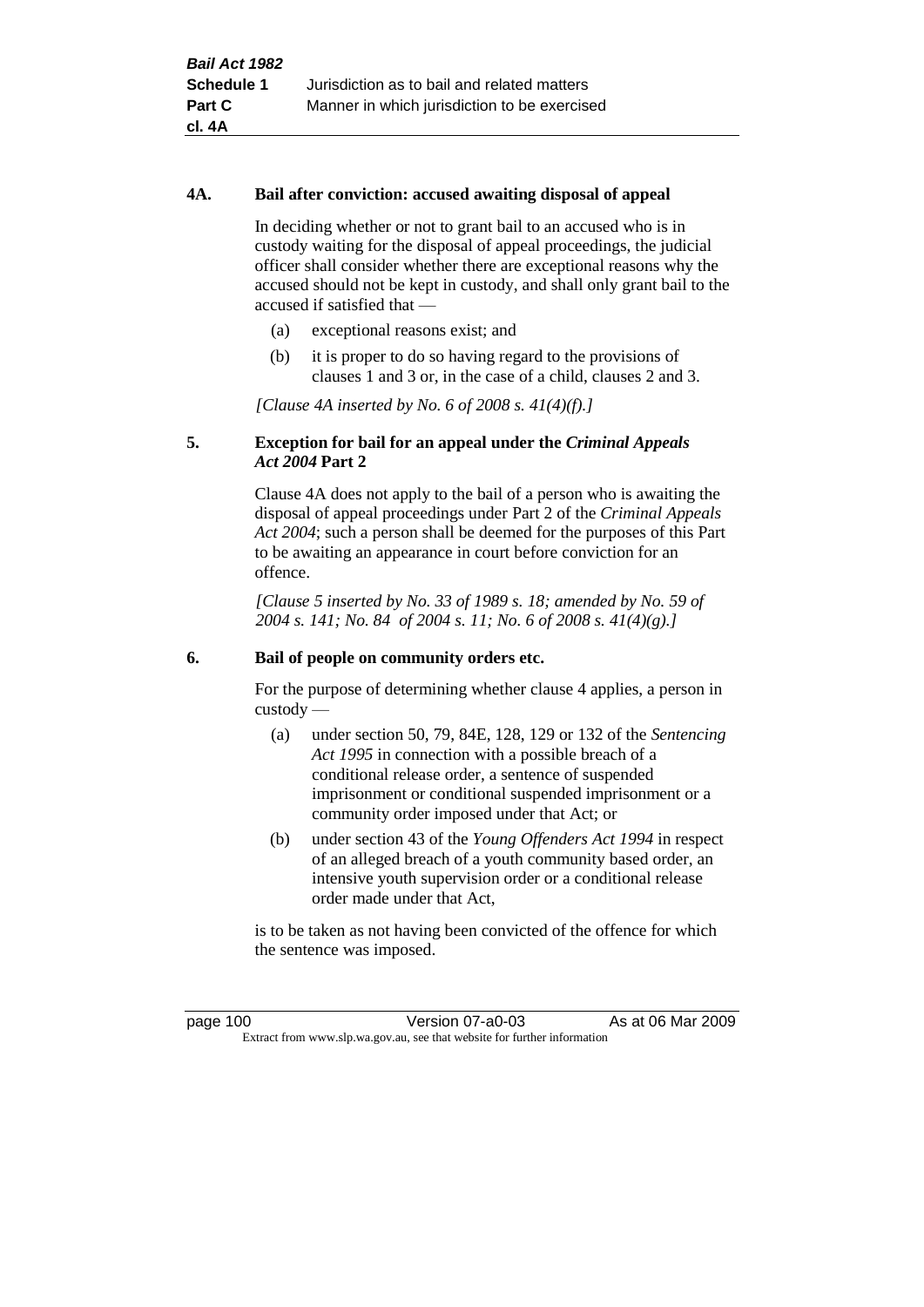*[Clause 6 inserted by No. 78 of 1995 s. 8; amended by No. 27 of 2004 s. 13(3).]*

*[Heading deleted by No. 6 of 2008 s. 41(4)(h).]*

## **7. Bail for initial appearance to be for not more than 30 days**

In fixing the terms of bail of an accused for his initial appearance in court for an offence, a justice or an authorised officer shall require him to make the appearance within the period of 30 days commencing on and including the day on which the accused was arrested for the offence.

*[Clause 7 amended by No. 84 of 2004 s. 82; No. 6 of 2008 s. 41(4)(i).]*

## **8. Bail on adjournment in court of summary jurisdiction to be for not more than 30 days except by consent**

In fixing the terms of bail of an accused for an appearance in court after an adjournment of proceedings for an offence, a judicial officer sitting as a court of summary jurisdiction shall require him to make the appearance within the period of 30 days commencing on and including the day on which the proceedings are adjourned, unless the accused consents to appear on a later day.

*[Clause 8 amended by No. 49 of 1988 s. 90(c); No. 59 of 2004 s. 141; No. 84 of 2004 s. 82.]*

### **9. Provision as to calculation of time**

The periods specified in clauses 7 and 8 shall be calculated to include any Sunday or public holiday.

## **Part D — Conditions which may be imposed on a grant of bail**

## **1. Conditions as to forfeiture and giving security may be imposed on the accused and sureties**

(1) A judicial officer or authorised officer, on a grant of bail, may impose conditions under this clause if he considers that it is desirable to do so to ensure the performance of the accused's bail undertaking.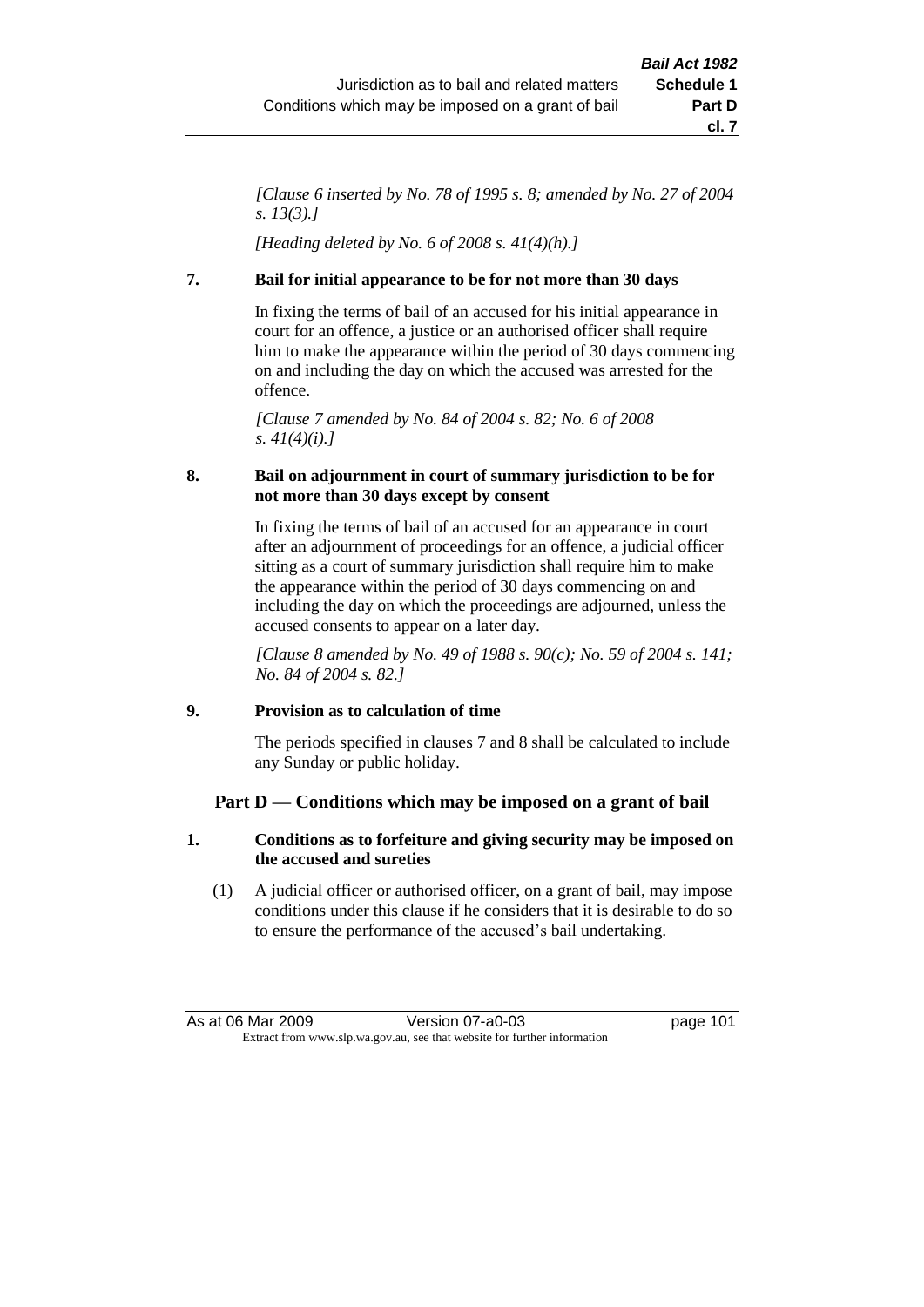- (2) If a judicial officer or authorised officer considers that it is desirable as mentioned in subclause (1), he may in addition to releasing the accused on his bail undertaking impose any one or more of the following conditions —
	- (a) that the accused in his bail undertaking agree to forfeit a specified amount of money if he fails to comply with any requirement of his bail undertaking mentioned in section  $28(2)(a)$  or (b);
	- (b) that a surety or a specified number of sureties enter into a surety undertaking or surety undertakings whereby he or they agree to forfeit a specified amount or specified amounts of money if the accused fails to comply with any requirement of his bail undertaking mentioned in section 28(2)(a) or (b);
	- (c) that any of them the accused and the surety or sureties give security of a specified value, including the deposit of a specified amount of cash, for the performance of their respective obligations;
	- (d) that any of them the accused and the surety or sureties deposit with a specified officer any specified passbook or document relating to the title to, or ownership of, any account or other asset offered as security for the performance of their respective obligations; or
	- (e) that any of them the accused and the surety or sureties, at his or their own expense or otherwise, enter into such mortgage, charge, assignment or other transaction, or take such other step, as may be required, including completion of the necessary documents, to render any security effective and enforceable by the State.
- (3) The nature and sufficiency of any security, and the documentation therefor, required under subclause (2) shall be determined by the judicial officer or authorised officer who imposed the condition or, if no determination is so made —
	- (a) by the person before whom the bail undertaking is entered into, where the security is to be given by the accused; and
	- (b) where the security is to be given by a surety, by any person authorised under section 36 to approve the surety or before whom the surety undertaking is entered into.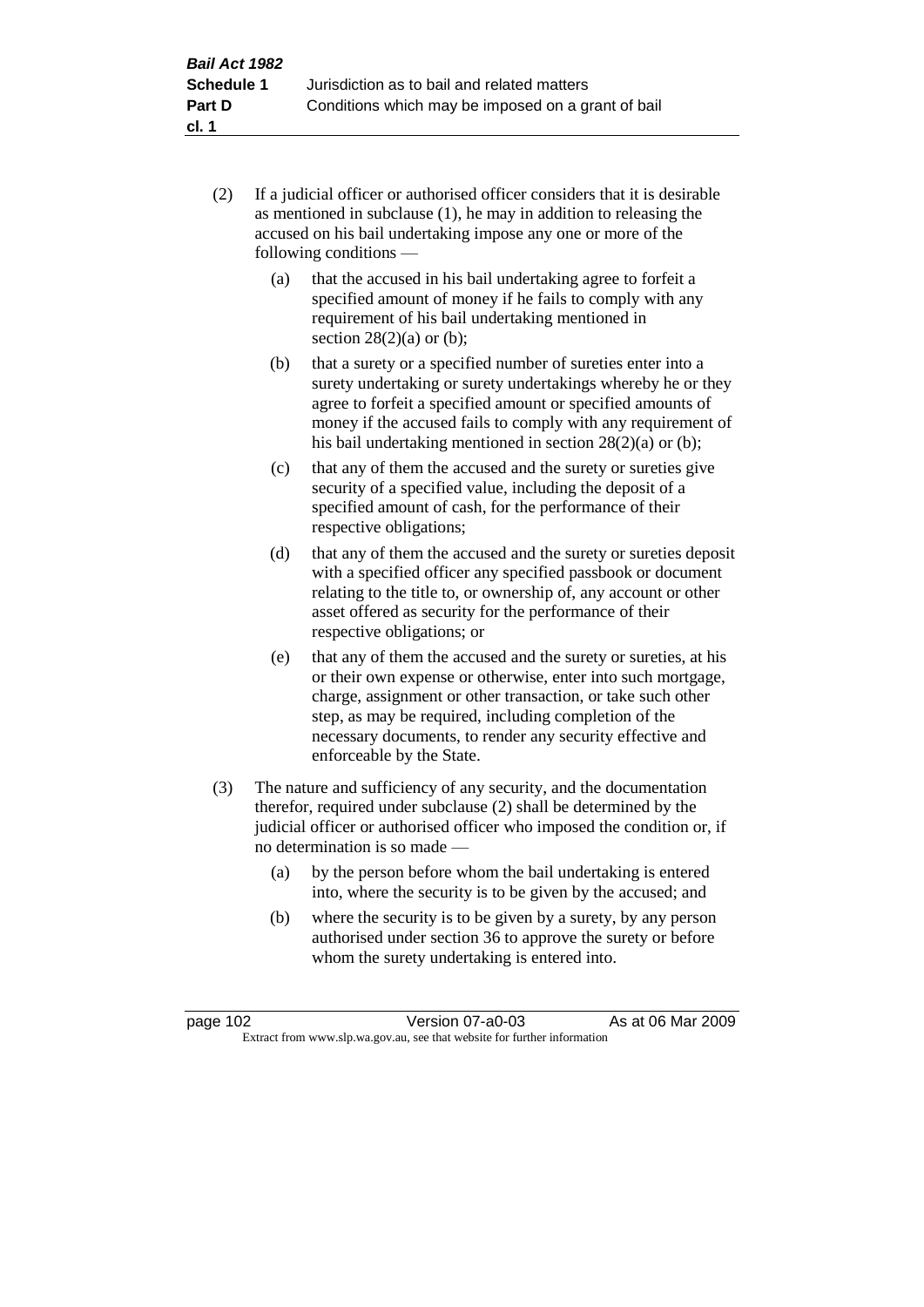- (4) When a bail undertaking ceases to have effect as provided in section 34(a) to (d), or upon an accused being acquitted of a charge under section  $51(1)$  or  $(2)$  or discharged from further proceedings therefor, each of them the accused, or where section  $34(b)$  applies his personal representative, and any surety is entitled to have returned to him any security given under subclause  $(2)$ .
- (5) When a surety undertaking ceases to have effect as provided in section 47(a) to (f), a surety is entitled to have returned to him any security given under subclause  $(2)$ .

*[Clause 1 amended by No. 65 of 2003 s. 121(3); No. 84 of 2004 s. 82; No. 6 of 2008 s. 18(3).]*

## **2. Other conditions which may be imposed**

- (1) A judicial officer or authorised officer, on a grant of bail, may impose conditions —
	- (a) to be complied with before the accused is released on bail or while the accused is on bail;
	- (b) as to the accused's conduct while on bail; or
	- (c) as to where the accused shall reside while on bail,

if he considers that it is desirable for any purpose mentioned in subclause (2), (2b), (3) or (4).

- (1a) Without limiting subclause (1), a judicial officer or authorised officer shall, on a grant of bail to a child accused, consider whether it is desirable for any purpose mentioned in subclause (2) to impose a condition as to -
	- (a) any period in each day during which the child is to remain at a particular place;
	- (b) any person with whom the child is not to associate or communicate;
	- (c) any place that the child is not to frequent;
	- (d) the attendance by the child at a school or other educational institution; or
	- (e) any other matter,

and the judicial officer or authorised officer may impose any such condition.

As at 06 Mar 2009 Version 07-a0-03 page 103 Extract from www.slp.wa.gov.au, see that website for further information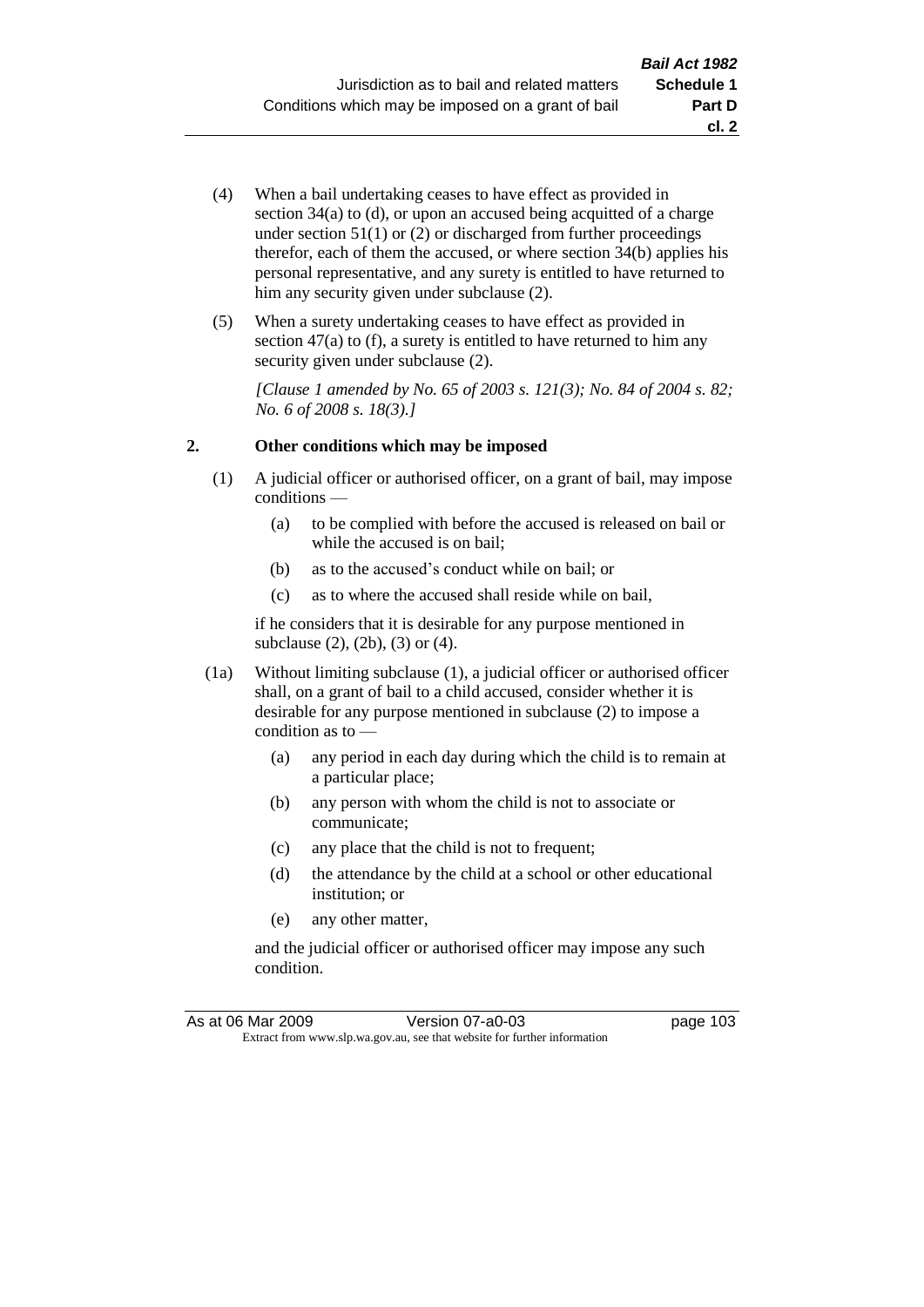- (2) Any condition may be imposed under subclause (1) or (1a) to ensure that an accused —
	- (a) appears in court in accordance with his bail undertaking;
	- (b) does not while on bail commit an offence;
	- (c) does not endanger the safety, welfare or property of any person;
	- (d) does not interfere with witnesses or otherwise obstruct the course of justice, whether in relation to himself or any other person; or
	- (e) as regards the period when the accused is on trial, does not prejudice the proper conduct of the trial.
- (2a) Before imposing a condition on a grant of bail for a purpose mentioned in subclause (2)(c) or (d) a judicial officer or authorised officer is to consider whether that purpose would be better served, or could be better assisted, by a restraining order made under the *Restraining Orders Act 1997* and whether, in the case of a judicial officer, to exercise the power in section 63 of that Act or, in the case of an authorised officer, to make a telephone application under that Act.
- (2b) Where a judicial officer is of the opinion that the accused should while on bail —
	- (a) be counselled for a behavioural problem; or
	- (b) attend a course or programme that may assist with such a problem,

the judicial officer may under subclause (1) impose a condition for that purpose that requires the accused to —

- (c) attend a prescribed person to be counselled; or
- (d) attend a prescribed course or programme,

that is specified by the judicial officer in the condition.

(3) Where a judicial officer who grants bail to an accused is of the opinion that the accused's physical condition ought to be examined the officer may, under subclause (1), impose any condition which the officer considers desirable for the purpose of ensuring that the accused is examined by a medical practitioner.

page 104 Version 07-a0-03 As at 06 Mar 2009 Extract from www.slp.wa.gov.au, see that website for further information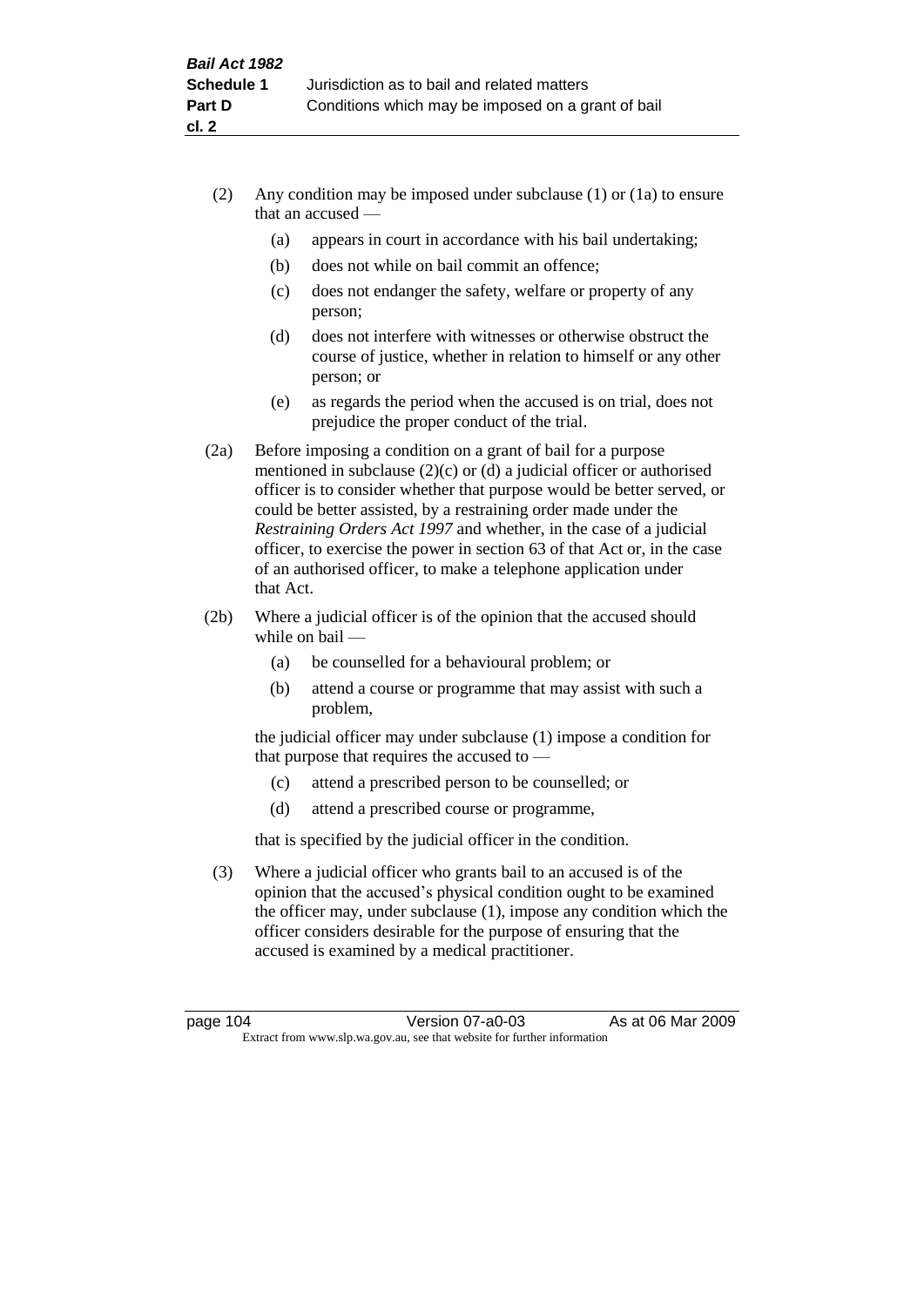- (3a) Where a judicial officer who grants bail to an accused is of the opinion that the accused's mental condition ought to be examined the officer may, under subclause (1), impose any condition which the officer considers desirable for the purpose of ensuring that the accused's mental condition is examined including a condition —
	- (a) that the accused be examined by a medical practitioner or an authorised mental health practitioner (as defined in the *Mental Health Act 1996*) for the purpose of deciding whether to make a referral under section 29 of that Act;
	- (b) that the accused be admitted to an authorised hospital (as defined in the *Mental Health Act 1996*);
	- (c) that the accused be examined by a psychiatrist.
- (4) Where a judicial officer is of the opinion that an accused is suffering from alcohol or drug abuse and is in need of care or treatment either on that account, or to enable him to be prepared for his trial, the judicial officer may, under subclause (1), impose any condition which he considers desirable for the purpose of ensuring that the accused receives such care or treatment, including that he lives in, or from time to time attends at, a specified institution or place in order to receive such care or treatment.
- (5) Where a judicial officer imposes a condition for a purpose mentioned in subclause (2b), (3), (3a) or (4), the judicial officer shall cause to be sent to the person who is to counsel or examine the accused, or the place at which the accused is to attend, a statement of the reasons for imposing the condition.
- (6) Where a condition is imposed under this clause that an accused shall reside in premises established for the accommodation of persons to whom bail has been granted, that condition shall be deemed to include a further condition that the accused shall comply with such rules as are for the time being laid down for the maintenance of the good order of those premises, whether such rules are made under section 67 or by the authority responsible for the good order of the premises.
- (7) In this clause —

*medical practitioner* has the meaning given to that term in the *Medical Practitioners Act 2008* section 4; and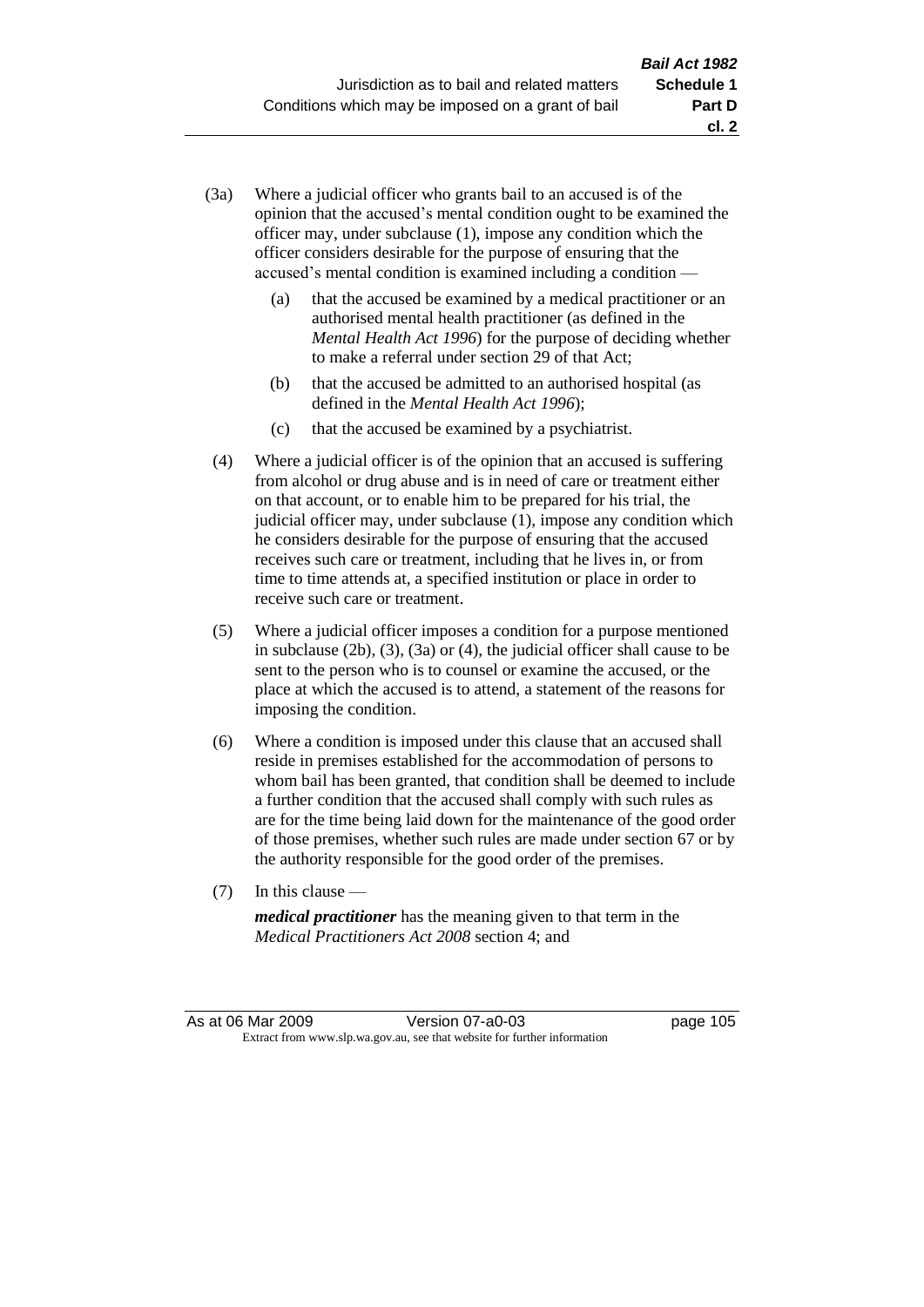*psychiatrist* has the same meaning as it has in the *Mental Health Act 1996*.

*[Clause 2 amended by No. 45 of 1993 s. 10(3); No. 69 of 1996 s. 3; No. 54 of 1998 s. 12; No. 84 of 2004 s. 82; No. 22 of 2008 Sch. 3 cl. 4.]*

## **3. Home detention condition may be imposed**

- (1) A judicial officer may, subject to this clause, impose a home detention condition as a condition on a grant of bail.
- (2) A home detention condition shall not be imposed unless the accused is over the age of 17 years and the judicial officer is satisfied —
	- (a) after considering a report from a community corrections officer about the accused and his circumstances, that the accused is suitable to be subject to a home detention condition;
	- (b) that the place where it is proposed the accused will remain while subject to the home detention condition is a suitable place; and
	- (c) that unless a home detention condition is imposed, the accused will not be released on bail.
- (3) A home detention condition is a condition that while the accused is on bail the accused shall —
	- (a) remain at and not leave the place specified in the bail record form and in the bail undertaking (or in a notice under section 50E) until the time specified, or deemed by section 31(3) to be specified, in the bail undertaking except —
		- (i) to work in gainful employment approved by a community corrections officer;
		- (ii) with the approval of a community corrections officer, to seek gainful employment;
		- (iii) to obtain urgent medical or dental treatment for the accused;
		- (iv) for the purpose of averting or minimizing a serious risk of death or injury to the accused or to another person;

page 106 Version 07-a0-03 As at 06 Mar 2009 Extract from www.slp.wa.gov.au, see that website for further information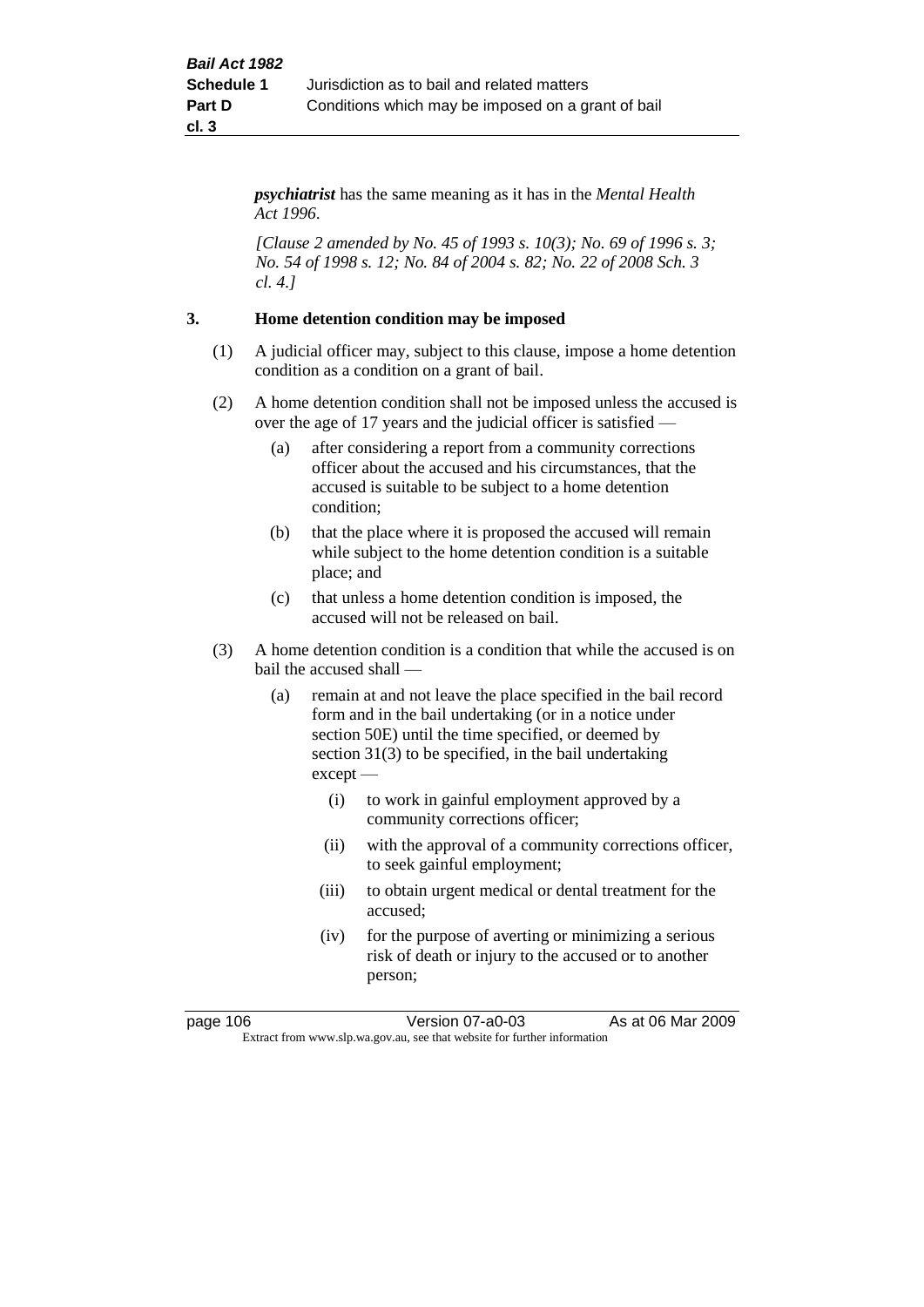- (v) to obey an order issued under a written law (such as a summons) requiring the accused's presence elsewhere;
- (vi) for a purpose approved of by a community corrections officer; or
- (vii) on the direction of a community corrections officer;
- (b) not leave the State;
- (c) comply with every reasonable direction of a community corrections officer;
- (d) comply with such of the conditions specified in the list provided under section 24A(4) as may be specified in a notice given under section 50E(b); and
- (e) when requested to do so, produce a copy of his bail undertaking and any notice by the CEO (corrections) under section 50E for inspection by a community corrections officer or a member of the Police Force.

*[Clause 3 inserted by No. 61 of 1990 s. 15; amended by No. 31 of 1993 s. 9; No. 84 of 2004 s. 82; No. 65 of 2006 s. 53.]*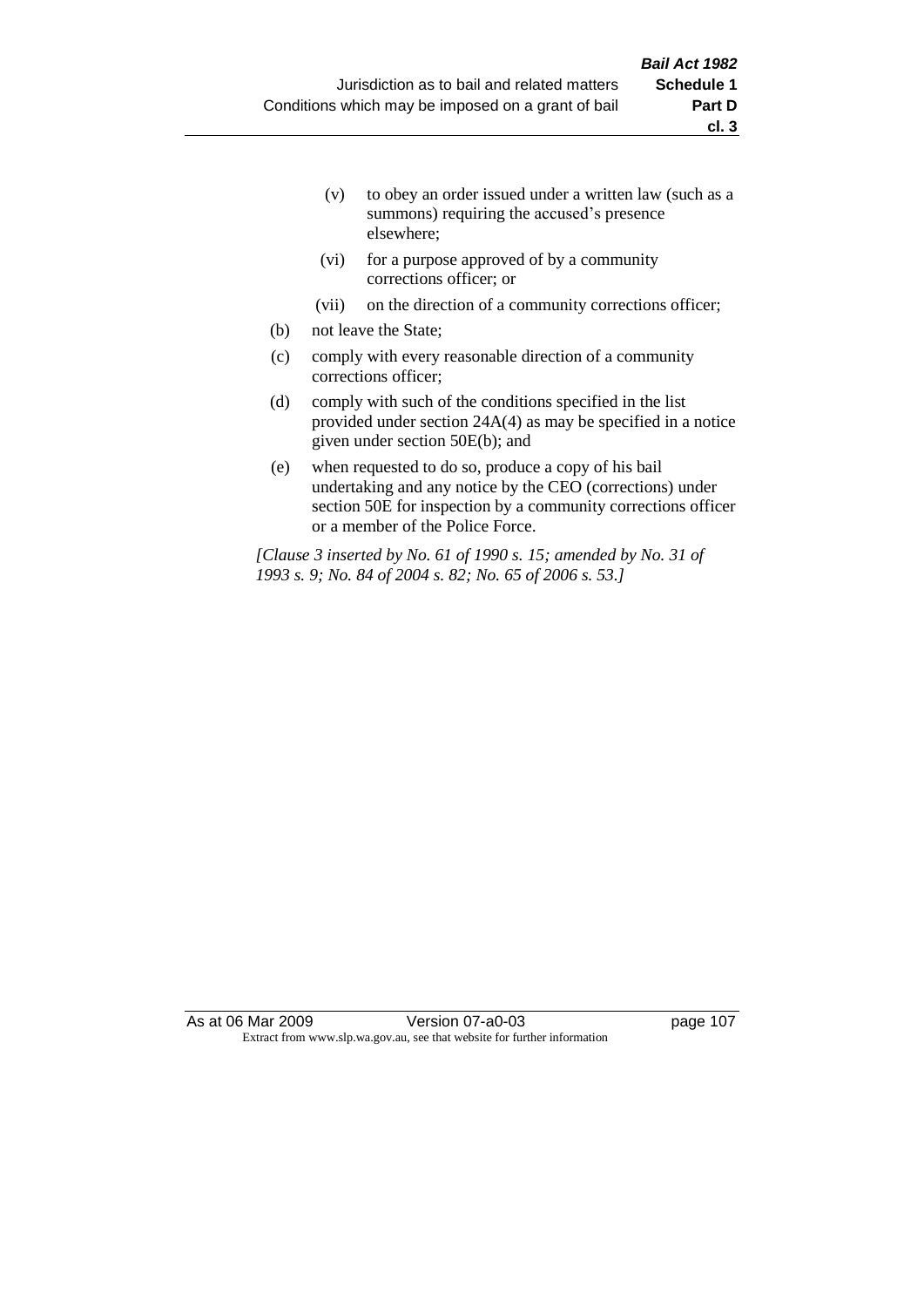**cl. 1**

## **Schedule 2 — Serious offences**

 $[s. 3(1)]$ 

*[Heading inserted by No. 6 of 2008 s. 42(1).]*

|    | <b>Enactment</b>         | <b>Description of offence</b>                                                    |
|----|--------------------------|----------------------------------------------------------------------------------|
| 1. | <b>The Criminal Code</b> |                                                                                  |
|    | s. 279                   | Murder                                                                           |
|    | s. 280                   | Manslaughter                                                                     |
|    | s. 283                   | Attempt to murder                                                                |
|    | s. 281                   | Unlawful assault causing death                                                   |
|    | s. 292                   | Disabling in order to commit<br>indictable offence                               |
|    | s. 294                   | Acts intended to cause grievous<br>bodily harm or to resist or prevent<br>arrest |
|    | s. 297                   | Grievous bodily harm                                                             |
|    | s.301                    | Wounding and similar acts                                                        |
|    | s. $304(2)$              | Acts or omissions, with intent to<br>harm, causing bodily harm or<br>danger      |
|    | s. 317                   | Assault occasioning bodily harm                                                  |
|    | s. $317A(a)$             | Assault with intent to commit or<br>facilitate a crime                           |
|    | s. $317A(b)$             | Assault with intent to do grievous<br>bodily harm                                |
|    | s. 318                   | Serious assaults                                                                 |
|    | s. 323                   | Indecent assault                                                                 |
|    | s. 324                   | Aggravated indecent assault                                                      |
|    | s. 325                   | Sexual penetration without consent                                               |
|    | s. 326                   | Aggravated sexual penetration<br>without consent                                 |

page 108 **Version 07-a0-03** As at 06 Mar 2009 Extract from www.slp.wa.gov.au, see that website for further information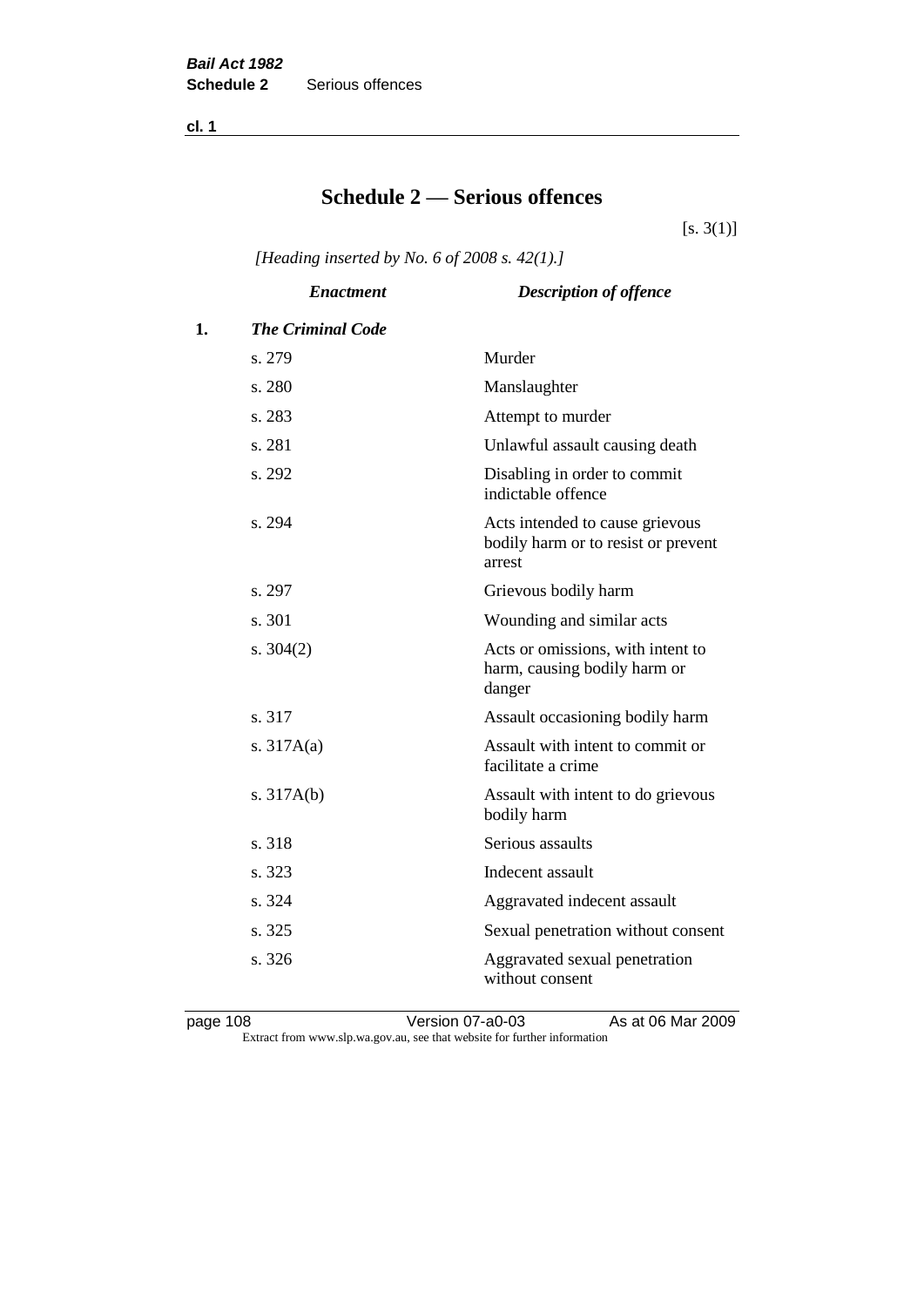|     | <i><b>Enactment</b></i>         | <b>Description of offence</b>                                                                                                                      |
|-----|---------------------------------|----------------------------------------------------------------------------------------------------------------------------------------------------|
|     | s. 331B                         | Sexual servitude                                                                                                                                   |
|     | s. 331C                         | Conducting business involving<br>sexual servitude                                                                                                  |
|     | s. 331D                         | Deceptive recruiting for<br>commercial sexual services                                                                                             |
|     | s. 332                          | Kidnapping                                                                                                                                         |
|     | s. 333                          | Deprivation of liberty                                                                                                                             |
|     | s. 338E                         | Stalking                                                                                                                                           |
|     | s. 378                          | Stealing a motor vehicle                                                                                                                           |
|     | s. 392                          | Robbery                                                                                                                                            |
|     | s. 393                          | Assault with intent to rob                                                                                                                         |
|     | s. 401                          | <b>Burglary</b>                                                                                                                                    |
|     | s. 444                          | Criminal damage, if the property is<br>destroyed or damaged by fire                                                                                |
| 2.  | <b>Bush Fires Act 1954</b>      |                                                                                                                                                    |
|     | s. 32                           | Wilfully lighting a fire or causing a<br>fire to be lit under such<br>circumstances as to be likely to<br>injure or damage a person or<br>property |
| 2a. | <b>Misuse of Drugs Act 1981</b> |                                                                                                                                                    |
|     | s. $6(1)$                       | Offences concerned with<br>prohibited drugs generally                                                                                              |
|     | s. $7(1)$                       | Offences concerned with<br>prohibited plants generally                                                                                             |
|     | s. $33(1)(a)$                   | Attempting to commit an offence<br>under section $6(1)$ or $7(1)$                                                                                  |
|     | s. $33(2)(a)$                   | Conspiracy to commit an offence<br>under s. $6(1)$ or $7(1)$                                                                                       |

As at 06 Mar 2009 **Version 07-a0-03 page 109** Extract from www.slp.wa.gov.au, see that website for further information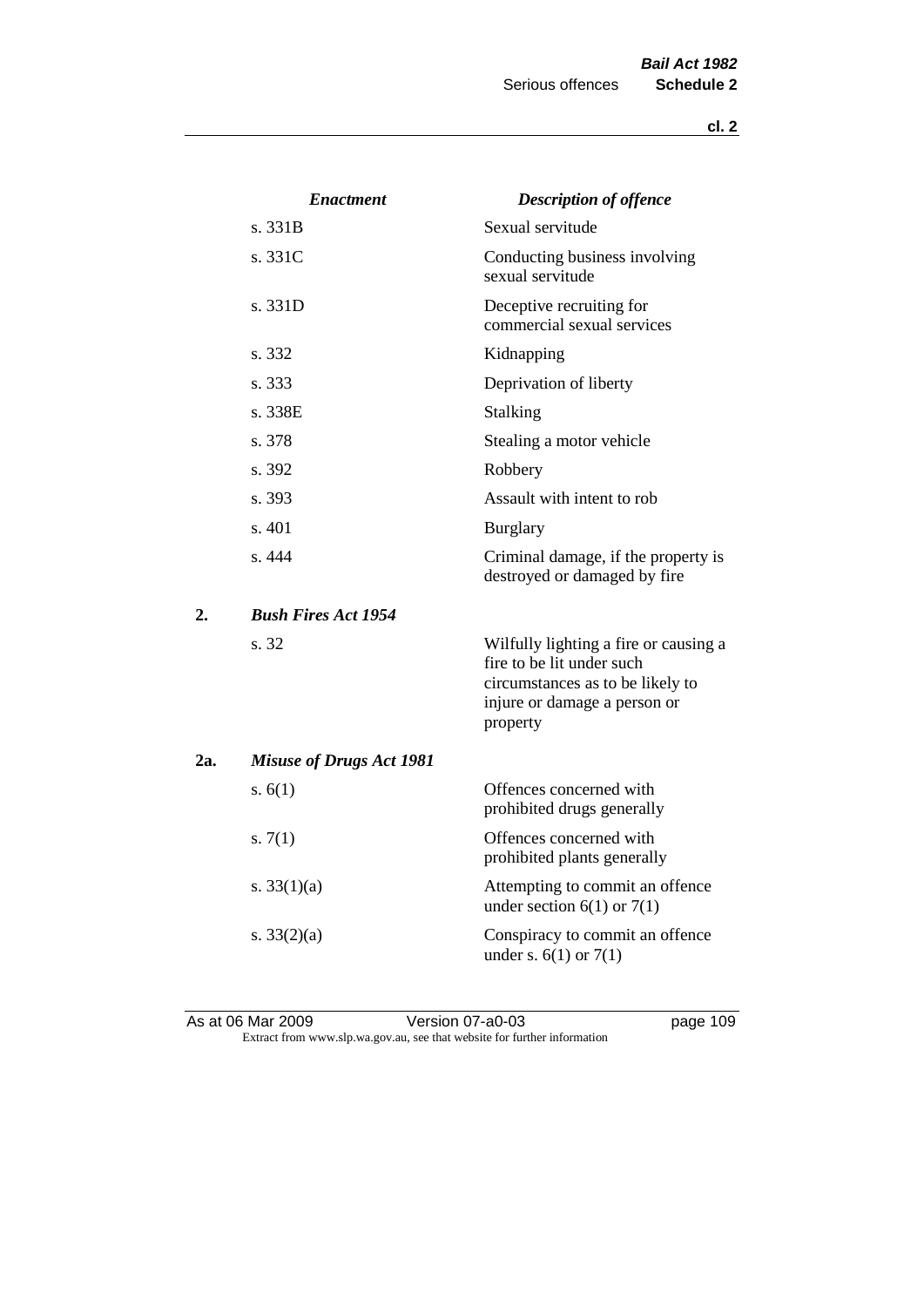**cl. 2b**

|     | <b>Enactment</b>                   |       | <b>Description of offence</b>                                                                                                                                  |
|-----|------------------------------------|-------|----------------------------------------------------------------------------------------------------------------------------------------------------------------|
| 2b. | <b>Restraining Orders Act 1997</b> |       |                                                                                                                                                                |
|     | s. $61(1)$                         | order | Breach of a violence restraining                                                                                                                               |
|     | s. $61(2a)$                        |       | Breach of a police order                                                                                                                                       |
|     | s. $86(2)$                         |       | Breach of a Part VII order under<br>the Justices Act 1902 <sup>3</sup> —                                                                                       |
|     |                                    | (a)   | that under section 86 of the<br>Restraining Orders Act 1997<br>is taken to be a misconduct<br>restraining order under that<br>Act; and                         |
|     |                                    | (b)   | that shows on the face of the<br>order that the causing or<br>threatening of personal<br>injury by the accused was a<br>ground for the making of the<br>order. |
| 3.  | Road Traffic Act 1974              |       |                                                                                                                                                                |
|     | s. 59                              |       | Dangerous driving causing death,<br>injury, etc.                                                                                                               |
|     | s. 59A                             | harm  | Dangerous driving causing bodily                                                                                                                               |

*[Schedule 2 inserted by No. 45 of 1993 s. 11; amended by No. 82 of 1994 s. 13; No. 38 of 1998 s. 4(2); No. 54 of 1998 s. 15; No. 23 of 2001 s. 10(1); No. 4 of 2004 s. 24 and 26; No. 38 of 2004 s. 61; No. 62 of 2004 s. 9(1); No. 84 of 2004 s. 82; No. 6 of 2008 s. 42(2); No. 29 of 2008 s. 24(8).]* 

page 110 Version 07-a0-03 As at 06 Mar 2009 Extract from www.slp.wa.gov.au, see that website for further information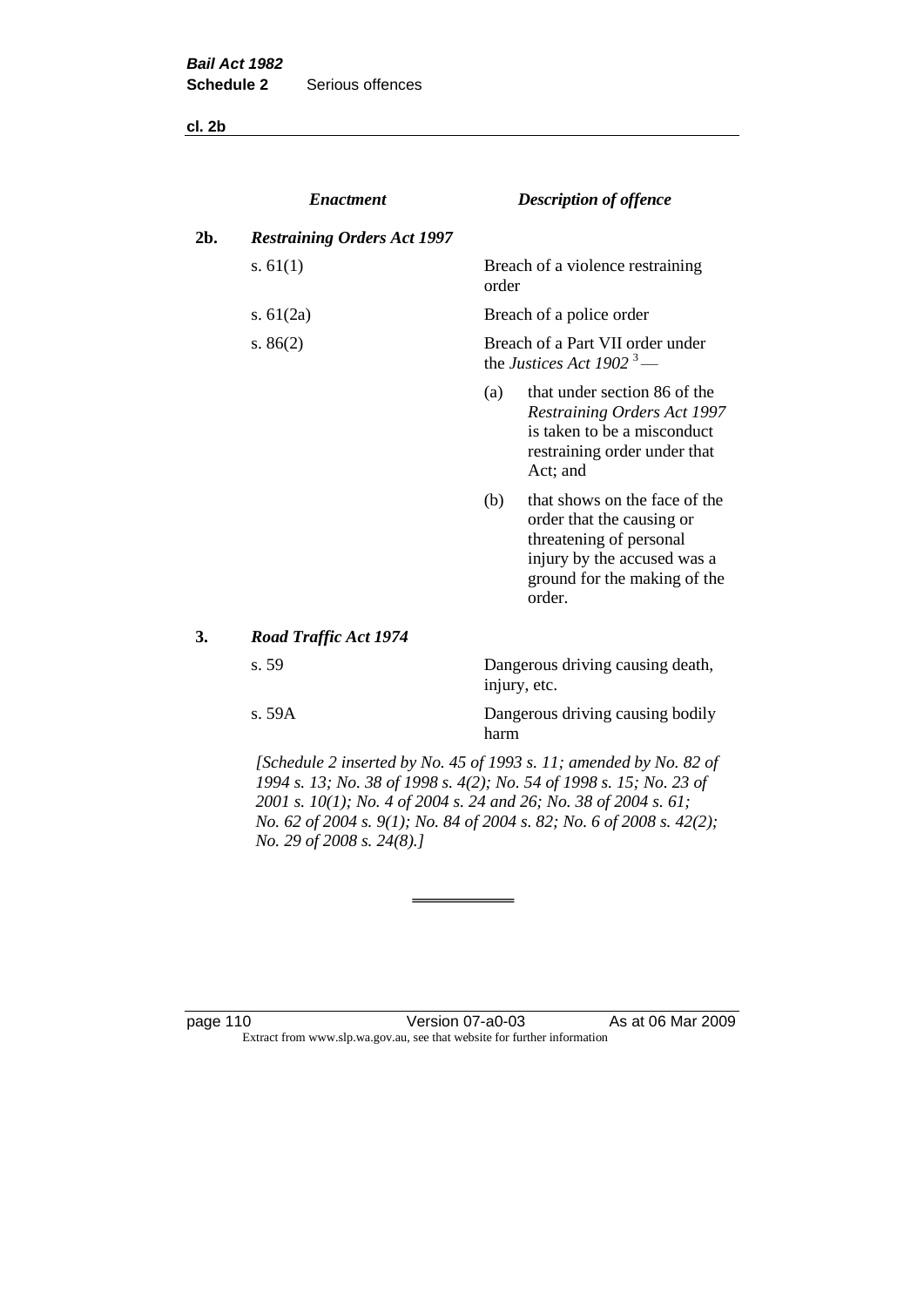## **Notes**

<sup>1</sup> This reprint is a compilation as at 6 March 2009 of the *Bail Act 1982* and includes the amendments made by the other written laws referred to in the following table  $1a, 4$ . The table also contains information about any reprint.

## **Compilation table**

| <b>Short title</b>                                                                                                                                   | <b>Number</b><br>and year | Assent     | Commencement                                                                     |
|------------------------------------------------------------------------------------------------------------------------------------------------------|---------------------------|------------|----------------------------------------------------------------------------------|
| Bail Act 1982                                                                                                                                        | 86 of 1982                |            | 18 Nov 1982 6 Feb 1989 (see s. 2 and<br><i>Gazette</i> 27 Jan 1989 p. 263)       |
| <b>Acts Amendment</b><br>(Abolition of Capital)<br>Punishment) Act 1984<br>Pt. III                                                                   | 52 of 1984                | 5 Sep 1984 | 3 Oct 1984                                                                       |
| <b>Bail Amendment</b><br>Act 1984 <sup>5</sup>                                                                                                       | 74 of 1984                |            | 29 Nov 1984 6 Feb 1989 (see s. 2 and<br><i>Gazette</i> 27 Jan 1989 p. 263)       |
| <b>Bail Amendment</b><br>Act 1988                                                                                                                    | 15 of 1988                | 6 Sep 1988 | 6 Feb 1989 (see s. 2 and<br><i>Gazette</i> 27 Jan 1989 p. 263)                   |
| Reprint of the Bail Act 1982 under the Reprints Act 1984 and s. 21 of the Bail<br>Amendment Act 1988 <sup>6</sup> (includes amendments listed above) |                           |            |                                                                                  |
| Criminal Law<br>Amendment Act 1988<br>Pt.4                                                                                                           | 70 of 1988                |            | 15 Dec 1988 6 Feb 1989 (see s. 2(2)(b) and<br><i>Gazette</i> 27 Jan 1989 p. 263) |
| <b>Acts Amendment</b>                                                                                                                                | 49 of 1988                |            | 22 Dec 1988 1 Dec 1989 (see s. 2 and                                             |

| (Children's Court)<br>Act 1988 Pt. 13                                             |            |             | Gazette 24 Nov 1989 p. 4327)                                      |
|-----------------------------------------------------------------------------------|------------|-------------|-------------------------------------------------------------------|
| <b>Justices Amendment</b><br>Act 1989 s. 18                                       | 33 of 1989 | 22 Dec 1989 | 1 Jun 1991 (see s. 2 and<br><i>Gazette</i> 17 May 1991 p. 2455)   |
| <b>Community Corrections</b><br><b>Legislation Amendment</b><br>Act 1990 Pt. 2    | 61 of 1990 | 17 Dec 1990 | 3 Apr 1991 (see s. 2 and<br><i>Gazette</i> 22 Mar 1991 p. 1209)   |
| Child Welfare<br>Amendment Act<br>$(No. 2)$ 1990 s. 15                            | 83 of 1990 | 22 Dec 1990 | 1 Aug 1991 (see s. 2 and<br><i>Gazette</i> 1 Aug 1991 p. 3983)    |
| Children's Court of<br>Western Australia<br>Amendment Act<br>$(No. 2)$ 1991 s. 21 | 15 of 1991 | 21 Jun 1991 | 9 Aug 1991 (see s. 2(2) and<br><i>Gazette</i> 9 Aug 1991 p. 4101) |

**Reprint of the** *Bail Act 1982* **as at 17 Oct 1991** (includes amendments listed above)

| As at 06 Mar 2009 | Version 07-a0-03                                                         |
|-------------------|--------------------------------------------------------------------------|
|                   | Extract from www.slp.wa.gov.au, see that website for further information |

page 111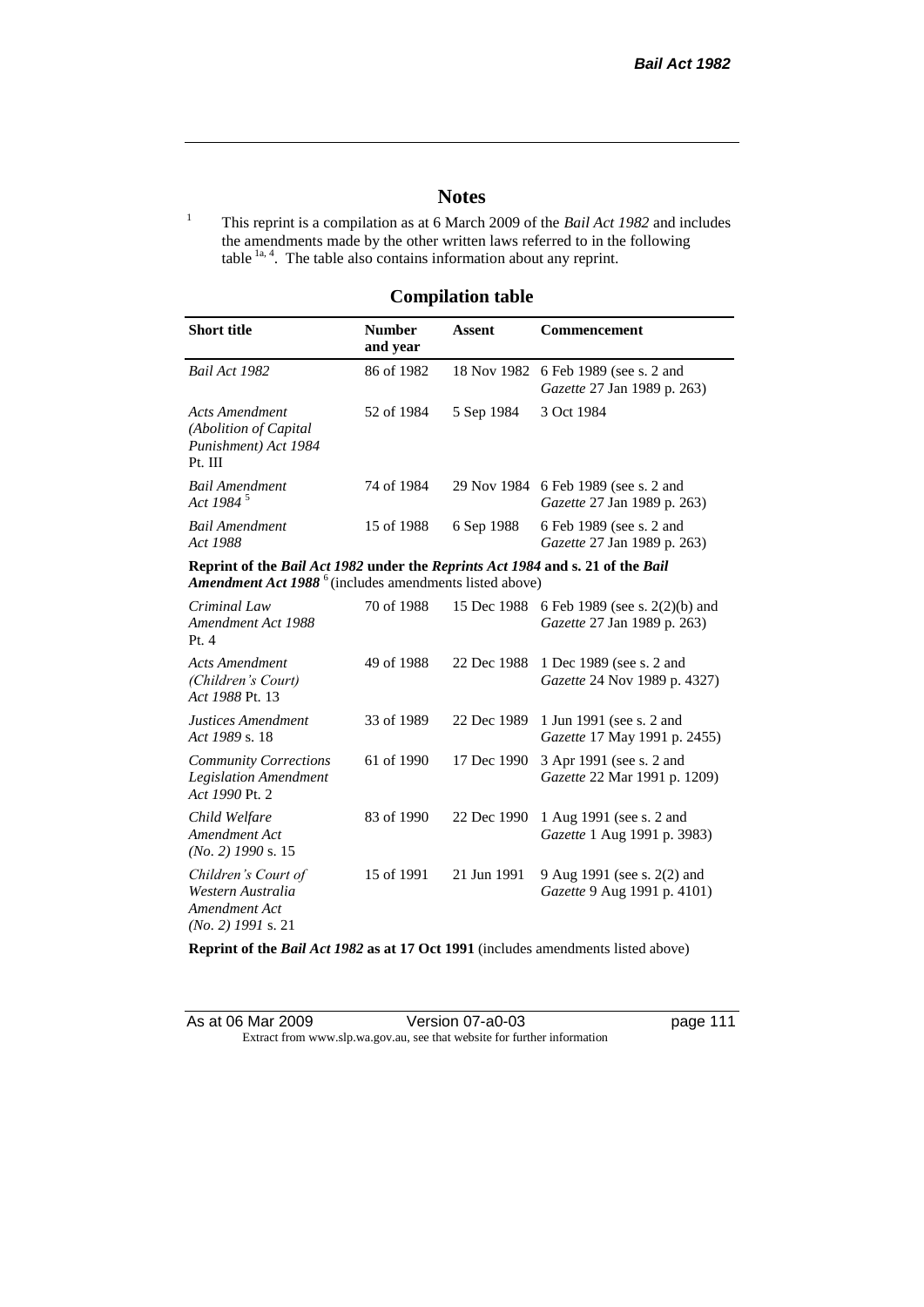| <b>Short title</b>                                                                         | <b>Number</b><br>and year | <b>Assent</b> | <b>Commencement</b>                                                                                                                                                        |
|--------------------------------------------------------------------------------------------|---------------------------|---------------|----------------------------------------------------------------------------------------------------------------------------------------------------------------------------|
| <b>Acts Amendment (Sexual</b><br>Offences) Act 1992 Pt. 3                                  | 14 of 1992                | 17 Jun 1992   | 1 Aug 1992 (see s. 2 and<br>Gazette 28 Jul 1992 p. 3671)                                                                                                                   |
| <b>Acts Amendment</b><br>(Ministry of Justice)<br>Act 1993 Pt. 3 <sup>7</sup>              | 31 of 1993                | 15 Dec 1993   | 1 Jul 1993 (see s. 2)                                                                                                                                                      |
| Criminal Procedure<br>Amendment Act 1993<br>Pt. 2 <sup>8</sup>                             | 45 of 1993                | 20 Dec 1993   | Act other than s. 7-9 and<br>$10(2)(b)$ : 17 Jan 1994 (see<br>s. $2(1)$ ;<br>s. 7-9 and $10(2)(b)$ : 4 Mar 1994<br>(see s. $2(2)$ and <i>Gazette</i><br>4 Mar 1994 p. 915) |
| Criminal Law<br>Amendment Act 1994<br>s. $13(1)$ and $(2)$                                 | 82 of 1994                | 23 Dec 1994   | 20 Jan 1995 (see s. 2(2))                                                                                                                                                  |
| Acts Amendment (Fines,<br>Penalties and<br><b>Infringement Notices</b> )<br>Act 1994 Pt. 3 | 92 of 1994                | 23 Dec 1994   | 1 Jan 1995 (see s. 2(1) and<br>Gazette 30 Dec 1994 p. 7211)                                                                                                                |
| Sentencing<br>(Consequential)<br>Provisions) Act 1995 Pt. 5                                | 78 of 1995                | 16 Jan 1996   | 4 Nov 1996 (see s. 2 and<br>Gazette 25 Oct 1996 p. 5632)                                                                                                                   |
| Coroners Act 1996 s. 61                                                                    | 2 of 1996                 |               | 24 May 1996 7 Apr 1997 (see s. 2 and<br>Gazette 18 Mar 1997 p. 1529)                                                                                                       |
| <b>Mental Health</b><br>(Consequential)<br>Provisions) Act 1996 Pt. 2                      | 69 of 1996                | 13 Nov 1996   | 13 Nov 1997 (see s. 2)                                                                                                                                                     |

**Reprint of the** *Bail Act 1982* **as at 13 Mar 1997** (includes amendments listed above except those in the *Coroners Act 1996* and the *Mental Health (Consequential Provisions) Act 1996*) (corrections in *Gazette* 25 Jul 1997 p. 3909 and 14 Nov 1997 p. 6426)

*Statutes (Repeals and Minor Amendments) Act 1997* s. 21 57 of 1997 15 Dec 1997 15 Dec 1997 (see s. 2(1)) *Criminal Law Amendment Act (No. 1) 1998* s. 4(2) 38 of 1998 25 Sep 1998 23 Oct 1998

page 112 Version 07-a0-03 As at 06 Mar 2009 Extract from www.slp.wa.gov.au, see that website for further information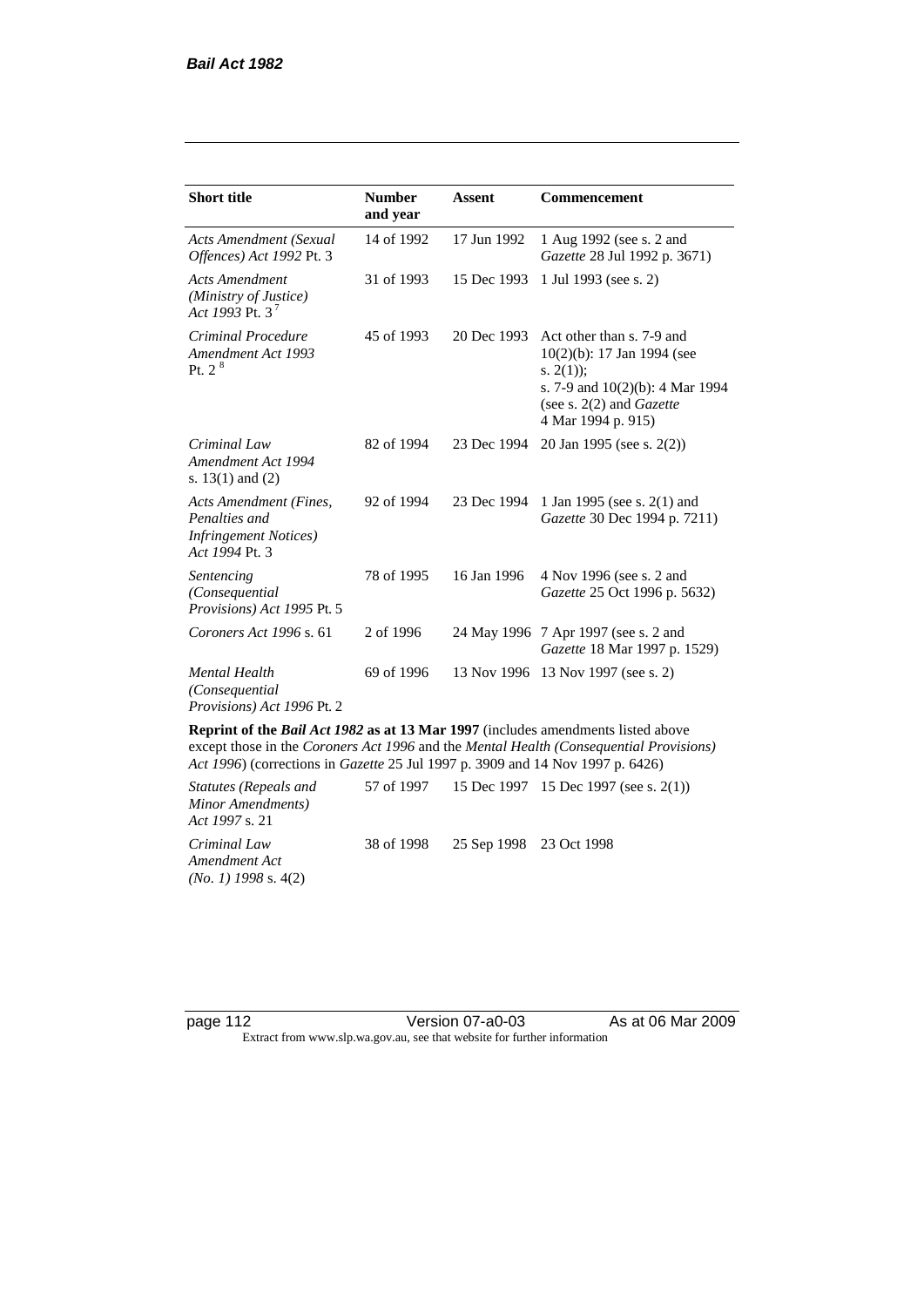| <b>Short title</b>                                                                                                                                        | <b>Number</b><br>and year | <b>Assent</b> | <b>Commencement</b>                                                                                                                                                                                                                                                                                                                                     |
|-----------------------------------------------------------------------------------------------------------------------------------------------------------|---------------------------|---------------|---------------------------------------------------------------------------------------------------------------------------------------------------------------------------------------------------------------------------------------------------------------------------------------------------------------------------------------------------------|
| <b>Bail Amendment</b><br>Act 1998 <sup>9</sup>                                                                                                            | 54 of 1998                | 11 Jan 1999   | s. 1 and 2: 11 Jan 1999;<br>Pt. 4 and 7: 15 May 1999<br>(see s. 2 and <i>Gazette</i> )<br>11 May 1999 p. 1905);<br>Pt. 2, 3 and 5 (other than s. 12):<br>8 Mar 2000 (see s. 2 and<br>Gazette 7 Mar 2000 p. 1039);<br>s. 12: 1 Sep 2000 (see s. 2 and<br>Gazette 29 Aug 2000 p. 4985);<br>Pt. 6: 4 Dec 2000 (see s. 2 and<br>Gazette 4 Dec 2000 p. 6799) |
| Reprint of the Bail Act 1982 as at 27 Aug 1999 (includes amendments listed above<br>except those in the <i>Bail Amendment Act 1998</i> Pt. 2, 3, 5 and 6) |                           |               |                                                                                                                                                                                                                                                                                                                                                         |
| Court Security and<br><b>Custodial Services</b><br>(Consequential<br>Provisions) Act 1999 Pt. 3                                                           | 47 of 1999                | 8 Dec 1999    | 18 Dec 1999 (see s. 2 and<br>Gazette 17 Dec 1999 p. 6175-6)                                                                                                                                                                                                                                                                                             |
| Criminal Law Amendment<br>Act 2001 s. $10(1)$                                                                                                             | 23 of 2001                | 26 Nov 2001   | 24 Dec 2001                                                                                                                                                                                                                                                                                                                                             |
| Criminal Investigation<br>(Identifying People)<br>Act 2002 s. 96                                                                                          | 6 of 2002                 | 4 Jun 2002    | 20 Nov 2002 (see s. 2 and<br>Gazette 19 Nov 2002 p. 5505)                                                                                                                                                                                                                                                                                               |
| Criminal Law (Procedure)<br>Amendment Act 2002 Pt. 4<br>Div. 1                                                                                            | 27 of 2002                | 25 Sep 2002   | 27 Sep 2002 (see s. 2 and<br>Gazette 27 Sep 2002 p. 4875)                                                                                                                                                                                                                                                                                               |
| Sentencing Legislation<br>Amendment and Repeal<br>Act 2003 s. 29(3) and 37                                                                                | 50 of 2003                | 9 Jul 2003    | s. 29(3): 31 Aug 2003 (see s. 2)<br>and Gazette 29 Aug 2003<br>p. 3833);<br>s. 37: 15 May 2004 (see s. 2 and<br>Gazette 14 May 2004 p. 1445)                                                                                                                                                                                                            |
| Acts Amendment and<br>Repeal (Courts and Legal<br>Practice) Act 2003 s. 88<br>and 121 <sup>10</sup>                                                       | 65 of 2003                | 4 Dec 2003    | 1 Jan 2004 (see s. 2 and <i>Gazette</i><br>30 Dec 2003 p. 5722)                                                                                                                                                                                                                                                                                         |
| <b>Statutes (Repeals and</b><br>Minor Amendments)<br>Act 2003 s. 29                                                                                       | 74 of 2003                | 15 Dec 2003   | 15 Dec 2003 (see s. 2)                                                                                                                                                                                                                                                                                                                                  |
| Criminal Code Amendment<br>Act 2004 s. 24, 26 and 58                                                                                                      | 4 of 2004                 | 23 Apr 2004   | 21 May 2004 (see s. 2)                                                                                                                                                                                                                                                                                                                                  |

As at 06 Mar 2009 **Version 07-a0-03 page 113** Extract from www.slp.wa.gov.au, see that website for further information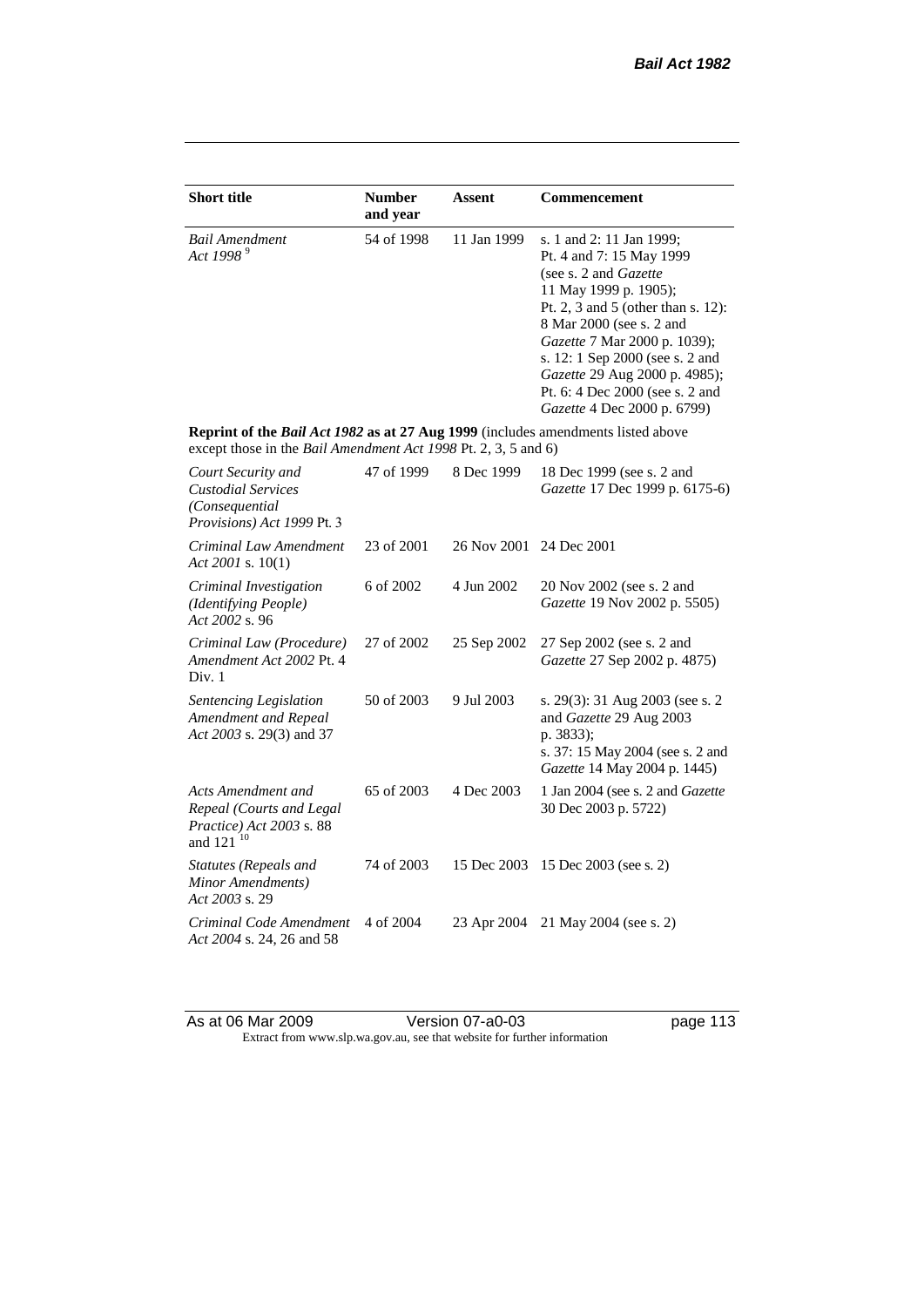*Act 2006* Pt. 2

| <b>Short title</b>                                                                                                                                                   | <b>Number</b><br>and year | Assent      | <b>Commencement</b>                                                                                                                                                                                                                                                     |
|----------------------------------------------------------------------------------------------------------------------------------------------------------------------|---------------------------|-------------|-------------------------------------------------------------------------------------------------------------------------------------------------------------------------------------------------------------------------------------------------------------------------|
| Sentencing Legislation<br>Amendment Act 2004 s. 13                                                                                                                   | 27 of 2004                | 14 Oct 2004 | 31 May 2006 (see s. 2 and<br>Gazette 30 May 2006 p. 1965)                                                                                                                                                                                                               |
| Children and Community<br><i>Services Act 2004 s. 251</i>                                                                                                            | 34 of 2004                | 20 Oct 2004 | 1 Mar 2006 (see s. 2 and<br>Gazette 14 Feb 2006 p. 695)                                                                                                                                                                                                                 |
| <b>Acts Amendment (Family</b><br>and Domestic Violence)<br>Act 2004 Pt. 3                                                                                            | 38 of 2004                | 9 Nov 2004  | 1 Dec 2004 (see s. 2 and<br>Gazette 26 Nov 2004 p. 5309)                                                                                                                                                                                                                |
| Acts Amendment (Court of<br>Appeal) Act 2004 s. 28                                                                                                                   | 45 of 2004                | 9 Nov 2004  | s. $28(1)$ , (2) and (4) (other than<br>the amendment to s. $7A(1)$ :<br>1 Feb 2005 (see. s. 2 and<br>Gazette 14 Jan 2005 p. 163);<br>s. 28(3) and (4) (the<br>amendment to s. $7A(1)$ :<br>2 May 2005 (see. s. 2 and<br>Gazette 14 Jan 2005 p. 163)                    |
| <b>Courts Legislation</b><br>Amendment and Repeal<br>Act 2004 s. 141 <sup>11</sup>                                                                                   | 59 of 2004                | 23 Nov 2004 | 1 May 2005 (see s. 2 and<br>Gazette 31 Dec 2004 p. 7128)                                                                                                                                                                                                                |
| Misuse of Drugs<br>Amendment Act 2004 s. 9(1)                                                                                                                        | 62 of 2004                | 24 Nov 2004 | 1 Jan 2005 (see s. 2 and Gazette<br>10 Dec 2004 p. 5965)                                                                                                                                                                                                                |
| Criminal Procedure and<br>Appeals (Consequential and<br>Other Provisions) Act 2004<br>Pt. 3 and s. 82 and 83                                                         | 84 of 2004                | 16 Dec 2004 | 2 May 2005 (see s. 2 and<br>Gazette 31 Dec 2004 p. 7129<br>(correction in Gazette<br>7 Jan 2005 p. 53))                                                                                                                                                                 |
| Appeal) Act 2004 s. 28(3) and (4) (the amendment to s. 7A(1)), the Children and<br>Community Services Act 2004, the Courts Legislation Amendment and Repeal Act 2004 |                           |             | Reprint 5: The Bail Act 1982 as at 1 Apr 2005 (includes amendments listed above except<br>those in the Sentencing Legislation Amendment Act 2004, the Acts Amendment (Court of<br>and the Criminal Procedure and Appeals (Consequential and Other Provisions) Act 2004) |
| Planning and Development<br>(Consequential and<br><b>Transitional Provisions)</b><br>Act 2005 s. 15                                                                  | 38 of 2005                | 12 Dec 2005 | 9 Apr 2006 (see s. 2 and<br>Gazette 21 Mar 2006 p. 1078)                                                                                                                                                                                                                |
| Criminal Investigation<br>(Consequential Provisions)                                                                                                                 | 59 of 2006                | 16 Nov 2006 | 1 Jul 2007 (see s. 2 and Gazette<br>22 Jun 2007 p. 2838)                                                                                                                                                                                                                |

*Prisons and Sentencing Legislation Amendment Act 2006* Pt. 5 65 of 2006 8 Dec 2006 4 Apr 2007 (see s. 2 and *Gazette* 3 Apr 2007 p. 1491)

**Reprint 6: The** *Bail Act 1982* **as at 14 Sep 2007** (includes amendments listed above)

page 114 Version 07-a0-03 As at 06 Mar 2009 Extract from www.slp.wa.gov.au, see that website for further information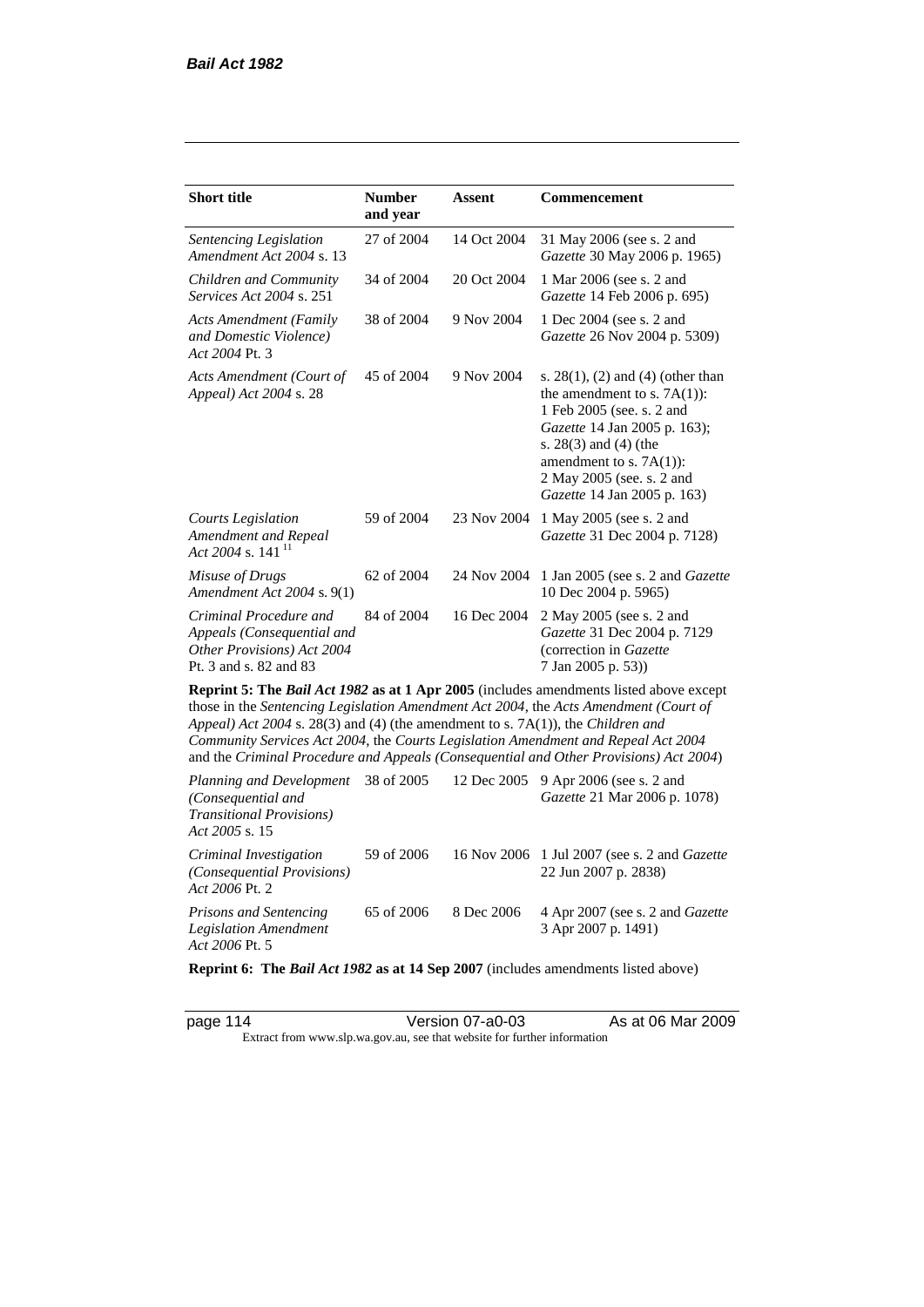| <b>Short title</b>                                                                      | <b>Number</b><br>and year | Assent      | <b>Commencement</b>                                                    |  |
|-----------------------------------------------------------------------------------------|---------------------------|-------------|------------------------------------------------------------------------|--|
| Criminal Law and Evidence 2 of 2008<br>Amendment Act 2008 s. 56                         |                           | 12 Mar 2008 | 27 Apr 2008 (see s. 2 and<br><i>Gazette</i> 24 Apr 2008 p. 1559)       |  |
| <b>Bail Amendment Act 2008</b><br>Pt. $2^{12}$                                          | 6 of 2008                 | 31 Mar 2008 | 1 Mar 2009 (see s. 2(b) and<br><i>Gazette</i> 27 Feb 2009 p. 511)      |  |
| <i>Medical Practitioners</i><br>Act 2008 Sch. 3 cl. 4                                   | 22 of 2008                | 27 May 2008 | 1 Dec 2008 (see s. 2 and <i>Gazette</i><br>25 Nov 2008 p. 4989)        |  |
| Criminal Law Amendment<br><i>(Homicide)</i> Act 2008 s. 24                              | 29 of 2008                | 27 Jun 2008 | 1 Aug $2008$ (see s. $2(d)$ and<br><i>Gazette</i> 22 Jul 2008 p. 3353) |  |
| <b>Reprint 7: The Bail Act 1982 as at 6 Mar 2009</b> (includes amendments listed above) |                           |             |                                                                        |  |

<sup>1a</sup> On the date as at which this reprint was prepared, provisions referred to in the following table had not come into operation and were therefore not included in compiling the reprint. For the text of the provisions see the endnotes referred to in the table.

| Provisions that have not come into operation |  |  |  |  |  |
|----------------------------------------------|--|--|--|--|--|
|----------------------------------------------|--|--|--|--|--|

| <b>Short title</b>                                                                                     | <b>Number</b><br>and year | Assent | <b>Commencement</b>                     |
|--------------------------------------------------------------------------------------------------------|---------------------------|--------|-----------------------------------------|
| <b>Machinery of Government</b><br>(Miscellaneous<br>Amendments) Act 2006<br>Pt. 3 Div. 1 <sup>13</sup> | 28 of 2006                |        | 26 Jun 2006 To be proclaimed (see s. 2) |

<sup>2</sup> Repealed by the *Sentencing Legislation Amendment and Repeal Act 2003*.

3 The short title of the *Justices Act 1902* was changed to the *Criminal Procedure (Summary) Act 1902* by the *Courts Legislation Amendment and Repeal Act 2004*  s. 25. The Act was then repealed by the *Criminal Procedure and Appeal (Consequential and Other Provisions) Act 2004.*

- <sup>4</sup> The amendment in the *Sentencing Legislation Amendment and Repeal Act 1999* s. 26 had not come into operation when it was repealed by the *Sentencing Legislation Amendment and Repeal Act 2003* s. 31.
- <sup>5</sup> The *Bail Amendment Act 1984* s. 10 and 11 were repealed by the *Bail Amendment Act 1988* s. 20.
- <sup>6</sup> The *Bail Act 1982* was not in operation at the time when the reprint was compiled, but the reprinting was authorised by the *Bail Amendment Act 1988* s. 21.
- <sup>7</sup> The *Acts Amendment (Ministry of Justice) Act 1993* Pt. 19 is a transitional provision that is of no further effect.

| As at 06 Mar 2009                                                        |  | Version 07-a0-03 | page 115 |
|--------------------------------------------------------------------------|--|------------------|----------|
| Extract from www.slp.wa.gov.au, see that website for further information |  |                  |          |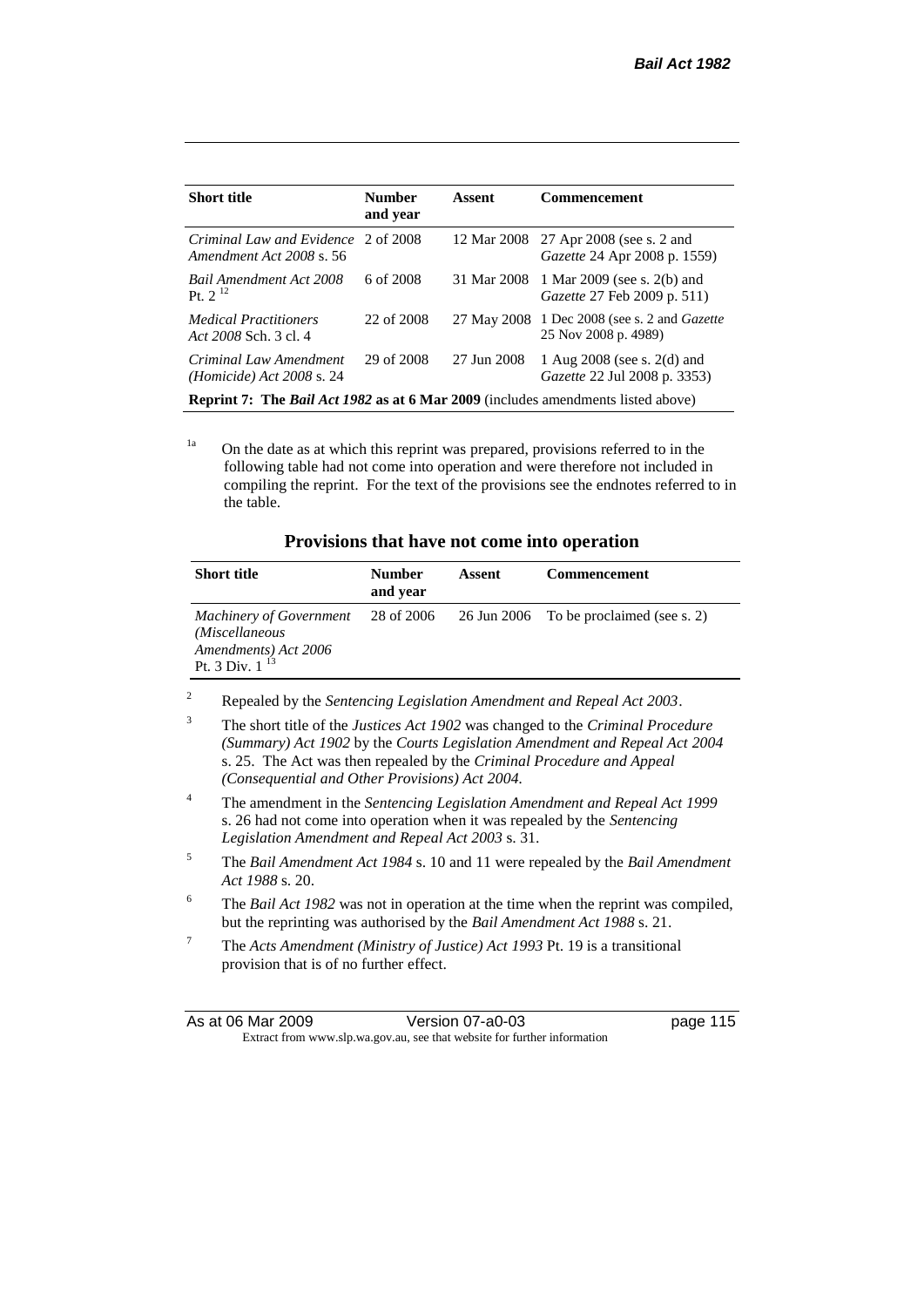- <sup>8</sup> The *Criminal Procedure Amendment Act 1993* s. 13 is a transitional provision that is of no further effect.
- <sup>9</sup> The *Bail Amendment Act 1998* s. 6(2) is a transitional provision that is of no further effect.
- <sup>10</sup> The *Acts Amendment and Repeal (Courts and Legal Practice) Act 2003* s. 97 reads as follows:

## "

#### **97. References to Crown Solicitor**

If in a written law or other document or instrument there is a reference to the Crown Solicitor that reference may, where the context so requires, be read as if it had been amended to be a reference to the State Solicitor.

- <sup>11</sup> The amendment in the *Courts Legislation Amendment and Repeal Act 2004* s. 141 (amending Sch. 1 Pt. A cl. 4) is not included because the clause it sought to amend had been amended by the *Acts Amendment (Court of Appeal) Act 2004* s. 28(4) before the amendment purported to come into operation.
- <sup>12</sup> The *Bail Amendment Act 2008* s. 6(2), 9(4)-(11), 10(2), 11(3), 15(5)-(8), 16(2), 18(4)-(5), 21(3), 22(2), 23(4), 24(6)-(7), 27(2)-(3), 28(6), 30(4)-(5), 31(2)-(3), 32(3)-(4), 33(6), 40(2), 41(5)-(9), 42(3) and 44 read as follows:
- .<br>cc

#### **6. Section 4A inserted and transitional provision**

(2) The *Bail Act 1982* section 4A as inserted by subsection (1) applies to appearances in court referred to in subsection  $(1)(a)$  of that section that occur after the commencement of this section.

#### **9. Section 7A replaced by sections 7A to 7F, related amendments to sections 8 and 21 and transitional provisions**

- (4) The *Bail Act 1982* section 7A as inserted by subsection (1) applies in relation to appearances in court coming within the *Bail Act 1982* section 7(1) that occur after the commencement of this section.
- (5) The *Bail Act 1982* section 7B(3) as inserted by subsection (1) applies so as to enable an accused who is detained in custody after the commencement of this section to make an application allowed for by that subsection.
- (6) The *Bail Act 1982* section 7B(4) as inserted by subsection (1) applies in relation to appearances in court coming within that subsection that occur after the commencement of this section.

page 116 Version 07-a0-03 As at 06 Mar 2009 Extract from www.slp.wa.gov.au, see that website for further information

".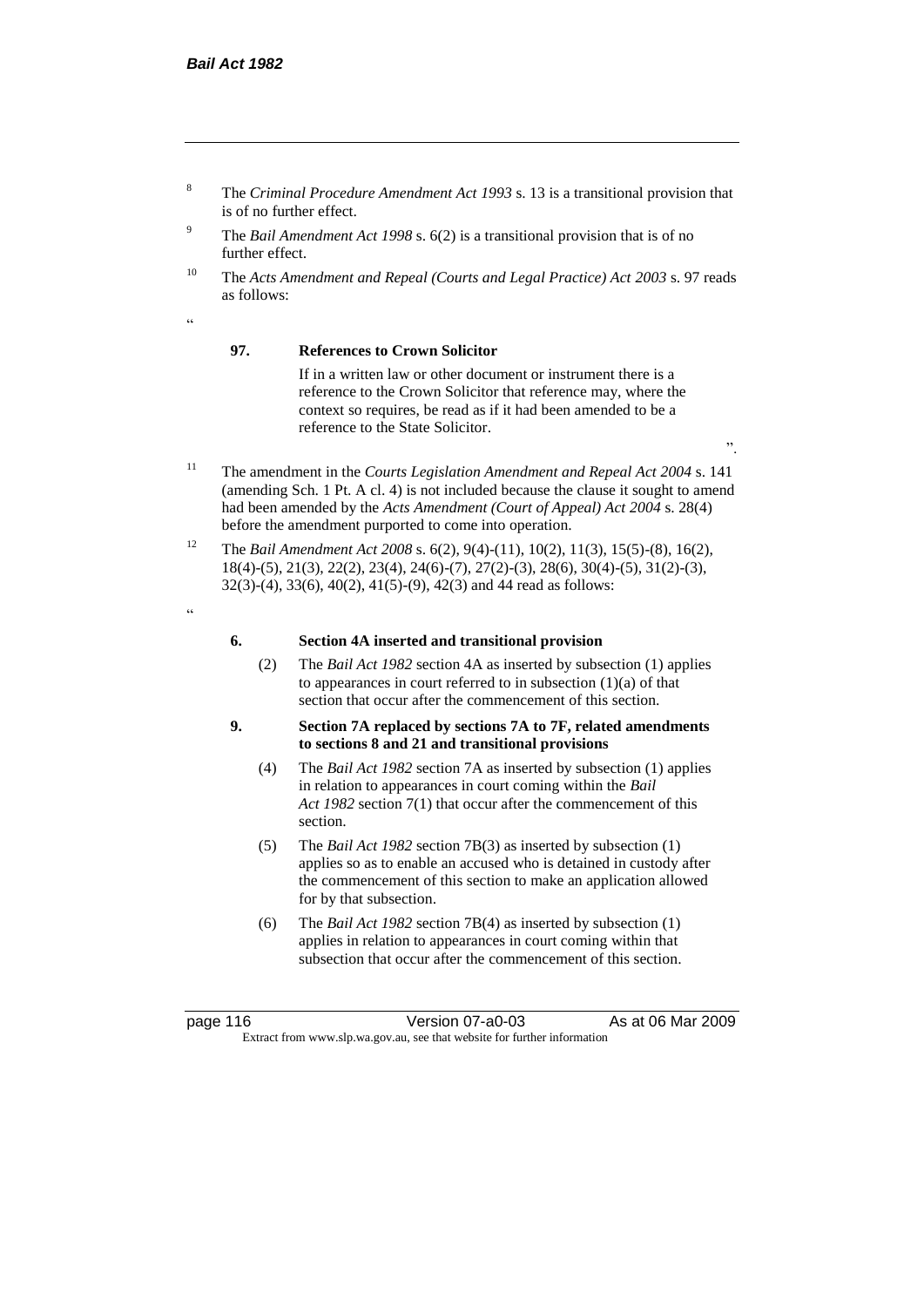- (7) The *Bail Act 1982* section 7B(5) as inserted by subsection (1) applies in relation to an accused who is in custody on the commencement of this section as if the reference in section 7B(5)(a) to an application under subsection (3) included a reference to an application under the *Bail Act 1982* as in force immediately before the commencement of this section.
- (8) The *Bail Act 1982* section 7C(2) as inserted by subsection (1) applies in relation to appearances in court coming within that subsection that occur after the commencement of this section.
- (9) The *Bail Act 1982* section 7D as inserted by subsection (1) applies to any subsequent consideration of bail referred to in section 7D(1) that occurs after the commencement of this section.
- (10) The *Bail Act 1982* section 7E as inserted by subsection (1) applies to any trial as defined in section 7E(2), or part of a trial, that takes place after the commencement of this section.
- (11) The *Bail Act 1982* section 7F(2) as inserted by subsection (1) applies in relation to a pending application for bail under the *Bail Act 1982* section 7A(1), as in force immediately before the commencement of this section, as if it were an application for bail under the *Bail Act 1982* section 7F(1) as inserted by subsection  $(1)$ .

#### **10. Section 9 amended and transitional provision**

(2) The *Bail Act 1982* section 9(1)(b) as amended by subsection (1) applies to any consideration of a case for bail that occurs after the commencement of this section.

#### **11. Section 11 amended and transitional provision**

(3) A certificate under the *Bail Act 1982* section 11(2) as in force immediately before the commencement of this section that has not been fully acted upon is to be treated after that commencement as a certificate under the *Bail Act 1982* section 11(3) as inserted by subsection (2).

#### **15. Section 14 amended and transitional provisions**

- (5) The *Bail Act 1982* section 14(4)(a)(i) as inserted by subsection (4) applies in respect of a child charged with an offence on or after the commencement.
- (6) The *Bail Act 1982* section 14(4)(a)(ii) as inserted by subsection (4) applies in respect of an accused committed to the District Court on or after the commencement for trial or sentence.
- (7) The *Bail Act 1982* section 14(4)(b) as inserted by subsection (4) applies in respect of any power referred to in the *Bail Act 1982*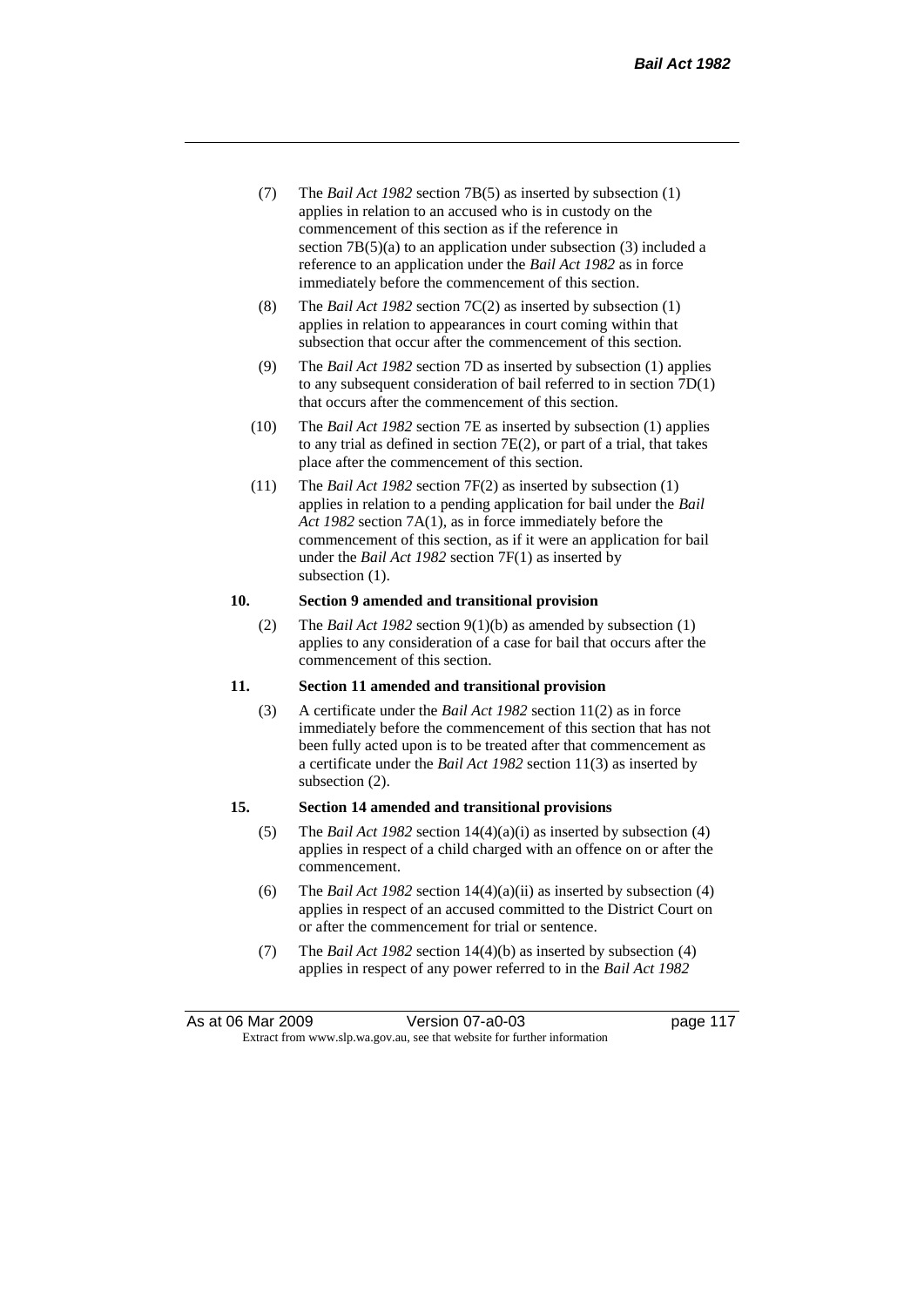section 14(1) that is exercised, or could be exercised, on or after the commencement by any other judicial officer as defined in that paragraph.

(8) In subsections (5), (6) and (7) *commencement* means the commencement of subsection (4).

#### **16. Sections 15A and 15B inserted and transitional provision**

- (2) The *Bail Act 1982* sections 15A and 15B as inserted by subsection (1) apply to a bail decision, as defined in section 15A(1), made after the commencement of this section by a judge referred to in section 15A(2).
- **18. Section 28 amended, related amendments to sections 35, 49, 51 and 58 and Schedule 1 and transitional provisions**
	- (4) A bail undertaking that has effect under the *Bail Act 1982* immediately before the commencement of this section continues to have effect, on and after that commencement, as if it were a bail undertaking described in the *Bail Act 1982* section 28(2) as amended by subsection (1).
	- (5) A surety undertaking that has effect under the *Bail Act 1982* immediately before the commencement of this section continues to have effect, on and after that commencement, as if it were a surety undertaking within the meaning of the *Bail Act 1982* section 35(1) as amended by subsection (3).

#### **21. Section 31 amended and transitional provision**

(3) The *Bail Act 1982* section 31 as amended by this section applies in relation to any adjournment or committal to which it refers that occurs after the commencement of this section.

#### **22. Section 31A inserted and transitional provision**

(2) The *Bail Act 1982* section 31A as inserted by subsection (1) applies to any trial as defined in section 31A(1), or part of a trial, that takes place after the commencement of this section.

#### **23. Section 32 amended and transitional provision**

- (4) The *Bail Act 1982* section 32 as amended by this section applies in relation to oral notifications given, and written notices given or sent, after the commencement of this section.
- **24. Section 36 replaced, related amendments to sections 3, 37, 39, 40, 41 and 42 and transitional provisions**
	- (6) The *Bail Act 1982* section 36(1) as inserted by subsection (1) applies to any decision as to whether a person should be approved

page 118 **Version 07-a0-03** As at 06 Mar 2009 Extract from www.slp.wa.gov.au, see that website for further information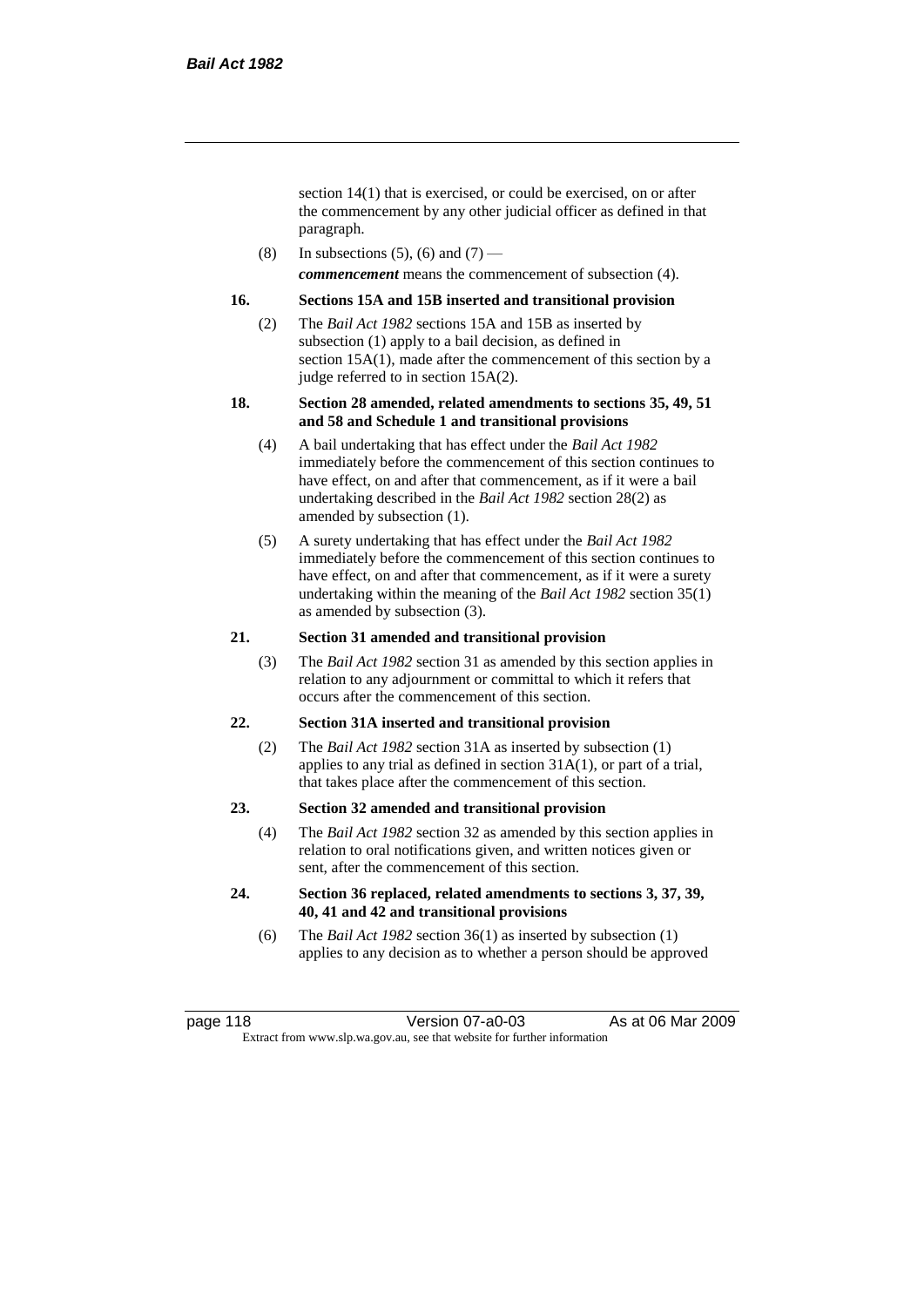as a surety that has to be made after the commencement of this section.

(7) The *Bail Act 1982* section 36(2) as inserted by subsection (1) applies to any grant of bail that occurs after the commencement of this section.

#### **27. Section 44 replaced and transitional provisions**

- (2) The *Bail Act 1982* section 44 as inserted by subsection (1) applies to a surety undertaking whether entered into before or after the commencement of this section.
- (3) For the purposes of subsection (2), if a surety undertaking entered into before the commencement of this section contains a provision of the kind referred to in the *Bail Act 1982* section 44(2) as in force before that commencement, the provision is to be taken to be a provision of the kind referred to in the *Bail Act 1982*  section 44(5) as inserted by subsection (1).

#### **28. Section 45 amended and transitional provision**

(6) The *Bail Act 1982* section 45 as amended by subsection (1) applies to notices given for the purposes of the *Bail Act 1982* section 44(5) after the commencement of this section.

#### **30. Section 49 amended, related amendment to section 67 and transitional provisions**

- (4) Subject to subsection (5), the *Bail Act 1982* section 49 as amended by this section applies in relation to a failure by an accused to comply with any requirement of the accused's bail undertaking irrespective of when the failure occurred.
- (5) Any proceedings under the *Bail Act 1982* section 49 in progress immediately before the commencement of this section may be continued after that commencement as if this section had not come into operation.

#### **31. Section 51A inserted and transitional provisions**

- (2) Subject to subsection (3), the *Bail Act 1982* section 51A as inserted by this section applies for the purpose of prosecuting an offence described in subsection (1) of that section irrespective of when the offence occurred.
- (3) Any prosecution for an offence referred to in subsection (2) in progress immediately before the commencement of this section may be continued after that commencement as if this section had not come into operation.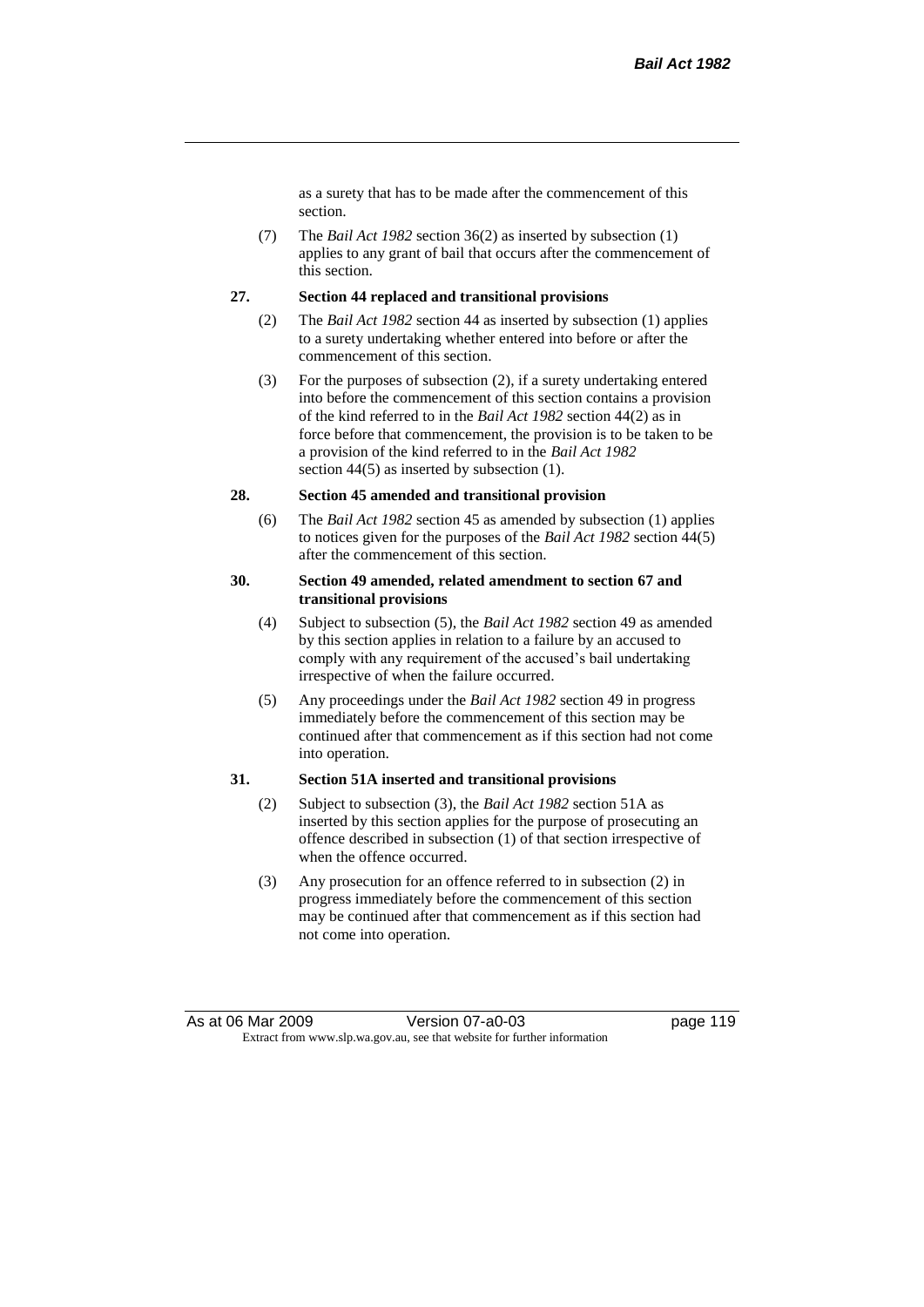#### **32. Section 52 amended and transitional provisions**

- (3) Subject to subsection (4), the *Bail Act 1982* section 52 as amended by this section applies for the purpose of prosecuting an offence described in subsection (1) of that section irrespective of when the offence occurred.
- (4) Any prosecution for an offence referred to in subsection (3) in progress immediately before the commencement of this section may be continued after that commencement as if this section had not come into operation.

#### **33. Section 54 amended, related amendment to section 46 and transitional provision**

- (6) Despite the amendments made by subsections (1) to (4), the *Bail Act 1982* section 54 as in force immediately before the commencement of this section continues to apply in relation to —
	- (a) an accused arrested under subsection (2)(a) of that section; and
	- (b) an application made under subsection (2)(b) of that section,

before that commencement.

#### **40. Section 66B inserted and transitional provision**

(2) The *Bail Act 1982* section 66B as inserted by subsection (1) applies in relation to any bail proceedings, as defined in section 66B, conducted after the commencement of this section irrespective of when those proceedings were initiated.

#### **41. Schedule 1 amended and transitional provisions**

- (5) The *Bail Act 1982* Schedule 1 Part B clause 1A as inserted by subsection  $(3)(b)$  applies in respect of  $-$ 
	- (a) a grant or refusal of bail; or
	- (b) a dispensation from the requirement for bail,

coming within that clause that occurs after the commencement of subsection (3)(b).

- (6) The *Bail Act 1982* Schedule 1 Part B clause 3 as inserted by subsection (3)(e) applies in relation to a refusal of bail for an initial appearance that occurs after the commencement of subsection  $(3)(e)$ .
- (7) The *Bail Act 1982* Schedule 1 Part C clause 3C as inserted by subsection (4)(e) applies to any consideration of a case for bail that occurs after the commencement of subsection (4)(e).

page 120 Version 07-a0-03 As at 06 Mar 2009 Extract from www.slp.wa.gov.au, see that website for further information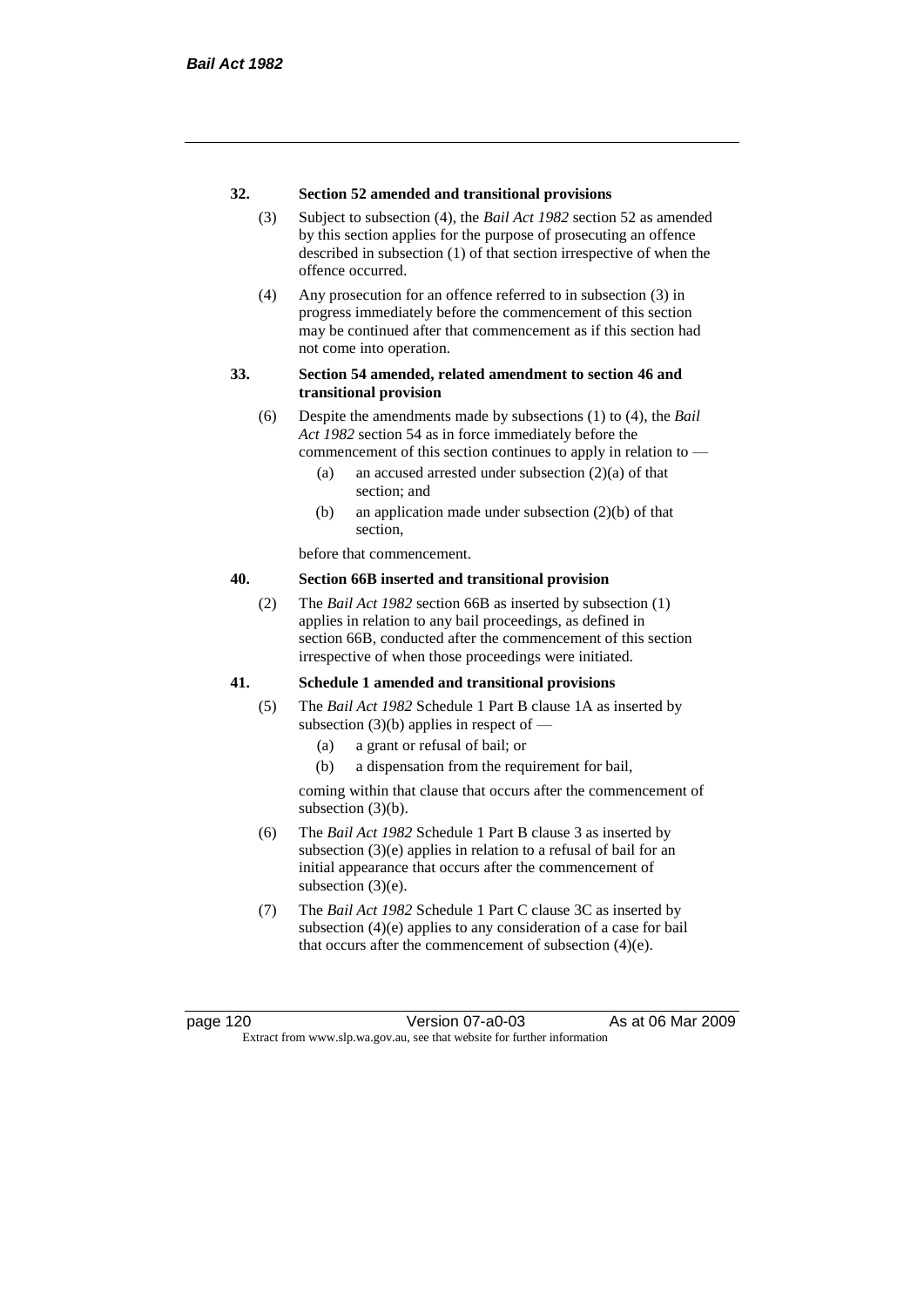- (8) The *Bail Act 1982* Schedule 1 Part C clauses 4 and 4A as inserted by subsection (4)(f) apply to any consideration of a case for bail that occurs after the commencement of subsection (4)(f).
- (9) The *Bail Act 1982* Schedule 1 Part C clause 7 as amended by subsection (4)(i) applies to any grant of bail that occurs after the commencement of subsection (4)(i).

#### **42. Schedule 2 amended and transitional provision**

- (3) A reference in
	- (a) the *Bail Act 1982* section 16A; or
	- (b) the *Bail Act 1982* Schedule 1 Part C clause 3A or 3B,

to a serious offence includes a reference to an offence against *The Criminal Code* section 283 committed, or alleged to have been committed, before the commencement of this section.

#### **44. Transitional regulations**

- (1) If this Part does not provide sufficiently for a matter or issue of a transitional nature that arises as a result of the amendments made to the *Bail Act 1982* by this Part, the Governor may make regulations (the *transitional regulations*) prescribing all matters that are required, necessary or convenient to be prescribed for providing for the matter or issue.
- (2) The transitional regulations may provide that specified provisions of the *Bail Act 1982* or this Part —
	- (a) do not apply; or
	- (b) apply with specified modifications,

to or in relation to any matter.

- (3) If the transitional regulations provide that a specified state of affairs is to be taken to have existed, or not to have existed, on and from a day that is earlier than the day on which the transitional regulations are published in the *Gazette* but not earlier than the commencement of this section, the transitional regulations have effect according to their terms.
- (4) In subsections (2) and  $(3)$  *specified* means specified or described in the transitional regulations.
- (5) If the transitional regulations contain a provision referred to in subsection  $(3)$ , the provision does not operate so as -
	- (a) to affect in a manner prejudicial to any person (other than the State or an authority of the State), the rights of that person existing before the day of publication of those regulations; or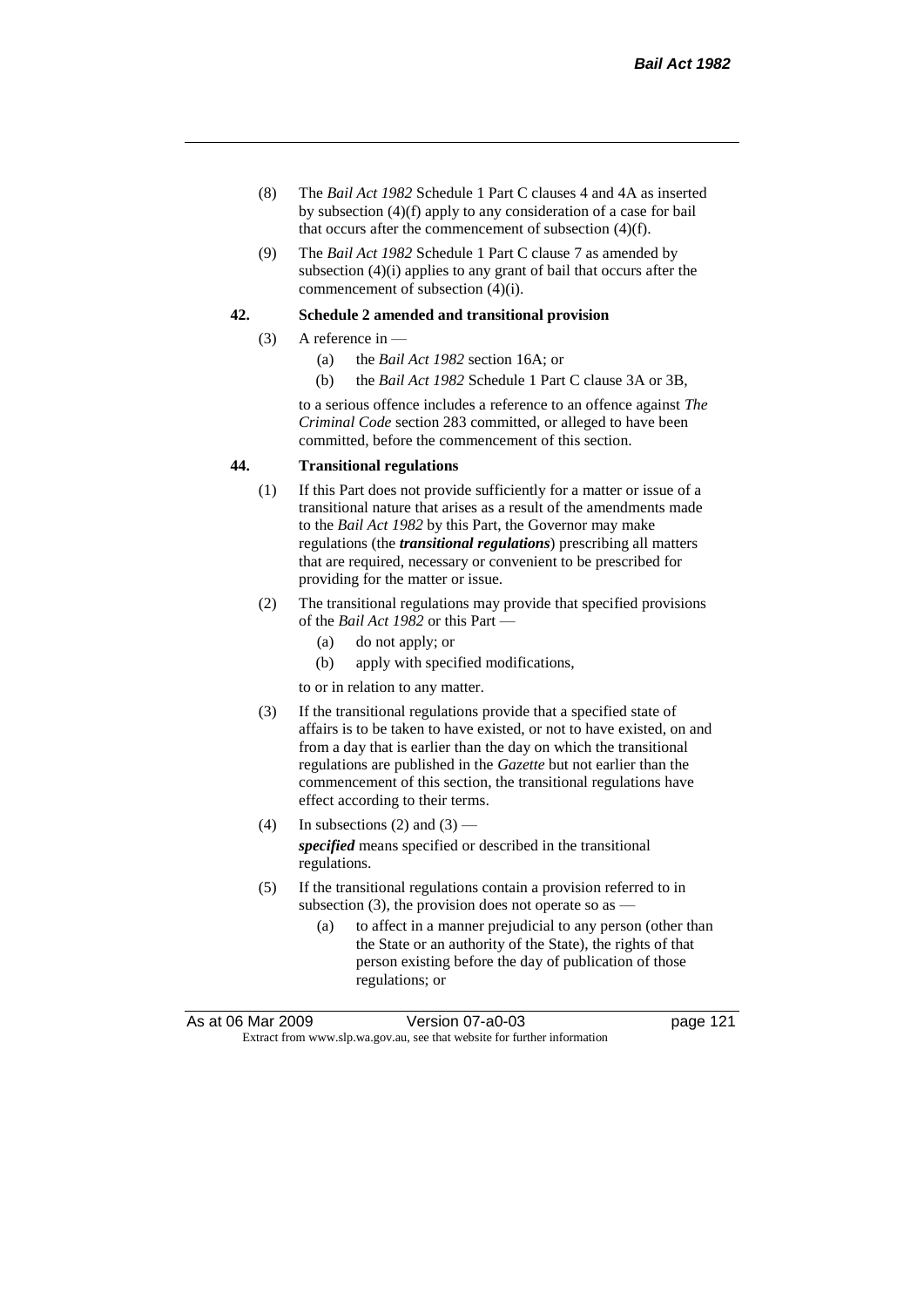- (b) to impose liabilities on any person (other than the State or an authority of the State) in respect of anything done or omitted to be done before the day of publication of those regulations.
- <sup>13</sup> On the date as at which this reprint was prepared, the *Machinery of Government (Miscellaneous Amendments) Act 2006* Pt. 3 Div. 1 had not come into operation. It reads as follows:

 $\epsilon$ 

## **Part 3 — Attorney General, and Justice**

#### **Division 1 —** *Bail Act 1982*

#### **30. The Act amended**

The amendments in this Division are to the *Bail Act 1982*.

#### **31. Section 3 amended**

- (1) Section 3(1) is amended as follows:
	- (a) by inserting the following definitions in the appropriate alphabetical positions —
- .<br>.<br>.

*CEO* means the chief executive officer of the Department; *Department* means the department of the Public Service principally assisting in the administration of this Act;

";

".

- (b) in the definition of "authorised community services officer" in paragraph (a) by deleting "(Justice)" in both places where it occurs <sup>14</sup>;
- (c) by deleting the definition of "CEO (Justice)"  $14$ .
- (2) Section 3(5) is amended by deleting "department of which he is the chief executive officer" and inserting instead —
	- " Department ".

## **32. Section 66A amended** <sup>14</sup>

Section 66A(2) is amended by deleting "department of which the CEO (Justice) is the chief executive officer" and inserting instead —

" Department ".

page 122 Version 07-a0-03 As at 06 Mar 2009 Extract from www.slp.wa.gov.au, see that website for further information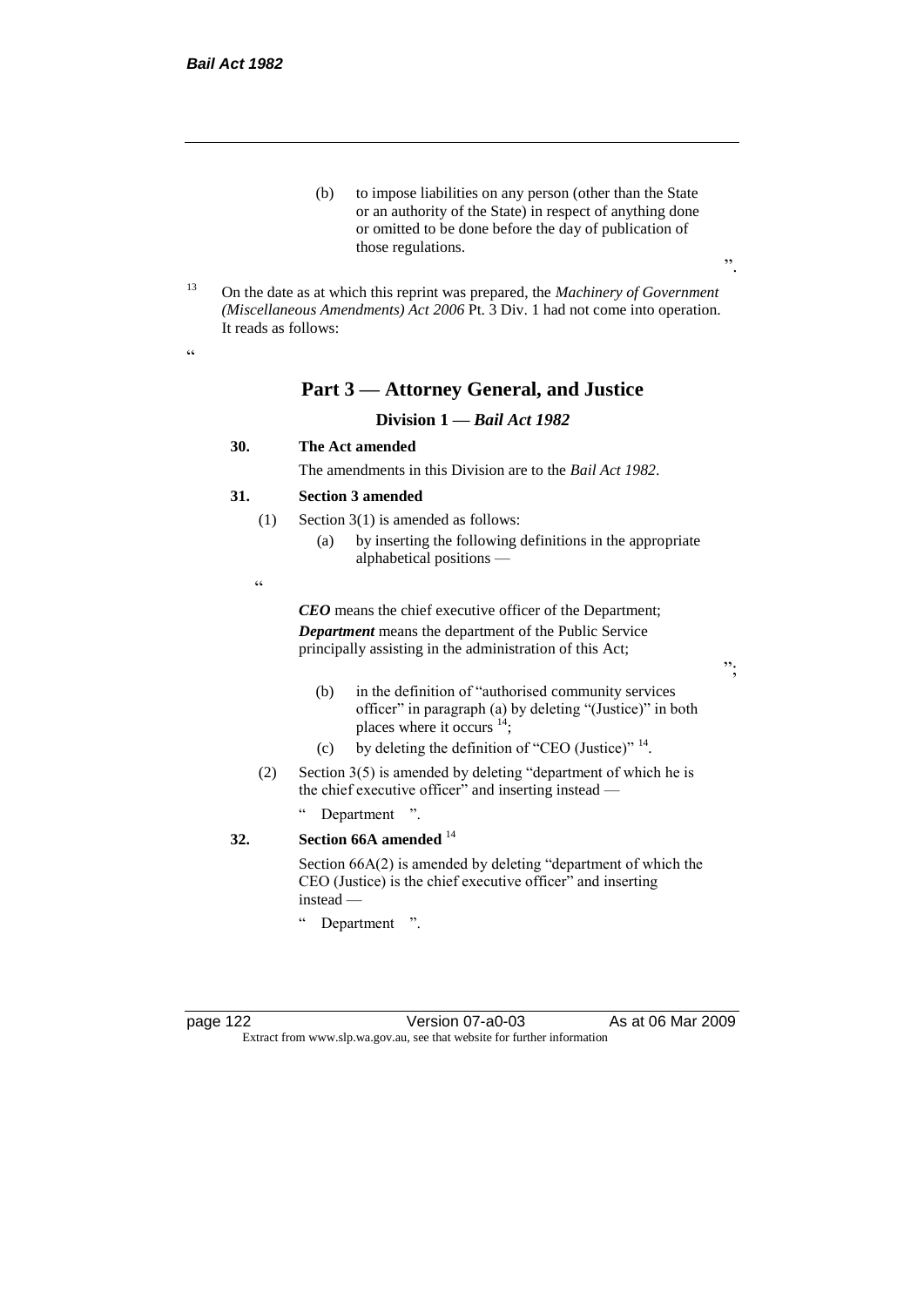## **33. Various references to CEO (Justice) changed to CEO** <sup>14</sup>

Each provision listed in the Table to this section is amended by deleting "CEO (Justice)" in each place where it occurs and inserting instead —

| $\epsilon$<br>"<br>∵FC                                                                                   |                                |  |  |  |
|----------------------------------------------------------------------------------------------------------|--------------------------------|--|--|--|
| Table                                                                                                    |                                |  |  |  |
| s. $3(5)$                                                                                                | s. 50E                         |  |  |  |
| s. $24A(4)$                                                                                              | s. $50F(1)$ , (3), (4) and (5) |  |  |  |
| s.27A                                                                                                    | s. 50H                         |  |  |  |
| s. 50A                                                                                                   | s. 50J                         |  |  |  |
| s. $50C(4)(a)$ and (b)                                                                                   | s. $50L(1)$                    |  |  |  |
| s. $50D(1)(a)$                                                                                           | Sch. 1 Part D cl. $3(3)(e)$    |  |  |  |
| The headings to sections 27A, 50A, 50E, 50F and 50J will be altered by<br>Note:<br>deleting "(Justice)". |                                |  |  |  |

<sup>14</sup> The amendments to the *Bail Act 1982* in the *Machinery of Government (Miscellaneous Amendments) Act 2006* Pt. 3 Div. 1 cl. 31(1)(b) and (c), cl. 32 and 33 would conflict with amendments by the *Prisons and Sentencing Legislation Amendment Act 2006* Pt. 5.

As at 06 Mar 2009 Version 07-a0-03 Page 123 Extract from www.slp.wa.gov.au, see that website for further information

".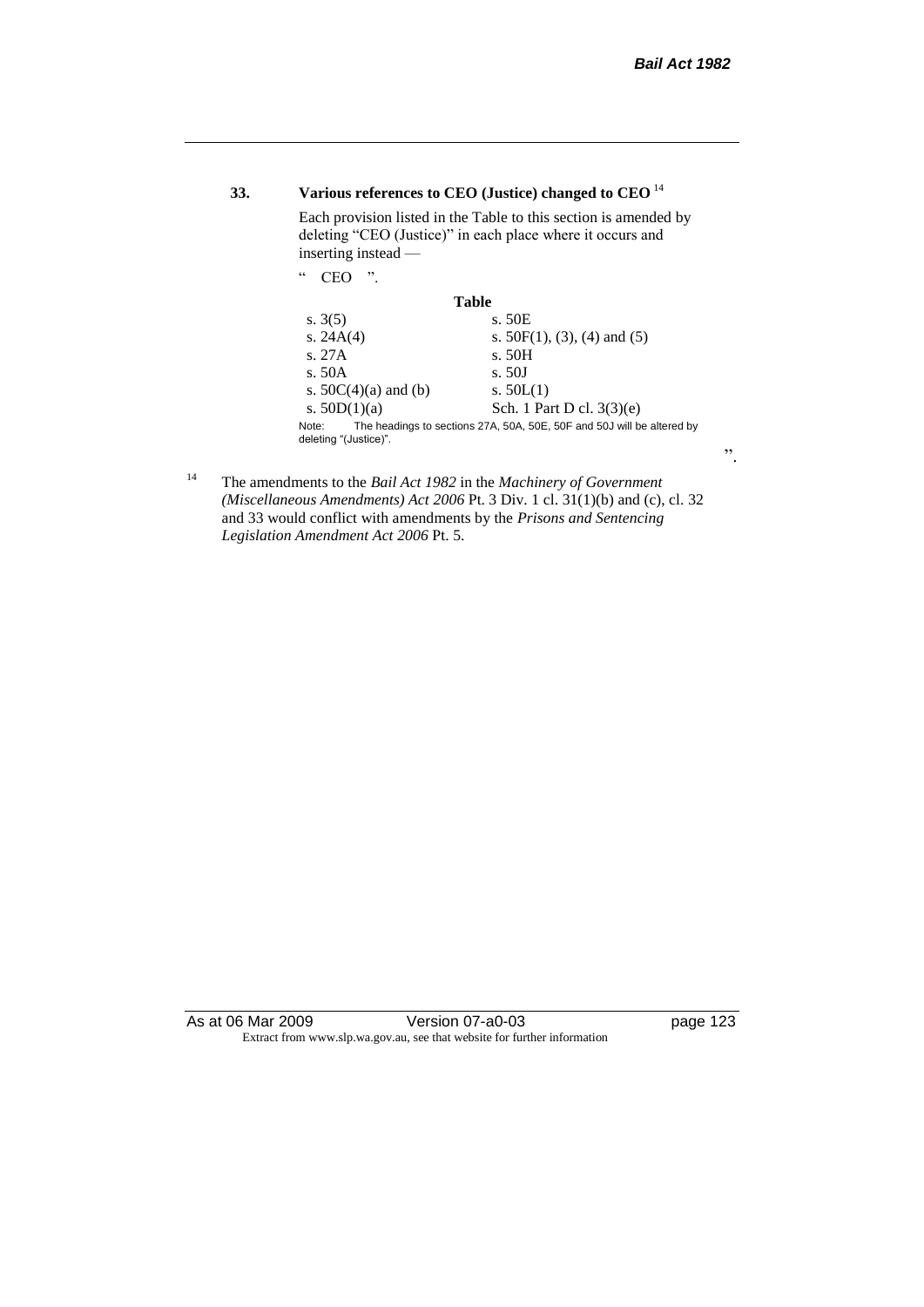### **Defined Terms**

# **Defined Terms**

[This is a list of terms defined and the provisions where they are defined. The list is not part of the law.]

| <b>Defined Term</b> | Provision(s) |
|---------------------|--------------|
|                     |              |
|                     |              |
|                     |              |
|                     |              |
|                     |              |
|                     |              |
|                     |              |
|                     |              |
|                     |              |
|                     |              |
|                     |              |
|                     |              |
|                     |              |
|                     |              |
|                     |              |
|                     |              |
|                     |              |
|                     |              |
|                     |              |
|                     |              |
|                     |              |
|                     |              |
|                     |              |
|                     |              |
|                     |              |
|                     |              |
|                     |              |
|                     |              |
|                     |              |
|                     |              |
|                     |              |
|                     |              |
|                     |              |
|                     |              |
|                     |              |
|                     |              |
|                     |              |
|                     |              |
|                     |              |

page 124

Version 07-a0-03

As at 06 Mar 2009

Extract from www.slp.wa.gov.au, see that website for further information